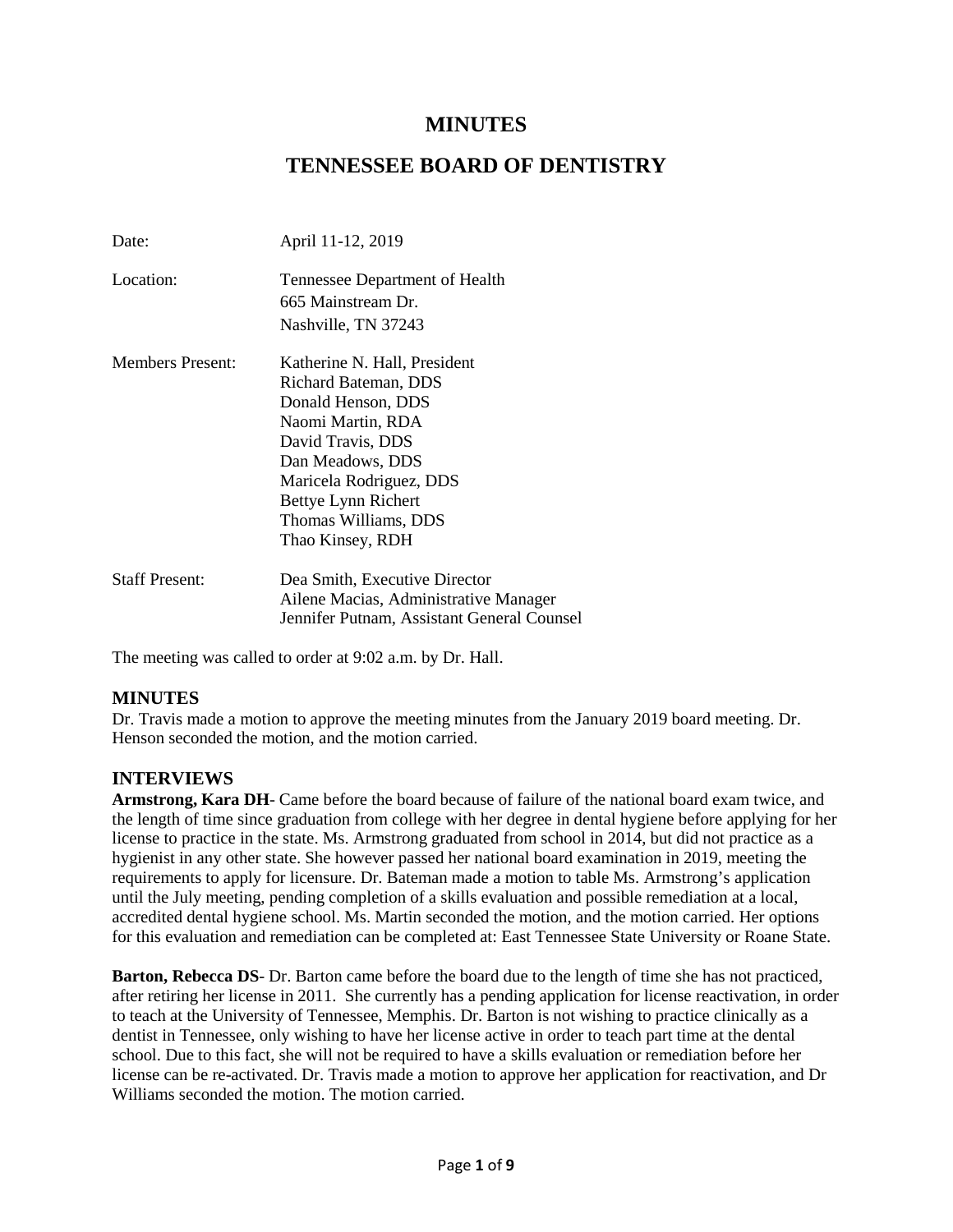**Moore, Brandy RDA**- Ms. Moore is applying for a license as a dental assistant, and came before the board to discuss why she had previously surrendered her pharmacy technician license in 2016. She admitted that she surrendered her license after failing a drug test, but has since been clean for 2 years. Dr. Bateman made a motion to approve Ms. Moore's application after completion of an evaluation by the Wellness Committee. Dr. Henson seconded the motion. The motion carried.

# **RATIFICATIONS**

Dr. Bateman made a motion was made to approve all of the following:

- 1. New licenses, reinstatements/reactivations, and retirements
- 2. Specialties, certifications, and permits
- 3. Administrative revocations
- 4. Exemption- for a one day volunteer with Medical Dental Unit for Heather Reed, RDH.

Dr. Meadows seconded the motion, and the motion carried.

# **WAIVERS**

All waivers were granted for medical reasons for the continuing education audit, with the exception of Ms. Barbara George who requested a waiver for competency testing. Dr. Travis made a motion to approve all of the following:

- 1. Bledsoe, William, DDS
- 2. Caruth, Meloney, RDA
- 3. Elliott, Stephanie, RDA
- 4. George, Barbara, RDH
- 5. Gerard, Nicholas, DMD
- 6. Hurt, Lyndon, DDS
- 7. Ramsey Peace, Donna, RDA
- 8. Woods, Elenora, DDS

Ms. Kinsey seconded the motion, and the motion carried.

# **CONTINUING EDUCATION AND/OR CPR COURSES**

Dr. Williams made a motion to approve all of the following continuing education courses:

- 1. Faires, Debra, DDS- "Introductory Survival Spanish for Healthcare Providers"
- 2. Tronsdon, Troy, DDS- eCare Provider Training/Education- Covenant Health
- 3. "Success in the Dental Practice"- Smile Maker Orthodontics
- 4. "Dental Hygiene Board Review With Hygiene Career Booster"- Dental Hygiene Academy
- 5. "3D Conebeam CT & Airway"- Pryse Orthodontics
- 6. " $14<sup>th</sup>$  Annual Meeting: Orthognathic Surgery" Green Orthodontics

Ms. Martin seconded the motion, and the motion carried.

A motion was made by Dr. Bateman to uphold the denial of the request for individual continuing education credits from Dr. James Boulton, for a Medical Coding course. Ms. Martin seconded the motion, and the motion carried.

# **DENTAL ASSISTING PROGRAM (NEW RULES)**

A motion was made by Ms. Kinsey to approve all of the following courses: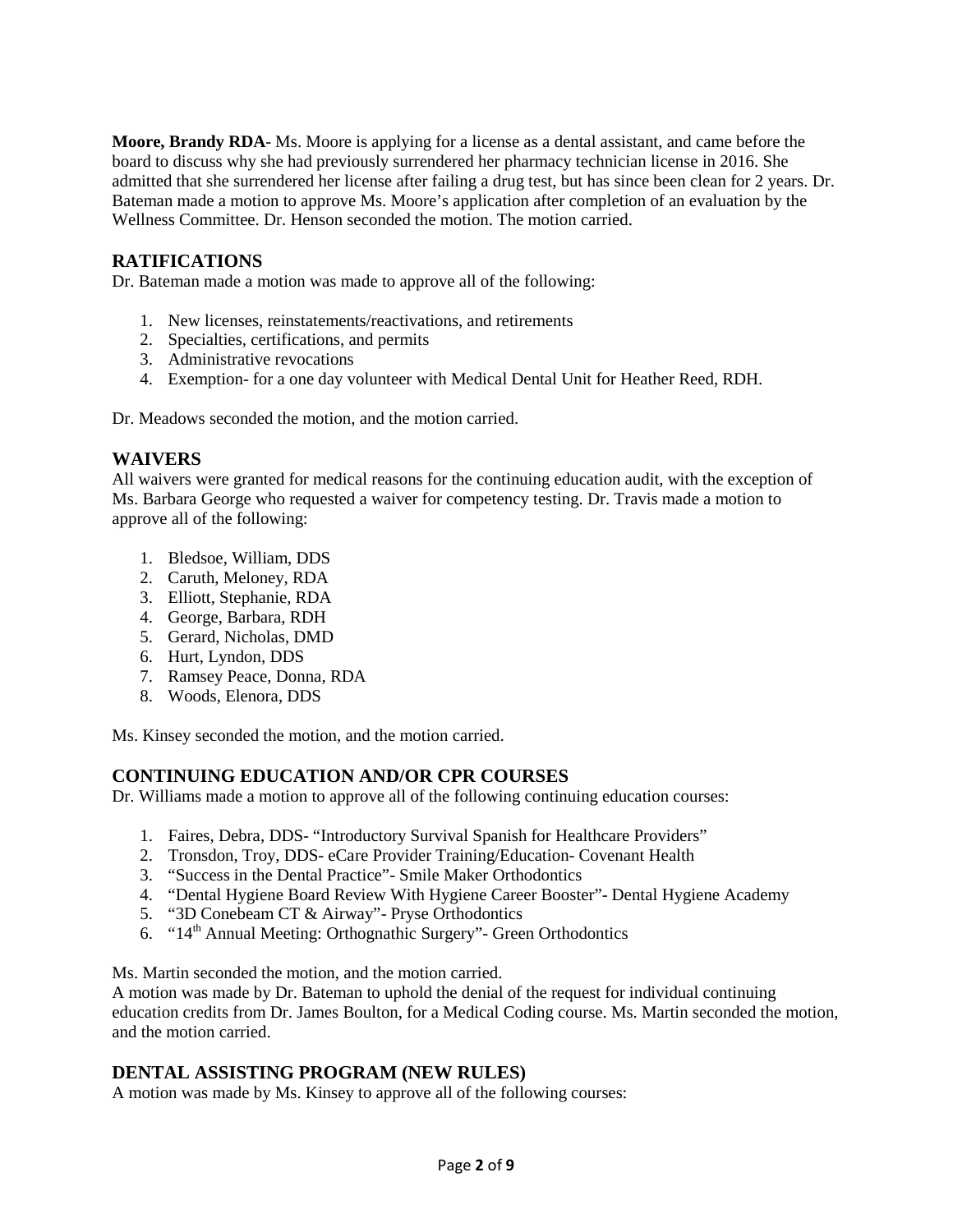- 1. Chattanooga College Medical, Dental & Technical Careers
- 2. Concorde Career College- Memphis, Tennessee
- 3. Concorde Career College, Southaven, Mississippi
- 4. Daymar College
- 5. Delta Technical College
- 6. Dental Learning Center at Blountville
- 7. Dental Staff School of Chattanooga
- 8. Dental Staff School of Knoxville
- 9. Dental Staff School of Tennessee
- 10. Excel Dental Training Institute
- 11. Genesis Career College
- 12. Interfaith Dental Clinic
- 13. Miller-Motte Technical College
- 14. Remington College
- 15. Ross Medical Education Center- Johnson **City**
- 16. Ross Medical Education Center- Knoxville
- 17. Tennessee Professional Training Institute

Dr. Bateman seconded the motion, and the motion carried.

## **PROGRAMS AND CERTIFICATION COURSES**

Dr. Travis made a motion to approve the following courses:

- 1. Administration of Local Anesthesia
	- a. Hiawassee College- Dental Hygiene Program
	- b. South College
- 2. Administering and Monitoring Nitrous Oxide
	- a. Hiawassee College- Dental Hygiene Program
	- b. South College
- 3. Coronal Polishing
	- a. Northeast State Community College
	- b. South College
	- c. Tennessee college of Applied Technology- Knoxville
	- d. University of Tennessee College of Dentistry
- 4. Dental Radiology
	- a. Dental Certificate Training Foundation
	- b. Jackson Area Dental Certifications
	- c. South College
	- d. Tennessee College of Applied Technology- Knoxville
- 5. Sealant Application
	- a. Northeast State Community College
	- b. South College
	- c. Tennessee College of Applied Technology- Knoxville
- 6. Nitrous Oxide Monitoring Course
	- a. Chattanooga State Community College
	- b. Northeast State Community College
	- c. South College
	- d. TN College of Applied Technology- Murfreesboro
	- e. Tennessee College of Applied Technology- Knoxville
	- f. Volunteer State Community College

Dr. Williams seconded the motion, and the motion carried.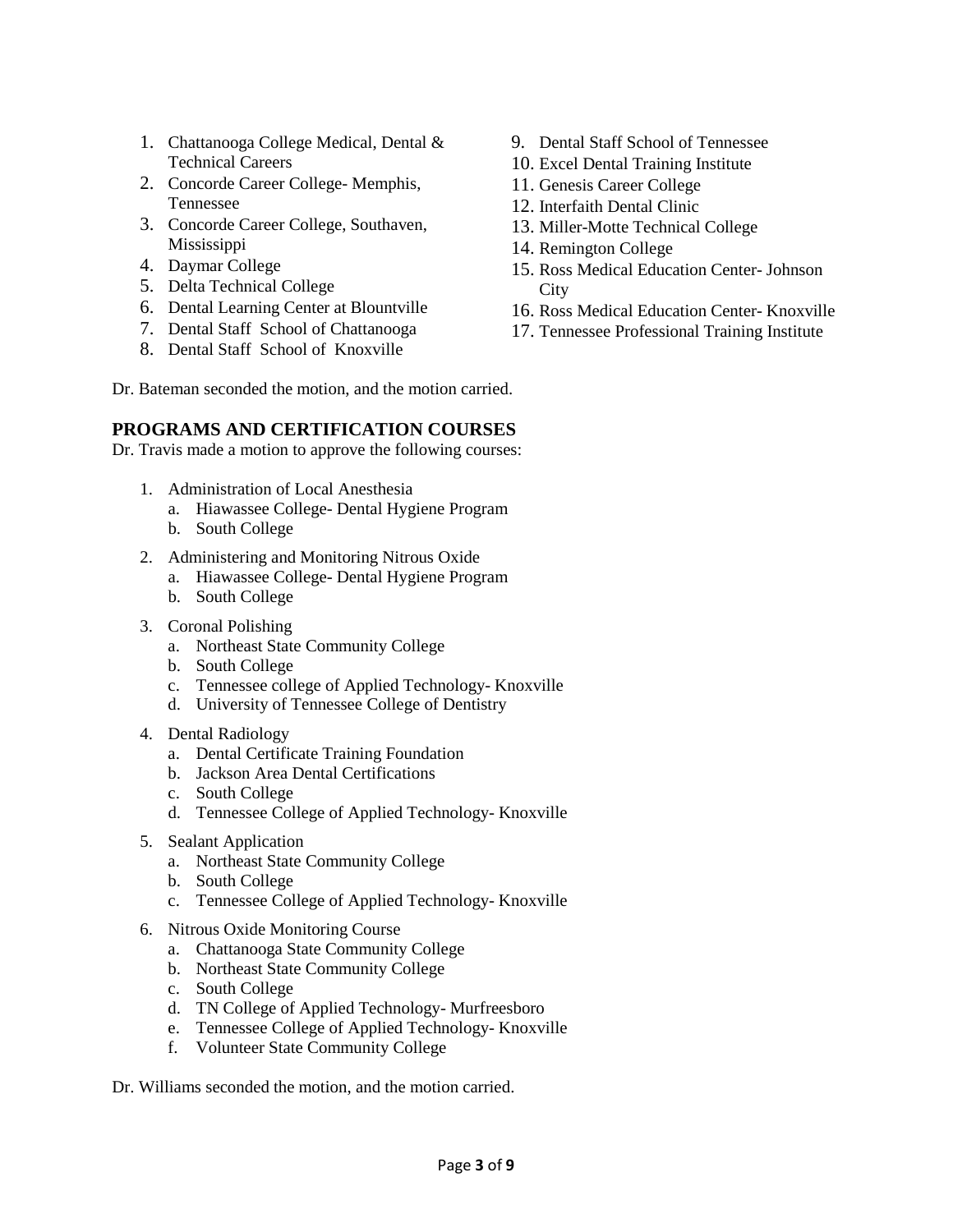# **EQUIVALENCY COURSES**

A motion was made by Dr. Meadows to approval all of the following courses:

- 1. Administration of Local Anesthesia
	- a. Edwards, Ann- University of Denver Colorado
	- b. Spikes, Staci- Gulf Coast State College
- 2. Administering and Monitoring Nitrous Oxide
	- a. Wiemann, Ashley- University of South Dakota School of Health Sciences
- 3. Radiology
	- a. Aguayo, Holly- Dental Staff School, Inc.- Marietta, GA
	- b. Cherry, Hailey- The Medical Institute of Kentucky
	- c. Keys, Chelsey- Elite Dental Academy
	- d. Mabry, Tara- University of Alaska Anchorage
	- e. O'Quinn, Morgan- Wytheville Community College
	- f. Orloff, Kelly- Brightwood College, CA
	- g. Paulsen, Amber- Heritage College
	- h. Vine, Elizabeth- Metropolitan Institute of Health and Technology
	- i. Walker, Tricia- University of Alaska Fairbanks
	- j. Washington, Audrea- Pueblo Community College
- 4. Sealant Application
	- a. Salazar, Joyce- Kaplan College, CA

Ms. Martin seconded the motion. The motion carried.

Dr. Bateman made a motion to uphold the denial of the following course:

Rowe, Paula- University of Kentucky College of Dentistry- RAD & CP

Ms. Kinsey seconded the motion. The motion carried.

Ms. Martin made a motion to approve the following requests for approval of multiple courses:

- 1. Erlien, Jenna- Fox Valley Technical College- Local Anesthesia & Administering and Monitoring Nitrous Oxide
- 2. Lockhart, Linda- Phoenix College- Local Anesthesia and Administering and Monitoring Nitrous **Oxide**
- 3. Matuszak, Bridget- Robert Morgan Educational College & Technical College- Radiology, Coronal Polishing, and Sealant
- 4. Salazar, Joyce- Kaplan College, CA, Nitrous Oxide Monitoring and Coronal Polishing
- 5. Steinman, Nichole- (military spouse)- Radiology, Sealant, and Coronal Polishing

Ms. Kinsey seconded the motion. The motion carried.

### **CORRESPONDENCE**

#### From Accreditation and Testing Agencies

*National Commission on Recognition of Dental Specialties-* Dental Anesthesiology will now be accepted by the commission as a dental specialty. A motion was made by Dr. Williams to recognize the ADA's decision to accept Dental Anesthesiology as a dental specialty. Ms. Martin seconded the motion, and the motion carried. Dr. Travis made a motion to form a task force to create a definition for the specialty of Dental Anesthesiology for the board rules. Dr. Bateman seconded the motion, and the motion carried.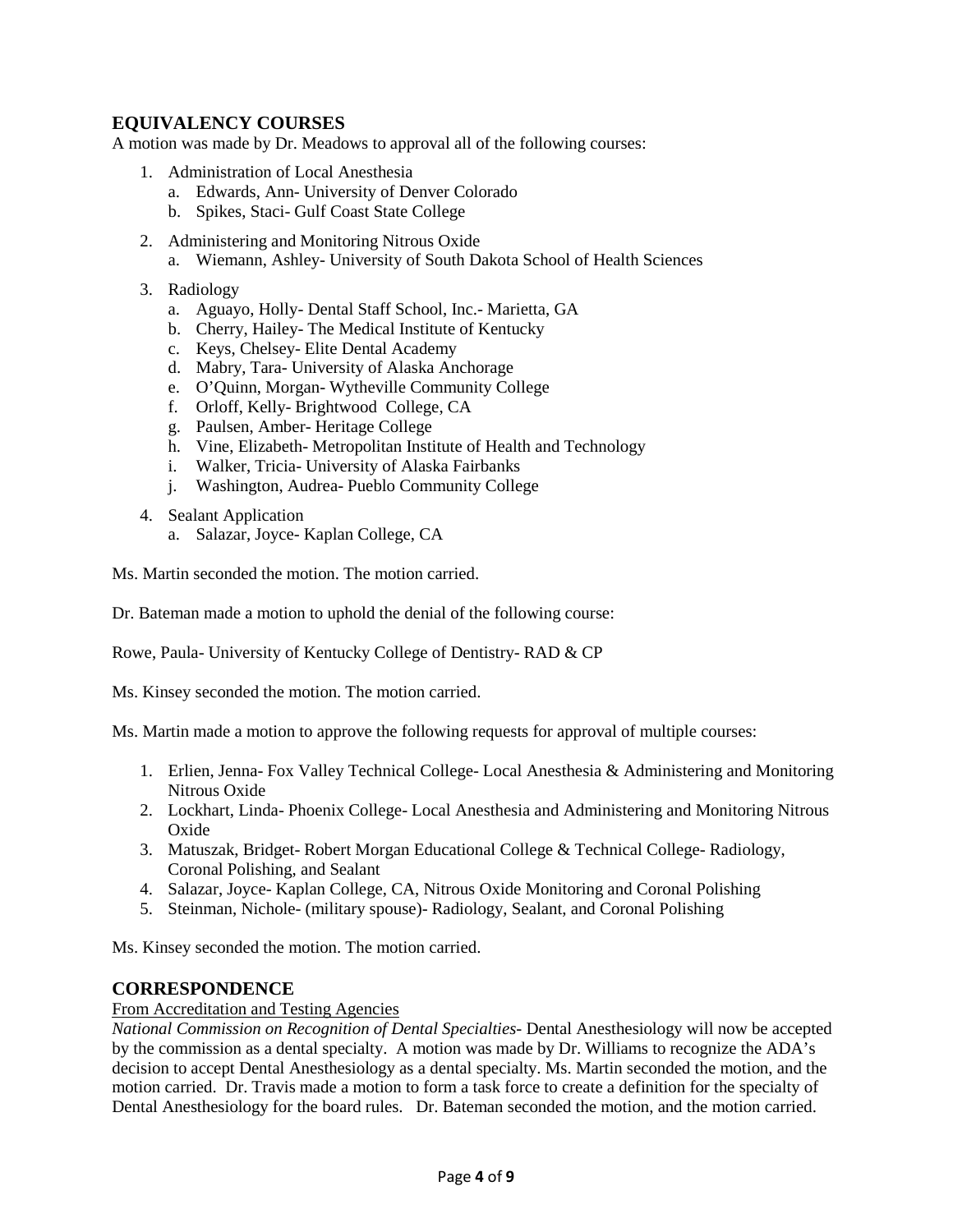Dr. Williams and Dr. Meadows volunteered to be on the task force and the board requested two members of the Anesthesia Committee also serve on the taskforce. A motion was made by Dr. Travis to amend the rules to allow a Dental Anesthesiologist to be a member of the Anesthesia Committee. Dr. Williams seconded the motion, and the motion carried.

### From Licensees and others

Dr. Steve Lynn gave a presentation on the importance of infection control, properly sanitizing tools, and possible changes that can be put into place to more effectively clean tools in the dental office for the safety of the patients and providers.

# **REPORTS**

## **Financial Report**

The financial report was presented to the board by Ms. Noranda French.

## **Executive Directors Report**

Ms. Smith reported that since January 1, 2019, the board has had a total of 464 initial license applications opened between all 3 professions. As of March 31, 2019, the board has a total number of 19,092 active licensees. Currently, more than half of all license renewals are being completed online in the LARS system.

## **CE Broker Update**

As of April 5, 2019 only 2,687 licensees who have created a basic account registration in CE Broker. Approximately 280 active professional subscriptions have been created. CE Broker also has 255 active courses accessible from their website.

### **Office of Investigations Report**

Ms. Lori Leonard presented the Office of Investigations Report. Between all 3 professions, there have been a total of 75 complaints opened since January 1, 2019, and a total of 78 complaints have been closed during that timeframe.

# **Update from the Schools of Dentistry**

*Meharry School of Dentistry*- the school has a mobile dental clinic that travels all over the state to provide dental services to areas where people are unable to afford dental work. The school is also working to provide programs to high school and college students to hopefully encourage additional students to become interested in the dentistry field. A new Expanded Functions Dental Assisting program is being planned to apply for board approval shortly, which will greatly help with getting more dental assistants into the program that has been limited to the UT School of Dentistry previously.

*University of Tennessee School of Dentistry*- the commencement ceremony will be held May 24<sup>th</sup>, and will be graduating approximately 97 students. The new building that will house the dental school should be opening by 2021, and includes facilities to help train students additionally on working with special needs patients. The Expanded Functions Dental Assisting program is working towards being doubled, so the backlog of applicants on the waiting list can be reduced greatly in a shorter period of time. Having additional RDA's with the Expanded Functions certification would allow them to do more work on patients, and free up the dentists to work on other patients in their office. With the increase in population in the state, there are more patients to work on, and but without a significant increase in the number of dentists practicing in the state. Having additional Expanded Functions RDA's would help dental offices provide better care more efficiently, and take some of the strain off the dentists.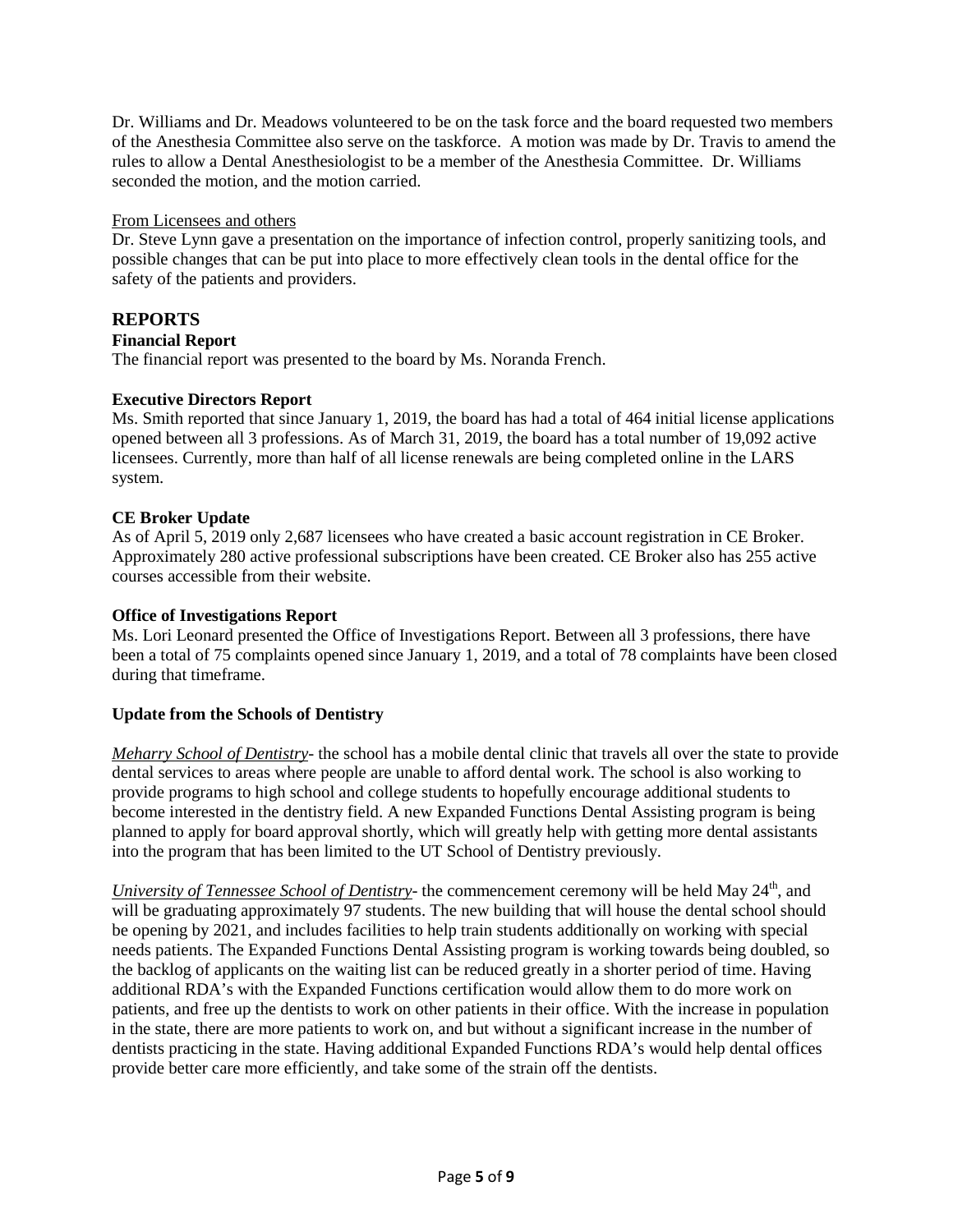### **Wellness Committee Update**

Dr. Sain discussed the benefits of recommending dentists to check the CSMD before writing any prescriptions for opioids, to avoid over prescribing and preventing those addicted from attempting to visit multiple dental offices to get additional prescriptions. Dr. Bateman requested to have a newsletter sent out from the board to dental professionals that would include information on the differences between the TDA, the board, and the Wellness Committee, since there has been some confusion in the past.

### **OTHER BUSINESS, RULE CHANGES AND/OR POLICY CHANGES**

#### *Chronic Pain Guidelines*

Linda Johnson came before the board to present on behalf of Dr. Mutter. Tennessee has dropped in the number of opioids medical and dental professionals have been prescribing, but the state is still ranks within the top 10 states in the number of opioids that are prescribed. With the Chronic Pain Guidelines and educational programs, it is projected the number of opioids being prescribed will continue to reduce and CSMD will be checked by providers to ensure they are prescribing those substances properly. A motion was made by Dr. Meadows to accept the Chronic Pain Guidelines as amended, Dr. Bateman seconded the motion, and the motion carried. Dr. Williams and Dr. Travis, along with one member of the Anesthesia Committee, will be members of a task force for Chronic Pain Guidelines for Dentistry that will be formed to develop guidelines specific to dentists.

#### *Votes on recommended amendments to the January rulemaking hearing rules*-

#### *Teledentistry*-

The Dr. Bateman made a motion to approve altering 0460-02-.19, which will alter the wording of the statement, and also include the TCA chapters that discuss the scope of practice of both dental hygienists and dental assistants. The wording of this paragraph will include information that the teledentistry rules do not alter the supervision requirements or procedures listed within the scope of practice already in place. Ms. Martin seconded the motion, and the motion carried.

Dr. Henson made a motion to change the word "should" with "shall" within the teledentistry rules, to be consistent with the other statutes and rules already in place. Dr. Bateman seconded the motion, and the motion carried.

A motion was made by Dr. Travis to accept the new wording of 0460-02-.18(f), which discusses the requirement of the dentist providing healthcare services on the internet must list the dentist's full name and type of license on their website. Dr. Bateman seconded the motion, and the motion carried.

#### *Sedation/Anesthesia Onsight Inspections:*

Dr. Bateman made a motion to approve the additional definition added to rule 0460-02-.07 (i)-, which would define a dental facility permit. Dr. Henson seconded the motion, and the motion carried.

Dr. Bateman made a motion to approve changing "sedation" to "sedation/anesthesia" in the wording of the rules, to clarify the permit covered in the rules. Dr. Henson seconded the motion, and the motion carried.

Dr. Henson made a motion to approve the wording change in 0460-02-.07 ( c) – "Every third renewal a facility inspection is required, and the permit will not be renewed until successful completion of the onsite inspection" to every five years. Ms. Martin seconded the motion, and the motion carried.

Dr. Travis made a motion to approve the wording change to the rule in 2 (h) that will now state, "written notification of the decision will be provided to the dental facility within 30 days after the receipt of the recommendation and board inspection form." Dr. Bateman seconded the motion, and the motion carried.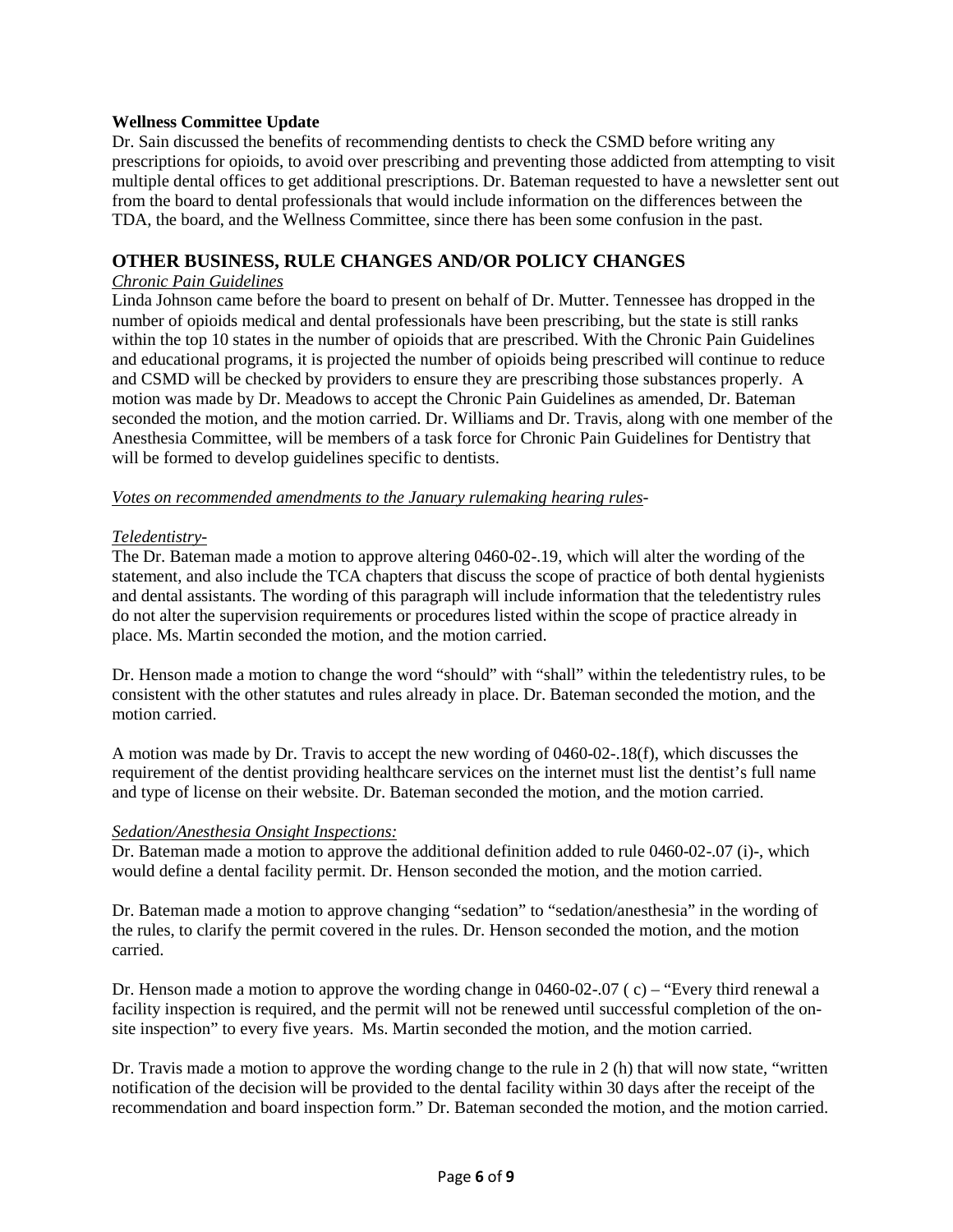A roll call vote was conducted for both the changes in the sedation/anesthesia rules and the teledentistry rules. All board members voted "yes" for both roll call votes to accept the changes voted on for each individual rule amendment.

#### *Continuing Education:*

Dr. Williams made a motion to approve striking the specification of "SRTA" from rule 0460-01-.05 (4) (i), and putting "any testing agency" in its place. Dr. Bateman seconded the motion, and the motion carried.

#### *Policy on Acceptance of the ADEX Examination:*

Dr. Bateman made a motion to change "NERB" to "CDCA" in this rule, due to the name change and merge of the examinations. Dr. Travis seconded the motion, and the motion carried.

# **AGREED CITATIONS**

Dr. Travis made a motion to approve all of the following agreed citations:

### **1. Continuing Education**

- a. Arscott, Amanda RDA
- b. Bohanan, Gayle RDA
- c. Cantrell, Sasha RDH
- d. Crowe, Taleighda RDA
- e. Davis, Chelsea RDA
- f. Ensey, Autumn RDA
- g. Epley, Melissa RDA
- h. Evtuch, Elizabeth RDA
- i. Giaroli, Debra RDA
- j. Groseglose, Courtney RDH
- k. Jacks, Megan RDH
- l. Jackson, Hali RDA
- m. Johnson, Lindsey RDH
- n. King, Kathleen RDA
- Dr. Williams seconded the motion, and the motion carried.

Dr. Williams made a motion to approve all of the following lapsed license agreed citations:

#### **2. Lapsed Licenses**

- a. Hartman, Kelsey RDA
- b. Rowland, Sara RDH
- c. Walls, Christina RDA
- d. Wilson, Avree RDH

Dr. Bateman seconded the motion, and the motion carried.

### **CONSENT ORDERS**

1. **Crye, Tammy RDA**- admitted to practicing outside of the scope of practice for a Registered Dental Assistant on multiple occasions between December 2016 and September 2018. Her license will be placed on probation for 3 years, and she must pay a total of \$1,500 in civil penalties. Dr. Bateman made a motion to accept the consent order, and Ms. Martin seconded the motion. The motion carried.

- o. Lopez, Autry RDA
- p. McCoy, Jennifer RDA
- q. McMillan, Lisa RDH
- r. Peach, Jennifer RDA
- s. Seals, Amanda RDA
- t. Smith, Alonna RDH
- u. Speegle, Amber RDA
- v. Stuart, Kimberly RDA
- w. Taggart, Carrie RDH
- x. VanFossen, Susie RDA
- y. Weaver, Hailey RDA
- z. Wilson, Crystal RDA
- aa. Wilson, Mary RDA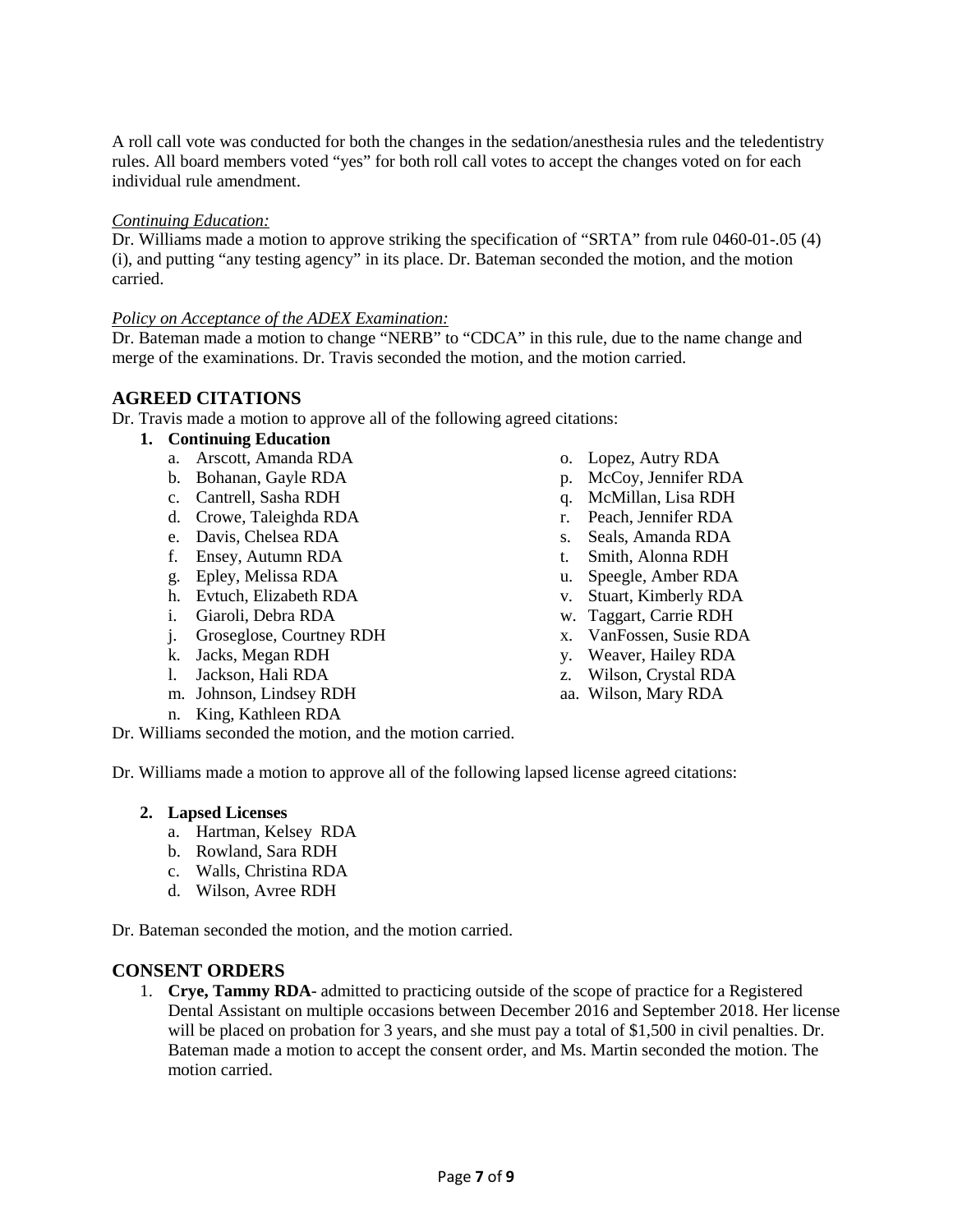- 2. **Mekonnen, Sarah DDS** admitted to administering liquid diazepam to pediatric patients without the consent from the parents and/or legal guardians. Her license will be reprimanded, and she must pay a total of \$500 in civil penalties. Dr. Bateman made a motion to accept the consent order, and Dr. Williams seconded the motion. The motion carried.
- 3. **Paiz, Wendy RDA** Ms. Paiz failed to complete the terms of the consent order she entered into in July 2017 for non-compliance with the 2013-2014 continuing education audit. She has not sent any of the continuing education hours or proof of current CPR, which was required as part of the consent order. Her license will be placed on probation until the required continuing education hours have been submitted, and she may petition for an order of compliance to have the probation lifted from the license at that time. Ms. Martin made a motion to approve the consent order, and Ms. Kinsey seconded the motion. The motion carried.
- 4. **Short, George DDS** Dr. Travis recused himself from this order. Dr. Short failed to provide proof of the 4 continuing education hours for the audit of his sedation/anesthesia permit. His license will be reprimanded, and he must pay a total of \$400 in civil penalties. Dr. Meadows made a motion to accept the consent order, and Dr. Bateman seconded the motion. The motion carried.
- 5. **Slater, Otto DDS** Dr. Slater admitted to sending sexually inappropriate text messages including a nude photo to a patient of his practice from May 2018 to July 2018. His license has been suspended, and he must undergo an evaluation with the Wellness Committee. Dr. Slater must complete any recommended treatment or monitoring as recommended by the Wellness Committee. If all terms of the recommendations of the Wellness Committee are completed, he may petition for an order of compliance to have the suspension lifted from his license, but the license will be on probation for one year. Dr. Slater must pay a total of \$3000 in civil penalties, and must complete 20 continuing education hours in the subject of ethics. Dr. Travis made a motion to accept the consent order, and Dr. Bateman seconded the motion. The motion carried.
- 6. **Terrell, Darleah RDH** Ms. Terrell was audited for her continuing education for the 2015-2016 cycle, and failed to provide proof of CPR from February 2016 to May 2016. Her license will be reprimanded, and she will be required to pay \$150 in civil penalties. Dr. Bateman made a motion to accept the consent order, and Dr. Henson seconded the motion. The motion carried.
- 7. **Wynne, Stephanie RDA** Ms. Wynne admitted to using her supervising dentist's prescription pad to write herself one prescription for Percocet 7.5 mg #20. She was found guilty in criminal court for one count of uttering a prescription, a Class E felony. She was sentenced to one year supervised probation and assessed a \$1000 fine. Ms. Wynne's license has been revoked, effective of the date she entered into the consent order. Ms. Martin made a motion to accept the consent order, and Ms. Kinsey seconded the motion. The motion carried.

# **ORDER OF COMPLIANCE**

- 1. **Huey, Summer RDA** Ms. Huey is petitioning the board to have the probation on her license lifted. She has successfully completed the  $17<sup>th</sup>$  Drug Court Program in January 2019 and her criminal probation, and has completed all terms required by the Wellness Committee. Dr. Bateman made a motion to approve the request to have the probation lifted from her license. Ms. Martin seconded the motion, and the motion carried.
- 2. **West-Rhea- April RDA** Ms. West-Rhea has completed the terms of her criminal probation, and all required terms from the Wellness Committee. She has petitioned the board to have the probation lifted from her license. Dr. Henson made a motion to approve the request to have the probation lifted from the license, and Dr. Bateman seconded the motion. The motion carried.
- 3. **Wright Jr., Ronald DDS** Dr. Wright has completed all terms of the Wellness Committee, and is petitioning the board to have is license status changed from being suspended indefinitely to being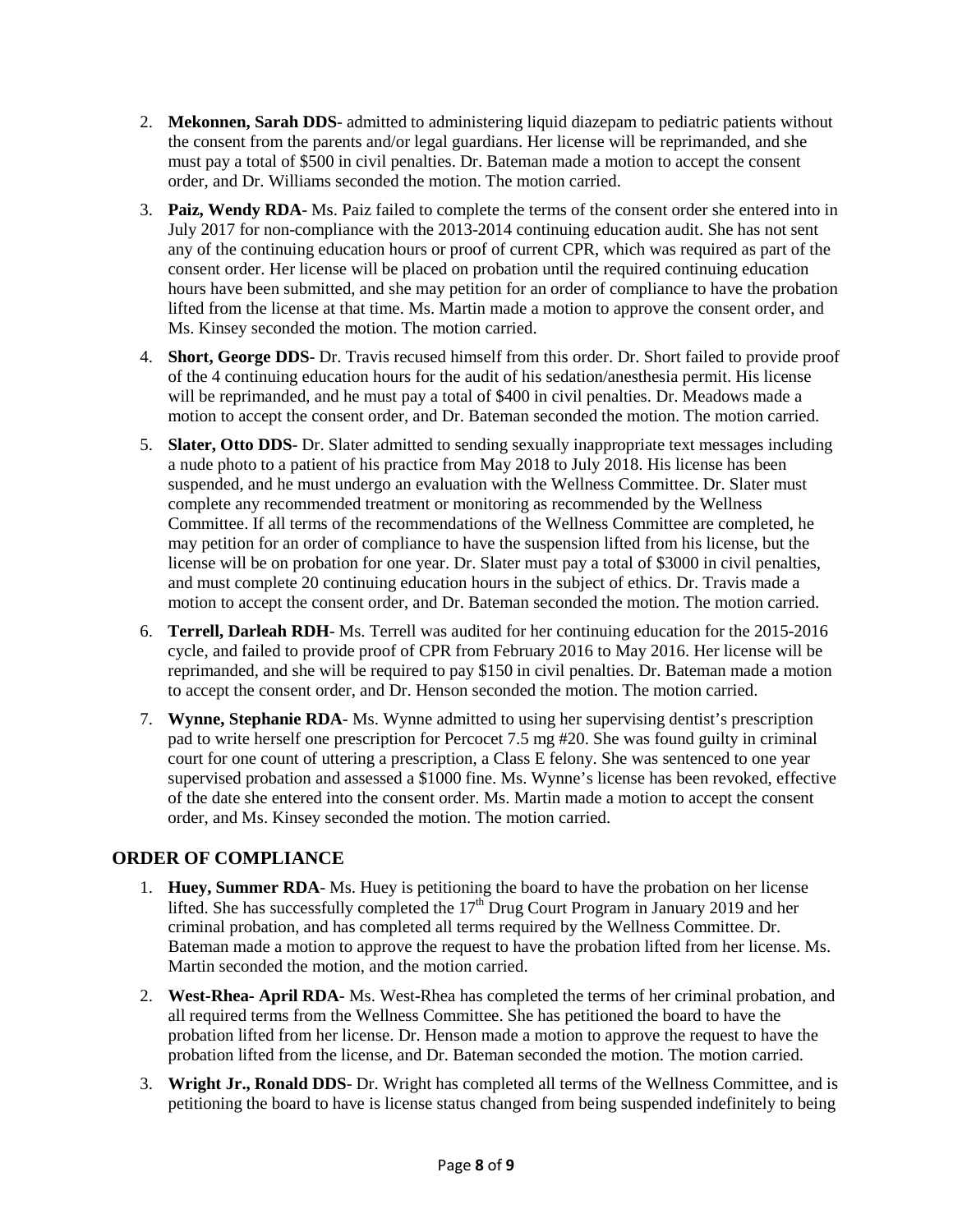placed on probation for 5 years, as previously agreed upon in his consent order. Dr. Bateman made a motion to approve the request to place the license on probation, and Ms. Kinsey seconded the motion. The motion carried.

# **CONTESTED CASES**

The meeting was called to order at 8:58 a.m. on April 12<sup>th</sup>, and was presided over by the Honorable Kim Summers, the State appointed Administrative Judge.

The board made a motion to move forward with hearing the order, finding Ms. Tiffany Martin RDA, in default. Ms. Martin was found non-compliant with the continuing education audit, and failed to sign the consent order resulting in her non-compliance with the audit. She spoke with Ms. Putnam, stating she would retire her license instead of complying with the consent order. Ms. Martin failed to complete the required Affidavit of Retirement form to retire her license, and also did not complete the terms of the consent order. She was notified multiple times via email, phone, and mail concerning the consent order, and again multiple times concerning the need to appear before the board in a contested case hearing.

Dr. Travis made a motion to move forward with the proceedings without Ms. Martin in attendance, due to adequate notification of the hearing taking place. Dr. Meadows seconded the motion, and the motion carried. Ms. Martin was notified multiple times concerning the notice of audit and her audit deficiencies, then was notified by the Office of Investigations on multiple occasions to be given the option to retire the license or comply with the consent order. Ms. Putnam has requested the board revoke the license of Ms. Tiffany Martin as a result of her failure to comply with board regulations and rules.

Dr. Travis made a motion to approve the revocation of Ms. Martin's license, and Dr. Henson seconded the motion. The motion carried.

# **ELECTION OF BOARD OFFICERS**

Dr. Henson was elected unanimously to serve as the Board Secretary. Dr. Bateman was elected unanimously by the board as the Board Vice President. Dr. Meadows was elected unanimously as Board President.

The meeting was adjourned at 9:30 a.m.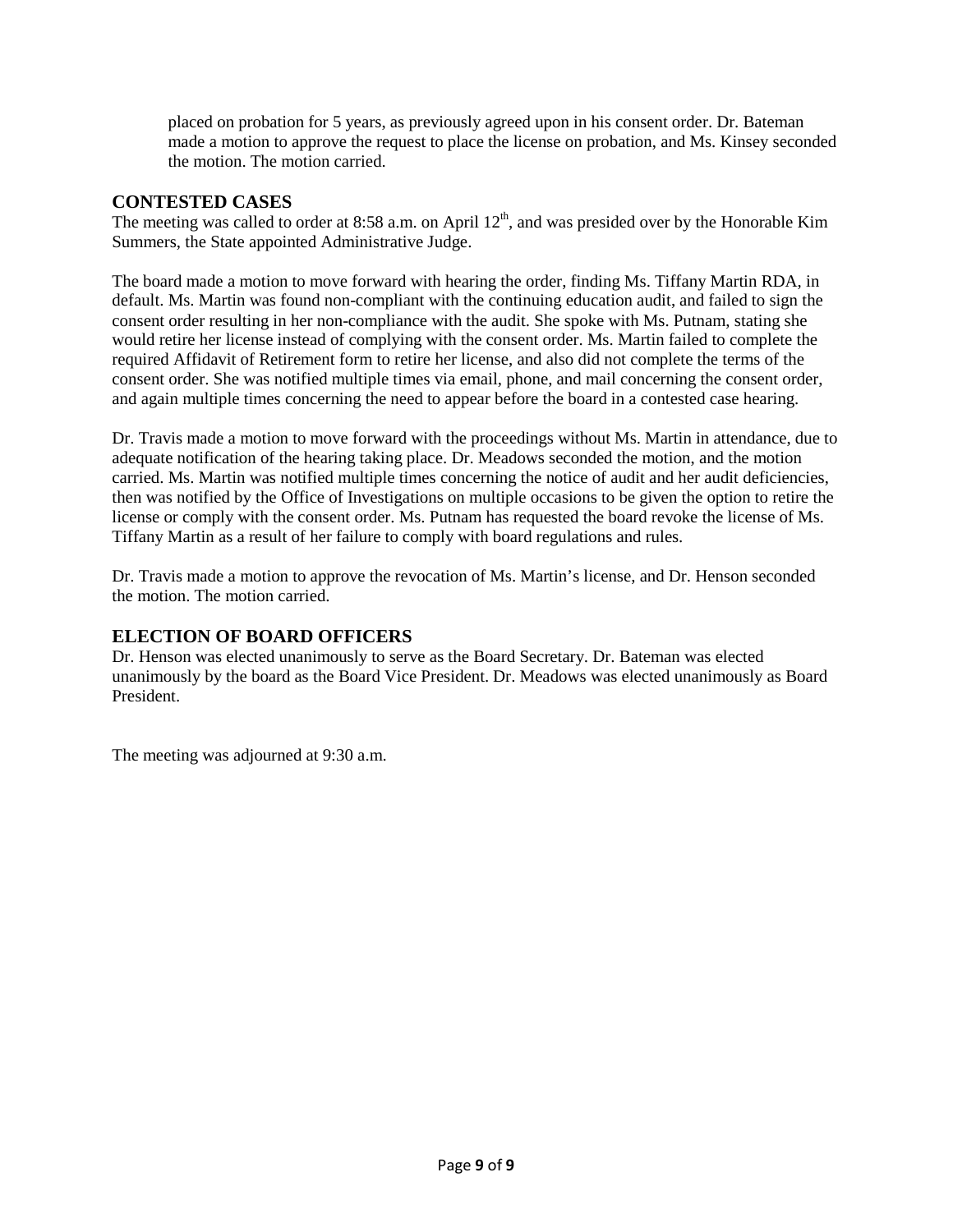Board Status Change Detailed Listing Report **January 9 - April 9, 2019** January 9 - April 9, 2019

License

|           | <b>Status</b> |                        |                                                                                                                                                                                                                                                                                                                                                                                                                                                                                                                                                                                                                                            |                                 |                   |                                  |                | Rank                                                                                                                                                                                                                                                                                                                                                                                            |
|-----------|---------------|------------------------|--------------------------------------------------------------------------------------------------------------------------------------------------------------------------------------------------------------------------------------------------------------------------------------------------------------------------------------------------------------------------------------------------------------------------------------------------------------------------------------------------------------------------------------------------------------------------------------------------------------------------------------------|---------------------------------|-------------------|----------------------------------|----------------|-------------------------------------------------------------------------------------------------------------------------------------------------------------------------------------------------------------------------------------------------------------------------------------------------------------------------------------------------------------------------------------------------|
|           | Effective     | <b>Current License</b> | <b>Previous License</b>                                                                                                                                                                                                                                                                                                                                                                                                                                                                                                                                                                                                                    | License                         |                   |                                  | License Expiry | Effective                                                                                                                                                                                                                                                                                                                                                                                       |
| Rank      | Date          | <b>Status</b>          | <b>Status</b>                                                                                                                                                                                                                                                                                                                                                                                                                                                                                                                                                                                                                              | Number<br>Name                  | City              | State                            | Date           | Date                                                                                                                                                                                                                                                                                                                                                                                            |
| <b>DS</b> |               |                        | <b>Application in Process</b>                                                                                                                                                                                                                                                                                                                                                                                                                                                                                                                                                                                                              | 10970 Alena Peter Frank III     | Louisville        | KY                               |                | 4/8/2019                                                                                                                                                                                                                                                                                                                                                                                        |
| <b>DS</b> |               |                        | <b>Application in Process</b>                                                                                                                                                                                                                                                                                                                                                                                                                                                                                                                                                                                                              | 10944 Bates Philip Holden       | Lexington         | KY                               |                | 3/1/2019                                                                                                                                                                                                                                                                                                                                                                                        |
| <b>DS</b> |               |                        | <b>Application in Process</b>                                                                                                                                                                                                                                                                                                                                                                                                                                                                                                                                                                                                              | 10943 Berry Zachary             | Birmingham        | AL                               |                | 3/1/2019                                                                                                                                                                                                                                                                                                                                                                                        |
| <b>DS</b> |               |                        | <b>Application in Process</b>                                                                                                                                                                                                                                                                                                                                                                                                                                                                                                                                                                                                              | 10941 Breit Matthew Jordan Dr.  | Houston           | <b>TX</b>                        |                | 3/1/2019                                                                                                                                                                                                                                                                                                                                                                                        |
| <b>DS</b> |               |                        | <b>Application in Process</b>                                                                                                                                                                                                                                                                                                                                                                                                                                                                                                                                                                                                              | 10951 Bursian Justine Lynn Dr.  | <b>Bronxville</b> | <b>NY</b>                        |                | 4/5/2019                                                                                                                                                                                                                                                                                                                                                                                        |
| <b>DS</b> |               |                        | <b>Application in Process</b>                                                                                                                                                                                                                                                                                                                                                                                                                                                                                                                                                                                                              | 10936 Cannon Sarah Lane         | Richmond          | VA                               |                | 2/11/2019                                                                                                                                                                                                                                                                                                                                                                                       |
| <b>DS</b> |               |                        | <b>Application in Process</b>                                                                                                                                                                                                                                                                                                                                                                                                                                                                                                                                                                                                              | 10910 Carlton David Milton Jr.  | Alexandria        | LA                               |                | 1/24/2019                                                                                                                                                                                                                                                                                                                                                                                       |
| <b>DS</b> |               |                        | Expired                                                                                                                                                                                                                                                                                                                                                                                                                                                                                                                                                                                                                                    | 7421 Chung Joseph Y.            | Ooltewah          | <b>TN</b>                        |                | 9/12/1997                                                                                                                                                                                                                                                                                                                                                                                       |
| <b>DS</b> |               |                        | <b>Application in Process</b>                                                                                                                                                                                                                                                                                                                                                                                                                                                                                                                                                                                                              |                                 | Converse          | <b>TX</b>                        |                | 3/1/2019                                                                                                                                                                                                                                                                                                                                                                                        |
| <b>DS</b> |               |                        | <b>Application in Process</b>                                                                                                                                                                                                                                                                                                                                                                                                                                                                                                                                                                                                              | 10940 Cooper Courtney Paige     | Durham            | <b>NC</b>                        |                | 4/1/2019                                                                                                                                                                                                                                                                                                                                                                                        |
| <b>DS</b> |               |                        | Expired                                                                                                                                                                                                                                                                                                                                                                                                                                                                                                                                                                                                                                    | 3432 Davis John T               | Lake Lure         | NC                               |                | 3/28/1979                                                                                                                                                                                                                                                                                                                                                                                       |
| <b>DS</b> |               |                        | <b>Application in Process</b>                                                                                                                                                                                                                                                                                                                                                                                                                                                                                                                                                                                                              | 10963 Dwan Nicholas Karl        | Milwaukee         | WI                               |                | 3/15/2019                                                                                                                                                                                                                                                                                                                                                                                       |
| <b>DS</b> |               |                        | <b>Application in Process</b>                                                                                                                                                                                                                                                                                                                                                                                                                                                                                                                                                                                                              | 10954 Elassouli Abdullah Sufian | Cordova           | <b>TN</b>                        |                | 3/8/2019                                                                                                                                                                                                                                                                                                                                                                                        |
| <b>DS</b> |               |                        | <b>Application in Process</b>                                                                                                                                                                                                                                                                                                                                                                                                                                                                                                                                                                                                              | 10967 Gainey Tara Nicole Dr.    | Houston           | <b>TX</b>                        |                | 4/5/2019                                                                                                                                                                                                                                                                                                                                                                                        |
| <b>DS</b> |               |                        | <b>Application in Process</b>                                                                                                                                                                                                                                                                                                                                                                                                                                                                                                                                                                                                              | 10923 Grabovich Ty Alexander    | Wartrace          | <b>TN</b>                        |                | 1/22/2019                                                                                                                                                                                                                                                                                                                                                                                       |
| <b>DS</b> |               |                        | <b>Application in Process</b>                                                                                                                                                                                                                                                                                                                                                                                                                                                                                                                                                                                                              | 10914 Green Tara L              | Moberly           | <b>MO</b>                        |                | 1/11/2019                                                                                                                                                                                                                                                                                                                                                                                       |
| <b>DS</b> |               |                        | <b>Application in Process</b>                                                                                                                                                                                                                                                                                                                                                                                                                                                                                                                                                                                                              | 10922 Harris Marion Lawrence    | Double Spgs       | AL                               |                | 1/22/2019                                                                                                                                                                                                                                                                                                                                                                                       |
| <b>DS</b> |               |                        | <b>Voluntarily Retired</b>                                                                                                                                                                                                                                                                                                                                                                                                                                                                                                                                                                                                                 | 10288 Henderson Brett Houston   | Richmond          | VA                               |                | 6/24/2016                                                                                                                                                                                                                                                                                                                                                                                       |
| <b>DS</b> |               |                        | Expired                                                                                                                                                                                                                                                                                                                                                                                                                                                                                                                                                                                                                                    | 4818 Hensley Grant Douglas      | Franklin          | <b>TN</b>                        |                | 8/21/1987                                                                                                                                                                                                                                                                                                                                                                                       |
| <b>DS</b> |               |                        | <b>Application in Process</b>                                                                                                                                                                                                                                                                                                                                                                                                                                                                                                                                                                                                              | 10929 Higgins Lyle Robert Dr.   | Franklin          | <b>TN</b>                        |                | 3/1/2019                                                                                                                                                                                                                                                                                                                                                                                        |
| <b>DS</b> |               |                        | <b>Application in Process</b>                                                                                                                                                                                                                                                                                                                                                                                                                                                                                                                                                                                                              | 10781 Hill Ferguson Kristle Dr. | Nashville         | <b>TN</b>                        |                | 1/14/2019                                                                                                                                                                                                                                                                                                                                                                                       |
| <b>DS</b> |               |                        | <b>Application in Process</b>                                                                                                                                                                                                                                                                                                                                                                                                                                                                                                                                                                                                              | 10918 Hook George Allen III     | Rock Hill         | SC                               |                | 1/25/2019                                                                                                                                                                                                                                                                                                                                                                                       |
| <b>DS</b> |               |                        | <b>Application in Process</b>                                                                                                                                                                                                                                                                                                                                                                                                                                                                                                                                                                                                              | 10946 Jang Helen M              | Puyallup          | <b>WA</b>                        |                | 3/8/2019                                                                                                                                                                                                                                                                                                                                                                                        |
| <b>DS</b> |               |                        | <b>Application in Process</b>                                                                                                                                                                                                                                                                                                                                                                                                                                                                                                                                                                                                              | 10969 Jefferson Yousef Odeh Dr  | Houston           | <b>TX</b>                        |                | 4/5/2019                                                                                                                                                                                                                                                                                                                                                                                        |
| <b>DS</b> |               |                        | <b>Application in Process</b>                                                                                                                                                                                                                                                                                                                                                                                                                                                                                                                                                                                                              | 10948 Kaleel Kathryn Marie Dr.  | Boca Raton        | FL.                              |                | 4/1/2019                                                                                                                                                                                                                                                                                                                                                                                        |
| <b>DS</b> |               |                        | <b>Application in Process</b>                                                                                                                                                                                                                                                                                                                                                                                                                                                                                                                                                                                                              | 10949 Kelly Samantha Jo         | Gallatin          | <b>TN</b>                        |                | 2/15/2019                                                                                                                                                                                                                                                                                                                                                                                       |
| <b>DS</b> |               |                        | <b>Application in Process</b>                                                                                                                                                                                                                                                                                                                                                                                                                                                                                                                                                                                                              | 10926 Lamothe Andre Robert      | Nashville         | <b>TN</b>                        |                | 1/22/2019                                                                                                                                                                                                                                                                                                                                                                                       |
| <b>DS</b> |               |                        | <b>Application in Process</b>                                                                                                                                                                                                                                                                                                                                                                                                                                                                                                                                                                                                              | 10956 Lee Bryan Raphael Dr.     | Hendersonville    | <b>TN</b>                        |                | 4/1/2019                                                                                                                                                                                                                                                                                                                                                                                        |
| <b>DS</b> |               |                        | <b>Application in Process</b>                                                                                                                                                                                                                                                                                                                                                                                                                                                                                                                                                                                                              | 10957 Lee Candace Joi           | Jacksonville      | <b>NC</b>                        |                | 3/25/2019                                                                                                                                                                                                                                                                                                                                                                                       |
|           |               |                        | 4/8/2019 Licensed<br>3/1/2019 Licensed<br>3/1/2019 Licensed<br>3/1/2019 Licensed<br>4/5/2019 Licensed<br>2/11/2019 Licensed<br>1/24/2019 Licensed<br>2/7/2019 Licensed<br>3/1/2019 Licensed<br>4/1/2019 Licensed<br>1/14/2019 Licensed<br>3/15/2019 Licensed<br>3/8/2019 Licensed<br>4/5/2019 Licensed<br>1/22/2019 Licensed<br>1/11/2019 Licensed<br>1/22/2019 Licensed<br>1/25/2019 Licensed<br>4/5/2019 Licensed<br>3/1/2019 Licensed<br>1/14/2019 Licensed<br>1/25/2019 Licensed<br>3/8/2019 Licensed<br>4/5/2019 Licensed<br>4/1/2019 Licensed<br>2/15/2019 Licensed<br>1/22/2019 Licensed<br>4/1/2019 Licensed<br>3/25/2019 Licensed |                                 |                   | 10945 Clark Matthew Mitchell Dr. |                | 1/31/2021<br>8/31/2020<br>11/30/2021<br>3/31/2020<br>10/31/2021<br>12/31/2020<br>10/31/2020<br>11/30/2020<br>8/31/2020<br>1/31/2022<br>3/31/2020<br>4/30/2021<br>8/31/2021<br>4/30/2020<br>8/31/2020<br>5/31/2020<br>11/30/2021<br>7/31/2021<br>12/31/2020<br>12/31/2020<br>12/31/2021<br>6/30/2021<br>11/30/2020<br>5/31/2020<br>7/31/2021<br>5/31/2020<br>5/31/2020<br>2/28/2021<br>5/31/2021 |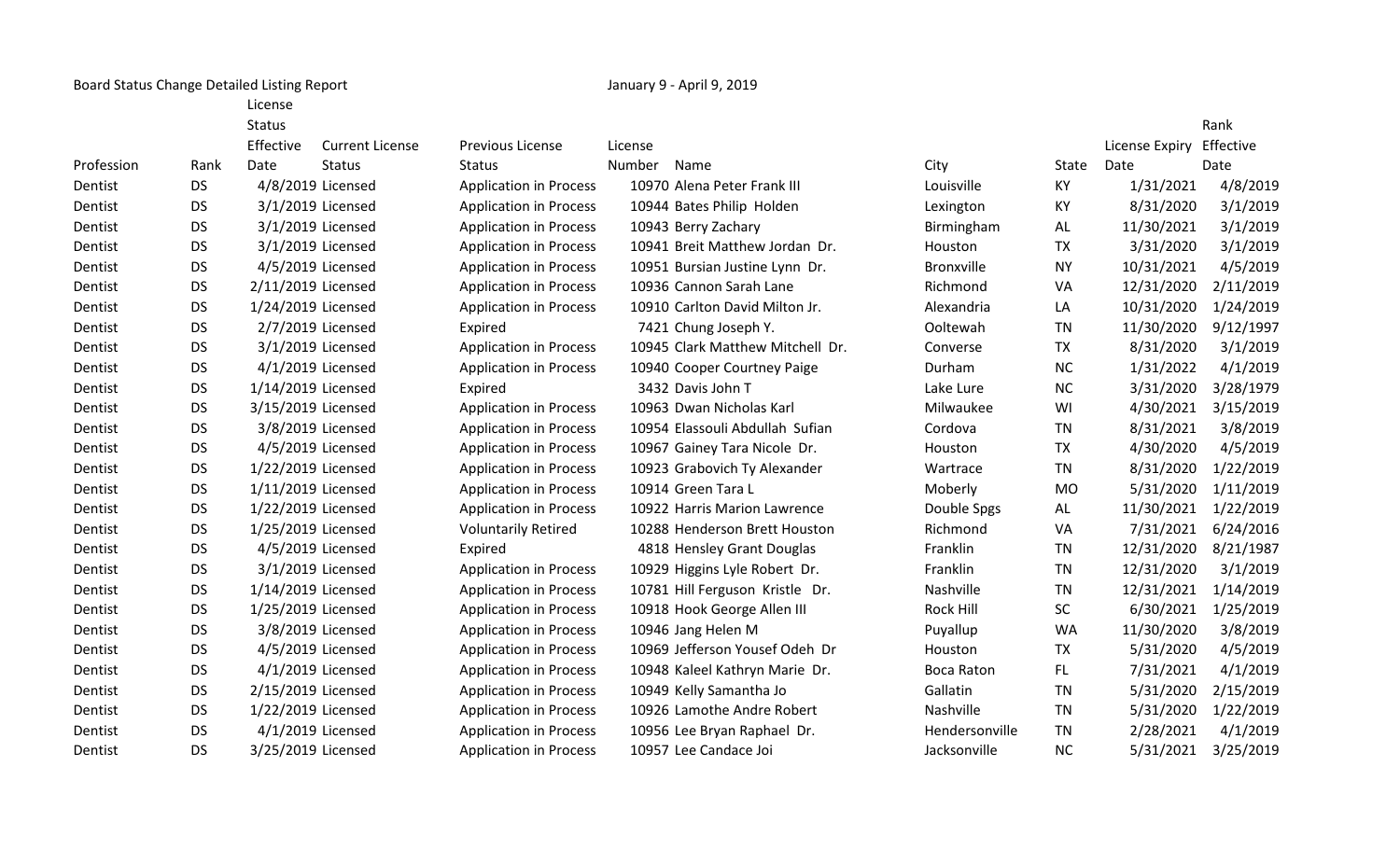| Dentist              | DS.       | 1/22/2019 Licensed | <b>Application in Process</b> | 10933 Lifferth David                     | Southaven             | MS        | 2/28/2021  | 1/22/2019 |
|----------------------|-----------|--------------------|-------------------------------|------------------------------------------|-----------------------|-----------|------------|-----------|
| Dentist              | <b>DS</b> | 1/11/2019 Licensed | <b>Application in Process</b> | 10917 Mohney Bryan                       | Murrysville           | PA        | 7/31/2021  | 1/11/2019 |
| Dentist              | <b>DS</b> | 2/11/2019 Licensed | <b>Application in Process</b> | 10921 Munger Amanda                      | Newport               | VT        | 8/31/2020  | 2/11/2019 |
| Dentist              | <b>DS</b> | 3/25/2019 Licensed | <b>Application in Process</b> | 10962 Olson Anne Kathryn Dr.             | Marietta              | GA        | 3/31/2021  | 3/25/2019 |
| Dentist              | <b>DS</b> | 3/15/2019 Licensed | <b>Application in Process</b> | 10930 Onadeko Diahann Shola Renee        | Antioch               | TN        | 1/31/2021  | 3/15/2019 |
| Dentist              | <b>DS</b> | 2/11/2019 Licensed | <b>Application in Process</b> | 10928 Ormaza Efren David Dr              | Tampa                 | FL.       | 2/29/2020  | 2/11/2019 |
| Dentist              | <b>DS</b> | 4/1/2019 Licensed  | <b>Application in Process</b> | 10955 Patel Hiren                        | Irving                | <b>TX</b> | 10/31/2021 | 4/1/2019  |
| Dentist              | <b>DS</b> | 4/5/2019 Licensed  | <b>Voluntarily Retired</b>    | 8487 Powell Llewellyn                    | Southaven             | <b>MS</b> | 12/31/2021 | 1/5/2006  |
| Dentist              | <b>DS</b> | 1/25/2019 Licensed | <b>Application in Process</b> | 10934 Redditt Jonathan Thomas            | Memphis               | <b>TN</b> | 8/31/2021  | 1/25/2019 |
| Dentist              | <b>DS</b> | 4/1/2019 Licensed  | <b>Application in Process</b> | 10965 Riley Dana                         | Knoxville             | TN        | 7/31/2020  | 4/1/2019  |
| Dentist              | <b>DS</b> | 4/5/2019 Licensed  | <b>Application in Process</b> | 10971 Risolvato Erik J                   | Hendersonville        | TN        | 5/31/2021  | 4/5/2019  |
| Dentist              | <b>DS</b> | 1/22/2019 Licensed | <b>Application in Process</b> | 10915 Roseman Mark Mandel                | Nashville             | TN        | 3/31/2020  | 1/22/2019 |
| Dentist              | <b>DS</b> | 2/14/2019 Licensed | <b>Application in Process</b> | 10935 Schmitt Haley Emilie               | Brentwood             | TN        | 9/30/2020  | 2/14/2019 |
| Dentist              | <b>DS</b> | 3/1/2019 Licensed  | <b>Application in Process</b> | 10937 Sears Landon Dr.                   | Doral                 | FL.       | 4/30/2021  | 3/1/2019  |
| Dentist              | <b>DS</b> | 4/5/2019 Licensed  | <b>Application in Process</b> | 10961 Simmons Kianna Michelle-Vernae Dr. | Paget                 | BM        | 8/31/2021  | 4/5/2019  |
| Dentist              | <b>DS</b> | 4/1/2019 Licensed  | <b>Application in Process</b> | 10964 Sivaneri Kevin                     | Louisville            | OH        | 12/31/2020 | 4/1/2019  |
| Dentist              | <b>DS</b> | 3/8/2019 Licensed  | <b>Application in Process</b> | 10958 Sprouse Jeremy Charles Dr.         | Nashville             | TN        | 6/30/2020  | 3/8/2019  |
| Dentist              | <b>DS</b> | 4/1/2019 Licensed  | <b>Application in Process</b> | 10924 Stanley Brandon Cayle              | San Antonio           | <b>TX</b> | 9/30/2020  | 4/1/2019  |
| Dentist              | <b>DS</b> | 4/1/2019 Licensed  | <b>Application in Process</b> | 10966 Steeb Jr. Eugene Charles           | Nashville             | <b>TN</b> | 6/30/2021  | 4/1/2019  |
| Dentist              | <b>DS</b> | 1/14/2019 Licensed | <b>Application in Process</b> | 10925 Teachout Lauren Ashley             | Marion                | AR        | 3/31/2021  | 1/14/2019 |
| Dentist              | <b>DS</b> | 3/15/2019 Licensed | <b>Application in Process</b> | 10953 Thorne Donald Joseph Dr            | Hendersonville        | TN        | 9/30/2021  | 3/15/2019 |
| Dentist              | <b>DS</b> | 2/12/2019 Licensed | <b>Application in Process</b> | 10932 Threet Ewing Jackson II            | Charlotte             | <b>NC</b> | 1/31/2022  | 2/12/2019 |
| Dentist              | <b>DS</b> | 3/1/2019 Licensed  | <b>Application in Process</b> | 10947 Weigt Amanda Dr                    | Columbus              | GA        | 5/31/2021  | 3/1/2019  |
| Dentist              | <b>DS</b> | 2/11/2019 Licensed | <b>Application in Process</b> | 10938 Wilson Tiffany Elise               | Country Club Hills    | IL.       | 10/31/2021 | 2/11/2019 |
| Dentist              | EL        | 4/5/2019 Licensed  | <b>Voluntarily Retired</b>    | 7334 Lackey Mark A.                      | Homosassa             | FL.       | 8/31/2020  | 8/23/2001 |
| Dentist              | EL.       | 1/22/2019 Licensed | <b>Application in Process</b> | 10927 Sharma Ashish Prakash Dr.          | Nashville             | TN        | 3/31/2021  | 1/22/2019 |
| Dentist              | VL        | 1/25/2019 Licensed | <b>Application in Process</b> | 10931 Bedichek Scott Thomas              | Forth Worth           | <b>TX</b> | 3/31/2021  | 1/25/2019 |
| Dental Hygienists DH |           | 4/1/2019 Licensed  | <b>Application in Process</b> | 9629 Alires Brenda Kay Ms                | Las Vegas             | <b>NV</b> | 7/31/2021  | 4/1/2019  |
| Dental Hygienists DH |           | 4/1/2019 Licensed  | <b>Application in Process</b> | 9655 Beeman Doris J                      | Covington             | OH        | 5/31/2021  | 4/1/2019  |
| Dental Hygienists DH |           | 1/25/2019 Licensed | <b>Application in Process</b> | 9615 Briggs Theresa Lynette RDH          | Somerville            | TN        | 8/31/2020  | 1/25/2019 |
| Dental Hygienists DH |           | 3/22/2019 Licensed | <b>Application in Process</b> | 9648 Brothers Kalli Grace                | Hendersonville        | TN        | 2/28/2022  | 3/22/2019 |
| Dental Hygienists DH |           | 4/1/2019 Licensed  | <b>Application in Process</b> | 9638 Chesney Anne Le                     | Louisville            | <b>TN</b> | 9/30/2020  | 4/1/2019  |
| Dental Hygienists DH |           | 1/14/2019 Licensed | <b>Application in Process</b> | 9608 Coffey Donna Marie Mrs.             | Rocky Point           | <b>NY</b> | 6/30/2020  | 1/14/2019 |
| Dental Hygienists DH |           | 3/22/2019 Licensed | <b>Application in Process</b> | 9640 Cotham Ashley R Mrs                 | <b>Mount Pleasant</b> | TN        | 11/30/2020 | 3/22/2019 |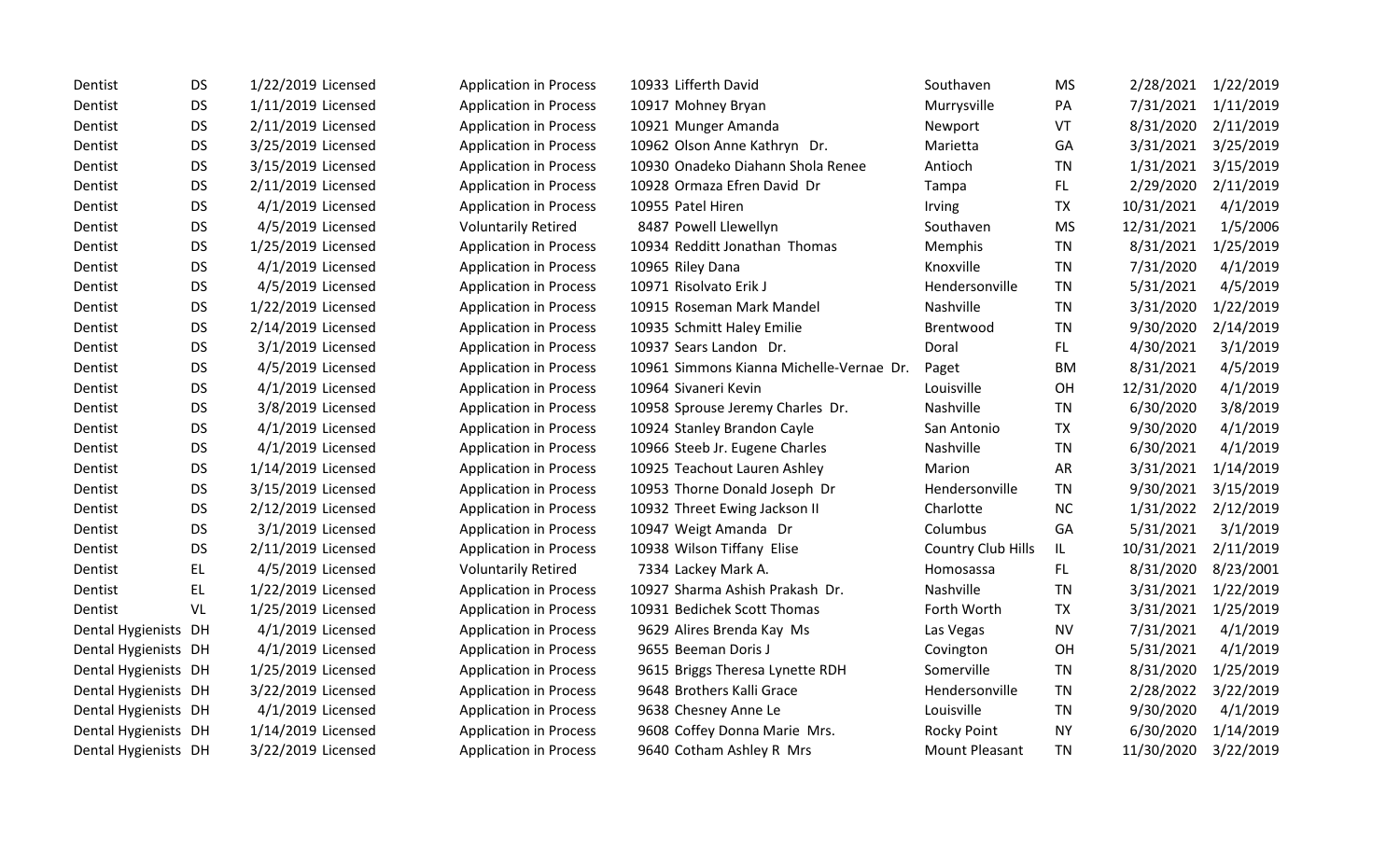| Dental Hygienists DH | 2/8/2019 Licensed  | Expired                       | 6771 Dalton Amber Joy            | Gilbert            | AZ        | 7/31/2020  | 6/27/2008 |
|----------------------|--------------------|-------------------------------|----------------------------------|--------------------|-----------|------------|-----------|
| Dental Hygienists DH | 3/1/2019 Licensed  | <b>Application in Process</b> | 9626 Dameron Jessica             | Nashville          | <b>TN</b> | 5/31/2021  | 3/1/2019  |
| Dental Hygienists DH | 3/8/2019 Licensed  | <b>Application in Process</b> | 9624 Delaino Sierra Elane        | Nashville          | <b>TN</b> | 9/30/2020  | 3/8/2019  |
| Dental Hygienists DH | 3/15/2019 Licensed | <b>Application in Process</b> | 9643 Denny Bailee Shea           | Nashville          | <b>TN</b> | 10/31/2020 | 3/15/2019 |
| Dental Hygienists DH | 1/24/2019 Licensed | Expired                       | 5152 Dukes Kia Myesha            | Brooklyn           | <b>NY</b> | 12/31/2020 | 6/29/2000 |
| Dental Hygienists DH | 3/15/2019 Licensed | <b>Application in Process</b> | 9623 Edwards Ann Marie           | Oak Ridge          | <b>TN</b> | 7/31/2021  | 3/15/2019 |
| Dental Hygienists DH | 3/15/2019 Licensed | <b>Application in Process</b> | 9645 Erlien Jenna Joann          | Janesville         | WI        | 3/31/2020  | 3/15/2019 |
| Dental Hygienists DH | 2/8/2019 Licensed  | <b>Application in Process</b> | 9613 Galban Jacquelynn           | Searcy             | AR        | 3/31/2021  | 2/8/2019  |
| Dental Hygienists DH | 2/8/2019 Licensed  | Expired                       | 9019 Gano Sara Elizabeth         | Oak Grove          | KY        | 7/31/2020  | 4/7/2017  |
| Dental Hygienists DH | 4/1/2019 Licensed  | <b>Voluntarily Retired</b>    | 5061 George Barbara Jean         | Floresville        | <b>TX</b> | 11/30/2020 | 5/3/2000  |
| Dental Hygienists DH | 3/22/2019 Licensed | <b>Application in Process</b> | 9639 Gooch Melissa Ann           | Memphis            | <b>TN</b> | 10/31/2020 | 3/22/2019 |
| Dental Hygienists DH | 3/1/2019 Licensed  | Expired                       | 4393 Graham Sherri Solley        | Knoxville          | <b>TN</b> | 9/30/2020  | 6/11/1996 |
| Dental Hygienists DH | 1/14/2019 Licensed | Expired                       | 5900 Hamilton Linda Jo           | Prosperity         | SC        | 12/31/2020 | 7/30/2004 |
| Dental Hygienists DH | 3/22/2019 Licensed | <b>Application in Process</b> | 9636 Hatley Brittany Lynn        | Mcewen             | <b>TN</b> | 11/30/2020 | 3/22/2019 |
| Dental Hygienists DH | 1/22/2019 Licensed | <b>Application in Process</b> | 9579 Haugen Kayla Ann            | Hermitage          | <b>TN</b> | 11/30/2020 | 1/22/2019 |
| Dental Hygienists DH | 3/15/2019 Licensed | <b>Application in Process</b> | 9647 Herron Brooke Ashley        | Chapel Hill        | <b>TN</b> | 12/31/2021 | 3/15/2019 |
| Dental Hygienists DH | 3/1/2019 Licensed  | <b>Application in Process</b> | 9610 Jaggars Annalee             | Saltillo           | <b>MS</b> | 8/31/2021  | 3/1/2019  |
| Dental Hygienists DH | 3/22/2019 Licensed | <b>Application in Process</b> | 9634 King Kasey Leanna Ms        | Antioch            | <b>TN</b> | 11/30/2020 | 3/22/2019 |
| Dental Hygienists DH | 3/22/2019 Licensed | <b>Application in Process</b> | 9644 Lawson Michele Marlene      | Tucker             | GA        | 7/31/2020  | 3/22/2019 |
| Dental Hygienists DH | 3/1/2019 Licensed  | <b>Application in Process</b> | 9628 Lee Brian                   | Olivehill          | <b>TN</b> | 7/31/2020  | 3/1/2019  |
| Dental Hygienists DH | 1/14/2019 Licensed | <b>Application in Process</b> | 9601 Masalsky Tiffany Marie      | <b>Spring Hill</b> | TN        | 2/29/2020  | 1/14/2019 |
| Dental Hygienists DH | 1/22/2019 Licensed | <b>Application in Process</b> | 9612 Mcgowan Emilee Rugh         | Hernando           | <b>MS</b> | 1/31/2020  | 1/22/2019 |
| Dental Hygienists DH | 2/14/2019 Licensed | <b>Application in Process</b> | 9617 Mcguire Jo Anna             | Columbia           | <b>TN</b> | 3/31/2020  | 2/14/2019 |
| Dental Hygienists DH | 3/15/2019 Licensed | <b>Application in Process</b> | 9642 Mclaughlin Lori Lee mrs     | <b>Brentwood</b>   | <b>TN</b> | 12/31/2020 | 3/15/2019 |
| Dental Hygienists DH | 3/22/2019 Licensed | <b>Application in Process</b> | 9651 Mcwhirter Jennifer Adkins   | Clarksville        | <b>TN</b> | 1/31/2022  | 3/22/2019 |
| Dental Hygienists DH | 1/11/2019 Licensed | <b>Application in Process</b> | 9540 Merigold Joanne Lynn        | Aurora             | IL.       | 8/31/2020  | 1/11/2019 |
| Dental Hygienists DH | 2/11/2019 Licensed | <b>Application in Process</b> | 9620 Messiha Hidy Emad           | Smyrna             | <b>TN</b> | 6/30/2020  | 2/11/2019 |
| Dental Hygienists DH | 2/15/2019 Licensed | <b>Application in Process</b> | 9625 Moody Madison Gail Mrs.     | Cookeville         | <b>TN</b> | 3/31/2020  | 2/15/2019 |
| Dental Hygienists DH | 1/25/2019 Licensed | <b>Application in Process</b> | 9616 Moore Hollie Lynn           | Manchester         | <b>TN</b> | 6/30/2020  | 1/25/2019 |
| Dental Hygienists DH | 2/15/2019 Licensed | <b>Application in Process</b> | 9622 Moore Mary-Margaret         | Cleveland          | <b>TN</b> | 7/31/2021  | 2/15/2019 |
| Dental Hygienists DH | 3/22/2019 Licensed | <b>Application in Process</b> | 9619 Neeley Rachel Elizabeth Ms. | Nashville          | <b>TN</b> | 12/31/2021 | 3/22/2019 |
| Dental Hygienists DH | 1/14/2019 Licensed | <b>Application in Process</b> | 9607 Odom Latisha                | Ellenwood          | GA        | 3/31/2020  | 1/14/2019 |
| Dental Hygienists DH | 1/24/2019 Licensed | <b>Voluntarily Retired</b>    | 4601 Phillips Janette Elaine     | Johnson City       | <b>TN</b> | 2/29/2020  | 6/17/1997 |
| Dental Hygienists DH | 3/8/2019 Licensed  | <b>Application in Process</b> | 9631 Polk Brittany Lynn          | Antioch            | <b>TN</b> | 8/31/2020  | 3/8/2019  |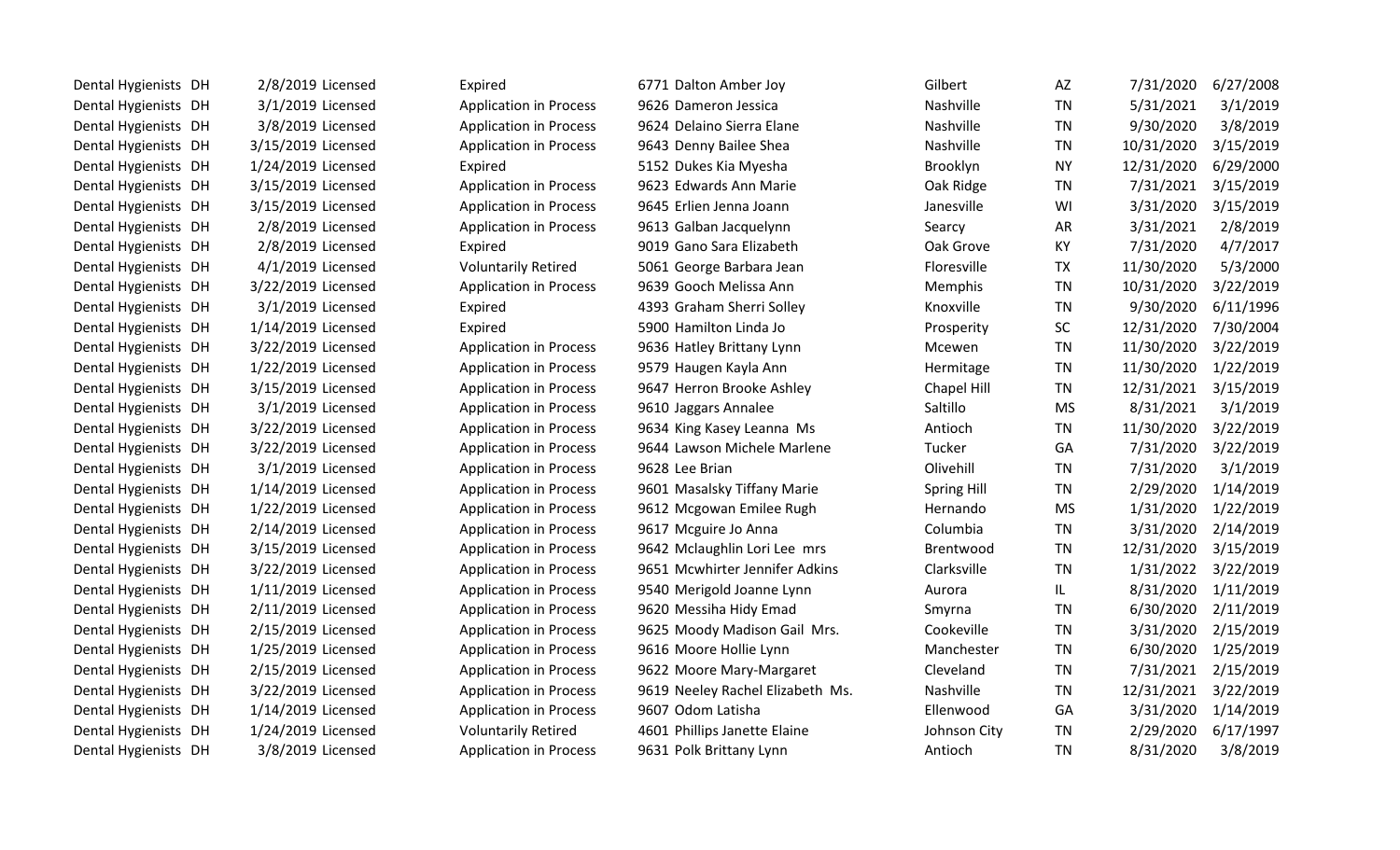| Dental Hygienists DH | 3/1/2019 Licensed    | Expired                       | 5107 Poole Heather Michelle      | Powell                | TN        | 10/31/2020 | 6/15/2000            |
|----------------------|----------------------|-------------------------------|----------------------------------|-----------------------|-----------|------------|----------------------|
| Dental Hygienists DH | 3/15/2019 Licensed   | <b>Application in Process</b> | 9646 Prindiville Emilie Jo       | Lebanon               | <b>TN</b> | 12/31/2021 | 3/15/2019            |
| Dental Hygienists DH | 3/1/2019 Licensed    | Expired                       | 3647 Raines Nancy L              | Hermitage             | <b>TN</b> | 3/31/2021  | 9/12/1991            |
| Dental Hygienists DH | 4/1/2019 Licensed    | <b>Application in Process</b> | 9652 Rogers Victoria J.          | Franklin              | <b>TN</b> | 10/31/2021 | 4/1/2019             |
| Dental Hygienists DH | 1/22/2019 Licensed   | Expired                       | 6024 Rowland Sara Frances        | Jackson               | <b>TN</b> | 7/31/2020  | 6/6/2005             |
| Dental Hygienists DH | 1/22/2019 Licensed   | <b>Application in Process</b> | 9611 Ruf Morgan Alexandra        | Oswego                | IL.       | 4/30/2021  | 1/22/2019            |
| Dental Hygienists DH | 1/11/2019 Licensed   | Expired                       | 6162 Seider Jennifer Pauline     | Cookeville            | <b>TN</b> | 5/31/2020  | 11/1/2005            |
| Dental Hygienists DH | 4/1/2019 Licensed    | <b>Application in Process</b> | 9618 Spikes Staci                | P C Beach             | FL.       | 4/30/2021  | 4/1/2019             |
| Dental Hygienists DH | 1/11/2019 Licensed   | Expired                       | 3332 Trantham Angela D           | Hixson                | <b>TN</b> | 11/30/2021 | 6/14/1989            |
| Dental Hygienists DH | 3/15/2019 Licensed   | <b>Application in Process</b> | 9627 Usher Sydnie Nicole         | <b>Spring Hill</b>    | <b>TN</b> | 10/31/2021 | 3/15/2019            |
| Dental Hygienists DH | 1/11/2019 Licensed   | <b>Application in Process</b> | 9605 Wiemann Ashley              | Nolensville           | <b>TN</b> | 3/31/2021  | 1/11/2019            |
| Dental Hygienists DH | 4/1/2019 Licensed    | <b>Application in Process</b> | 9654 Williams Hailey A.          | Franklin              | <b>TN</b> | 3/31/2020  | 4/1/2019             |
| Dental Hygienists DH | 3/28/2019 Licensed   | Expired                       | 7804 Wilson Avree Lin            | Ringgold              | GA        |            | 9/30/2020 12/13/2012 |
| Dental Hygienists DH | 3/8/2019 Licensed    | <b>Application in Process</b> | 9630 Wright Michelle Etta        | Senatobia             | <b>MS</b> | 12/31/2021 | 3/8/2019             |
| Dental Hygienists DH | 2/14/2019 Licensed   | <b>Application in Process</b> | 9621 Young Kim                   | Smyrna                | <b>TN</b> | 3/31/2020  | 2/14/2019            |
| Dental Assistants DA | 2/15/2019 Registered | <b>Application in Process</b> | 25176 Adam Safa                  | Nashville             | <b>TN</b> | 1/31/2022  | 2/15/2019            |
| Dental Assistants DA | 3/15/2019 Registered | <b>Application in Process</b> | 25833 Alexander Christina        | Hendersonville        | <b>TN</b> | 11/30/2021 | 3/15/2019            |
| Dental Assistants DA | 3/4/2019 Registered  | <b>Application in Process</b> | 25754 Alvarado Prescilla         | Clarksville           | <b>TN</b> | 10/31/2021 | 3/4/2019             |
| Dental Assistants DA | 1/14/2019 Registered | <b>Application in Process</b> | 25609 Anderkin Jessica           | <b>Estill Springs</b> | <b>TN</b> | 5/31/2021  | 1/14/2019            |
| Dental Assistants DA | 3/11/2019 Registered | <b>Application in Process</b> | 25801 Anderson Tatyana           | Robinsonville         | <b>MS</b> | 3/31/2021  | 3/11/2019            |
| Dental Assistants DA | 3/4/2019 Registered  | <b>Application in Process</b> | 25762 Arsta Julie                | Franklin              | TN        | 7/31/2021  | 3/4/2019             |
| Dental Assistants DA | 3/22/2019 Registered | <b>Application in Process</b> | 25860 Atkins Makenna             | Knoxville             | <b>TN</b> | 2/28/2022  | 3/22/2019            |
| Dental Assistants DA | 3/25/2019 Registered | <b>Application in Process</b> | 25812 Atkinson Lacey             | Deerlodge             | <b>TN</b> | 6/30/2021  | 3/25/2019            |
| Dental Assistants DA | 3/4/2019 Registered  | <b>Application in Process</b> | 25788 Austell Jamie              | Lynchburg             | <b>TN</b> | 12/31/2021 | 3/4/2019             |
| Dental Assistants DA | 3/12/2019 Registered | Expired                       | 19930 Bailey Amanda Hope         | <b>Blaine</b>         | <b>TN</b> | 6/30/2020  | 7/18/2014            |
| Dental Assistants DA | 3/4/2019 Registered  | <b>Application in Process</b> | 25718 Banico Laurenjoy           | Clarksville           | <b>TN</b> | 8/31/2021  | 3/4/2019             |
| Dental Assistants DA | 2/15/2019 Registered | <b>Application in Process</b> | 25684 Banner Brittany            | Jefferson             | <b>TN</b> | 10/31/2020 | 2/15/2019            |
| Dental Assistants DA | 3/25/2019 Registered | <b>Application in Process</b> | 25852 Banyon Millicent Khadijah  | Memphis               | <b>TN</b> | 5/31/2020  | 3/25/2019            |
| Dental Assistants DA | 2/11/2019 Registered | <b>Application in Process</b> | 25095 Barnes Regina Christel     | Goodlettsvlle         | TN        | 11/30/2020 | 2/11/2019            |
| Dental Assistants DA | 3/4/2019 Registered  | <b>Application in Process</b> | 25730 Baugh Elaina               | Livingston            | <b>TN</b> | 3/31/2020  | 3/4/2019             |
| Dental Assistants DA | 3/29/2019 Registered | <b>Application in Process</b> | 25901 Baumgardner Carolyn Denise | Walland               | <b>TN</b> | 10/31/2021 | 3/29/2019            |
| Dental Assistants DA | 2/8/2019 Registered  | <b>Application in Process</b> | 25616 Beasley Cresha Lynn        | Greenbrier            | TN        | 5/31/2020  | 2/8/2019             |
| Dental Assistants DA | 1/22/2019 Registered | <b>Application in Process</b> | 25572 Beasley Victoria Brooke    | <b>Burns</b>          | <b>TN</b> | 6/30/2020  | 1/22/2019            |
| Dental Assistants DA | 3/15/2019 Registered | <b>Application in Process</b> | 25829 Beeler Kendall             | Clarksville           | <b>TN</b> | 12/31/2021 | 3/15/2019            |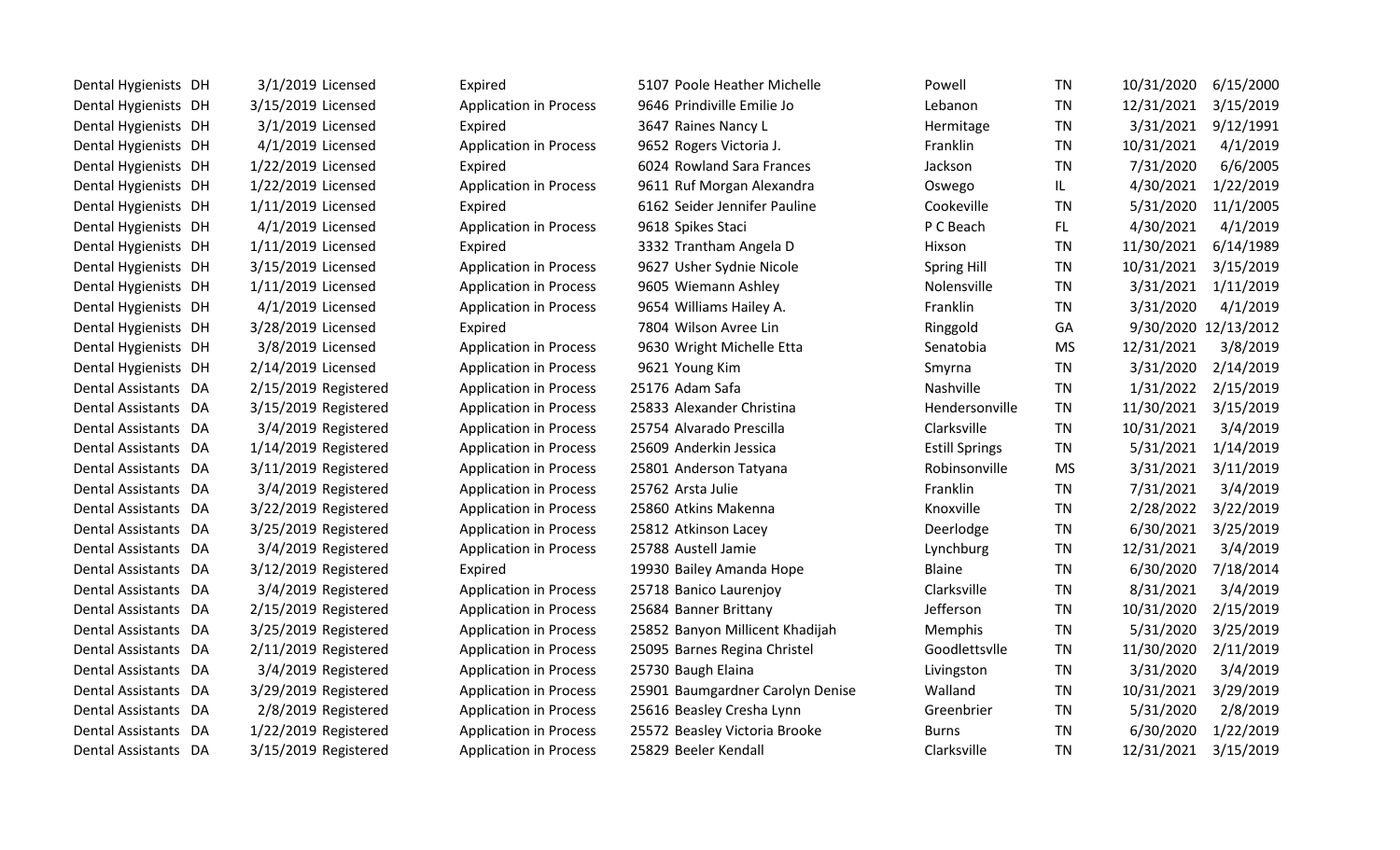| Dental Assistants DA | 2/8/2019 Registered  | <b>Application in Process</b> | 25681 Belisle Haley Elisabeth   | Johnson City          | TN        | 1/31/2021  | 2/8/2019  |
|----------------------|----------------------|-------------------------------|---------------------------------|-----------------------|-----------|------------|-----------|
| Dental Assistants DA | 3/25/2019 Registered | <b>Application in Process</b> | 25752 Bell Brianna Laquan       | Manchester            | <b>TN</b> | 3/31/2020  | 3/25/2019 |
| Dental Assistants DA | 1/28/2019 Registered | <b>Application in Process</b> | 25602 Bennett Lauren Nicole     | Nashville             | <b>TN</b> | 8/31/2020  | 1/28/2019 |
| Dental Assistants DA | 3/15/2019 Registered | <b>Application in Process</b> | 25798 Bernard Erica Vashion     | Memphis               | <b>TN</b> | 4/30/2020  | 3/15/2019 |
| Dental Assistants DA | 2/15/2019 Registered | <b>Application in Process</b> | 25745 Berry Donavan James       | Maryville             | <b>TN</b> | 3/31/2021  | 2/15/2019 |
| Dental Assistants DA | 3/11/2019 Registered | <b>Application in Process</b> | 25475 Betancourt Lita           | Clarksville           | <b>TN</b> | 12/31/2020 | 3/11/2019 |
| Dental Assistants DA | 1/14/2019 Registered | <b>Application in Process</b> | 25595 Bisht Swati               | Franklin              | <b>TN</b> | 6/30/2021  | 1/14/2019 |
| Dental Assistants DA | 2/14/2019 Registered | <b>Application in Process</b> | 24927 Black Tiffany Ann Mrs.    | Clarksville           | <b>TN</b> | 1/31/2021  | 2/14/2019 |
| Dental Assistants DA | 1/22/2019 Registered | <b>Application in Process</b> | 25646 Blair Tranisha            | Winchester            | <b>TN</b> | 1/31/2020  | 1/22/2019 |
| Dental Assistants DA | 1/14/2019 Registered | <b>Application in Process</b> | 25575 Bledsoe Terri Renee       | Cookeville            | <b>TN</b> | 4/30/2020  | 1/14/2019 |
| Dental Assistants DA | 3/29/2019 Registered | <b>Application in Process</b> | 25905 Bobinger Hannah           | Hendersonville        | <b>TN</b> | 6/30/2021  | 3/29/2019 |
| Dental Assistants DA | 4/8/2019 Registered  | <b>Application in Process</b> | 25867 Bohorquez Gabriela Maria  | Nashville             | <b>TN</b> | 8/31/2020  | 4/8/2019  |
| Dental Assistants DA | 2/11/2019 Registered | Expired                       | 20408 Boone Blair Rose          | Smyrna                | <b>TN</b> | 9/30/2020  | 6/7/2016  |
| Dental Assistants DA | 1/28/2019 Registered | <b>Application in Process</b> | 25462 Boyce Karen               | Memphis               | <b>TN</b> | 11/30/2020 | 1/28/2019 |
| Dental Assistants DA | 3/11/2019 Registered | <b>Application in Process</b> | 25532 Brannon Cassidy Leann     | Vonore                | <b>TN</b> | 11/30/2020 | 3/11/2019 |
| Dental Assistants DA | 3/11/2019 Registered | <b>Application in Process</b> | 25808 Briley Chasity Lynne      | Dover                 | <b>TN</b> | 1/31/2022  | 3/11/2019 |
| Dental Assistants DA | 4/1/2019 Registered  | Expired                       | 5486 Brock Donna Sue            | Pikeville             | <b>TN</b> | 1/31/2022  | 5/23/2016 |
| Dental Assistants DA | 1/28/2019 Registered | Expired                       | 18153 Brown Arika Monique       | Memphis               | <b>TN</b> | 9/30/2020  | 2/28/2013 |
| Dental Assistants DA | 3/5/2019 Registered  | Expired                       | 9316 Brown Mary Helen           | Cleveland             | <b>TN</b> | 2/28/2022  | 9/12/2002 |
| Dental Assistants DA | 3/15/2019 Registered | <b>Application in Process</b> | 25832 Burapharat Arisa          | Thompsons Stn         | <b>TN</b> | 6/30/2021  | 3/15/2019 |
| Dental Assistants DA | 2/8/2019 Registered  | <b>Application in Process</b> | 25631 Burchett Nikki Renee      | Jefferson City        | <b>TN</b> | 9/30/2020  | 2/8/2019  |
| Dental Assistants DA | 1/28/2019 Registered | Expired                       | 14849 Burgraff Rebecca Michelle | Huntland              | <b>TN</b> | 4/30/2020  | 4/8/2010  |
| Dental Assistants DA | 2/11/2019 Registered | <b>Application in Process</b> | 25327 Burlison Kelli Beth       | Huntingdon            | <b>TN</b> | 3/31/2020  | 2/11/2019 |
| Dental Assistants DA | 3/19/2019 Registered | Expired                       | 21807 Burns Valerie Paige       | Olive Branch          | <b>MS</b> | 6/30/2020  | 5/9/2016  |
| Dental Assistants DA | 2/8/2019 Registered  | <b>Application in Process</b> | 25687 Bush Tymeria Shevette Ms. | Coahoma               | <b>MS</b> | 6/30/2021  | 2/8/2019  |
| Dental Assistants DA | 1/25/2019 Registered | <b>Application in Process</b> | 25629 Butler Capria             | Memphis               | <b>TN</b> | 2/28/2021  | 1/25/2019 |
| Dental Assistants DA | 3/4/2019 Registered  | <b>Application in Process</b> | 25758 Cable Rachel              | Maryville             | <b>TN</b> | 5/31/2021  | 3/4/2019  |
| Dental Assistants DA | 3/5/2019 Registered  | Expired                       | 16280 Campbell Jacquelene Catre | Carthage              | <b>TN</b> | 8/31/2020  | 6/17/2011 |
| Dental Assistants DA | 3/11/2019 Registered | <b>Application in Process</b> | 25809 Campen Alexandria Elise   | Knoxville             | <b>TN</b> | 10/31/2021 | 3/11/2019 |
| Dental Assistants DA | 3/4/2019 Registered  | <b>Application in Process</b> | 25729 Cantrell Kayla Brooke     | <b>Tellico Plains</b> | <b>TN</b> | 6/30/2020  | 3/4/2019  |
| Dental Assistants DA | 3/4/2019 Registered  | <b>Application in Process</b> | 25712 Carballosa Anabel         | Memphis               | <b>TN</b> | 1/31/2022  | 3/4/2019  |
| Dental Assistants DA | 2/14/2019 Registered | <b>Application in Process</b> | 25625 Card Alyssa Dawn Miss     | Westmoreland          | <b>TN</b> | 8/31/2020  | 2/14/2019 |
| Dental Assistants DA | 3/4/2019 Registered  | <b>Application in Process</b> | 25759 Carey Shyann              | Camden                | <b>TN</b> | 9/30/2020  | 3/4/2019  |
| Dental Assistants DA | 1/14/2019 Registered | Expired                       | 21494 Carruth Summer Michelle   | Ringgold              | GA        | 7/31/2021  | 10/7/2017 |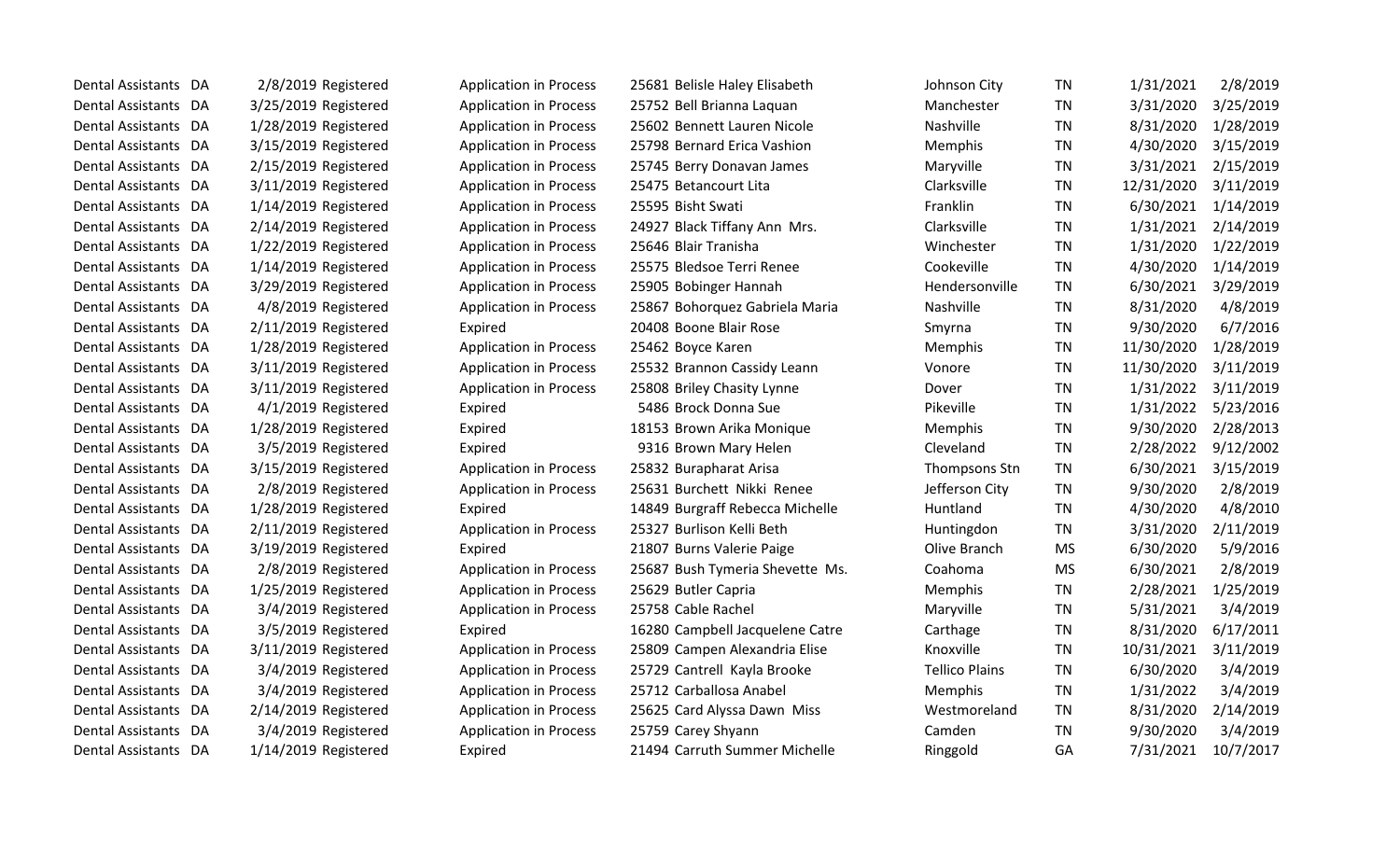| Dental Assistants DA | 1/25/2019 Registered | <b>Application in Process</b> | 25497 Carter Andrea Michelle     | <b>Mount Carmel</b> | <b>TN</b> | 2/29/2020  | 1/25/2019 |
|----------------------|----------------------|-------------------------------|----------------------------------|---------------------|-----------|------------|-----------|
| Dental Assistants DA | 1/22/2019 Registered | <b>Application in Process</b> | 25580 Cash Lindsey Elizabeth Ms. | Hixson              | <b>TN</b> | 8/31/2020  | 1/22/2019 |
| Dental Assistants DA | 3/4/2019 Registered  | <b>Application in Process</b> | 25783 Castillo Jazmin            | Columbia            | <b>TN</b> | 5/31/2021  | 3/4/2019  |
| Dental Assistants DA | 3/4/2019 Registered  | <b>Application in Process</b> | 25786 Chandler Kellie            | Knoxville           | <b>TN</b> | 9/30/2020  | 3/4/2019  |
| Dental Assistants DA | 3/25/2019 Registered | <b>Application in Process</b> | 25596 Chapman Katherine          | Cookeville          | <b>TN</b> | 8/31/2020  | 3/25/2019 |
| Dental Assistants DA | 3/4/2019 Registered  | <b>Application in Process</b> | 25756 Cherry Hailey              | Clarksville         | <b>TN</b> | 7/31/2021  | 3/4/2019  |
| Dental Assistants DA | 1/22/2019 Registered | <b>Application in Process</b> | 25641 Chism Julie                | Memphis             | <b>TN</b> | 7/31/2020  | 1/22/2019 |
| Dental Assistants DA | 1/14/2019 Registered | <b>Application in Process</b> | 25337 Chona Nancy Antolina       | Nashville           | <b>TN</b> | 1/31/2020  | 1/14/2019 |
| Dental Assistants DA | 1/14/2019 Registered | <b>Application in Process</b> | 25605 Clark Timera               | Dover               | <b>TN</b> | 2/28/2021  | 1/14/2019 |
| Dental Assistants DA | 3/4/2019 Registered  | <b>Application in Process</b> | 25750 Cleghorn Brittany Nicole   | Lafayette           | <b>TN</b> | 5/31/2020  | 3/4/2019  |
| Dental Assistants DA | 3/4/2019 Registered  | <b>Application in Process</b> | 25673 Coffey Jessica Alexzandria | Rogersville         | <b>TN</b> | 1/31/2022  | 3/4/2019  |
| Dental Assistants DA | 3/11/2019 Registered | <b>Application in Process</b> | 25690 Coggins Rachael            | Chickamauga         | GA        | 9/30/2020  | 3/11/2019 |
| Dental Assistants DA | 3/11/2019 Registered | <b>Application in Process</b> | 25696 Conner Za'Kinna O'Nea Ms.  | Marks               | <b>MS</b> | 10/31/2021 | 3/11/2019 |
| Dental Assistants DA | 1/14/2019 Registered | Expired                       | 17525 Cooper Wendy Eddington     | Guild               | <b>TN</b> | 1/31/2021  | 4/7/2017  |
| Dental Assistants DA | 3/5/2019 Registered  | <b>Application in Process</b> | 25643 Crawley Kristin Marie      | Philadelphia        | <b>TN</b> | 9/30/2020  | 3/5/2019  |
| Dental Assistants DA | 1/23/2019 Registered | Expired                       | 23022 Crick Lindsay Dale         | Dickson             | <b>TN</b> | 9/30/2020  | 4/7/2017  |
| Dental Assistants DA | 3/15/2019 Registered | <b>Application in Process</b> | 25826 Crook Sarah E              | Mount Juliet        | <b>TN</b> | 12/31/2020 | 3/15/2019 |
| Dental Assistants DA | 1/22/2019 Registered | Expired                       | 22691 Cummings Tracy Dionne      | Maynardville        | <b>TN</b> | 10/31/2021 | 3/9/2017  |
| Dental Assistants DA | 3/20/2019 Registered | <b>Application in Process</b> | 25840 Damron Reagan Ella         | Lynchburg           | <b>TN</b> | 8/31/2020  | 3/20/2019 |
| Dental Assistants DA | 3/11/2019 Registered | <b>Application in Process</b> | 25772 Daniel Sabrina             | Millington          | <b>TN</b> | 7/31/2020  | 3/11/2019 |
| Dental Assistants DA | 3/22/2019 Registered | <b>Application in Process</b> | 25851 Daugherty Chelsey Leigh    | Pulaski             | <b>TN</b> | 9/30/2021  | 3/22/2019 |
| Dental Assistants DA | 1/22/2019 Registered | <b>Application in Process</b> | 25634 Davis Allison              | Chattanooga         | <b>TN</b> | 10/31/2020 | 1/22/2019 |
| Dental Assistants DA | 3/25/2019 Registered | <b>Application in Process</b> | 25780 Davis Dallas               | Jefferson City      | <b>TN</b> | 12/31/2020 | 3/25/2019 |
| Dental Assistants DA | 1/25/2019 Registered | <b>Application in Process</b> | 25438 Davis Delaney              | Lafollette          | <b>TN</b> | 3/31/2021  | 1/25/2019 |
| Dental Assistants DA | 1/14/2019 Registered | <b>Application in Process</b> | 25604 Davis Harley               | Palmer              | <b>TN</b> | 3/31/2021  | 1/14/2019 |
| Dental Assistants DA | 3/4/2019 Registered  | <b>Application in Process</b> | 25767 Davis Hillary              | Holladay            | <b>TN</b> | 9/30/2021  | 3/4/2019  |
| Dental Assistants DA | 4/8/2019 Registered  | <b>Application in Process</b> | 25680 Davis Jamie Ms             | Hendersonville      | <b>TN</b> | 2/28/2022  | 4/8/2019  |
| Dental Assistants DA | 3/15/2019 Registered | <b>Application in Process</b> | 25835 Dawson Brittany            | White Bluff         | <b>TN</b> | 9/30/2021  | 3/15/2019 |
| Dental Assistants DA | 2/8/2019 Registered  | <b>Application in Process</b> | 25703 Dolin Hanna                | Walling             | <b>TN</b> | 9/30/2021  | 2/8/2019  |
| Dental Assistants DA | 2/14/2019 Registered | <b>Application in Process</b> | 25671 Dooley Niya                | Lebanon             | <b>TN</b> | 1/31/2021  | 2/14/2019 |
| Dental Assistants DA | 3/25/2019 Registered | <b>Application in Process</b> | 25731 Doughtie Amanda King Mrs.  | Ringgold            | GA        | 9/30/2020  | 3/25/2019 |
| Dental Assistants DA | 3/4/2019 Registered  | <b>Application in Process</b> | 25710 Dowlen Jada Marie          | Clarksville         | <b>TN</b> | 6/30/2021  | 3/4/2019  |
| Dental Assistants DA | 3/22/2019 Registered | <b>Application in Process</b> | 25882 Echols Niyla               | Millington          | <b>TN</b> | 3/31/2021  | 3/22/2019 |
| Dental Assistants DA | 3/15/2019 Registered | <b>Application in Process</b> | 25838 Eslick Carmen Alanna       | Summertown          | <b>TN</b> | 5/31/2021  | 3/15/2019 |
|                      |                      |                               |                                  |                     |           |            |           |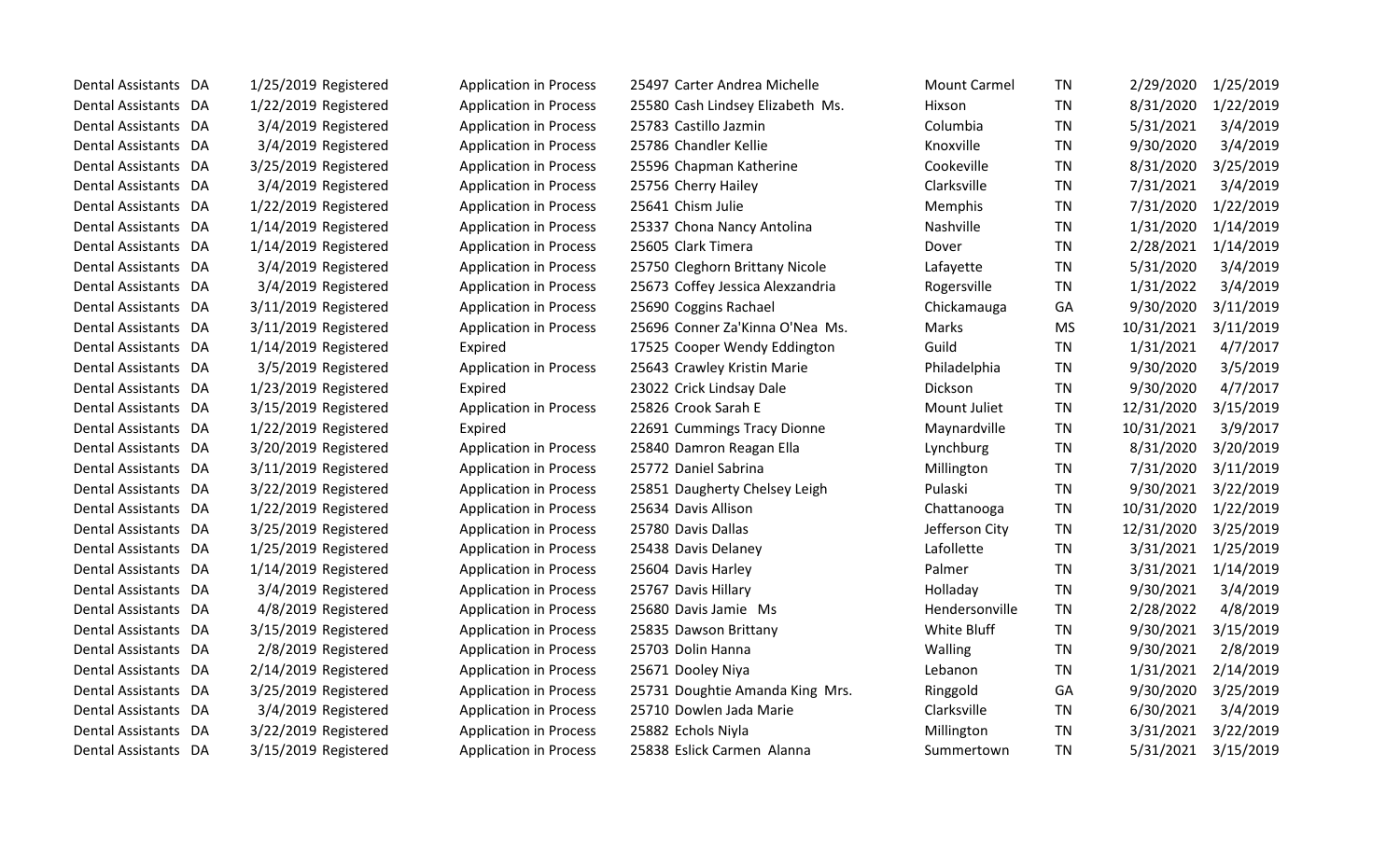| Dental Assistants DA | 3/29/2019 Registered   | <b>Application in Process</b> | 25676 Fedrick Tyierra         | <b>Memphis</b>        | <b>TN</b> | 3/31/2021  | 3/29/2019 |
|----------------------|------------------------|-------------------------------|-------------------------------|-----------------------|-----------|------------|-----------|
| Dental Assistants DA | 3/29/2019 Registered   | <b>Application in Process</b> | 25807 Ferguson Brooke         | Greeneville           | <b>TN</b> | 6/30/2020  | 3/29/2019 |
| Dental Assistants DA | 1/14/2019 Registered   | Expired                       | 16113 Fingers Ashley Nichole  | La Vergne             | <b>TN</b> | 10/31/2020 | 1/7/2017  |
| Dental Assistants DA | 2/15/2019 Registered   | <b>Application in Process</b> | 25717 Flanagin Martia         | Maynardville          | TN        | 2/29/2020  | 2/15/2019 |
| Dental Assistants DA | 3/4/2019 Registered    | <b>Application in Process</b> | 25771 Fletcher Amanda         | Lawrenceburg          | TN        | 2/28/2021  | 3/4/2019  |
| Dental Assistants DA | 3/15/2019 Registered   | <b>Application in Process</b> | 25635 Forgety Christin        | Rogersville           | TN        | 1/31/2022  | 3/15/2019 |
| Dental Assistants DA | 3/25/2019 Registered   | <b>Application in Process</b> | 25897 Fowler Amber            | <b>Burlison</b>       | <b>TN</b> | 10/31/2021 | 3/25/2019 |
| Dental Assistants DA | 3/25/2019 Registered   | <b>Application in Process</b> | 25898 Fowler Morgan           | <b>Burlison</b>       | <b>TN</b> | 7/31/2020  | 3/25/2019 |
| Dental Assistants DA | 2/14/2019 Registered   | <b>Application in Process</b> | 25698 Freeman Avein A         | Memphis               | <b>TN</b> | 4/30/2020  | 2/14/2019 |
| Dental Assistants DA | 4/1/2019 Registered    | <b>Application in Process</b> | 25715 Frye April Frye         | Knoxville             | <b>TN</b> | 7/31/2020  | 4/1/2019  |
| Dental Assistants DA | 4/8/2019 Registered    | <b>Application in Process</b> | 25936 Frye Jessica Nicole     | Memphis               | TN        | 1/31/2022  | 4/8/2019  |
| Dental Assistants DA | 3/25/2019 Registered   | <b>Application in Process</b> | 25864 Garner Megan            | <b>Estill Springs</b> | TN        | 1/31/2021  | 3/25/2019 |
| Dental Assistants DA | 4/8/2019 Registered    | <b>Application in Process</b> | 25805 Gergis Marina           | Lavergne              | <b>TN</b> | 12/31/2020 | 4/8/2019  |
| Dental Assistants DA | 3/15/2019 Registered   | <b>Application in Process</b> | 25834 Gifford Chelsea         | Columbia              | <b>TN</b> | 5/31/2020  | 3/15/2019 |
| Dental Assistants DA | 3/25/2019 Registered   | <b>Application in Process</b> | 25854 Gipson Michaela Alexis  | Gallatin              | TN        | 9/30/2020  | 3/25/2019 |
| Dental Assistants DA | $2/14/2019$ Registered | <b>Application in Process</b> | 25737 Gipson Samantha Renee   | Cookeville            | <b>TN</b> | 4/30/2021  | 2/14/2019 |
| Dental Assistants DA | 3/22/2019 Registered   | <b>Application in Process</b> | 25890 Goforth Kristen Allison | Memphis               | TN        | 4/30/2021  | 3/22/2019 |
| Dental Assistants DA | 1/22/2019 Registered   | <b>Application in Process</b> | 25630 Gonzalez Rosalie        | Philadelphia          | TN        | 11/30/2020 | 1/22/2019 |
| Dental Assistants DA | 3/29/2019 Registered   | <b>Application in Process</b> | 25922 Gorman Leotha Munnings  | Hermitage             | <b>TN</b> | 2/28/2022  | 3/29/2019 |
| Dental Assistants DA | 3/4/2019 Registered    | <b>Application in Process</b> | 25794 Grace Skyler            | Sarah                 | <b>MS</b> | 10/31/2021 | 3/4/2019  |
| Dental Assistants DA | 2/8/2019 Registered    | <b>Application in Process</b> | 25537 Gray Madison            | Cookeville            | <b>TN</b> | 7/31/2020  | 2/8/2019  |
| Dental Assistants DA | 2/11/2019 Registered   | <b>Application in Process</b> | 25670 Green Shalena Rena      | Crossville            | <b>TN</b> | 6/30/2021  | 2/11/2019 |
| Dental Assistants DA | $2/14/2019$ Registered | <b>Application in Process</b> | 25726 Gregorio Magdalena Mrs  | Sweetwater            | TN        | 9/30/2020  | 2/14/2019 |
| Dental Assistants DA | 3/4/2019 Registered    | <b>Application in Process</b> | 25782 Gresham Kennedy         | Franklin              | <b>TN</b> | 2/28/2022  | 3/4/2019  |
| Dental Assistants DA | 3/11/2019 Registered   | <b>Application in Process</b> | 25706 Griffin Jessica Ann Ms. | Southaven             | <b>MS</b> | 8/31/2020  | 3/11/2019 |
| Dental Assistants DA | 3/11/2019 Registered   | <b>Application in Process</b> | 25753 Griffin Shirley         | Memphis               | <b>TN</b> | 9/30/2021  | 3/11/2019 |
| Dental Assistants DA | 1/14/2019 Registered   | <b>Application in Process</b> | 25552 Groce Caitlin Jade      | Cookeville            | <b>TN</b> | 5/31/2020  | 1/14/2019 |
| Dental Assistants DA | 2/6/2019 Registered    | <b>Voluntarily Retired</b>    | 12282 Guyor Brenda Lee        | Clarksville           | TN        | 1/31/2021  | 9/7/2007  |
| Dental Assistants DA | 1/22/2019 Registered   | <b>Application in Process</b> | 25628 Haefele Sara            | Murfreesboro          | TN        | 6/30/2020  | 1/22/2019 |
| Dental Assistants DA | 1/22/2019 Registered   | <b>Application in Process</b> | 25633 Hale Larissa Dawn MS    | Crossville            | <b>TN</b> | 6/30/2020  | 1/22/2019 |
| Dental Assistants DA | 3/4/2019 Registered    | <b>Application in Process</b> | 25749 Harden Jamie            | Shelbyville           | TN        | 9/30/2021  | 3/4/2019  |
| Dental Assistants DA | 1/25/2019 Registered   | <b>Application in Process</b> | 25545 Harper Dallas Shanae    | Hixson                | <b>TN</b> | 5/31/2021  | 1/25/2019 |
| Dental Assistants DA | 3/25/2019 Registered   | <b>Application in Process</b> | 25682 Harris Kortnee          | Gallatin              | <b>TN</b> | 3/31/2021  | 3/25/2019 |
| Dental Assistants DA | 3/25/2019 Registered   | <b>Application in Process</b> | 25614 Harris Shea A           | Sparta                | <b>TN</b> | 3/31/2020  | 3/25/2019 |
|                      |                        |                               |                               |                       |           |            |           |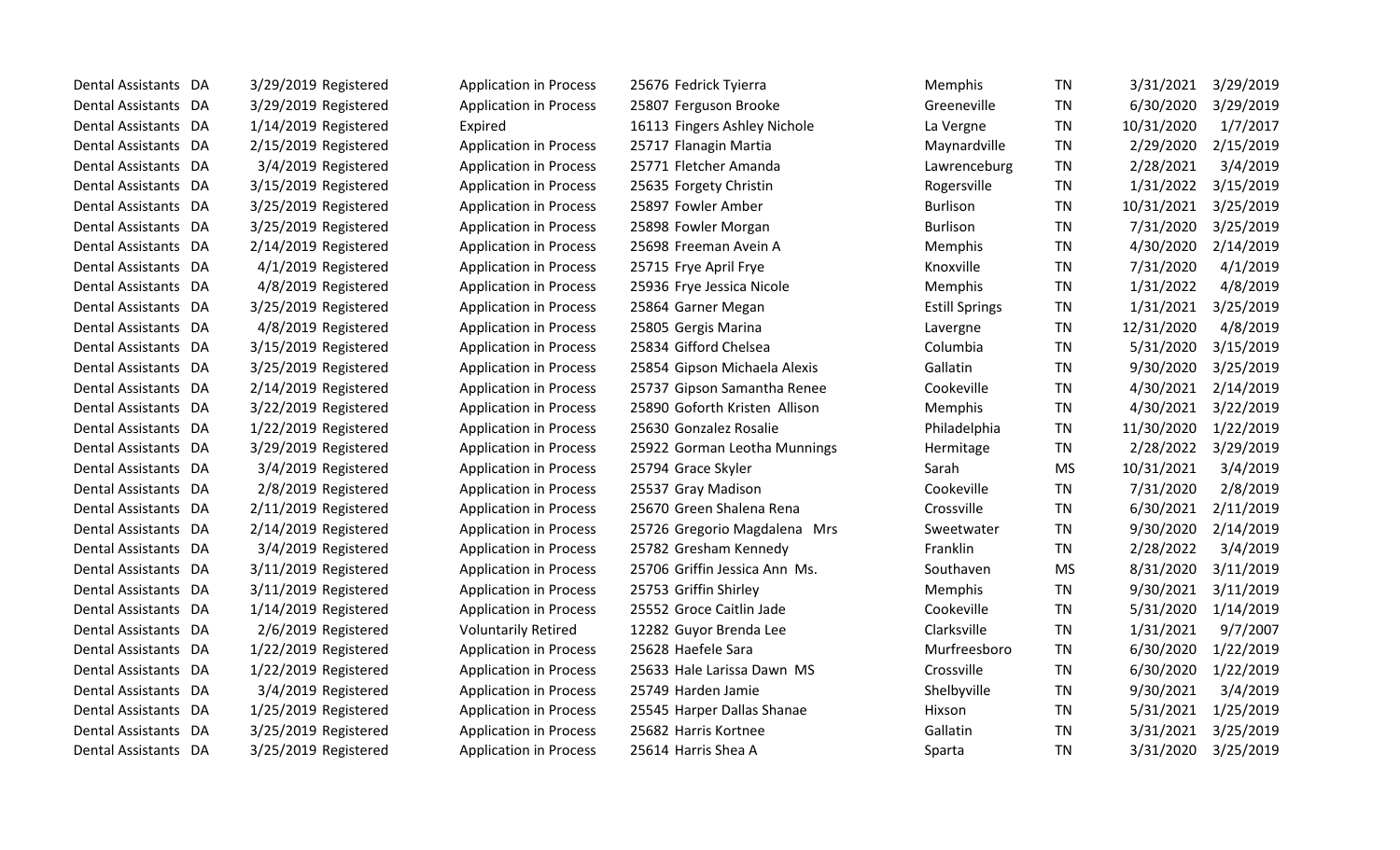| Dental Assistants DA | 3/7/2019 Registered  | Expired                       | 22741 Hartman Kelsey Lynn           | <b>Flintstone</b>    | GА        |            | 7/31/2020 12/16/2016 |
|----------------------|----------------------|-------------------------------|-------------------------------------|----------------------|-----------|------------|----------------------|
| Dental Assistants DA | 1/23/2019 Registered | Expired                       | 11445 Hayes Bridget Dawn            | <b>Baxter</b>        | <b>TN</b> |            | 7/31/2021 11/16/2006 |
| Dental Assistants DA | 3/15/2019 Registered | <b>Application in Process</b> | 25773 Heatherly Kayla               | Lafollette           | <b>TN</b> | 8/31/2021  | 3/15/2019            |
| Dental Assistants DA | 2/15/2019 Registered | <b>Application in Process</b> | 25734 Hemans Hailey O               | Memphis              | <b>TN</b> | 3/31/2021  | 2/15/2019            |
| Dental Assistants DA | 2/8/2019 Registered  | <b>Application in Process</b> | 25704 Henson Dianna                 | Clarksville          | <b>TN</b> | 9/30/2020  | 2/8/2019             |
| Dental Assistants DA | 3/4/2019 Registered  | <b>Application in Process</b> | 25757 Hernandez Jennifer            | Chattanooga          | <b>TN</b> | 11/30/2020 | 3/4/2019             |
| Dental Assistants DA | 3/15/2019 Registered | <b>Application in Process</b> | 25692 Hernandez Eva Maria           | Smyrna               | <b>TN</b> | 11/30/2021 | 3/15/2019            |
| Dental Assistants DA | 3/15/2019 Registered | <b>Application in Process</b> | 25828 Herrera Cristina              | Portland             | <b>TN</b> | 2/28/2022  | 3/15/2019            |
| Dental Assistants DA | 3/15/2019 Registered | <b>Application in Process</b> | 25836 Hicks Lindsey                 | Clarksville          | <b>TN</b> | 9/30/2020  | 3/15/2019            |
| Dental Assistants DA | 1/14/2019 Registered | <b>Application in Process</b> | 25610 Hipp Shani                    | Antioch              | <b>TN</b> | 3/31/2020  | 1/14/2019            |
| Dental Assistants DA | 1/22/2019 Registered | Expired                       | 20661 Holder Shannan Danielle       | Lewisburg            | <b>TN</b> | 1/31/2021  | 4/7/2017             |
| Dental Assistants DA | 2/8/2019 Registered  | <b>Application in Process</b> | 25665 Hollandsworth Alexandria      | Mcminnville          | <b>TN</b> | 1/31/2021  | 2/8/2019             |
| Dental Assistants DA | 2/11/2019 Registered | <b>Application in Process</b> | 25649 Hollins Antwanay Marshelle Ms | Coldwater            | <b>MS</b> | 7/31/2020  | 2/11/2019            |
| Dental Assistants DA | 3/4/2019 Registered  | <b>Application in Process</b> | 25743 Holt Dana                     | Whitesburg           | <b>TN</b> | 9/30/2020  | 3/4/2019             |
| Dental Assistants DA | 1/14/2019 Registered | <b>Application in Process</b> | 25592 Houston Lakeisha Nicole       | Memphis              | <b>TN</b> | 2/28/2021  | 1/14/2019            |
| Dental Assistants DA | 2/14/2019 Registered | <b>Application in Process</b> | 25639 Hubbard Briahna               | Cordova              | <b>TN</b> | 11/30/2021 | 2/14/2019            |
| Dental Assistants DA | 3/15/2019 Registered | <b>Application in Process</b> | 25811 Hurst Jeremy Scott            | Jacksboro            | <b>TN</b> | 7/31/2020  | 3/15/2019            |
| Dental Assistants DA | 2/8/2019 Registered  | <b>Application in Process</b> | 25574 Irwin Sarah                   | White House          | TN        | 12/31/2020 | 2/8/2019             |
| Dental Assistants DA | 2/8/2019 Registered  | <b>Application in Process</b> | 25695 Jackson Abbie Lee             | Cedar Hill           | <b>TN</b> | 4/30/2020  | 2/8/2019             |
| Dental Assistants DA | 3/15/2019 Registered | <b>Application in Process</b> | 25830 Jackson Alexanderia           | <b>Spring Hill</b>   | <b>TN</b> | 8/31/2020  | 3/15/2019            |
| Dental Assistants DA | 3/25/2019 Registered | <b>Application in Process</b> | 25845 Jeter Mandi Rae Ms.           | Walls                | <b>MS</b> | 12/31/2021 | 3/25/2019            |
| Dental Assistants DA | 3/15/2019 Registered | <b>Application in Process</b> | 25657 Johnson Vallie Diane          | Monroe               | TN        | 3/31/2021  | 3/15/2019            |
| Dental Assistants DA | 1/22/2019 Registered | Expired                       | 9994 Johnson Peggy Fain             | Knoxville            | <b>TN</b> |            | 2/29/2020 12/31/1991 |
| Dental Assistants DA | 2/15/2019 Registered | <b>Application in Process</b> | 25716 Johnson Savannah Marie        | Loudon               | <b>TN</b> | 4/30/2021  | 2/15/2019            |
| Dental Assistants DA | 4/8/2019 Registered  | <b>Application in Process</b> | 25891 Johnson Takindra Lashaun      | Memphis              | <b>TN</b> | 7/31/2021  | 4/8/2019             |
| Dental Assistants DA | 3/25/2019 Registered | <b>Application in Process</b> | 25843 Jones Alexis M                | <b>Holly Springs</b> | <b>MS</b> | 7/31/2021  | 3/25/2019            |
| Dental Assistants DA | 3/29/2019 Registered | <b>Application in Process</b> | 25885 Jones Darian Nicole           | Memphis              | <b>TN</b> | 10/31/2021 | 3/29/2019            |
| Dental Assistants DA | 3/25/2019 Registered | <b>Application in Process</b> | 25607 Jones Melinda                 | Clarksville          | <b>TN</b> | 4/30/2020  | 3/25/2019            |
| Dental Assistants DA | 1/22/2019 Registered | <b>Application in Process</b> | 25588 Joseph Jereth Mckinley        | Knoxville            | <b>TN</b> | 1/31/2021  | 1/22/2019            |
| Dental Assistants DA | 4/8/2019 Registered  | <b>Application in Process</b> | 25837 Kaneer Brittney               | Millington           | <b>TN</b> | 12/31/2020 | 4/8/2019             |
| Dental Assistants DA | 1/14/2019 Registered | <b>Application in Process</b> | 25316 Katera Natacha                | Antioch              | TN        | 12/31/2020 | 1/14/2019            |
| Dental Assistants DA | 3/15/2019 Registered | <b>Application in Process</b> | 25821 Keck Denise                   | Murfreesboro         | TN        | 12/31/2021 | 3/15/2019            |
| Dental Assistants DA | 1/28/2019 Registered | <b>Application in Process</b> | 25550 Keeton Kayla                  | Horn Lake            | MS        | 1/31/2020  | 1/28/2019            |
| Dental Assistants DA | 3/25/2019 Registered | <b>Application in Process</b> | 25831 Kelley Breanna                | Millington           | <b>TN</b> | 12/31/2021 | 3/25/2019            |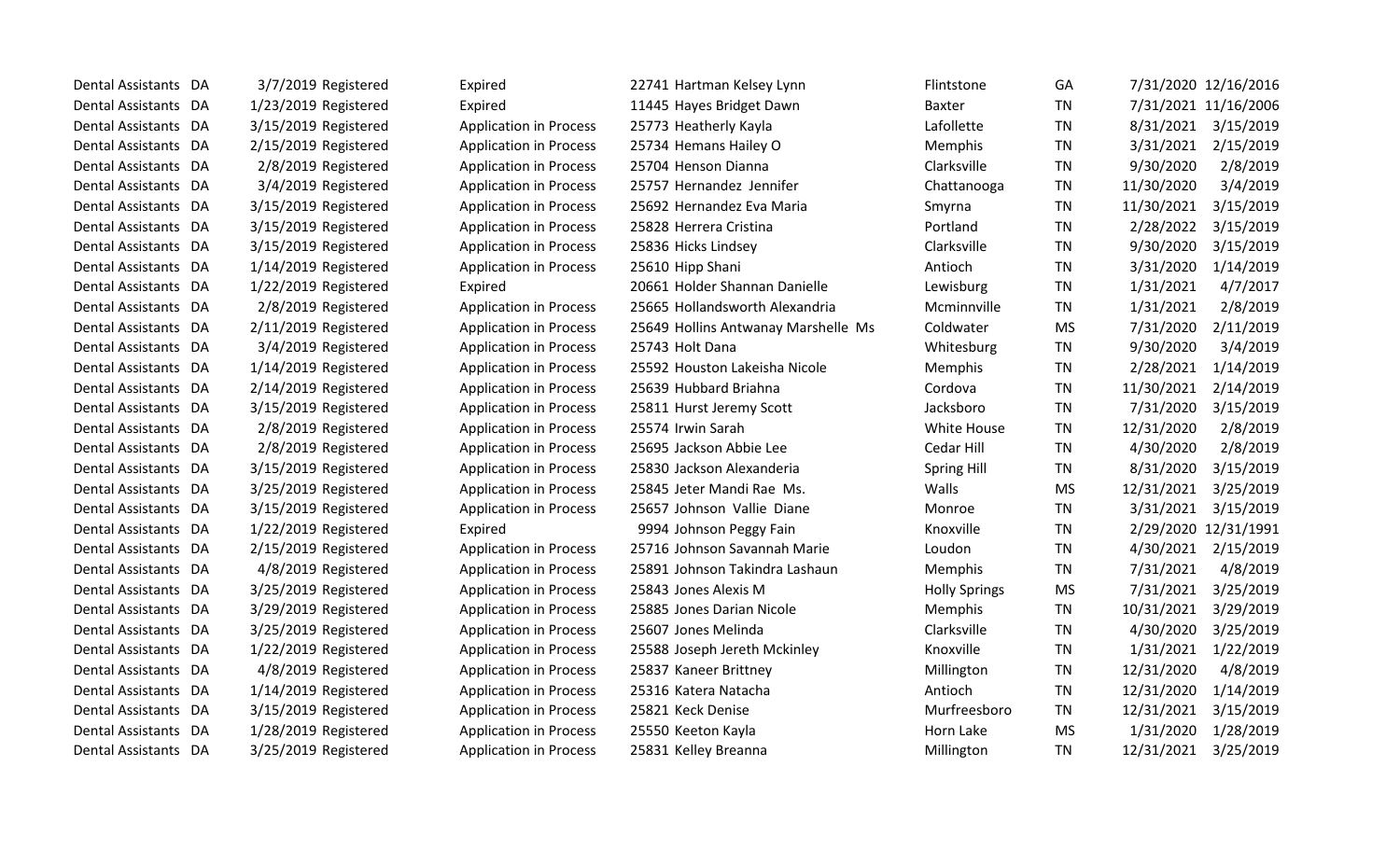| Dental Assistants DA | 3/26/2019 Registered | Expired                       | 22164 Kendrick Alaina Paige         | Chickamauga         | GA        | 3/31/2020  | 7/19/2016 |
|----------------------|----------------------|-------------------------------|-------------------------------------|---------------------|-----------|------------|-----------|
| Dental Assistants DA | 3/25/2019 Registered | <b>Application in Process</b> | 25841 Keyes Chelsey                 | OR City             | <b>OR</b> | 11/30/2021 | 3/25/2019 |
| Dental Assistants DA | 3/29/2019 Registered | <b>Application in Process</b> | 25700 Kilgore Alexandra Macae       | Gruetli-Laager      | <b>TN</b> | 5/31/2021  | 3/29/2019 |
| Dental Assistants DA | 3/11/2019 Registered | <b>Application in Process</b> | 25702 Kilgore Kelli                 | Hixson              | TN        | 8/31/2020  | 3/11/2019 |
| Dental Assistants DA | 3/19/2019 Registered | <b>Application in Process</b> | 25761 Latourrette Amber             | Palmyra             | TN        | 12/31/2021 | 3/19/2019 |
| Dental Assistants DA | 1/22/2019 Registered | <b>Application in Process</b> | 25611 Lawmann Lawrenda Asare Ms     | Nashville           | <b>TN</b> | 4/30/2021  | 1/22/2019 |
| Dental Assistants DA | 2/8/2019 Registered  | <b>Application in Process</b> | 25683 Layola Shajara                | Hohenwald           | TN        | 6/30/2021  | 2/8/2019  |
| Dental Assistants DA | 1/25/2019 Registered | <b>Application in Process</b> | 25458 Ledbetter Logan Danielle      | Ringgold            | GA        | 1/31/2020  | 1/25/2019 |
| Dental Assistants DA | 3/4/2019 Registered  | <b>Application in Process</b> | 25785 Lee Madison                   | Culleoka            | TN        | 1/31/2022  | 3/4/2019  |
| Dental Assistants DA | 1/28/2019 Registered | <b>Application in Process</b> | 25409 Lee Mysti Apri                | Nashville           | <b>TN</b> | 10/31/2020 | 1/28/2019 |
| Dental Assistants DA | 1/22/2019 Registered | <b>Application in Process</b> | 25488 Lemon Jade Nicole             | Ooltewah            | <b>TN</b> | 7/31/2021  | 1/22/2019 |
| Dental Assistants DA | 3/4/2019 Registered  | <b>Application in Process</b> | 25672 Lomax Sarah Abigail           | Hohenwald           | TN        | 9/30/2021  | 3/4/2019  |
| Dental Assistants DA | 3/4/2019 Registered  | <b>Application in Process</b> | 25738 Loper Kevina                  | <b>New Tazewell</b> | TN        | 2/28/2021  | 3/4/2019  |
| Dental Assistants DA | 1/28/2019 Registered | <b>Application in Process</b> | 24897 Loveday Alexi                 | Franklin            | <b>TN</b> | 10/31/2020 | 1/28/2019 |
| Dental Assistants DA | 3/15/2019 Registered | <b>Application in Process</b> | 25814 Lucas Dana Leigh              | <b>Spring Hill</b>  | TN        | 3/31/2021  | 3/15/2019 |
| Dental Assistants DA | 3/5/2019 Registered  | <b>Application in Process</b> | 25790 Luther Shelby Rene'           | Murfreesboro        | <b>TN</b> | 7/31/2020  | 3/5/2019  |
| Dental Assistants DA | 1/14/2019 Registered | <b>Application in Process</b> | 25553 Lyons Sarah                   | Palmyra             | TN        | 11/30/2021 | 1/14/2019 |
| Dental Assistants DA | 1/28/2019 Registered | <b>Application in Process</b> | 25637 Mabry Tara Lynette            | Ft Oglethorpe       | GA        | 12/31/2021 | 1/28/2019 |
| Dental Assistants DA | 1/25/2019 Registered | <b>Application in Process</b> | 25620 Maktab Martha Yousef          | Cordova             | <b>TN</b> | 2/28/2021  | 1/25/2019 |
| Dental Assistants DA | 2/11/2019 Registered | <b>Application in Process</b> | 25699 Marshall Alexandra N          | Signal Mtn          | <b>TN</b> | 7/31/2020  | 2/11/2019 |
| Dental Assistants DA | 1/14/2019 Registered | <b>Application in Process</b> | 25582 Martin Krista                 | Nashville           | TN        | 9/30/2020  | 1/14/2019 |
| Dental Assistants DA | 1/22/2019 Registered | <b>Application in Process</b> | 25644 Martin Lakeva Breana          | Chattanooga         | TN        | 10/31/2020 | 1/22/2019 |
| Dental Assistants DA | 3/11/2019 Registered | <b>Application in Process</b> | 25804 Martinez Katya                | Antioch             | TN        | 2/28/2022  | 3/11/2019 |
| Dental Assistants DA | 1/23/2019 Registered | <b>Application in Process</b> | 25621 Matuszak Bridget Kirsten      | La Vergne           | TN        | 4/30/2020  | 1/23/2019 |
| Dental Assistants DA | 4/8/2019 Registered  | <b>Application in Process</b> | 25934 Mazzio Lorie Irene            | Clarksville         | TN        | 12/31/2020 | 4/8/2019  |
| Dental Assistants DA | 3/25/2019 Registered | <b>Application in Process</b> | 25880 Mcgill Megan                  | <b>Bartlett</b>     | TN        | 5/31/2020  | 3/25/2019 |
| Dental Assistants DA | 3/5/2019 Registered  | <b>Application in Process</b> | 25058 Mcneil Shemekia Sherrell MISS | Horn Lake           | <b>MS</b> | 2/28/2022  | 3/5/2019  |
| Dental Assistants DA | 3/25/2019 Registered | <b>Application in Process</b> | 25908 Mcqueen Rebecca Lauren        | Saulsbury           | TN        | 2/28/2022  | 3/25/2019 |
| Dental Assistants DA | 1/14/2019 Registered | <b>Application in Process</b> | 25617 Messamore Shayla              | Clarksville         | <b>TN</b> | 10/31/2021 | 1/14/2019 |
| Dental Assistants DA | 1/14/2019 Registered | <b>Application in Process</b> | 25480 Metz Tanya                    | <b>Bulls Gap</b>    | <b>TN</b> | 9/30/2020  | 1/14/2019 |
| Dental Assistants DA | 1/25/2019 Registered | <b>Application in Process</b> | 25640 Meza Jeniffer                 | Memphis             | TN        | 9/30/2020  | 1/25/2019 |
| Dental Assistants DA | 4/1/2019 Registered  | <b>Application in Process</b> | 25650 Miller Brianna Atrice Ms      | Horn Lake           | <b>MS</b> | 7/31/2020  | 4/1/2019  |
| Dental Assistants DA | 3/15/2019 Registered | <b>Application in Process</b> | 25764 Mitchell Sarah                | Scottsville         | KY        | 7/31/2021  | 3/15/2019 |
| Dental Assistants DA | 3/4/2019 Registered  | <b>Application in Process</b> | 25677 Mithani Gulzar A              | Collierville        | <b>TN</b> | 7/31/2021  | 3/4/2019  |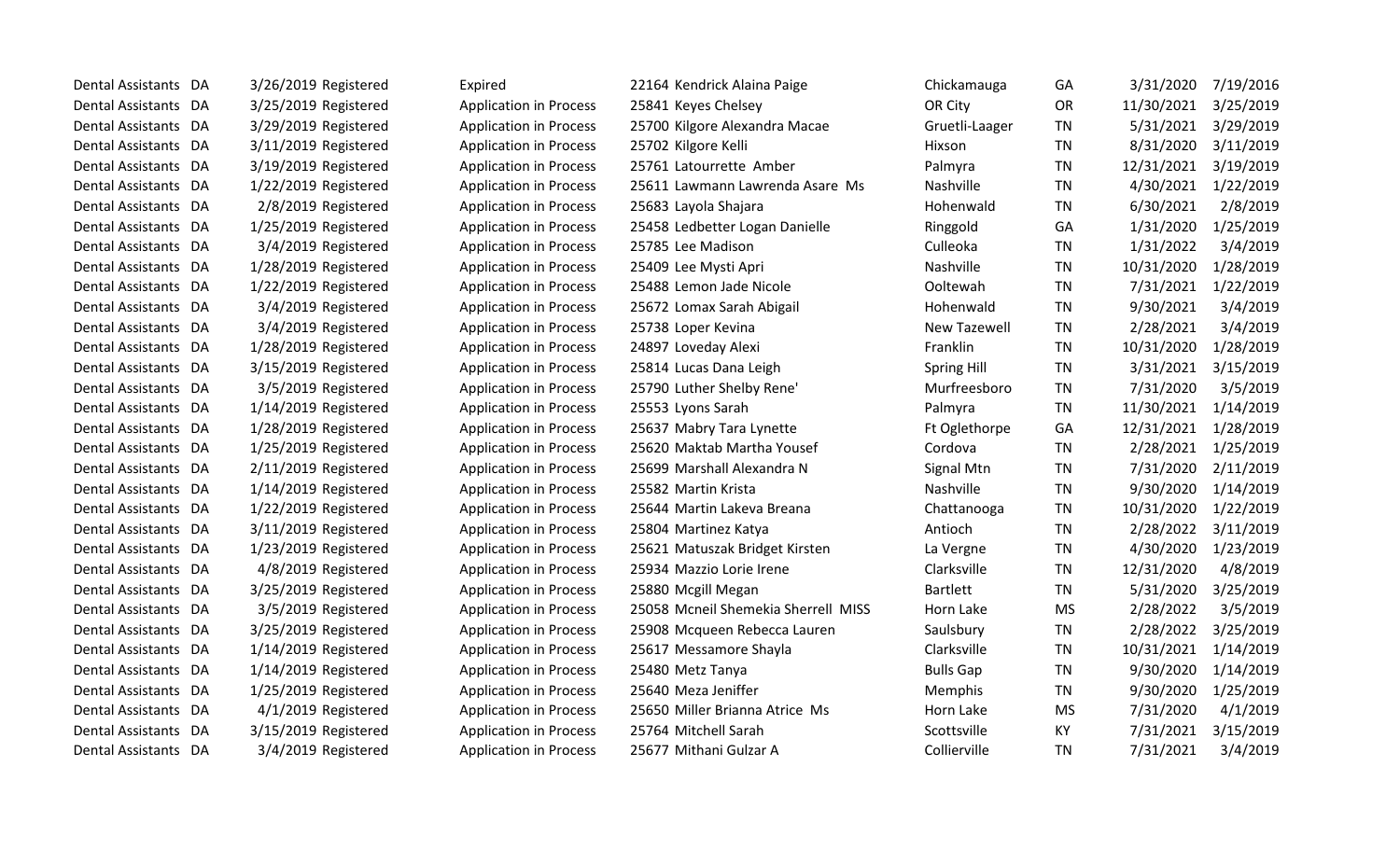| Dental Assistants DA | 3/11/2019 Registered   | <b>Application in Process</b> | 25714 Mohammed Riyam Jamal             | Knoxville            | <b>TN</b> | 4/30/2021  | 3/11/2019 |
|----------------------|------------------------|-------------------------------|----------------------------------------|----------------------|-----------|------------|-----------|
| Dental Assistants DA | 3/29/2019 Registered   | <b>Application in Process</b> | 25889 Moore Keioshsha Renee            | Cordova              | <b>TN</b> | 2/28/2022  | 3/29/2019 |
| Dental Assistants DA | $2/14/2019$ Registered | <b>Application in Process</b> | 25638 Morgan Alexandria                | Memphis              | <b>TN</b> | 1/31/2021  | 2/14/2019 |
| Dental Assistants DA | 1/22/2019 Registered   | <b>Application in Process</b> | 25613 Morris Terri                     | Brentwood            | <b>TN</b> | 3/31/2021  | 1/22/2019 |
| Dental Assistants DA | 3/4/2019 Registered    | <b>Application in Process</b> | 25741 Mowery Meranda                   | Jacksboro            | <b>TN</b> | 11/30/2021 | 3/4/2019  |
| Dental Assistants DA | 3/19/2019 Registered   | Expired                       | 9318 Murphy Lorina Lynn                | Nashville            | <b>TN</b> | 5/31/2021  | 8/7/2017  |
| Dental Assistants DA | 3/25/2019 Registered   | <b>Application in Process</b> | 25815 Myers Kerry                      | Thompsons Stn        | <b>TN</b> | 11/30/2020 | 3/25/2019 |
| Dental Assistants DA | 3/25/2019 Registered   | <b>Application in Process</b> | 25844 Nawls Charlicia Kelvinneshia Ms. | Horn Lake            | <b>MS</b> | 2/28/2021  | 3/25/2019 |
| Dental Assistants DA | 1/22/2019 Registered   | <b>Application in Process</b> | 25622 Nelson Amanda Mrs.               | Clarksville          | <b>TN</b> | 10/31/2020 | 1/22/2019 |
| Dental Assistants DA | 3/4/2019 Registered    | <b>Application in Process</b> | 25732 Nix Shayln Lee                   | Lebanon              | <b>TN</b> | 7/31/2020  | 3/4/2019  |
| Dental Assistants DA | 3/15/2019 Registered   | <b>Application in Process</b> | 25827 Norton Courtnie J                | Lynnville            | <b>TN</b> | 1/31/2021  | 3/15/2019 |
| Dental Assistants DA | 1/22/2019 Registered   | <b>Application in Process</b> | 25529 Norwood Natalie Nicole           | <b>Dresden</b>       | <b>TN</b> | 8/31/2020  | 1/22/2019 |
| Dental Assistants DA | 3/25/2019 Registered   | <b>Application in Process</b> | 25869 Nuckols Haley                    | Rock Island          | <b>TN</b> | 5/31/2020  | 3/25/2019 |
| Dental Assistants DA | 2/8/2019 Registered    | <b>Application in Process</b> | 25721 Ochoa Josara Ruby                | Ardmore              | <b>TN</b> | 1/31/2022  | 2/8/2019  |
| Dental Assistants DA | 2/8/2019 Registered    | <b>Application in Process</b> | 25720 Ochoa Kiara Magdalena            | Ardmore              | <b>TN</b> | 4/30/2020  | 2/8/2019  |
| Dental Assistants DA | 3/11/2019 Registered   | <b>Application in Process</b> | 25727 Orloff Kelly Katlen              | Knoxville            | <b>TN</b> | 4/30/2021  | 3/11/2019 |
| Dental Assistants DA | 1/14/2019 Registered   | <b>Application in Process</b> | 25544 Ottem Desarae Dawn               | <b>Blue Ridge</b>    | GA        | 1/31/2021  | 1/14/2019 |
| Dental Assistants DA | 3/4/2019 Registered    | <b>Application in Process</b> | 25796 Overall Paula                    | Coldwater            | <b>MS</b> | 12/31/2020 | 3/4/2019  |
| Dental Assistants DA | 3/15/2019 Registered   | <b>Application in Process</b> | 25820 Painter Bethany                  | Medina               | <b>TN</b> | 2/28/2022  | 3/15/2019 |
| Dental Assistants DA | 3/4/2019 Registered    | <b>Application in Process</b> | 25791 Paradise Davion Napoleon Von     | Cordova              | <b>TN</b> | 12/31/2020 | 3/4/2019  |
| Dental Assistants DA | 1/25/2019 Registered   | Expired                       | 22002 Patino Arlene Jasmine            | Hendersonville       | <b>TN</b> | 4/30/2020  | 4/8/2016  |
| Dental Assistants DA | 3/15/2019 Registered   | <b>Application in Process</b> | 25818 Patterson Vannan Nicole          | Columbia             | <b>TN</b> | 10/31/2020 | 3/15/2019 |
| Dental Assistants DA | 2/15/2019 Registered   | <b>Application in Process</b> | 25361 Paulsen Amber Desha              | Cleveland            | <b>TN</b> | 7/31/2020  | 2/15/2019 |
| Dental Assistants DA | 3/4/2019 Registered    | <b>Application in Process</b> | 25774 Payne Lindsey                    | <b>Brush Creek</b>   | <b>TN</b> | 11/30/2020 | 3/4/2019  |
| Dental Assistants DA | 1/28/2019 Registered   | Expired                       | 17890 Perry Anjelica Michele           | <b>Bartlett</b>      | <b>TN</b> | 3/31/2020  | 6/7/2016  |
| Dental Assistants DA | 1/25/2019 Registered   | <b>Application in Process</b> | 25618 Pewitt Macil                     | <b>College Grove</b> | <b>TN</b> | 12/31/2020 | 1/25/2019 |
| Dental Assistants DA | 3/29/2019 Registered   | <b>Application in Process</b> | 25896 Phillips Alyssa Marie            | Millington           | <b>TN</b> | 6/30/2020  | 3/29/2019 |
| Dental Assistants DA | 3/29/2019 Registered   | <b>Application in Process</b> | 25708 Phillips Bonnie Jean             | Apison               | <b>TN</b> | 5/31/2020  | 3/29/2019 |
| Dental Assistants DA | 3/19/2019 Registered   | Expired                       | 21801 Phillips Lakisha                 | Hernando             | <b>MS</b> | 9/30/2020  | 2/5/2016  |
| Dental Assistants DA | 3/25/2019 Registered   | <b>Application in Process</b> | 25813 Phinnessee Lametria              | <b>Bolivar</b>       | <b>TN</b> | 9/30/2020  | 3/25/2019 |
| Dental Assistants DA | 1/25/2019 Registered   | <b>Application in Process</b> | 25675 Pierce Adrian M. Ms.             | Jefferson City       | <b>TN</b> | 2/29/2020  | 1/25/2019 |
| Dental Assistants DA | 1/14/2019 Registered   | <b>Application in Process</b> | 25615 Ponce Cindy Rogelia              | Memphis              | <b>TN</b> | 6/30/2020  | 1/14/2019 |
| Dental Assistants DA | 3/15/2019 Registered   | <b>Application in Process</b> | 25810 Potter Tammy                     | Knoxville            | <b>TN</b> | 12/31/2021 | 3/15/2019 |
| Dental Assistants DA | 3/25/2019 Registered   | <b>Application in Process</b> | 25763 Poynor Ashlyn                    | Columbia             | <b>TN</b> | 4/30/2020  | 3/25/2019 |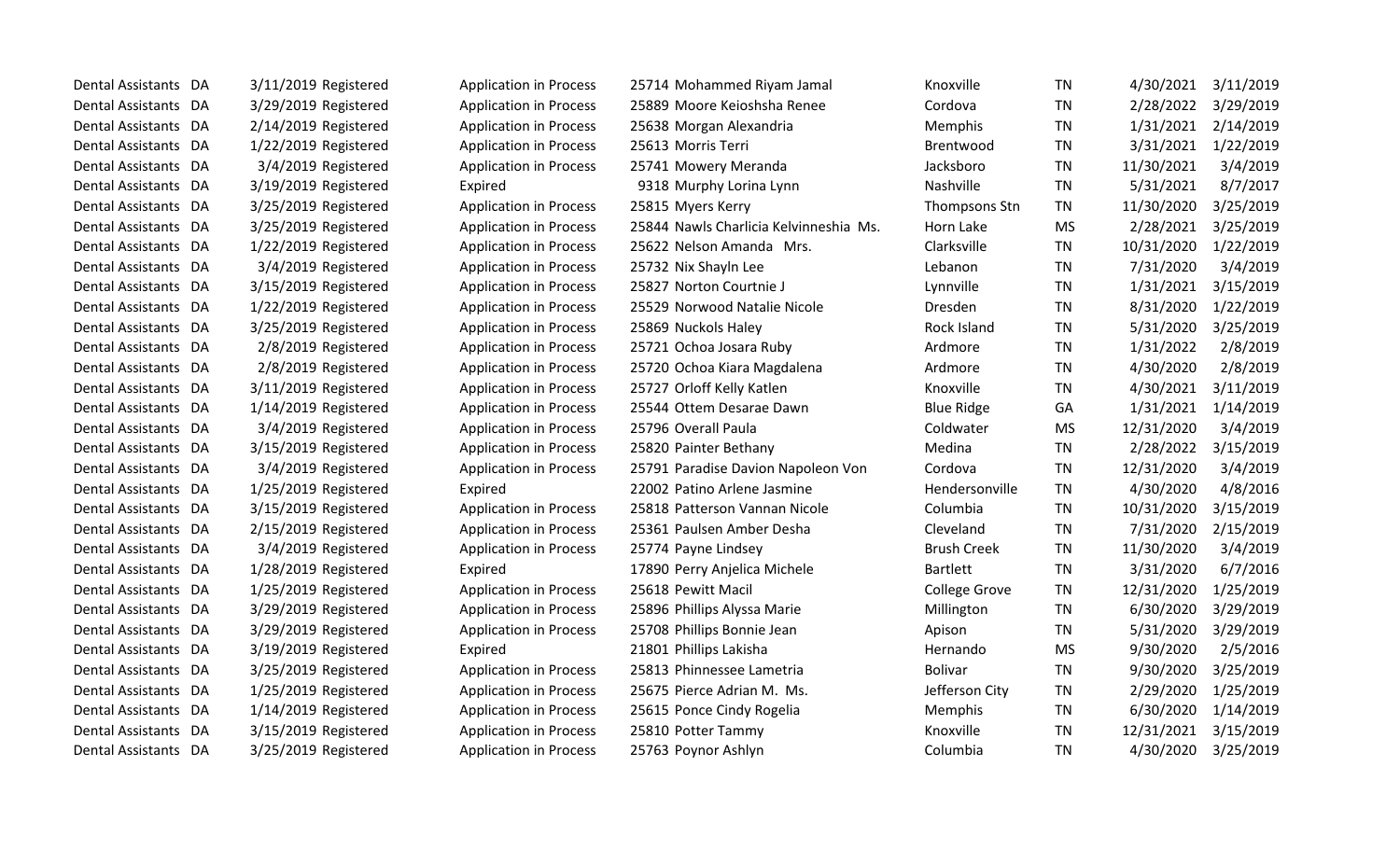| Dental Assistants DA | 3/4/2019 Registered    | <b>Application in Process</b> | 25765 Proctor Gracie               | <b>College Grove</b> | <b>TN</b> | 7/31/2021  | 3/4/2019  |
|----------------------|------------------------|-------------------------------|------------------------------------|----------------------|-----------|------------|-----------|
| Dental Assistants DA | 3/4/2019 Registered    | <b>Application in Process</b> | 25770 Ramirez Ashley               | Antioch              | <b>TN</b> | 6/30/2021  | 3/4/2019  |
| Dental Assistants DA | 3/4/2019 Registered    | <b>Application in Process</b> | 25744 Ramsey Reagan                | Maryville            | <b>TN</b> | 4/30/2020  | 3/4/2019  |
| Dental Assistants DA | 3/26/2019 Registered   | Expired                       | 11100 Ray Jenifer Renee            | Gallatin             | <b>TN</b> | 9/30/2020  | 5/23/2006 |
| Dental Assistants DA | 3/4/2019 Registered    | <b>Application in Process</b> | 25232 Rayford Frank Mr             | <b>Byhalia</b>       | <b>MS</b> | 2/28/2021  | 3/4/2019  |
| Dental Assistants DA | 3/15/2019 Registered   | <b>Application in Process</b> | 25819 Reed Kimberly                | <b>Spring Hill</b>   | <b>TN</b> | 4/30/2020  | 3/15/2019 |
| Dental Assistants DA | 2/8/2019 Registered    | <b>Application in Process</b> | 25679 Reinhardt Malissa Mason Mrs. | Lapeer               | MI        | 8/31/2021  | 2/8/2019  |
| Dental Assistants DA | 3/4/2019 Registered    | <b>Application in Process</b> | 25513 Richardson Savannah Lynn     | Murfreesboro         | <b>TN</b> | 9/30/2020  | 3/4/2019  |
| Dental Assistants DA | 2/14/2019 Registered   | <b>Application in Process</b> | 25722 Richert Savannah             | Cleveland            | <b>TN</b> | 11/30/2020 | 2/14/2019 |
| Dental Assistants DA | 4/8/2019 Registered    | <b>Application in Process</b> | 25865 Riley Shakeema Marcia        | Knoxville            | <b>TN</b> | 6/30/2021  | 4/8/2019  |
| Dental Assistants DA | 2/8/2019 Registered    | <b>Application in Process</b> | 25626 Roberson Rachel Ileta        | Cordova              | <b>TN</b> | 8/31/2020  | 2/8/2019  |
| Dental Assistants DA | 3/25/2019 Registered   | <b>Application in Process</b> | 25846 Robinson Vicshenaria         | Hornlake             | <b>MS</b> | 10/31/2021 | 3/25/2019 |
| Dental Assistants DA | 4/8/2019 Registered    | <b>Application in Process</b> | 25888 Robles Tania Lizbeth Miss    | Gallatin             | <b>TN</b> | 11/30/2020 | 4/8/2019  |
| Dental Assistants DA | 3/4/2019 Registered    | <b>Application in Process</b> | 25769 Rogers Kayley                | Linden               | <b>TN</b> | 2/28/2021  | 3/4/2019  |
| Dental Assistants DA | 3/25/2019 Registered   | <b>Application in Process</b> | 25877 Rojas Armenteros Karolyn     | Murfreesboro         | <b>TN</b> | 11/30/2020 | 3/25/2019 |
| Dental Assistants DA | 3/15/2019 Registered   | <b>Application in Process</b> | 25686 Rosa Analise                 | Sevierville          | <b>TN</b> | 10/31/2020 | 3/15/2019 |
| Dental Assistants DA | 3/12/2019 Registered   | Expired                       | 16531 Ross Ashley Lucia            | Cookeville           | <b>TN</b> | 6/30/2021  | 9/7/2017  |
| Dental Assistants DA | $2/11/2019$ Registered | <b>Application in Process</b> | 25317 Rowe Paula Lynn              | New Market           | <b>TN</b> | 10/31/2021 | 2/11/2019 |
| Dental Assistants DA | 1/25/2019 Registered   | <b>Application in Process</b> | 25674 Roybal Brittany              | Powell               | <b>TN</b> | 9/30/2021  | 1/25/2019 |
| Dental Assistants DA | 3/15/2019 Registered   | <b>Application in Process</b> | 25817 Satty Hannah Noel            | Portland             | <b>TN</b> | 8/31/2021  | 3/15/2019 |
| Dental Assistants DA | 3/29/2019 Registered   | <b>Application in Process</b> | 25918 Scharkley Kaitlin            | Springfield          | <b>TN</b> | 3/31/2021  | 3/29/2019 |
| Dental Assistants DA | 3/29/2019 Registered   | <b>Application in Process</b> | 25921 Schultz Emily Sue            | Murfreesboro         | <b>TN</b> | 10/31/2021 | 3/29/2019 |
| Dental Assistants DA | 2/15/2019 Registered   | <b>Application in Process</b> | 25733 Schutt Ashley                | Lenoir City          | <b>TN</b> | 11/30/2021 | 2/15/2019 |
| Dental Assistants DA | 4/1/2019 Registered    | <b>Application in Process</b> | 25825 Scruggs Julie                | Murfreesboro         | <b>TN</b> | 8/31/2020  | 4/1/2019  |
| Dental Assistants DA | 1/23/2019 Registered   | Expired                       | 10204 Seagraff Tabatha Jo          | Dickson              | <b>TN</b> | 5/31/2021  | 2/20/2009 |
| Dental Assistants DA | 2/8/2019 Registered    | <b>Application in Process</b> | 25689 Seay Abbagail Louise         | Rutledge             | <b>TN</b> | 3/31/2020  | 2/8/2019  |
| Dental Assistants DA | 1/14/2019 Registered   | <b>Application in Process</b> | 25469 Selph Morgan Lindsay         | Murfreesboro         | <b>TN</b> | 10/31/2020 | 1/14/2019 |
| Dental Assistants DA | 2/11/2019 Registered   | <b>Application in Process</b> | 25719 Selvidge Shelby              | Loudon               | <b>TN</b> | 5/31/2020  | 2/11/2019 |
| Dental Assistants DA | 3/4/2019 Registered    | <b>Application in Process</b> | 25795 Sewell Mitzi                 | Batesville           | <b>MS</b> | 12/31/2020 | 3/4/2019  |
| Dental Assistants DA | 3/4/2019 Registered    | <b>Application in Process</b> | 25740 Sharp Brana                  | Knoxville            | <b>TN</b> | 7/31/2020  | 3/4/2019  |
| Dental Assistants DA | 2/15/2019 Registered   | <b>Application in Process</b> | 25724 Shelton Cassie Leann         | Wartrace             | TN        | 3/31/2021  | 2/15/2019 |
| Dental Assistants DA | 3/4/2019 Registered    | <b>Application in Process</b> | 25800 Shingala Abhikumar Shingala  | Nashville            | <b>TN</b> | 5/31/2020  | 3/4/2019  |
| Dental Assistants DA | 3/4/2019 Registered    | <b>Application in Process</b> | 25576 Shook Patricia Marlene       | Bethpage             | <b>TN</b> | 3/31/2021  | 3/4/2019  |
| Dental Assistants DA | 3/25/2019 Registered   | <b>Application in Process</b> | 25862 Sicola Rachel G              | Gray                 | <b>TN</b> | 12/31/2020 | 3/25/2019 |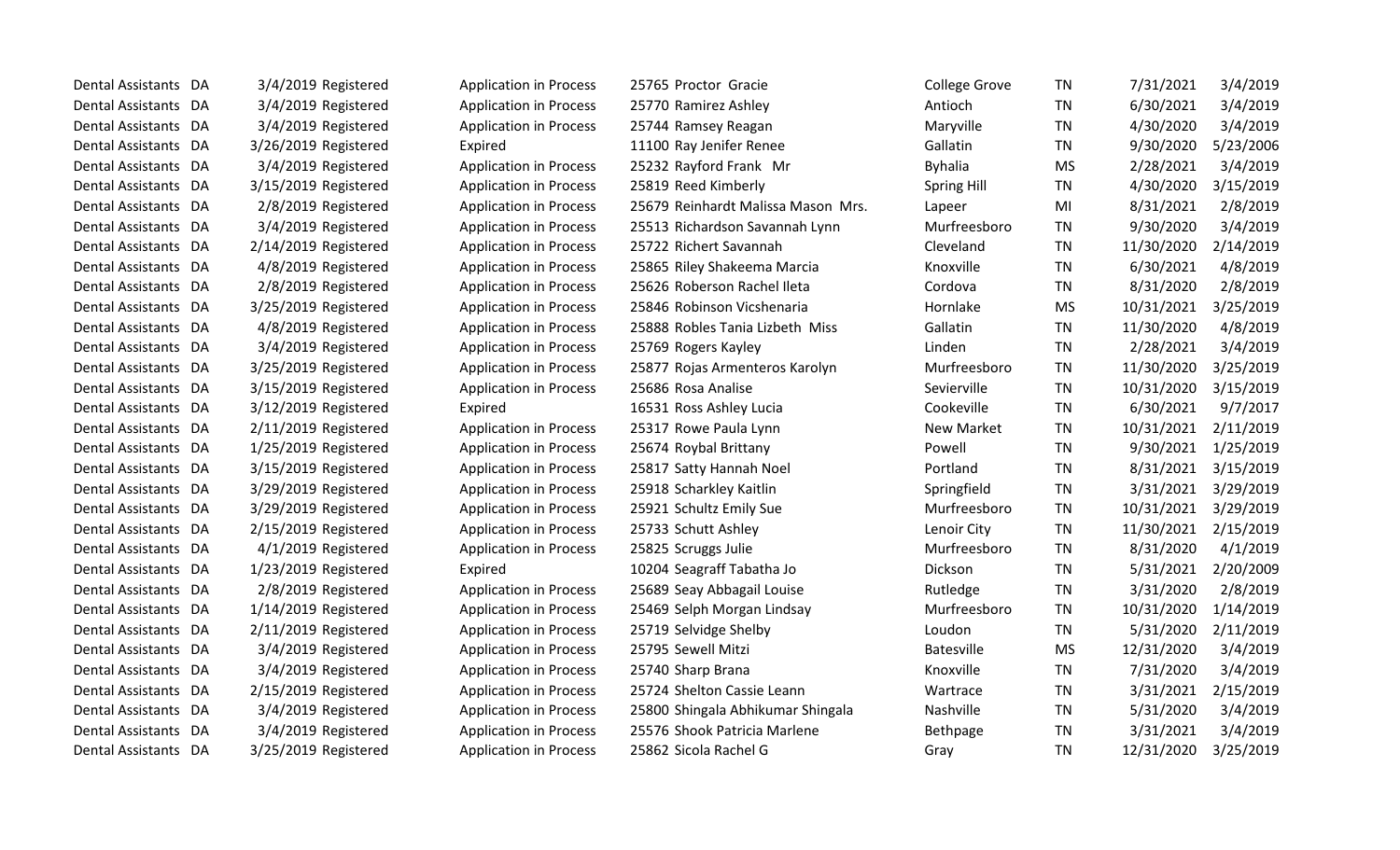| Dental Assistants DA     |    | 2/11/2019 Registered | <b>Application in Process</b> | 25324 Sims Karley Olivia           | Lobelville           | <b>TN</b> | 12/31/2020 | 2/11/2019 |
|--------------------------|----|----------------------|-------------------------------|------------------------------------|----------------------|-----------|------------|-----------|
| Dental Assistants DA     |    | 2/8/2019 Registered  | <b>Application in Process</b> | 25600 Smith Diamond                | Horn Lake            | <b>MS</b> | 1/31/2021  | 2/8/2019  |
| Dental Assistants DA     |    | 1/22/2019 Registered | Expired                       | 16632 Smith Kayla Arielle          | Brighton             | <b>TN</b> | 12/31/2021 | 9/22/2011 |
| Dental Assistants DA     |    | 3/11/2019 Registered | <b>Application in Process</b> | 25799 Smith Kelley                 | Defuniak Springs     | FL        | 6/30/2020  | 3/11/2019 |
| Dental Assistants DA     |    | 2/14/2019 Registered | <b>Application in Process</b> | 25728 Spivey Ariel Dawn            | Rogersville          | <b>TN</b> | 1/31/2021  | 2/14/2019 |
| <b>Dental Assistants</b> | DA | 1/28/2019 Registered | Expired                       | 11206 Staggs Melissa Brooke        | Columbia             | <b>TN</b> | 4/30/2020  | 1/18/2008 |
| Dental Assistants DA     |    | 3/4/2019 Registered  | <b>Application in Process</b> | 25778 Steadman Cassidy Alexis      | Maryville            | <b>TN</b> | 11/30/2021 | 3/4/2019  |
| Dental Assistants DA     |    | 3/11/2019 Registered | <b>Application in Process</b> | 25793 Stewart Jatavia Jena'        | Atoka                | <b>TN</b> | 5/31/2020  | 3/11/2019 |
| Dental Assistants DA     |    | 2/14/2019 Registered | <b>Application in Process</b> | 25697 Stewart Rachel Lytell        | Dayton               | <b>TN</b> | 12/31/2020 | 2/14/2019 |
| Dental Assistants DA     |    | 2/8/2019 Registered  | <b>Application in Process</b> | 25701 Suazo Luisa                  | Murfreesboro         | <b>TN</b> | 12/31/2020 | 2/8/2019  |
| Dental Assistants DA     |    | 1/22/2019 Registered | <b>Application in Process</b> | 25624 Suta Brittany Nichole        | Murfreesboro         | TN        | 12/31/2020 | 1/22/2019 |
| <b>Dental Assistants</b> | DA | 4/8/2019 Registered  | <b>Application in Process</b> | 25902 Sutton Deanna Cheryl         | Dayton               | <b>TN</b> | 8/31/2021  | 4/8/2019  |
| Dental Assistants DA     |    | 2/15/2019 Registered | <b>Application in Process</b> | 25653 Tate O'Laysha Raquelle       | Decherd              | <b>TN</b> | 5/31/2020  | 2/15/2019 |
| Dental Assistants DA     |    | 3/11/2019 Registered | <b>Application in Process</b> | 25777 Taylor Emily                 | Murfreesboro         | <b>TN</b> | 2/28/2021  | 3/11/2019 |
| Dental Assistants DA     |    | 1/25/2019 Registered | <b>Application in Process</b> | 25654 Taylor Michelle              | <b>Fort Campbell</b> | KY        | 9/30/2021  | 1/25/2019 |
| Dental Assistants DA     |    | 1/28/2019 Registered | Expired                       | 2097 Telkamp Trudi A               | Greenfield           | <b>TN</b> | 10/31/2021 | 8/21/1986 |
| Dental Assistants DA     |    | 3/4/2019 Registered  | <b>Application in Process</b> | 25775 Thomas Haley                 | Maryville            | <b>TN</b> | 7/31/2020  | 3/4/2019  |
| Dental Assistants DA     |    | 3/4/2019 Registered  | <b>Closed Application</b>     | 21829 Thompson Donnesha Nichole    | Hermitage            | <b>TN</b> | 1/31/2022  | 3/4/2019  |
| Dental Assistants DA     |    | 3/4/2019 Registered  | <b>Application in Process</b> | 25747 Threatt Kayla                | Horn Lake            | <b>MS</b> | 1/31/2021  | 3/4/2019  |
| Dental Assistants DA     |    | 3/25/2019 Registered | <b>Application in Process</b> | 25858 Tidwell Emma Joyce Ms.       | Dickson              | <b>TN</b> | 11/30/2020 | 3/25/2019 |
| Dental Assistants DA     |    | 3/29/2019 Registered | <b>Application in Process</b> | 25900 Tittle Lauren Michelle       | Cordova              | <b>TN</b> | 7/31/2021  | 3/29/2019 |
| Dental Assistants DA     |    | 2/14/2019 Registered | <b>Application in Process</b> | 25623 Todd Daisha                  | Collierville         | <b>TN</b> | 6/30/2020  | 2/14/2019 |
| <b>Dental Assistants</b> | DA | 2/8/2019 Registered  | <b>Application in Process</b> | 25711 Todd Lindsey Ms.             | <b>Brentwood</b>     | <b>TN</b> | 2/29/2020  | 2/8/2019  |
| Dental Assistants DA     |    | 2/11/2019 Registered | <b>Application in Process</b> | 25603 Tolbert Tessa Nichole        | Athens               | AL        | 12/31/2021 | 2/11/2019 |
| Dental Assistants DA     |    | 2/15/2019 Registered | <b>Application in Process</b> | 25591 Tucker Leigh-Ayn             | Lebanon              | <b>TN</b> | 10/31/2020 | 2/15/2019 |
| Dental Assistants DA     |    | 3/25/2019 Registered | <b>Application in Process</b> | 25656 Tunstall Kevon Mr.           | Memphis              | <b>TN</b> | 12/31/2021 | 3/25/2019 |
| Dental Assistants DA     |    | 3/19/2019 Registered | <b>Application in Process</b> | 25849 Turner Hannah Renee          | Sevierville          | <b>TN</b> | 7/31/2021  | 3/19/2019 |
| <b>Dental Assistants</b> | DA | 3/29/2019 Registered | <b>Application in Process</b> | 25926 Umbles Chelsey Marie         | Lewisburg            | <b>TN</b> | 10/31/2020 | 3/29/2019 |
| Dental Assistants DA     |    | 3/11/2019 Registered | <b>Application in Process</b> | 25735 Vance Chelslyn Elizabeth     | Hermitage            | <b>TN</b> | 3/31/2020  | 3/11/2019 |
| Dental Assistants DA     |    | 3/25/2019 Registered | <b>Application in Process</b> | 25857 Vazquez Yadira               | Antioch              | <b>TN</b> | 3/31/2020  | 3/25/2019 |
| Dental Assistants DA     |    | 2/8/2019 Registered  | <b>Application in Process</b> | 25636 Victory Hong Ran             | Memphis              | <b>TN</b> | 10/31/2020 | 2/8/2019  |
| Dental Assistants DA     |    | 3/4/2019 Registered  | <b>Application in Process</b> | 25779 Vogel Alina Ann              | Kingsport            | TN        | 8/31/2020  | 3/4/2019  |
| <b>Dental Assistants</b> | DA | 3/15/2019 Registered | <b>Application in Process</b> | 25627 Voiles Alexandra Kaylee Miss | Mohawk               | TN        | 3/31/2021  | 3/15/2019 |
| Dental Assistants DA     |    | 3/11/2019 Registered | <b>Application in Process</b> | 25797 Walker Tiffany Moneka        | Memphis              | <b>TN</b> | 3/31/2021  | 3/11/2019 |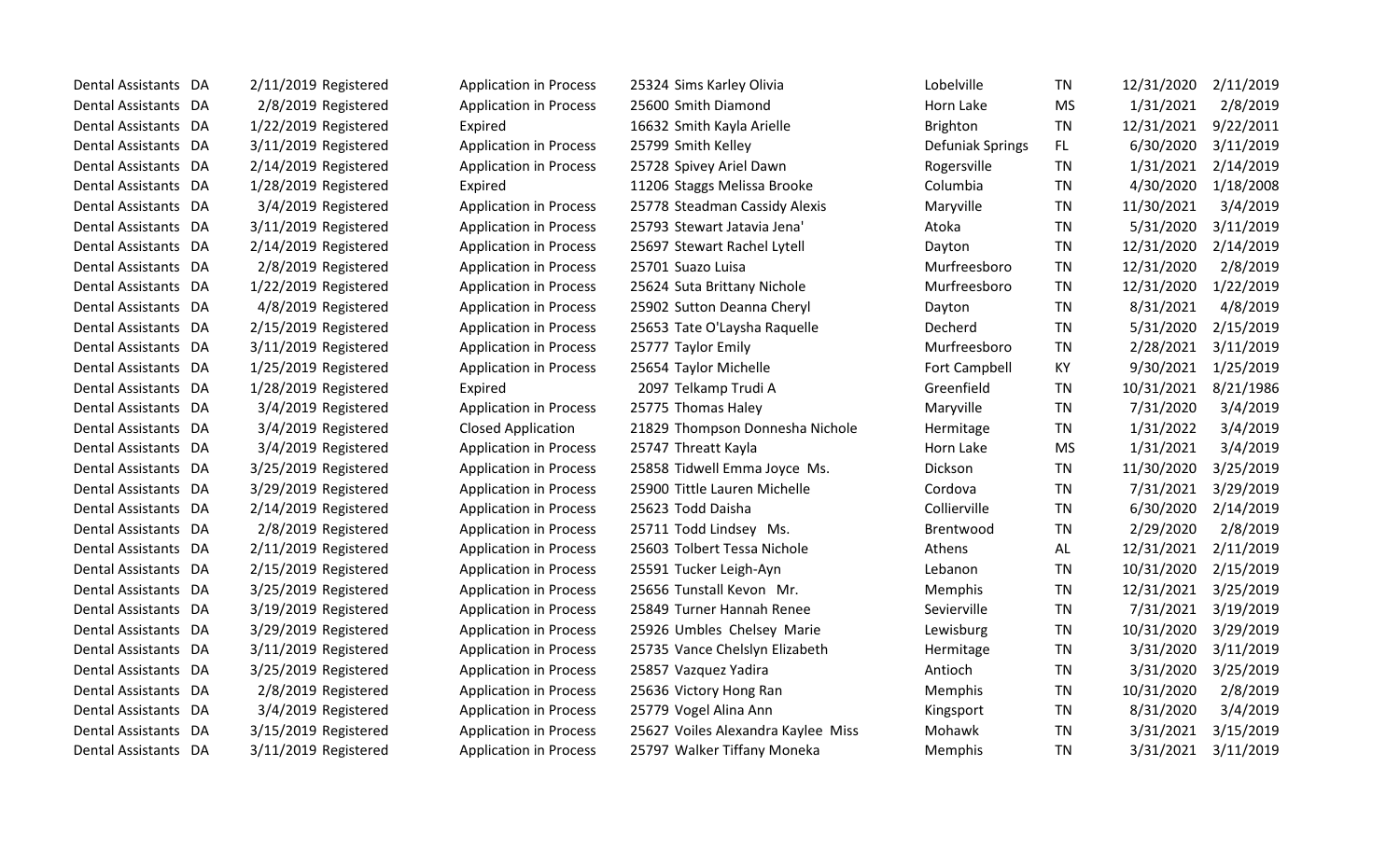| Dental Assistants DA | 3/4/2019 Registered  | <b>Application in Process</b> | 25787 Walker Tricia Lea              | Fort Campbell    | KY        | 12/31/2021 | 3/4/2019             |
|----------------------|----------------------|-------------------------------|--------------------------------------|------------------|-----------|------------|----------------------|
| Dental Assistants DA | 1/14/2019 Registered | <b>Application in Process</b> | 25521 Walley Jennifer M Mrs          | Atoka            | <b>TN</b> | 2/28/2021  | 1/14/2019            |
| Dental Assistants DA | 1/28/2019 Registered | Expired                       | 20531 Walls Christina Marie          | Collierville     | TN        |            | 7/31/2020 11/21/2016 |
| Dental Assistants DA | 1/28/2019 Registered | <b>Application in Process</b> | 25510 Ward Caitlin                   | Madison          | TN        | 2/29/2020  | 1/28/2019            |
| Dental Assistants DA | 1/28/2019 Registered | <b>Application in Process</b> | 25516 Ward Crystal Lee               | Clarksville      | <b>TN</b> | 9/30/2020  | 1/28/2019            |
| Dental Assistants DA | 3/11/2019 Registered | <b>Application in Process</b> | 25781 Washam Jensey                  | Clarksville      | TN        | 5/31/2020  | 3/11/2019            |
| Dental Assistants DA | 4/8/2019 Registered  | <b>Application in Process</b> | 25874 Watkins Shakerra Miss          | Memphis          | <b>TN</b> | 7/31/2020  | 4/8/2019             |
| Dental Assistants DA | 3/15/2019 Registered | <b>Application in Process</b> | 25362 Watson Sarah                   | Dover            | <b>TN</b> | 12/31/2020 | 3/15/2019            |
| Dental Assistants DA | 3/25/2019 Registered | <b>Application in Process</b> | 25878 Weeks Charla Antanette         | Coahoma          | <b>MS</b> | 1/31/2021  | 3/25/2019            |
| Dental Assistants DA | 2/8/2019 Registered  | <b>Application in Process</b> | 25560 Wells Mary Shelton Bryant Mrs. | Lookout Mountain | GA        | 2/29/2020  | 2/8/2019             |
| Dental Assistants DA | 3/4/2019 Registered  | <b>Application in Process</b> | 25760 Wenrick Stephanie Marie        | Clarksville      | TN        | 7/31/2021  | 3/4/2019             |
| Dental Assistants DA | 1/14/2019 Registered | <b>Application in Process</b> | 25594 Wheeler Jocquelyn Janai        | <b>Memphis</b>   | <b>TN</b> | 3/31/2020  | 1/14/2019            |
| Dental Assistants DA | 2/11/2019 Registered | <b>Application in Process</b> | 25632 White Amber                    | Murfreesboro     | <b>TN</b> | 2/28/2021  | 2/11/2019            |
| Dental Assistants DA | 4/8/2019 Registered  | <b>Application in Process</b> | 25913 White Fredrick D               | Memphis          | TN        | 2/28/2022  | 4/8/2019             |
| Dental Assistants DA | 1/28/2019 Registered | <b>Application in Process</b> | 25297 Wiggins Sherry Ann             | Knoxville        | TN        | 10/31/2020 | 1/28/2019            |
| Dental Assistants DA | 3/25/2019 Registered | <b>Application in Process</b> | 25871 Williams Amber                 | Bethpage         | <b>TN</b> | 5/31/2021  | 3/25/2019            |
| Dental Assistants DA | 3/29/2019 Registered | <b>Application in Process</b> | 25859 Williams Brandy                | Gallatin         | <b>TN</b> | 4/30/2021  | 3/29/2019            |
| Dental Assistants DA | 3/15/2019 Registered | <b>Application in Process</b> | 25822 Williams Chelsea               | Bethpage         | TN        | 1/31/2022  | 3/15/2019            |
| Dental Assistants DA | 2/4/2019 Registered  | Expired                       | 11196 Williams Jennifer Christene    | Arlington        | TN        | 1/31/2022  | 3/22/2006            |
| Dental Assistants DA | 3/15/2019 Registered | <b>Application in Process</b> | 25824 Willoughby Chelsea Kae         | Columbia         | TN        | 9/30/2020  | 3/15/2019            |
| Dental Assistants DA | 3/22/2019 Registered | <b>Application in Process</b> | 25881 Wilson Taylor                  | Woodbury         | TN        | 1/31/2021  | 3/22/2019            |
| Dental Assistants DA | 3/4/2019 Registered  | <b>Application in Process</b> | 25766 Worthy Ashley                  | Columbia         | TN        | 10/31/2021 | 3/4/2019             |
| Dental Assistants DA | 1/25/2019 Registered | <b>Application in Process</b> | 25601 Young Heidi Nicole             | Knoxville        | TN        | 6/30/2020  | 1/25/2019            |
|                      |                      |                               |                                      |                  |           |            |                      |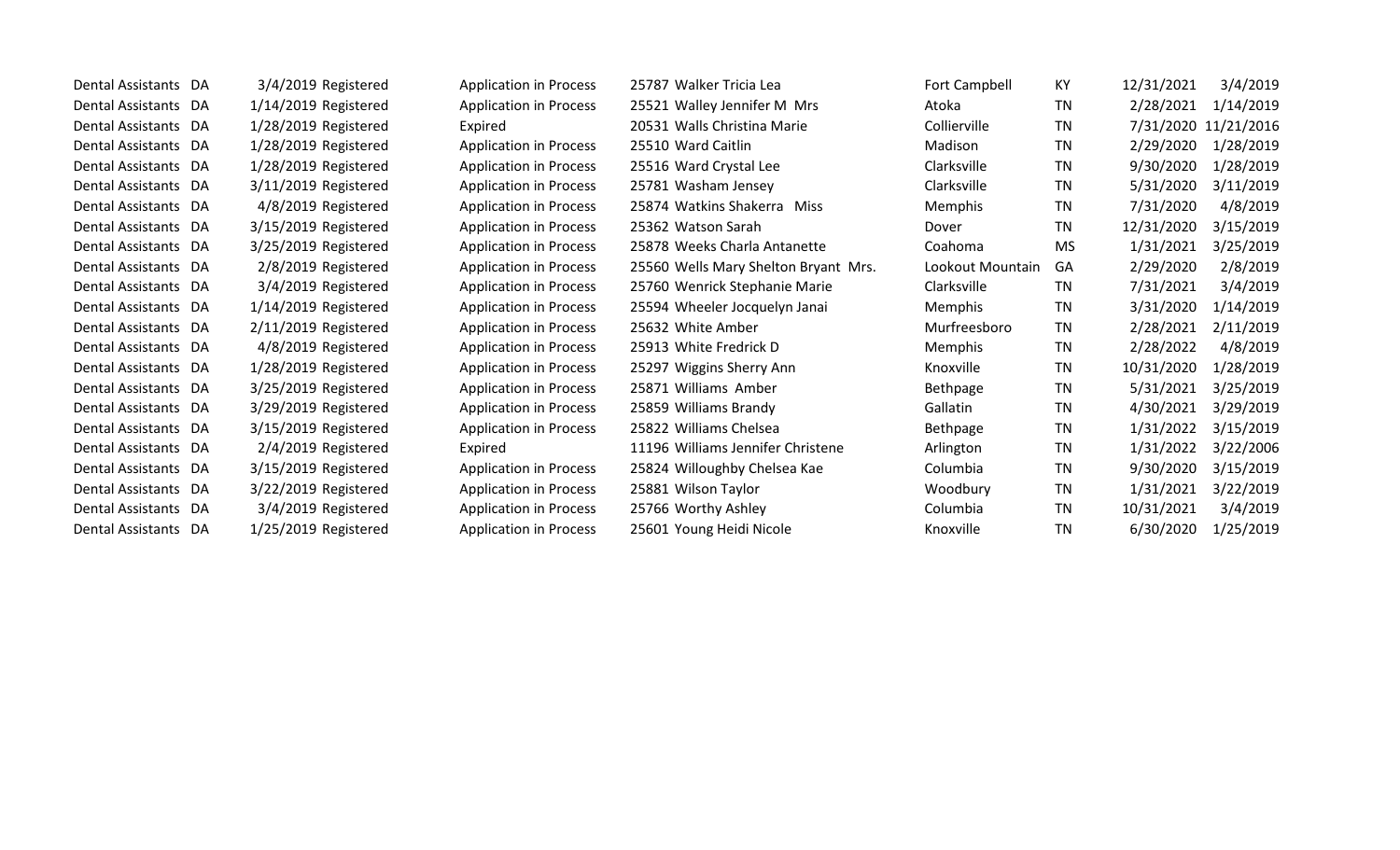| <b>Modifier Detail Report</b> |                          | January 9 - April 9, 2019 |           |                                                          |
|-------------------------------|--------------------------|---------------------------|-----------|----------------------------------------------------------|
|                               | License<br><b>Status</b> |                           | Modifier  |                                                          |
| Profession                    | Number Description       | Name                      | Effective | <b>Modifier Description</b>                              |
| Dentists                      | 9232 Licensed            | <b>FERREIRA CIMARA</b>    |           | 3/4/2019 Periodontics                                    |
| Dentists                      | 10816 Licensed           | Farrar Joe                |           | 1/22/2019 Orthodontics and Dentofacial Orthopedics       |
| Dentists                      | 10929 Licensed           | Higgins Lyle              |           | 4/1/2019 Orthodontics and Dentofacial Orthopedics        |
| Dentists                      | 8971 Licensed            | <b>KSHATRI RAJAN</b>      |           | 3/15/2019 Comprehensive Conscious Sedation               |
| Dentists                      | 10891 Licensed           | <b>Katz Elliott</b>       |           | 2/15/2019 Orthodontics and Dentofacial Orthopedics       |
| Dentists                      | 10444 Licensed           | PRIESTWOOD ADAM           |           | 3/4/2019 Comprehensive Conscious Sedation                |
| Dentists                      | 5042 Licensed            | <b>SULLIVAN RICHARD</b>   |           | 2/11/2019 Comprehensive Conscious Sedation               |
| Dentists                      | 10927 Licensed           | Sharma Ashish             |           | 3/15/2019 Deep Sedation/General Anesthesia               |
| <b>Dental Hygienists</b>      | 9629 Licensed            | Alires Brenda             |           | 4/1/2019 Administration of Local Anesthesia              |
| Dental Hygienists             | 9629 Licensed            | Alires Brenda             |           | 4/1/2019 Administration and Monitoring of Nitrous Oxide  |
| <b>Dental Hygienists</b>      | 7215 Licensed            | <b>BARNEY ALYSSA</b>      |           | 2/14/2019 Administration and Monitoring of Nitrous Oxide |
| <b>Dental Hygienists</b>      | 5282 Licensed            | <b>BAYS REBECCA</b>       |           | 3/14/2019 Administration and Monitoring of Nitrous Oxide |
| <b>Dental Hygienists</b>      | 3485 Licensed            | <b>BOUNDS GINA</b>        |           | 3/14/2019 Administration and Monitoring of Nitrous Oxide |
| <b>Dental Hygienists</b>      | 9615 Licensed            | <b>BRIGGS THERESA</b>     |           | 1/25/2019 Nitrous Oxide Monitoring                       |
| <b>Dental Hygienists</b>      | 9615 Licensed            | <b>BRIGGS THERESA</b>     |           | 1/25/2019 Administration of Local Anesthesia             |
| <b>Dental Hygienists</b>      | 9648 Licensed            | <b>BROTHERS KALLI</b>     |           | 3/22/2019 Administration and Monitoring of Nitrous Oxide |
| <b>Dental Hygienists</b>      | 9648 Licensed            | <b>BROTHERS KALLI</b>     |           | 3/22/2019 Administration of Local Anesthesia             |
| <b>Dental Hygienists</b>      | 4003 Licensed            | <b>Beach Tamara</b>       |           | 3/14/2019 Administration and Monitoring of Nitrous Oxide |
| <b>Dental Hygienists</b>      | 8993 Licensed            | <b>Brown Amy</b>          |           | 2/14/2019 Administration and Monitoring of Nitrous Oxide |
| <b>Dental Hygienists</b>      | 3167 Licensed            | <b>COLE COSTELLA</b>      |           | 2/11/2019 Administration of Local Anesthesia             |
| Dental Hygienists             | 9640 Licensed            | <b>COTHAM ASHLEY</b>      |           | 3/22/2019 Administration of Local Anesthesia             |
| <b>Dental Hygienists</b>      | 9640 Licensed            | <b>COTHAM ASHLEY</b>      |           | 3/22/2019 Administration and Monitoring of Nitrous Oxide |
| <b>Dental Hygienists</b>      | 7360 Licensed            | <b>COX CHELSEA</b>        |           | 1/22/2019 Administration of Local Anesthesia             |
| <b>Dental Hygienists</b>      | 9638 Licensed            | Chesney Anne Le           |           | 4/1/2019 Administration of Local Anesthesia              |
| <b>Dental Hygienists</b>      | 9638 Licensed            | Chesney Anne Le           |           | 4/1/2019 Administration and Monitoring of Nitrous Oxide  |
| <b>Dental Hygienists</b>      | 9608 Licensed            | Coffey Donna              |           | 1/14/2019 Administration and Monitoring of Nitrous Oxide |
| <b>Dental Hygienists</b>      | 9608 Licensed            | Coffey Donna              |           | 1/14/2019 Administration of Local Anesthesia             |
| <b>Dental Hygienists</b>      | 9608 Licensed            | Coffey Donna              |           | 1/14/2019 Nitrous Oxide Monitoring                       |
| <b>Dental Hygienists</b>      | 8443 Licensed            | Cox Cindy                 |           | 4/5/2019 Administration of Local Anesthesia              |
| <b>Dental Hygienists</b>      | 2702 Licensed            | DICKERSON ELIZABETH       |           | 3/15/2019 Administration of Local Anesthesia             |
| <b>Dental Hygienists</b>      | 6248 Licensed            | <b>DUTY HEATHER</b>       |           | 3/14/2019 Administration and Monitoring of Nitrous Oxide |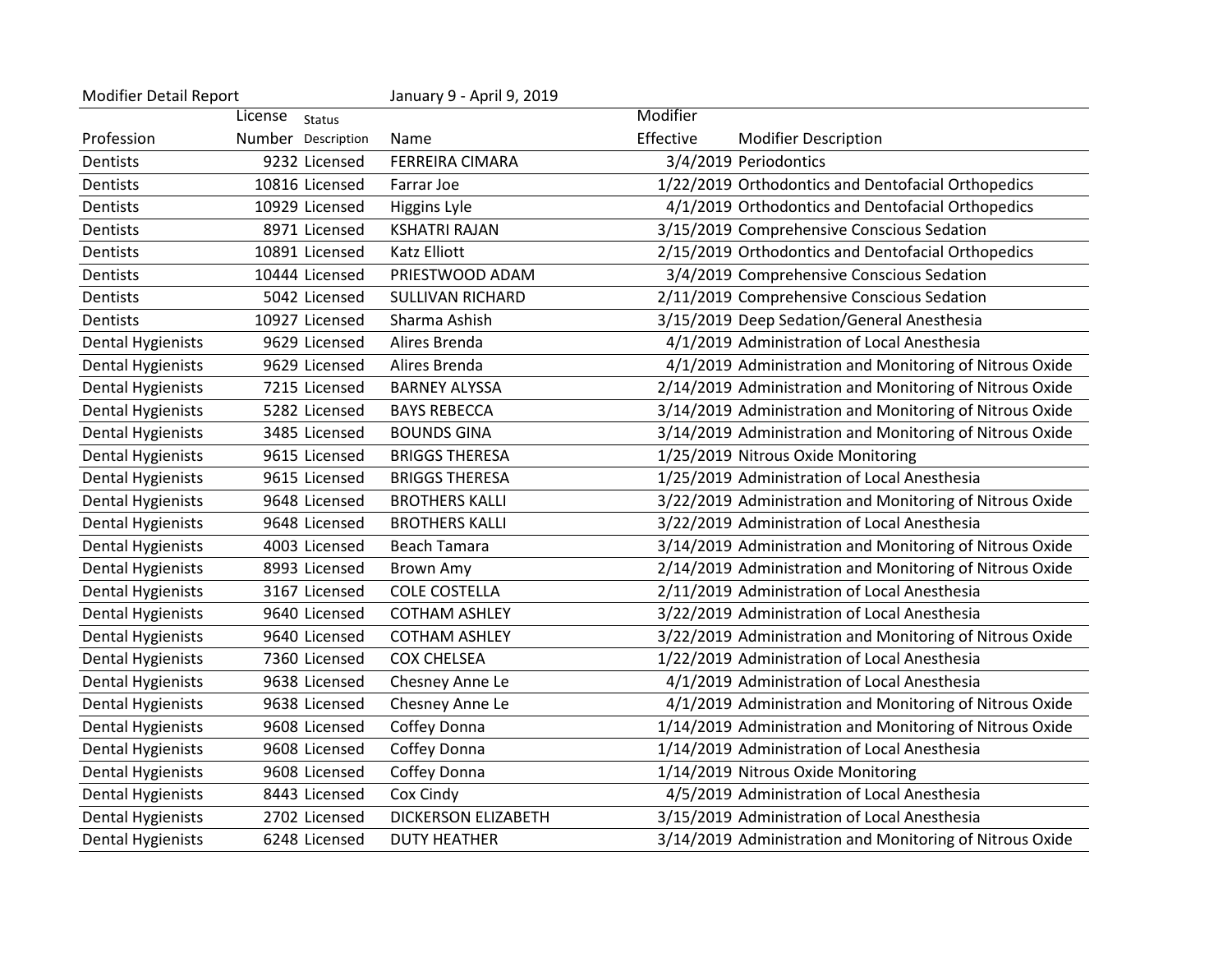| <b>Dental Hygienists</b> | 9626 Licensed | Dameron Jessica            | 3/1/2019 Administration and Monitoring of Nitrous Oxide  |
|--------------------------|---------------|----------------------------|----------------------------------------------------------|
| <b>Dental Hygienists</b> | 9626 Licensed | Dameron Jessica            | 3/1/2019 Administration of Local Anesthesia              |
| <b>Dental Hygienists</b> | 9624 Licensed | Delaino Sierra             | 3/8/2019 Administration and Monitoring of Nitrous Oxide  |
| <b>Dental Hygienists</b> | 9624 Licensed | Delaino Sierra             | 3/8/2019 Administration of Local Anesthesia              |
| <b>Dental Hygienists</b> | 9643 Licensed | Denny Bailee               | 3/15/2019 Administration of Local Anesthesia             |
| <b>Dental Hygienists</b> | 9643 Licensed | Denny Bailee               | 3/15/2019 Administration and Monitoring of Nitrous Oxide |
| <b>Dental Hygienists</b> | 6107 Licensed | <b>ELLIS ROSANNA</b>       | 2/11/2019 Administration of Local Anesthesia             |
| Dental Hygienists        | 5461 Licensed | <b>ENGLAND SHANA</b>       | 3/14/2019 Administration and Monitoring of Nitrous Oxide |
| <b>Dental Hygienists</b> | 9645 Licensed | Erlien Jenna               | 4/1/2019 Administration and Monitoring of Nitrous Oxide  |
| <b>Dental Hygienists</b> | 9645 Licensed | Erlien Jenna               | 4/1/2019 Administration of Local Anesthesia              |
| <b>Dental Hygienists</b> | 4815 Licensed | <b>FRANCESCHINI ANGELA</b> | 4/1/2019 Administration of Local Anesthesia              |
| <b>Dental Hygienists</b> | 9639 Licensed | <b>GOOCH MELISSA</b>       | 3/22/2019 Administration of Local Anesthesia             |
| <b>Dental Hygienists</b> | 9639 Licensed | <b>GOOCH MELISSA</b>       | 3/22/2019 Administration and Monitoring of Nitrous Oxide |
| <b>Dental Hygienists</b> | 8185 Licensed | <b>GRIFFIN JORDAN</b>      | 2/14/2019 Administration and Monitoring of Nitrous Oxide |
| <b>Dental Hygienists</b> | 9613 Licensed | Galban Jacquelynn          | 2/8/2019 Administration of Local Anesthesia              |
| <b>Dental Hygienists</b> | 9647 Licensed | <b>HERRON BROOKE</b>       | 3/15/2019 Administration and Monitoring of Nitrous Oxide |
| <b>Dental Hygienists</b> | 9647 Licensed | <b>HERRON BROOKE</b>       | 3/15/2019 Administration of Local Anesthesia             |
| <b>Dental Hygienists</b> | 9636 Licensed | <b>Hatley Brittany</b>     | 3/22/2019 Administration and Monitoring of Nitrous Oxide |
| <b>Dental Hygienists</b> | 9636 Licensed | <b>Hatley Brittany</b>     | 3/22/2019 Administration of Local Anesthesia             |
| <b>Dental Hygienists</b> | 9579 Licensed | Haugen Kayla               | 1/22/2019 Administration of Local Anesthesia             |
| <b>Dental Hygienists</b> | 9579 Licensed | Haugen Kayla               | 1/22/2019 Administration and Monitoring of Nitrous Oxide |
| <b>Dental Hygienists</b> | 9634 Licensed | <b>KING KASEY</b>          | 3/22/2019 Administration and Monitoring of Nitrous Oxide |
| <b>Dental Hygienists</b> | 9634 Licensed | <b>KING KASEY</b>          | 3/22/2019 Administration of Local Anesthesia             |
| <b>Dental Hygienists</b> | 8071 Licensed | <b>KNIGHT MELISSA</b>      | 4/1/2019 Administration of Local Anesthesia              |
| <b>Dental Hygienists</b> | 9581 Licensed | Korte Amanda               | 1/14/2019 Administration of Local Anesthesia             |
| <b>Dental Hygienists</b> | 4589 Licensed | <b>LAWRENCE STEPHANIE</b>  | 1/22/2019 Administration of Local Anesthesia             |
| <b>Dental Hygienists</b> | 2877 Licensed | <b>MCCOY NANCY</b>         | 3/15/2019 Administration of Local Anesthesia             |
| <b>Dental Hygienists</b> | 5051 Licensed | <b>MORENO LORIANNE</b>     | 4/1/2019 Administration of Local Anesthesia              |
| <b>Dental Hygienists</b> | 5657 Licensed | <b>MYERS JENNIFER</b>      | 4/4/2019 Administration and Monitoring of Nitrous Oxide  |
| <b>Dental Hygienists</b> | 9601 Licensed | Masalsky Tiffany           | 2/14/2019 Administration and Monitoring of Nitrous Oxide |
| <b>Dental Hygienists</b> | 9601 Licensed | Masalsky Tiffany           | 1/14/2019 Administration of Local Anesthesia             |
| <b>Dental Hygienists</b> | 9617 Licensed | McGuire Jo Anna            | 2/14/2019 Administration of Local Anesthesia             |
| <b>Dental Hygienists</b> | 9617 Licensed | McGuire Jo Anna            | 2/14/2019 Administration and Monitoring of Nitrous Oxide |
| <b>Dental Hygienists</b> | 9651 Licensed | McWhirter Jennifer         | 3/22/2019 Administration and Monitoring of Nitrous Oxide |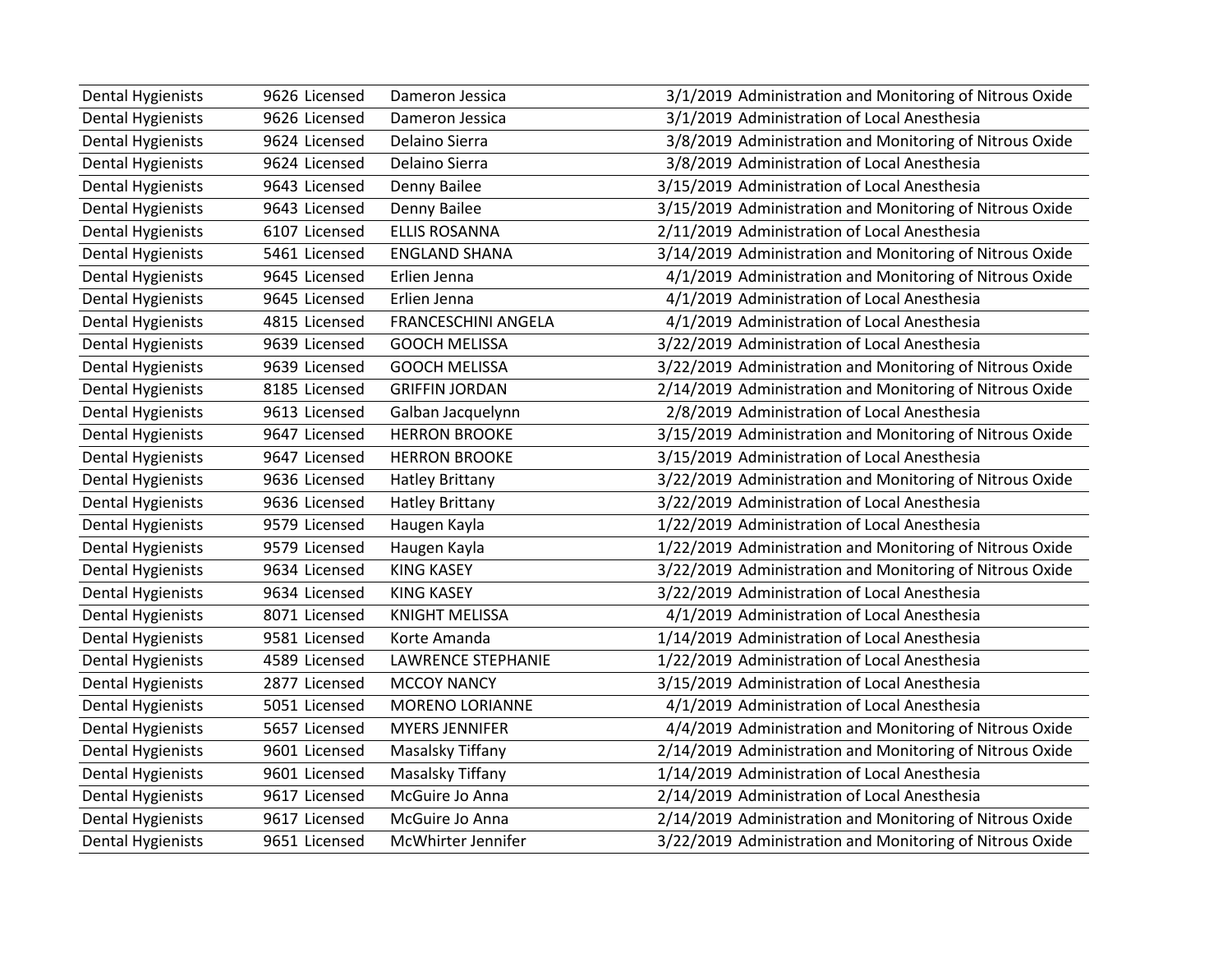| <b>Dental Hygienists</b> | 9651 Licensed | McWhirter Jennifer      | 3/22/2019 Administration of Local Anesthesia             |
|--------------------------|---------------|-------------------------|----------------------------------------------------------|
| <b>Dental Hygienists</b> | 9620 Licensed | Messiha Hidy            | 2/11/2019 Administration and Monitoring of Nitrous Oxide |
| <b>Dental Hygienists</b> | 9620 Licensed | Messiha Hidy            | 2/11/2019 Administration of Local Anesthesia             |
| <b>Dental Hygienists</b> | 9625 Licensed | Moody Madison           | 2/15/2019 Administration of Local Anesthesia             |
| <b>Dental Hygienists</b> | 9625 Licensed | Moody Madison           | 2/15/2019 Administration and Monitoring of Nitrous Oxide |
| <b>Dental Hygienists</b> | 9616 Licensed | Moore Hollie            | 1/25/2019 Administration and Monitoring of Nitrous Oxide |
| <b>Dental Hygienists</b> | 9616 Licensed | Moore Hollie            | 1/25/2019 Administration of Local Anesthesia             |
| <b>Dental Hygienists</b> | 9622 Licensed | Moore Mary-Margaret     | 2/15/2019 Administration of Local Anesthesia             |
| <b>Dental Hygienists</b> | 9619 Licensed | <b>Neeley Rachel</b>    | 3/22/2019 Administration and Monitoring of Nitrous Oxide |
| <b>Dental Hygienists</b> | 9619 Licensed | Neeley Rachel           | 3/22/2019 Administration of Local Anesthesia             |
| <b>Dental Hygienists</b> | 7562 Licensed | <b>OSBORNE KELI</b>     | 2/11/2019 Administration of Local Anesthesia             |
| <b>Dental Hygienists</b> | 7043 Licensed | <b>OWENS ANDREA</b>     | 2/14/2019 Administration and Monitoring of Nitrous Oxide |
| <b>Dental Hygienists</b> | 9607 Licensed | Odom Latisha            | 2/11/2019 Administration of Local Anesthesia             |
| Dental Hygienists        | 3266 Licensed | <b>PARTRICK CONNIE</b>  | 3/14/2019 Administration and Monitoring of Nitrous Oxide |
| <b>Dental Hygienists</b> | 2849 Licensed | PHILLIPS JANICE         | 3/14/2019 Administration and Monitoring of Nitrous Oxide |
| <b>Dental Hygienists</b> | 9631 Licensed | POLK BRITTANY           | 3/8/2019 Administration of Local Anesthesia              |
| <b>Dental Hygienists</b> | 9631 Licensed | <b>POLK BRITTANY</b>    | 3/8/2019 Administration and Monitoring of Nitrous Oxide  |
| <b>Dental Hygienists</b> | 9646 Licensed | PRINDIVILLE EMILIE      | 3/15/2019 Administration of Local Anesthesia             |
| <b>Dental Hygienists</b> | 9646 Licensed | PRINDIVILLE EMILIE      | 3/15/2019 Administration and Monitoring of Nitrous Oxide |
| <b>Dental Hygienists</b> | 9652 Licensed | ROGERS VICTORIA         | 4/1/2019 Administration of Local Anesthesia              |
| <b>Dental Hygienists</b> | 9652 Licensed | <b>ROGERS VICTORIA</b>  | 4/1/2019 Administration and Monitoring of Nitrous Oxide  |
| <b>Dental Hygienists</b> | 9611 Licensed | <b>Ruf Morgan</b>       | 1/22/2019 Administration of Local Anesthesia             |
| <b>Dental Hygienists</b> | 9611 Licensed | Ruf Morgan              | 1/22/2019 Administration and Monitoring of Nitrous Oxide |
| <b>Dental Hygienists</b> | 7883 Licensed | <b>SIMPSON TAYLOR</b>   | 3/15/2019 Administration of Local Anesthesia             |
| <b>Dental Hygienists</b> | 6047 Licensed | <b>SMITH WENDY</b>      | 3/15/2019 Administration of Local Anesthesia             |
| <b>Dental Hygienists</b> | 8796 Licensed | <b>STEWARD MAKINLEY</b> | 3/11/2019 Administration of Local Anesthesia             |
| <b>Dental Hygienists</b> | 6253 Licensed | <b>STRATTON LESLIE</b>  | 1/25/2019 Administration of Local Anesthesia             |
| <b>Dental Hygienists</b> | 8983 Licensed | Schmidt Lauren          | 3/14/2019 Administration and Monitoring of Nitrous Oxide |
| <b>Dental Hygienists</b> | 9087 Licensed | Schoenfeld Chelsea      | 2/15/2019 Administration of Local Anesthesia             |
| <b>Dental Hygienists</b> | 7936 Licensed | <b>Sparks Cassie</b>    | 4/2/2019 Restorative Functions                           |
| <b>Dental Hygienists</b> | 9618 Licensed | Spikes Staci            | 4/1/2019 Administration of Local Anesthesia              |
| <b>Dental Hygienists</b> | 8751 Licensed | Sumrall Hannah          | 3/11/2019 Administration of Local Anesthesia             |
| <b>Dental Hygienists</b> | 9141 Licensed | <b>Torbett Laura</b>    | 3/14/2019 Administration and Monitoring of Nitrous Oxide |
| <b>Dental Hygienists</b> | 4093 Licensed | <b>UZELAC KRISTI</b>    | 2/11/2019 Administration of Local Anesthesia             |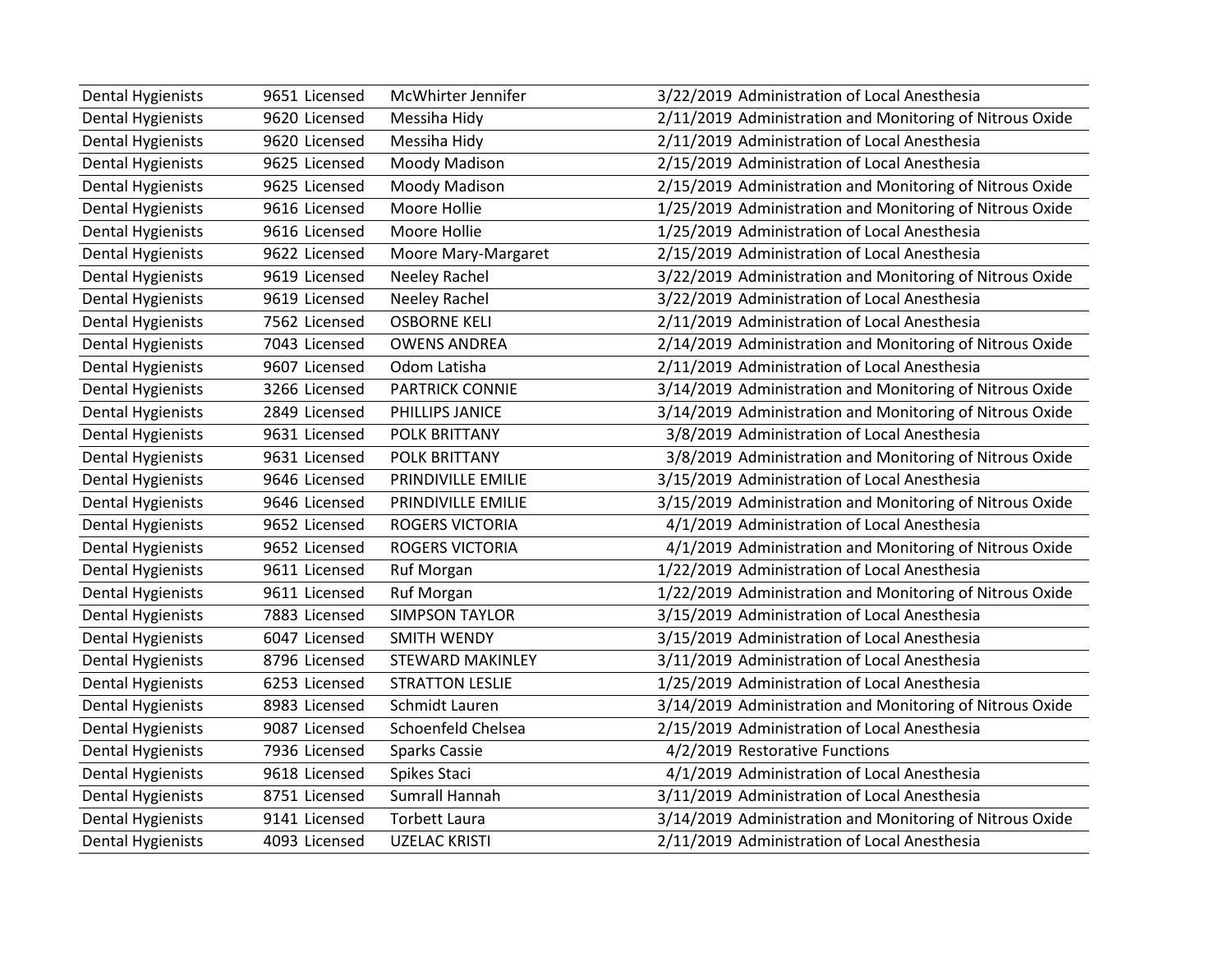| <b>Dental Hygienists</b> | 9627 Licensed                       | Usher Sydnie                            | 3/15/2019 Administration of Local Anesthesia             |
|--------------------------|-------------------------------------|-----------------------------------------|----------------------------------------------------------|
| <b>Dental Hygienists</b> | 9627 Licensed                       | Usher Sydnie                            | 3/15/2019 Administration and Monitoring of Nitrous Oxide |
| <b>Dental Hygienists</b> | 3096 Licensed                       | <b>WILLIS GRETA</b>                     | 3/14/2019 Administration and Monitoring of Nitrous Oxide |
| <b>Dental Hygienists</b> | 5505 Licensed                       | <b>WITTENBERG ANGELA</b>                | 4/2/2019 Restorative Functions                           |
| <b>Dental Hygienists</b> | 9541 Licensed                       | Westfall Amber                          | 2/11/2019 Administration of Local Anesthesia             |
| <b>Dental Hygienists</b> | 9605 Licensed                       | Wiemann Ashley                          | 4/8/2019 Administration of Local Anesthesia              |
| <b>Dental Hygienists</b> | 9605 Licensed                       | Wiemann Ashley                          | 4/4/2019 Administration and Monitoring of Nitrous Oxide  |
| <b>Dental Hygienists</b> | 9654 Licensed                       | <b>Williams Hailey</b>                  | 4/1/2019 Administration of Local Anesthesia              |
| <b>Dental Hygienists</b> | 9654 Licensed                       | <b>Williams Hailey</b>                  | 4/1/2019 Administration and Monitoring of Nitrous Oxide  |
| <b>Dental Hygienists</b> | 9621 Licensed                       | Young Kim                               | 2/14/2019 Administration of Local Anesthesia             |
| <b>Dental Hygienists</b> | 9621 Licensed                       | Young Kim                               | 2/14/2019 Administration and Monitoring of Nitrous Oxide |
| <b>Dental Hygienists</b> | 9542 Licensed                       | Zinckgraf Brooke                        | 4/1/2019 Administration of Local Anesthesia              |
| <b>Dental Assistants</b> | 18769 Registered ADAMS ASHLEY       |                                         | 3/26/2019 Coronal Polishing                              |
| <b>Dental Assistants</b> |                                     | 20203 Registered ANDERSON AMBER         | 4/1/2019 Nitrous Oxide Monitoring                        |
| <b>Dental Assistants</b> |                                     | 14918 Registered ANDERSON DIANE         | 2/11/2019 Sealant Certification                          |
| <b>Dental Assistants</b> | 19173 Registered AVERY DANIELLE     |                                         | 4/8/2019 Restorative Functions                           |
| <b>Dental Assistants</b> |                                     | 16915 Registered AYERS MYRSAIDES        | 2/11/2019 Coronal Polishing                              |
| <b>Dental Assistants</b> | 23008 Registered Abston Destiney    |                                         | 4/1/2019 Nitrous Oxide Monitoring                        |
| <b>Dental Assistants</b> |                                     | 24438 Registered Acanda Pimentel Selena | 1/25/2019 Sealant Certification                          |
| <b>Dental Assistants</b> | 25176 Registered Adam Safa          |                                         | 2/15/2019 Dental Radiology                               |
| <b>Dental Assistants</b> | 22985 Registered Aguayo Holly       |                                         | 3/18/2019 Dental Radiology                               |
| <b>Dental Assistants</b> |                                     | 25833 Registered Alexander Christina    | 4/1/2019 Dental Radiology                                |
| <b>Dental Assistants</b> | 25754 Registered Alvarado Prescilla |                                         | 3/4/2019 Dental Radiology                                |
| <b>Dental Assistants</b> | 23124 Registered Amos Haley         |                                         | 1/25/2019 Sealant Certification                          |
| <b>Dental Assistants</b> | 25892 Registered Anchondo Ny        |                                         | 4/9/2019 Dental Radiology                                |
| <b>Dental Assistants</b> | 24218 Registered Andarcio Teresita  |                                         | 1/25/2019 Dental Radiology                               |
| <b>Dental Assistants</b> | 25609 Registered Anderkin Jessica   |                                         | 2/11/2019 Dental Radiology                               |
| <b>Dental Assistants</b> | 25609 Registered Anderkin Jessica   |                                         | 2/28/2019 Coronal Polishing                              |
| <b>Dental Assistants</b> | 21984 Registered Anderson Mallory   |                                         | 1/22/2019 Sealant Certification                          |
| <b>Dental Assistants</b> | 25762 Registered Arsta Julie        |                                         | 4/1/2019 Dental Radiology                                |
| <b>Dental Assistants</b> | 25860 Registered Atkins Makenna     |                                         | 3/22/2019 Dental Radiology                               |
| <b>Dental Assistants</b> | 25788 Registered Austell Jamie      |                                         | 3/26/2019 Coronal Polishing                              |
| <b>Dental Assistants</b> | 25095 Registered BARNES REGINA      |                                         | 2/11/2019 Dental Radiology                               |
| <b>Dental Assistants</b> | 25616 Registered BEASLEY CRESHA     |                                         | 2/8/2019 Dental Radiology                                |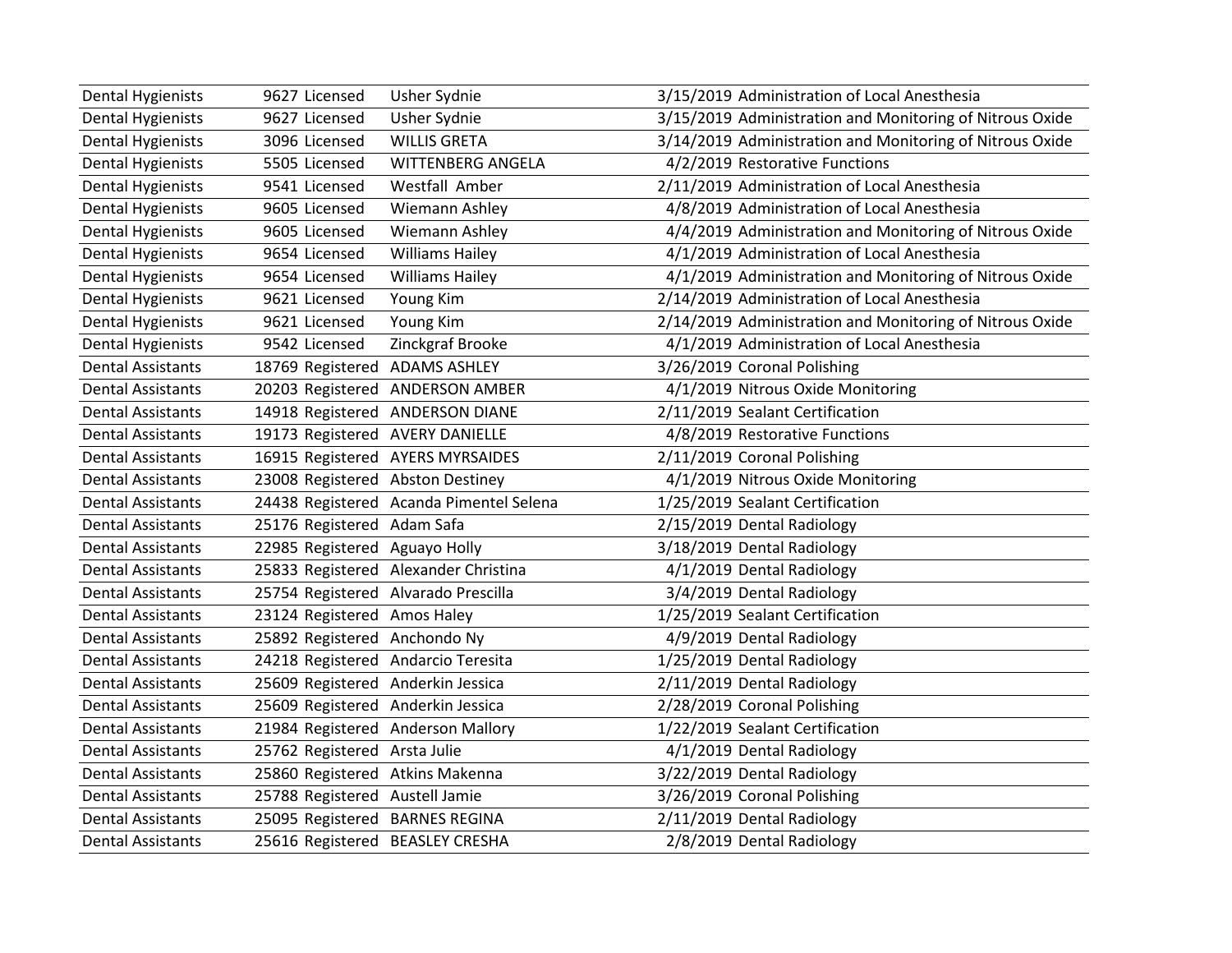| <b>Dental Assistants</b> | 14621 Registered BENSON HEATHER   |                                       | 1/25/2019 Coronal Polishing        |
|--------------------------|-----------------------------------|---------------------------------------|------------------------------------|
| <b>Dental Assistants</b> | 25798 Registered BERNARD ERICA    |                                       | 3/15/2019 Dental Radiology         |
| <b>Dental Assistants</b> | 25575 Registered BLEDSOE TERRI    |                                       | 1/22/2019 Dental Radiology         |
| <b>Dental Assistants</b> | 18722 Registered BRINDLEY KADEE   |                                       | 4/8/2019 Restorative Functions     |
| <b>Dental Assistants</b> |                                   | 25372 Registered BROOKS MONIQUE       | 2/14/2019 Coronal Polishing        |
| <b>Dental Assistants</b> | 20106 Registered BROWN NICOLE     |                                       | 3/11/2019 Dental Radiology         |
| <b>Dental Assistants</b> | 8600 Registered                   | <b>BRUCE HALEY</b>                    | 3/8/2019 Sealant Certification     |
| <b>Dental Assistants</b> | 25327 Registered BURLISON KELLI   |                                       | 4/8/2019 Coronal Polishing         |
| <b>Dental Assistants</b> | 25327 Registered BURLISON KELLI   |                                       | 3/26/2019 Dental Radiology         |
| <b>Dental Assistants</b> | 23504 Registered Bagwell Cassie   |                                       | 3/1/2019 Nitrous Oxide Monitoring  |
| <b>Dental Assistants</b> | 24803 Registered Baker Nancy      |                                       | 2/14/2019 Nitrous Oxide Monitoring |
| <b>Dental Assistants</b> | 25718 Registered Banico Laurenjoy |                                       | 3/26/2019 Dental Radiology         |
| <b>Dental Assistants</b> | 25684 Registered Banner Brittany  |                                       | 4/1/2019 Dental Radiology          |
| <b>Dental Assistants</b> | 25852 Registered Banyon Millicent |                                       | 3/25/2019 Dental Radiology         |
| <b>Dental Assistants</b> | 25220 Registered Barnes Cailon    |                                       | 3/8/2019 Nitrous Oxide Monitoring  |
| <b>Dental Assistants</b> | 21217 Registered Barnett Gracie   |                                       | 4/8/2019 Coronal Polishing         |
| <b>Dental Assistants</b> | 25320 Registered Barrett Rebekah  |                                       | 2/14/2019 Dental Radiology         |
| <b>Dental Assistants</b> | 25730 Registered Baugh Elaina     |                                       | 4/8/2019 Dental Radiology          |
| <b>Dental Assistants</b> | 25338 Registered Baxter Jordyn    |                                       | 2/11/2019 Dental Radiology         |
| <b>Dental Assistants</b> | 25338 Registered Baxter Jordyn    |                                       | 2/28/2019 Coronal Polishing        |
| <b>Dental Assistants</b> | 25572 Registered Beasley Victoria |                                       | 1/22/2019 Dental Radiology         |
| <b>Dental Assistants</b> | 25829 Registered Beeler Kendall   |                                       | 4/1/2019 Dental Radiology          |
| <b>Dental Assistants</b> | 25745 Registered Berry Donavan    |                                       | 3/18/2019 Dental Radiology         |
| <b>Dental Assistants</b> | 25595 Registered Bisht Swati      |                                       | 1/14/2019 Dental Radiology         |
| <b>Dental Assistants</b> | 10679 Registered                  | <b>Bitner Jessica</b>                 | 3/26/2019 Coronal Polishing        |
| <b>Dental Assistants</b> | 24927 Registered Black Tiffany    |                                       | 2/14/2019 Dental Radiology         |
| <b>Dental Assistants</b> | 25646 Registered                  | <b>Blair Tranisha</b>                 | 3/26/2019 Dental Radiology         |
| <b>Dental Assistants</b> | 25646 Registered Blair Tranisha   |                                       | 2/28/2019 Coronal Polishing        |
| <b>Dental Assistants</b> | 25646 Registered Blair Tranisha   |                                       | 2/28/2019 Nitrous Oxide Monitoring |
| <b>Dental Assistants</b> |                                   | 24522 Registered Blankenship Princess | 1/22/2019 Nitrous Oxide Monitoring |
| <b>Dental Assistants</b> |                                   | 24522 Registered Blankenship Princess | 1/22/2019 Dental Radiology         |
| <b>Dental Assistants</b> | 22468 Registered Blay Brianna     |                                       | 2/14/2019 Nitrous Oxide Monitoring |
| <b>Dental Assistants</b> | 22468 Registered Blay Brianna     |                                       | 2/14/2019 Dental Radiology         |
| <b>Dental Assistants</b> | 24605 Registered Bohanan Kelsey   |                                       | 3/1/2019 Nitrous Oxide Monitoring  |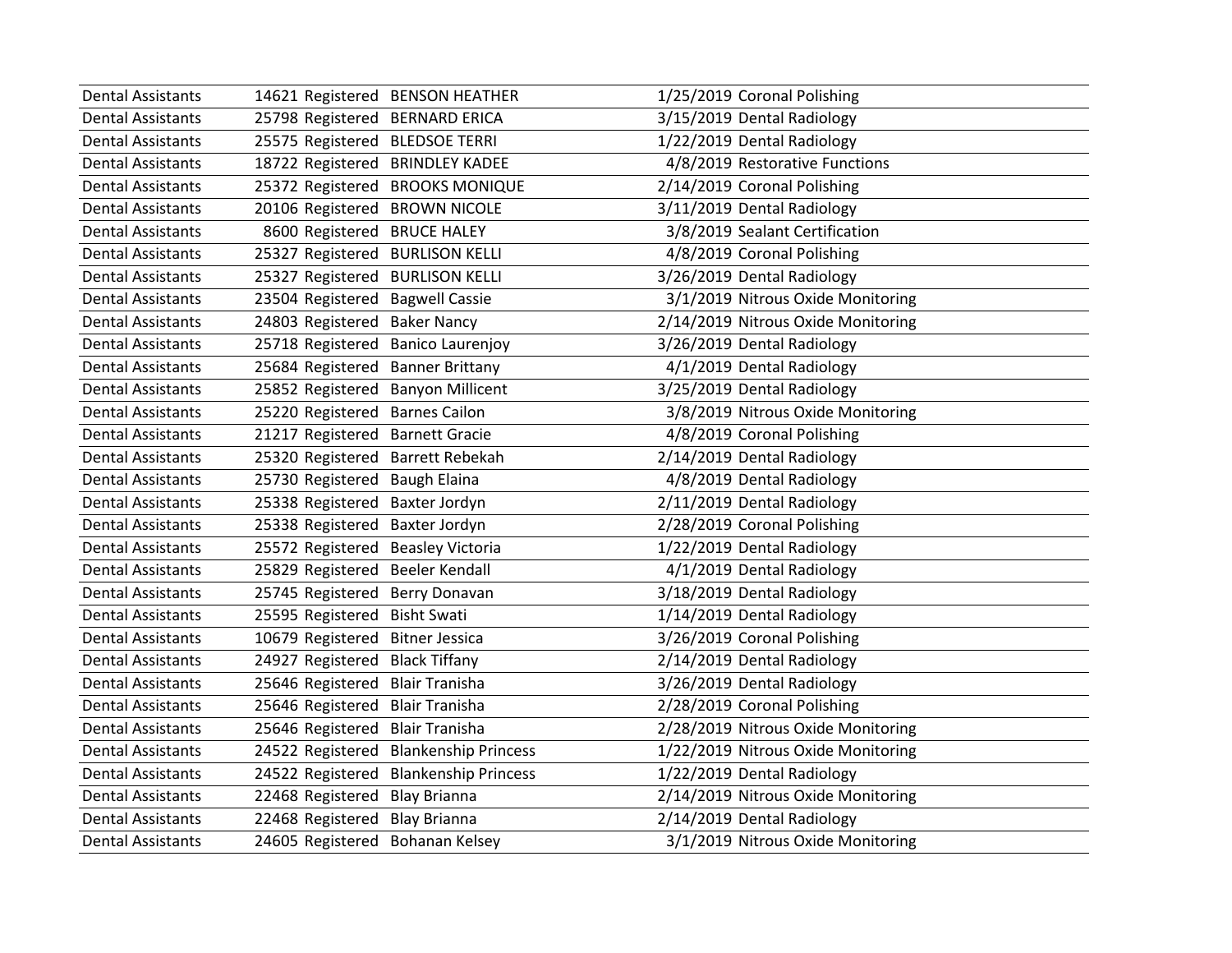| <b>Dental Assistants</b> | 25369 Registered Boucher Sharon    |                                         | 4/1/2019 Coronal Polishing         |
|--------------------------|------------------------------------|-----------------------------------------|------------------------------------|
| <b>Dental Assistants</b> | 25204 Registered                   | <b>Bowen Mackenzie</b>                  | 1/10/2019 Coronal Polishing        |
| <b>Dental Assistants</b> | 25204 Registered Bowen Mackenzie   |                                         | 1/10/2019 Nitrous Oxide Monitoring |
| <b>Dental Assistants</b> | 25437 Registered Bowers Olivia     |                                         | 1/22/2019 Dental Radiology         |
| <b>Dental Assistants</b> | 25532 Registered                   | <b>Brannon Cassidy</b>                  | 3/11/2019 Dental Radiology         |
| <b>Dental Assistants</b> | 23214 Registered                   | <b>Briesch Diane</b>                    | 3/5/2019 Nitrous Oxide Monitoring  |
| Dental Assistants        | 20175 Registered                   | <b>Briggs Leslie</b>                    | 1/11/2019 Sealant Certification    |
| <b>Dental Assistants</b> | 25808 Registered                   | <b>Briley Chasity</b>                   | 3/26/2019 Dental Radiology         |
| <b>Dental Assistants</b> | 20804 Registered                   | Briseno Gonzalez Alvaro                 | 2/14/2019 Nitrous Oxide Monitoring |
| <b>Dental Assistants</b> | 25491 Registered Britton Chasten   |                                         | 2/28/2019 Coronal Polishing        |
| <b>Dental Assistants</b> | 25491 Registered                   | <b>Britton Chasten</b>                  | 2/11/2019 Dental Radiology         |
| <b>Dental Assistants</b> | 25472 Registered                   | <b>Buckley Carol</b>                    | 1/22/2019 Dental Radiology         |
| <b>Dental Assistants</b> | 25472 Registered                   | <b>Buckley Carol</b>                    | 4/8/2019 Nitrous Oxide Monitoring  |
| Dental Assistants        | 24212 Registered Bukatz Christina  |                                         | 1/10/2019 Coronal Polishing        |
| <b>Dental Assistants</b> | 23951 Registered Bullock Elizabeth |                                         | 1/29/2019 Dental Radiology         |
| <b>Dental Assistants</b> | 25832 Registered                   | <b>Burapharat Arisa</b>                 | 4/1/2019 Dental Radiology          |
| <b>Dental Assistants</b> | 24215 Registered                   | <b>Burks Matthew</b>                    | 1/10/2019 Coronal Polishing        |
| <b>Dental Assistants</b> | 11677 Registered                   | <b>Burns Jamie</b>                      | 4/8/2019 Nitrous Oxide Monitoring  |
| <b>Dental Assistants</b> | 25629 Registered Butler Capria     |                                         | 1/25/2019 Dental Radiology         |
| <b>Dental Assistants</b> | 10424 Registered CAPERTON ROBIN    |                                         | 3/1/2019 Nitrous Oxide Monitoring  |
| <b>Dental Assistants</b> | 25497 Registered CARTER ANDREA     |                                         | 1/25/2019 Nitrous Oxide Monitoring |
| <b>Dental Assistants</b> | 25497 Registered CARTER ANDREA     |                                         | 1/25/2019 Sealant Certification    |
| <b>Dental Assistants</b> | 25497 Registered CARTER ANDREA     |                                         | 1/25/2019 Dental Radiology         |
| <b>Dental Assistants</b> | 25497 Registered CARTER ANDREA     |                                         | 1/25/2019 Coronal Polishing        |
| <b>Dental Assistants</b> |                                    | 20694 Registered CARVAJAL CRECY YOLANDA | 2/14/2019 Nitrous Oxide Monitoring |
| <b>Dental Assistants</b> | 18302 Registered CLARK DANUTA      |                                         | 1/25/2019 Sealant Certification    |
| <b>Dental Assistants</b> | 25673 Registered COFFEY JESSICA    |                                         | 3/4/2019 Dental Radiology          |
| <b>Dental Assistants</b> | 20292 Registered COTTON BRITTANY   |                                         | 3/1/2019 Sealant Certification     |
| <b>Dental Assistants</b> | 25826 Registered CROOK SARAH       |                                         | 4/1/2019 Dental Radiology          |
| <b>Dental Assistants</b> | 15567 Registered CUEVAS KAYLA      |                                         | 2/14/2019 Nitrous Oxide Monitoring |
| <b>Dental Assistants</b> | 25758 Registered Cable Rachel      |                                         | 3/26/2019 Dental Radiology         |
| <b>Dental Assistants</b> | 25558 Registered Calabrese Kelley  |                                         | 3/1/2019 Nitrous Oxide Monitoring  |
| <b>Dental Assistants</b> | 23591 Registered Carapia Estefania |                                         | 1/25/2019 Sealant Certification    |
| Dental Assistants        | 25625 Registered Card Alyssa       |                                         | 2/14/2019 Dental Radiology         |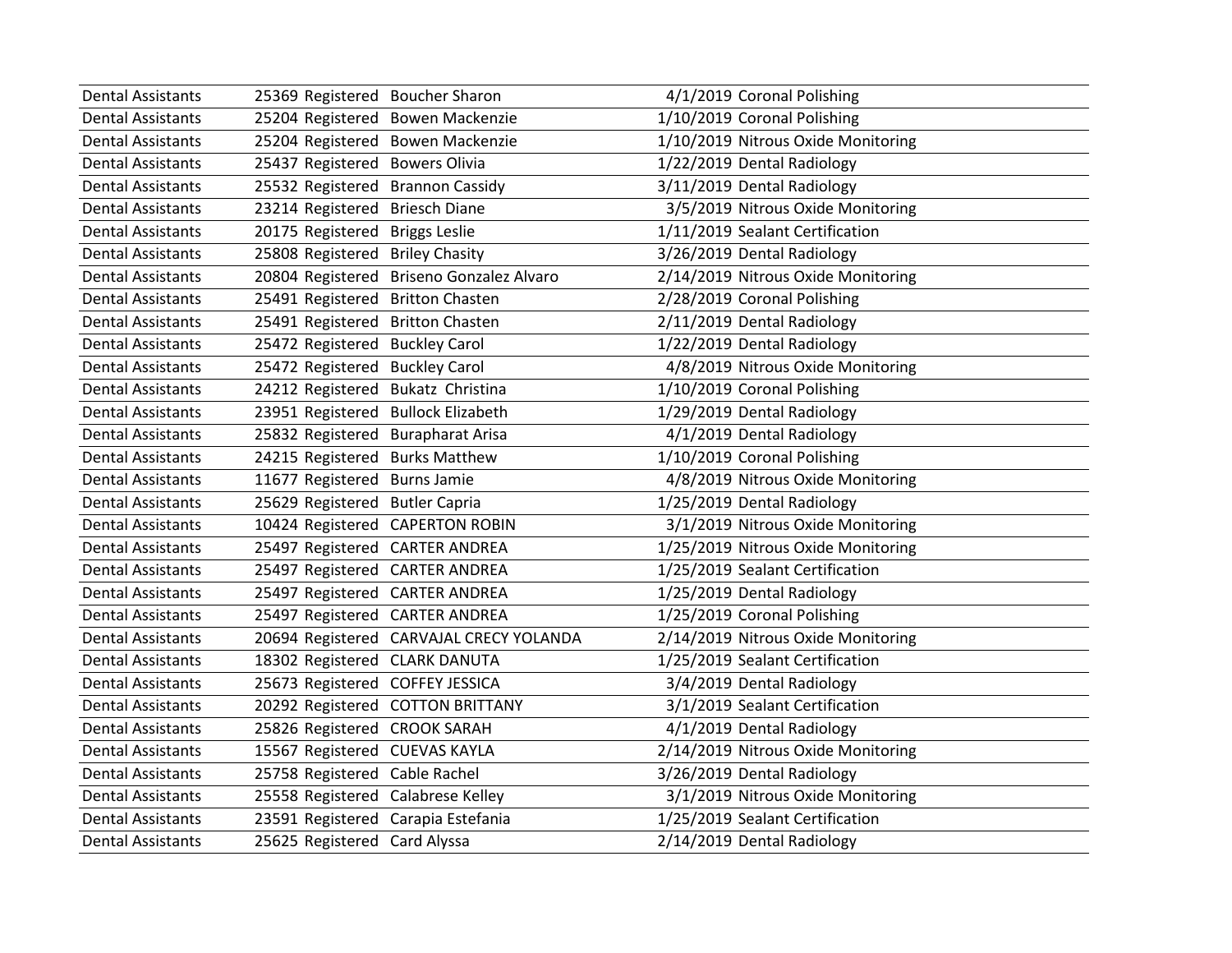| <b>Dental Assistants</b> | 25759 Registered Carey Shyann      |                                     | 4/1/2019 Dental Radiology          |
|--------------------------|------------------------------------|-------------------------------------|------------------------------------|
| <b>Dental Assistants</b> | 25580 Registered Cash Lindsey      |                                     | 2/28/2019 Dental Radiology         |
| <b>Dental Assistants</b> | 25783 Registered Castillo Jazmin   |                                     | 4/1/2019 Dental Radiology          |
| <b>Dental Assistants</b> | 24085 Registered Castleman Syntha  |                                     | 3/18/2019 Dental Radiology         |
| <b>Dental Assistants</b> |                                    | 22746 Registered Cecil-Haney Ashley | 1/10/2019 Coronal Polishing        |
| <b>Dental Assistants</b> | 25786 Registered Chandler Kellie   |                                     | 3/4/2019 Dental Radiology          |
| <b>Dental Assistants</b> | 22044 Registered Chappell Sarah    |                                     | 1/11/2019 Sealant Certification    |
| <b>Dental Assistants</b> | 25756 Registered Cherry Hailey     |                                     | 3/4/2019 Dental Radiology          |
| <b>Dental Assistants</b> | 25337 Registered Chona Nancy       |                                     | 2/11/2019 Dental Radiology         |
| <b>Dental Assistants</b> | 25605 Registered Clark Timera      |                                     | 1/14/2019 Dental Radiology         |
| <b>Dental Assistants</b> | 22541 Registered Clark Whitney     |                                     | 1/10/2019 Coronal Polishing        |
| <b>Dental Assistants</b> | 24766 Registered Claxton Paige     |                                     | 1/11/2019 Sealant Certification    |
| <b>Dental Assistants</b> | 25750 Registered Cleghorn Brittany |                                     | 3/4/2019 Dental Radiology          |
| <b>Dental Assistants</b> | 25690 Registered Coggins Rachael   |                                     | 3/11/2019 Dental Radiology         |
| <b>Dental Assistants</b> | 25421 Registered Collins Lindsey   |                                     | 2/14/2019 Coronal Polishing        |
| <b>Dental Assistants</b> | 22536 Registered Combs Lucia       |                                     | 1/11/2019 Sealant Certification    |
| <b>Dental Assistants</b> |                                    | 25343 Registered Cravens Samantha   | 3/18/2019 Nitrous Oxide Monitoring |
| <b>Dental Assistants</b> | 25643 Registered Crawley Kristin   |                                     | 3/5/2019 Dental Radiology          |
| <b>Dental Assistants</b> | 25579 Registered Cribbs Savannah   |                                     | 2/8/2019 Coronal Polishing         |
| <b>Dental Assistants</b> | 25579 Registered Cribbs Savannah   |                                     | 2/8/2019 Dental Radiology          |
| <b>Dental Assistants</b> | 24194 Registered Crutchfield Brea  |                                     | 4/8/2019 Sealant Certification     |
| <b>Dental Assistants</b> | 24194 Registered Crutchfield Brea  |                                     | 1/28/2019 Nitrous Oxide Monitoring |
| <b>Dental Assistants</b> |                                    | 25482 Registered Csutoros Elizabeth | 2/14/2019 Nitrous Oxide Monitoring |
| <b>Dental Assistants</b> | 12432 Registered DAILEY JACINTA    |                                     | 4/1/2019 Nitrous Oxide Monitoring  |
| <b>Dental Assistants</b> |                                    | 12800 Registered DAUGHERTY CYNTHIA  | 1/11/2019 Sealant Certification    |
| <b>Dental Assistants</b> | 25140 Registered DIMAS MAKIA       |                                     | 1/11/2019 Nitrous Oxide Monitoring |
| <b>Dental Assistants</b> | 8190 Registered                    | <b>DUPREE SUSANNE</b>               | 3/18/2019 Sealant Certification    |
| <b>Dental Assistants</b> | 25046 Registered DURBIN COLLEEN    |                                     | 1/10/2019 Dental Radiology         |
| <b>Dental Assistants</b> | 23167 Registered Daniel Jessica    |                                     | 1/22/2019 Sealant Certification    |
| <b>Dental Assistants</b> | 24917 Registered Daniel Nicole     |                                     | 1/22/2019 Nitrous Oxide Monitoring |
| <b>Dental Assistants</b> | 25772 Registered Daniel Sabrina    |                                     | 4/1/2019 Dental Radiology          |
| <b>Dental Assistants</b> |                                    | 25851 Registered Daugherty Chelsey  | 3/22/2019 Dental Radiology         |
| <b>Dental Assistants</b> | 25467 Registered Davis Candice     |                                     | 3/8/2019 Nitrous Oxide Monitoring  |
| Dental Assistants        | 25780 Registered Davis Dallas      |                                     | 3/25/2019 Dental Radiology         |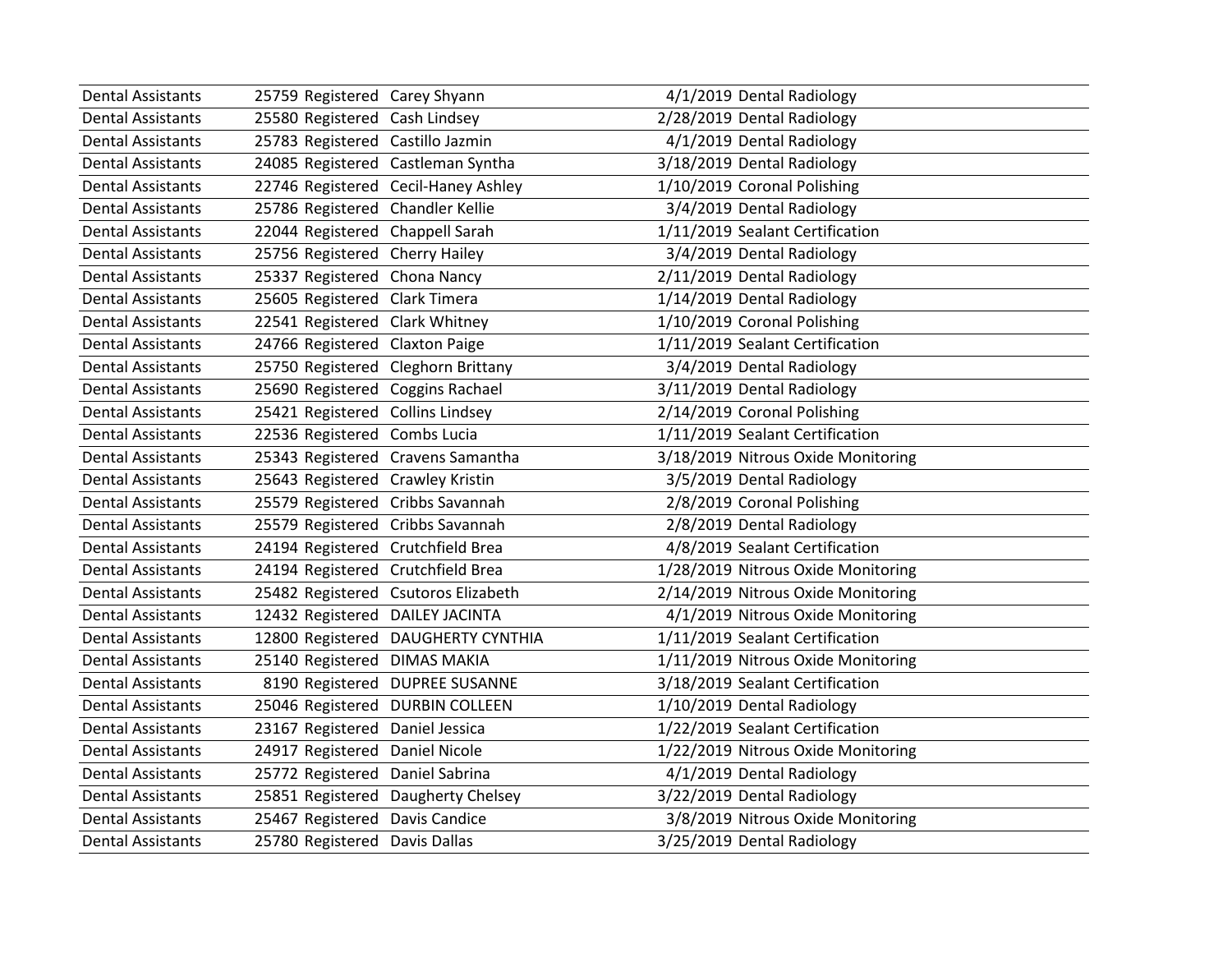| <b>Dental Assistants</b> | 25438 Registered Davis Delaney     |                                  | 1/25/2019 Dental Radiology         |
|--------------------------|------------------------------------|----------------------------------|------------------------------------|
| <b>Dental Assistants</b> | 24013 Registered Davis Erica       |                                  | 2/14/2019 Nitrous Oxide Monitoring |
| <b>Dental Assistants</b> | 25604 Registered Davis Harley      |                                  | 3/26/2019 Dental Radiology         |
| <b>Dental Assistants</b> | 25767 Registered                   | Davis Hillary                    | 4/1/2019 Dental Radiology          |
| <b>Dental Assistants</b> | 25680 Registered                   | Davis Jamie                      | 4/8/2019 Dental Radiology          |
| <b>Dental Assistants</b> | 24623 Registered                   | Davis-Jackson Amanda             | 2/14/2019 Nitrous Oxide Monitoring |
| <b>Dental Assistants</b> | 25835 Registered                   | Dawson Brittany                  | 4/1/2019 Dental Radiology          |
| <b>Dental Assistants</b> | 25703 Registered                   | Dolin Hanna                      | 2/14/2019 Dental Radiology         |
| <b>Dental Assistants</b> | 25671 Registered                   | Dooley Niya                      | 3/26/2019 Dental Radiology         |
| <b>Dental Assistants</b> | 22011 Registered                   | Dowdy Chelsea                    | 1/22/2019 Nitrous Oxide Monitoring |
| <b>Dental Assistants</b> | 21949 Registered                   | Dunn Danielle                    | 2/11/2019 Sealant Certification    |
| <b>Dental Assistants</b> | 21649 Registered                   | Durham Cayley                    | 4/8/2019 Restorative Functions     |
| <b>Dental Assistants</b> | 12461 Registered ELLIS SHANNON     |                                  | 3/11/2019 Sealant Certification    |
| <b>Dental Assistants</b> |                                    | 18923 Registered ENGLE BRIDGETTE | 4/8/2019 Sealant Certification     |
| <b>Dental Assistants</b> | 25882 Registered Echols Niyla      |                                  | 3/22/2019 Dental Radiology         |
| <b>Dental Assistants</b> | 18813 Registered Edwards Christina |                                  | 3/11/2019 Nitrous Oxide Monitoring |
| <b>Dental Assistants</b> | 24279 Registered                   | <b>Edwards Erin</b>              | 1/11/2019 Nitrous Oxide Monitoring |
| <b>Dental Assistants</b> | 21305 Registered                   | Epperson Lyndsey                 | 1/11/2019 Sealant Certification    |
| <b>Dental Assistants</b> | 25838 Registered Eslick Carmen     |                                  | 4/1/2019 Dental Radiology          |
| <b>Dental Assistants</b> | 25541 Registered Evans Erica       |                                  | 3/8/2019 Dental Radiology          |
| <b>Dental Assistants</b> | 14049 Registered FELTY SUZAN       |                                  | 3/1/2019 Sealant Certification     |
| <b>Dental Assistants</b> | 14049 Registered FELTY SUZAN       |                                  | 1/10/2019 Nitrous Oxide Monitoring |
| <b>Dental Assistants</b> | 14049 Registered FELTY SUZAN       |                                  | 1/10/2019 Coronal Polishing        |
| <b>Dental Assistants</b> | 25366 Registered Fadeley Savannah  |                                  | 3/18/2019 Coronal Polishing        |
| <b>Dental Assistants</b> | 25366 Registered Fadeley Savannah  |                                  | 2/11/2019 Nitrous Oxide Monitoring |
| <b>Dental Assistants</b> | 25109 Registered                   | Farris Amber                     | 2/11/2019 Dental Radiology         |
| <b>Dental Assistants</b> | 25109 Registered                   | <b>Farris Amber</b>              | 1/11/2019 Sealant Certification    |
| <b>Dental Assistants</b> | 25109 Registered Farris Amber      |                                  | 2/28/2019 Coronal Polishing        |
| <b>Dental Assistants</b> | 25676 Registered Fedrick Tyierra   |                                  | 4/8/2019 Dental Radiology          |
| Dental Assistants        | 25384 Registered Fisher Nicole     |                                  | 3/26/2019 Sealant Certification    |
| <b>Dental Assistants</b> | 25771 Registered Fletcher Amanda   |                                  | 4/1/2019 Dental Radiology          |
| <b>Dental Assistants</b> | 25422 Registered                   | Floyd Andrea                     | 3/18/2019 Nitrous Oxide Monitoring |
| <b>Dental Assistants</b> | 24078 Registered Fontanez Rachel   |                                  | 2/11/2019 Nitrous Oxide Monitoring |
| Dental Assistants        | 25635 Registered Forgety Christin  |                                  | 3/15/2019 Dental Radiology         |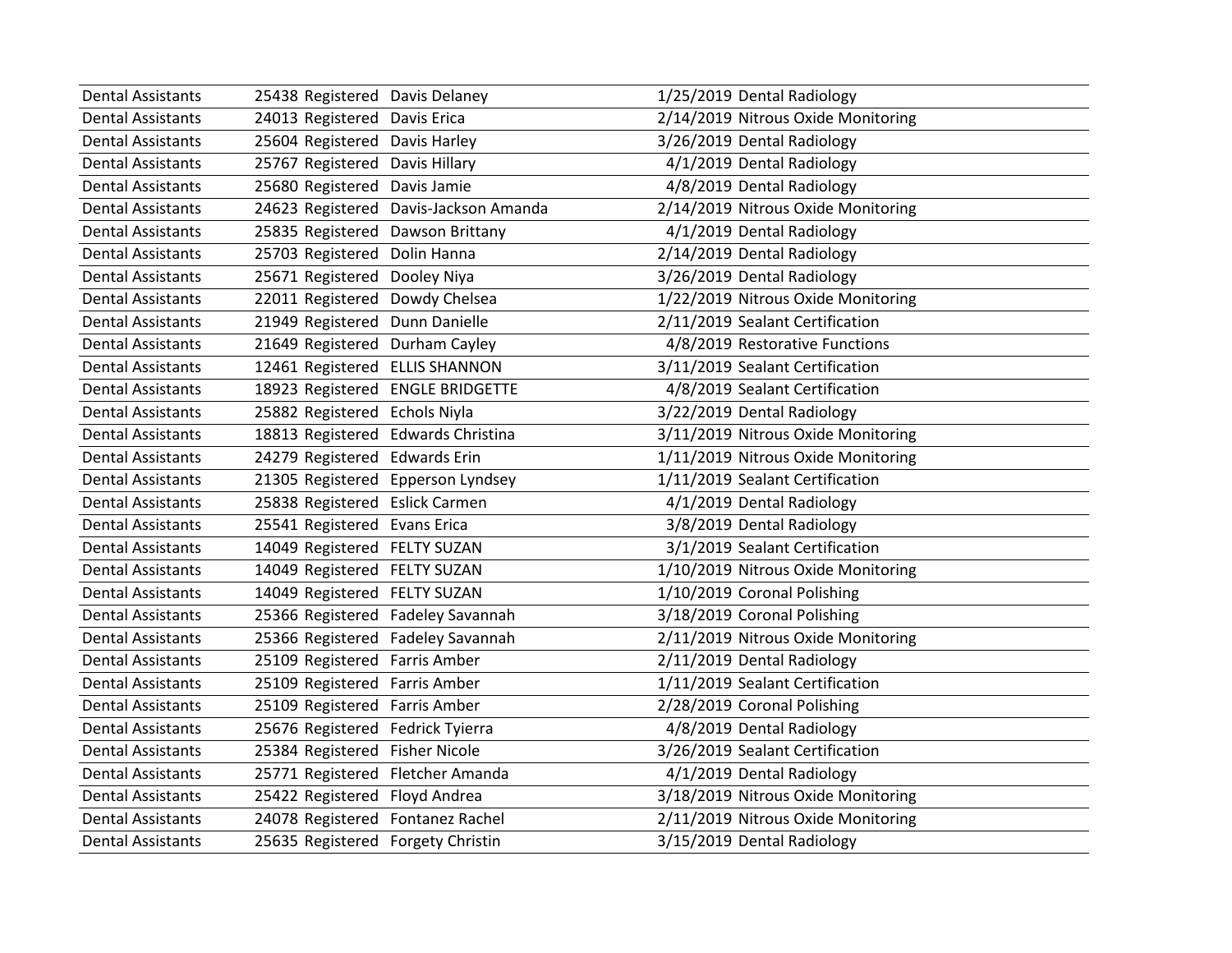| <b>Dental Assistants</b> | 23158 Registered Franks Misty      |                                           | 4/8/2019 Dental Radiology          |
|--------------------------|------------------------------------|-------------------------------------------|------------------------------------|
| <b>Dental Assistants</b> | 25715 Registered Frye April        |                                           | 4/1/2019 Dental Radiology          |
| <b>Dental Assistants</b> | 25936 Registered Frye Jessica      |                                           | 4/8/2019 Dental Radiology          |
| <b>Dental Assistants</b> | 23014 Registered Fuica Jordan      |                                           | 4/8/2019 Sealant Certification     |
| <b>Dental Assistants</b> | 23015 Registered Fuica Victor      |                                           | 4/8/2019 Sealant Certification     |
| <b>Dental Assistants</b> | 24383 Registered Fuller Hannah     |                                           | 1/11/2019 Nitrous Oxide Monitoring |
| <b>Dental Assistants</b> |                                    | 7684 Registered GATLIN KIMBERLIE          | 3/26/2019 Nitrous Oxide Monitoring |
| <b>Dental Assistants</b> |                                    | 7684 Registered GATLIN KIMBERLIE          | 1/22/2019 Dental Radiology         |
| <b>Dental Assistants</b> | 25464 Registered GLENN VALARIE     |                                           | 1/25/2019 Dental Radiology         |
| <b>Dental Assistants</b> | 24775 Registered Gad Rebecca       |                                           | 2/14/2019 Nitrous Oxide Monitoring |
| <b>Dental Assistants</b> | 25420 Registered Galindo April     |                                           | 4/1/2019 Sealant Certification     |
| <b>Dental Assistants</b> |                                    | 24544 Registered Garcia Escamilla Jessica | 3/26/2019 Coronal Polishing        |
| <b>Dental Assistants</b> | 25805 Registered Gergis Marina     |                                           | 4/8/2019 Dental Radiology          |
| <b>Dental Assistants</b> | 25834 Registered Gifford Chelsea   |                                           | 4/1/2019 Dental Radiology          |
| <b>Dental Assistants</b> | 25370 Registered Goforth Amanda    |                                           | 4/9/2019 Dental Radiology          |
| <b>Dental Assistants</b> | 25890 Registered Goforth Kristen   |                                           | 3/22/2019 Dental Radiology         |
| <b>Dental Assistants</b> | 25630 Registered Gonzalez Rosalie  |                                           | 1/22/2019 Dental Radiology         |
| <b>Dental Assistants</b> |                                    | 25460 Registered Gooch Moquinada          | 2/11/2019 Dental Radiology         |
| <b>Dental Assistants</b> | 24901 Registered Graves Kesha      |                                           | 2/11/2019 Sealant Certification    |
| <b>Dental Assistants</b> | 23991 Registered Gray Jessica      |                                           | 1/22/2019 Nitrous Oxide Monitoring |
| <b>Dental Assistants</b> | 25537 Registered Gray Madison      |                                           | 2/8/2019 Dental Radiology          |
| <b>Dental Assistants</b> | 22579 Registered Green Sandy       |                                           | 1/11/2019 Nitrous Oxide Monitoring |
| <b>Dental Assistants</b> | 25349 Registered Greene Ally       |                                           | 2/14/2019 Coronal Polishing        |
| <b>Dental Assistants</b> | 25349 Registered Greene Ally       |                                           | 3/8/2019 Sealant Certification     |
| <b>Dental Assistants</b> |                                    | 25726 Registered Gregorio Magdalena       | 3/8/2019 Dental Radiology          |
| <b>Dental Assistants</b> |                                    | 25782 Registered Gresham Kennedy          | 4/1/2019 Dental Radiology          |
| <b>Dental Assistants</b> | 25753 Registered Griffin Shirley   |                                           | 3/11/2019 Dental Radiology         |
| <b>Dental Assistants</b> | 25426 Registered Grizzard Abby     |                                           | 2/11/2019 Dental Radiology         |
| <b>Dental Assistants</b> | 21043 Registered Groberg Cheny     |                                           | 2/14/2019 Coronal Polishing        |
| <b>Dental Assistants</b> | 25552 Registered Groce Caitlin     |                                           | 1/14/2019 Dental Radiology         |
| <b>Dental Assistants</b> | 23010 Registered Guerrero Cristian |                                           | 1/25/2019 Sealant Certification    |
| <b>Dental Assistants</b> | 24003 Registered Guhad Saadiyo     |                                           | 3/26/2019 Dental Radiology         |
| <b>Dental Assistants</b> |                                    | 16918 Registered HASTINGS TIFFANY         | 2/11/2019 Nitrous Oxide Monitoring |
| <b>Dental Assistants</b> | 25734 Registered HEMANS HAILEY     |                                           | 2/15/2019 Dental Radiology         |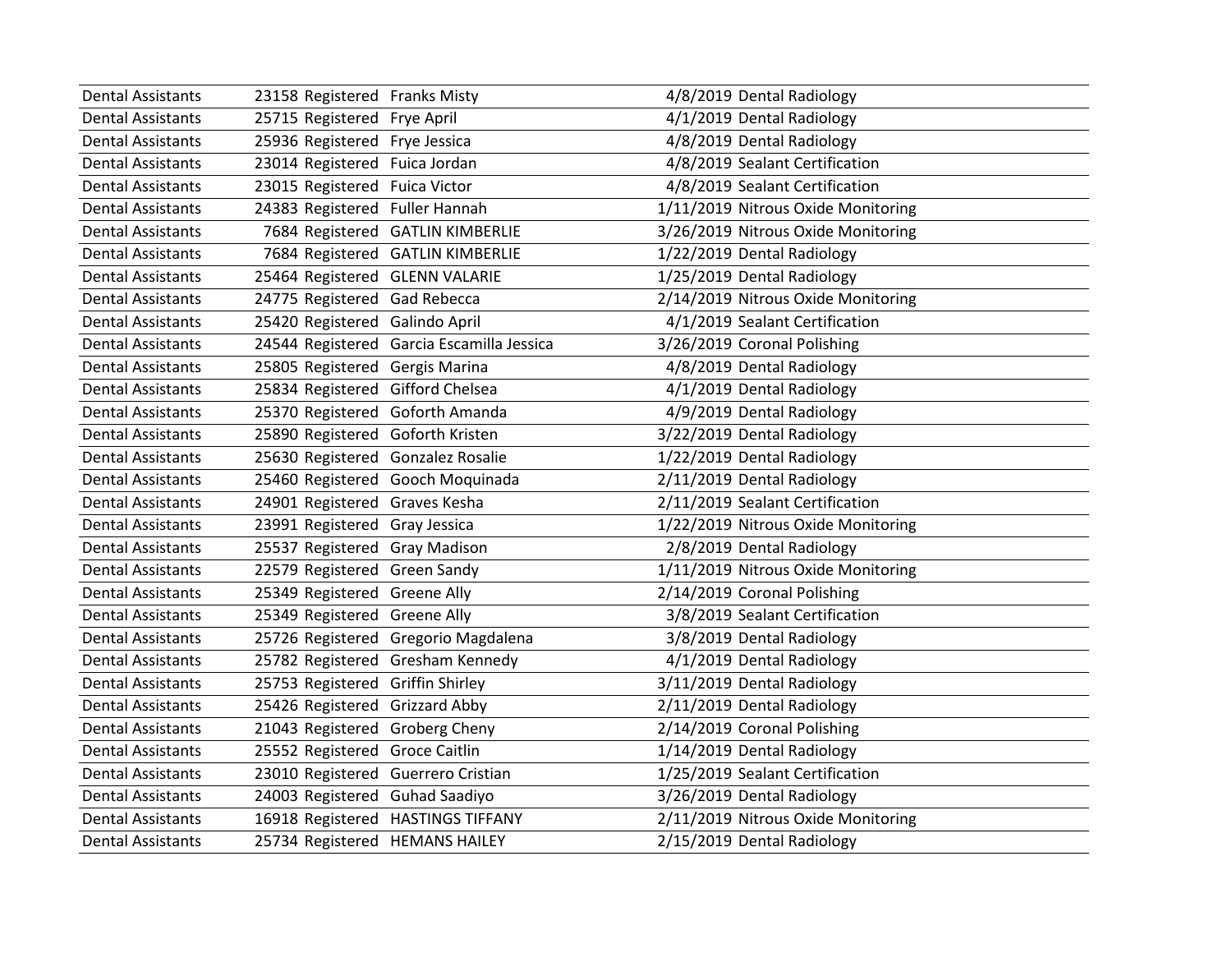| <b>Dental Assistants</b> |                                   | 13088 Registered HENDERSON APRIL          | 3/8/2019 Sealant Certification     |
|--------------------------|-----------------------------------|-------------------------------------------|------------------------------------|
| <b>Dental Assistants</b> |                                   | 16206 Registered HOLLAND PEYTON           | 4/8/2019 Nitrous Oxide Monitoring  |
| <b>Dental Assistants</b> | 19975 Registered HOLLEY EDEN      |                                           | 4/8/2019 Restorative Functions     |
| <b>Dental Assistants</b> |                                   | 20318 Registered HOWARD CHELSEY           | 1/10/2019 Coronal Polishing        |
| <b>Dental Assistants</b> | 19586 Registered HOWARD IESHA     |                                           | 2/14/2019 Nitrous Oxide Monitoring |
| <b>Dental Assistants</b> | 14888 Registered HUGHES MEGAN     |                                           | 4/8/2019 Restorative Functions     |
| <b>Dental Assistants</b> |                                   | 6506 Registered HUTCHESON DEANNA          | 3/18/2019 Nitrous Oxide Monitoring |
| <b>Dental Assistants</b> | 25628 Registered Haefele Sara     |                                           | 2/14/2019 Dental Radiology         |
| <b>Dental Assistants</b> | 25628 Registered Haefele Sara     |                                           | 2/14/2019 Nitrous Oxide Monitoring |
| <b>Dental Assistants</b> | 23448 Registered Hale Lauren      |                                           | 1/11/2019 Sealant Certification    |
| <b>Dental Assistants</b> | 24659 Registered Hall Makenzie    |                                           | 1/22/2019 Nitrous Oxide Monitoring |
| <b>Dental Assistants</b> | 21085 Registered Hall Tara        |                                           | 4/9/2019 Sealant Certification     |
| <b>Dental Assistants</b> | 24269 Registered Hamby Lacey      |                                           | 1/22/2019 Coronal Polishing        |
| <b>Dental Assistants</b> | 25850 Registered Hand Annessa     |                                           | 4/9/2019 Dental Radiology          |
| <b>Dental Assistants</b> |                                   | 22007 Registered Hardwick-Batey Paizley   | 4/8/2019 Restorative Functions     |
| <b>Dental Assistants</b> | 25614 Registered Harris Shea      |                                           | 3/25/2019 Dental Radiology         |
| <b>Dental Assistants</b> | 25773 Registered Heatherly Kayla  |                                           | 3/15/2019 Dental Radiology         |
| <b>Dental Assistants</b> | 22623 Registered Hebert Sydney    |                                           | 1/11/2019 Nitrous Oxide Monitoring |
| <b>Dental Assistants</b> |                                   | 22378 Registered Henderson Danielle       | 4/8/2019 Dental Radiology          |
| <b>Dental Assistants</b> | 25704 Registered Henson Dianna    |                                           | 2/8/2019 Dental Radiology          |
| <b>Dental Assistants</b> | 23343 Registered Hereford Clei    |                                           | 2/28/2019 Dental Radiology         |
| <b>Dental Assistants</b> |                                   | 25757 Registered Hernandez Jennifer       | 3/26/2019 Dental Radiology         |
| <b>Dental Assistants</b> | 25828 Registered Herrera Cristina |                                           | 4/1/2019 Dental Radiology          |
| <b>Dental Assistants</b> | 24589 Registered Herron Cortney   |                                           | 4/1/2019 Dental Radiology          |
| <b>Dental Assistants</b> | 25836 Registered Hicks Lindsey    |                                           | 4/1/2019 Dental Radiology          |
| <b>Dental Assistants</b> | 25610 Registered Hipp Shani       |                                           | 1/14/2019 Dental Radiology         |
| <b>Dental Assistants</b> | 24029 Registered Holder Stasie    |                                           | 3/1/2019 Sealant Certification     |
| <b>Dental Assistants</b> | 24029 Registered Holder Stasie    |                                           | 2/8/2019 Nitrous Oxide Monitoring  |
| <b>Dental Assistants</b> | 24029 Registered Holder Stasie    |                                           | 2/8/2019 Dental Radiology          |
| <b>Dental Assistants</b> |                                   | 25665 Registered Hollandsworth Alexandria | 3/26/2019 Dental Radiology         |
| <b>Dental Assistants</b> |                                   | 25665 Registered Hollandsworth Alexandria | 3/26/2019 Coronal Polishing        |
| <b>Dental Assistants</b> |                                   | 21214 Registered Hollingsworth Danielle   | 3/18/2019 Coronal Polishing        |
| <b>Dental Assistants</b> |                                   | 25313 Registered Hollingsworth Laiken     | 2/11/2019 Dental Radiology         |
| Dental Assistants        | 25743 Registered Holt Dana        |                                           | 4/1/2019 Dental Radiology          |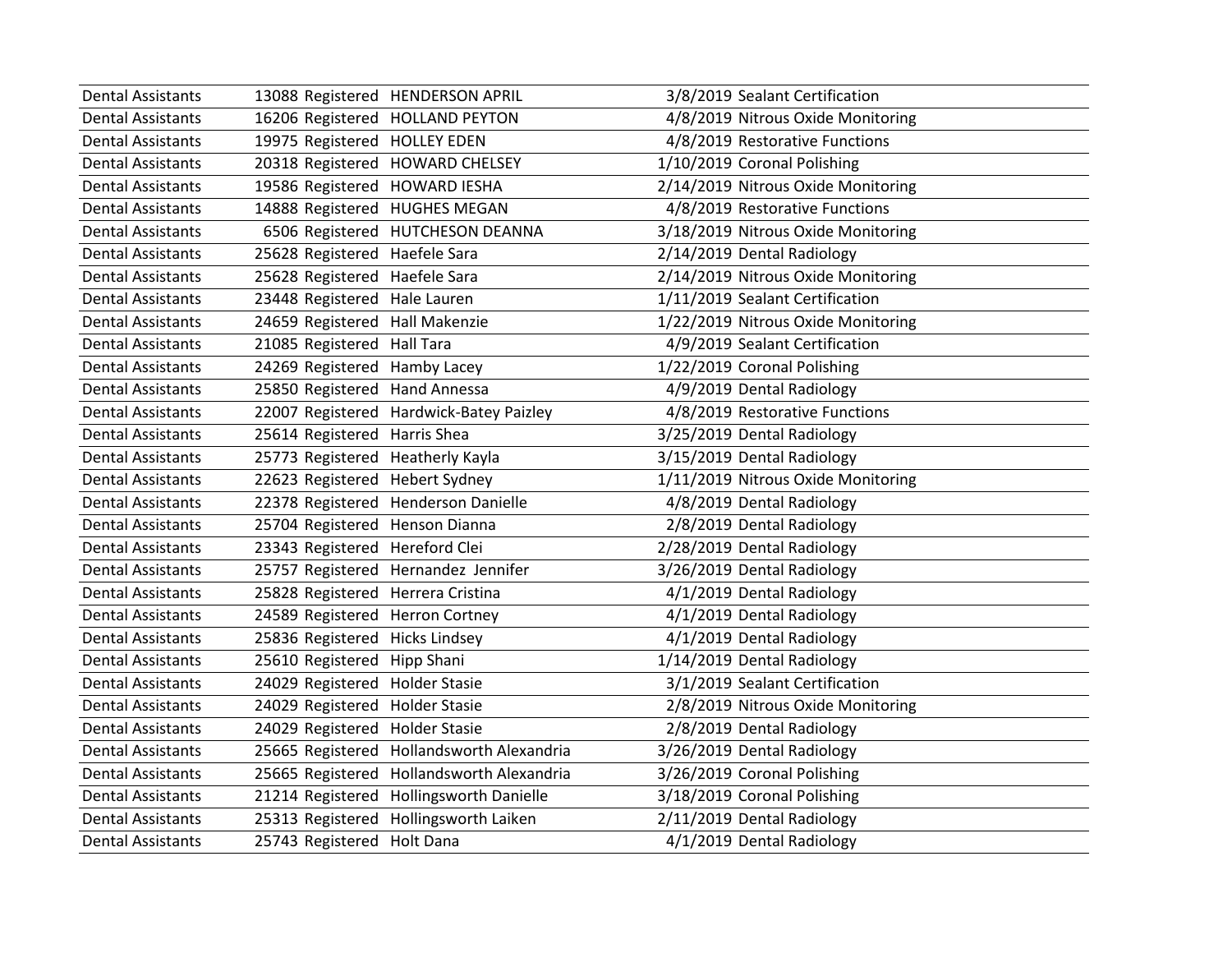| <b>Dental Assistants</b> | 24940 Registered Hood Alesis         | 1/22/2019 Nitrous Oxide Monitoring |
|--------------------------|--------------------------------------|------------------------------------|
| <b>Dental Assistants</b> | 25639 Registered Hubbard Briahna     | 2/14/2019 Dental Radiology         |
| <b>Dental Assistants</b> | 24478 Registered Hughes Faith        | 2/14/2019 Sealant Certification    |
| <b>Dental Assistants</b> | 24379 Registered Hughes Joanne       | 2/11/2019 Nitrous Oxide Monitoring |
| <b>Dental Assistants</b> | 25811 Registered Hurst Jeremy        | 3/15/2019 Dental Radiology         |
| <b>Dental Assistants</b> | 21722 Registered Irvin Amanda        | 2/11/2019 Sealant Certification    |
| <b>Dental Assistants</b> | 25574 Registered Irwin Sarah         | 2/8/2019 Dental Radiology          |
| <b>Dental Assistants</b> | 25574 Registered Irwin Sarah         | 3/11/2019 Nitrous Oxide Monitoring |
| <b>Dental Assistants</b> | 25430 Registered Isenberg Maggie     | 3/11/2019 Sealant Certification    |
| <b>Dental Assistants</b> | 18322 Registered JOHNSTON ASHLEY     | 3/26/2019 Sealant Certification    |
| <b>Dental Assistants</b> | 25695 Registered Jackson Abbie       | 3/11/2019 Coronal Polishing        |
| <b>Dental Assistants</b> | 25695 Registered Jackson Abbie       | 2/8/2019 Dental Radiology          |
| <b>Dental Assistants</b> | 25830 Registered Jackson Alexanderia | 4/1/2019 Dental Radiology          |
| <b>Dental Assistants</b> | 22625 Registered Jackson Lindsey     | 4/8/2019 Restorative Functions     |
| <b>Dental Assistants</b> | 24866 Registered James Taylor        | 1/10/2019 Coronal Polishing        |
| <b>Dental Assistants</b> | 25657 Registered Johnson Vallie      | 3/15/2019 Dental Radiology         |
| <b>Dental Assistants</b> | 24198 Registered Johnson Aubrey      | 1/11/2019 Sealant Certification    |
| <b>Dental Assistants</b> | 25542 Registered Johnson Caroline    | 3/8/2019 Dental Radiology          |
| <b>Dental Assistants</b> | 25542 Registered Johnson Caroline    | 3/26/2019 Nitrous Oxide Monitoring |
| <b>Dental Assistants</b> | 24921 Registered Johnson Katelyn     | 3/18/2019 Sealant Certification    |
| <b>Dental Assistants</b> | 25885 Registered Jones Darian        | 3/29/2019 Dental Radiology         |
| <b>Dental Assistants</b> | 25607 Registered Jones Melinda       | 3/25/2019 Dental Radiology         |
| <b>Dental Assistants</b> | 25587 Registered Joseph Jessica      | 3/11/2019 Coronal Polishing        |
| <b>Dental Assistants</b> | 25403 Registered Karathanasis April  | 2/14/2019 Nitrous Oxide Monitoring |
| <b>Dental Assistants</b> | 25316 Registered Katera Natacha      | 1/14/2019 Dental Radiology         |
| <b>Dental Assistants</b> | 25821 Registered Keck Denise         | 4/1/2019 Dental Radiology          |
| <b>Dental Assistants</b> | 25550 Registered Keeton Kayla        | 3/18/2019 Dental Radiology         |
| <b>Dental Assistants</b> | 25407 Registered Kelly Erynn         | 3/18/2019 Sealant Certification    |
| <b>Dental Assistants</b> | 25457 Registered Kennedy Amanda      | 1/11/2019 Nitrous Oxide Monitoring |
| <b>Dental Assistants</b> | 25841 Registered Keyes Chelsey       | 4/5/2019 Dental Radiology          |
| <b>Dental Assistants</b> | 25458 Registered LEDBETTER LOGAN     | 3/18/2019 Dental Radiology         |
| <b>Dental Assistants</b> | 25326 Registered LESSENBERRY JESSICA | 4/8/2019 Coronal Polishing         |
| <b>Dental Assistants</b> | 25326 Registered LESSENBERRY JESSICA | 3/26/2019 Dental Radiology         |
| <b>Dental Assistants</b> | 18688 Registered LONGEY MONICA       | 4/8/2019 Restorative Functions     |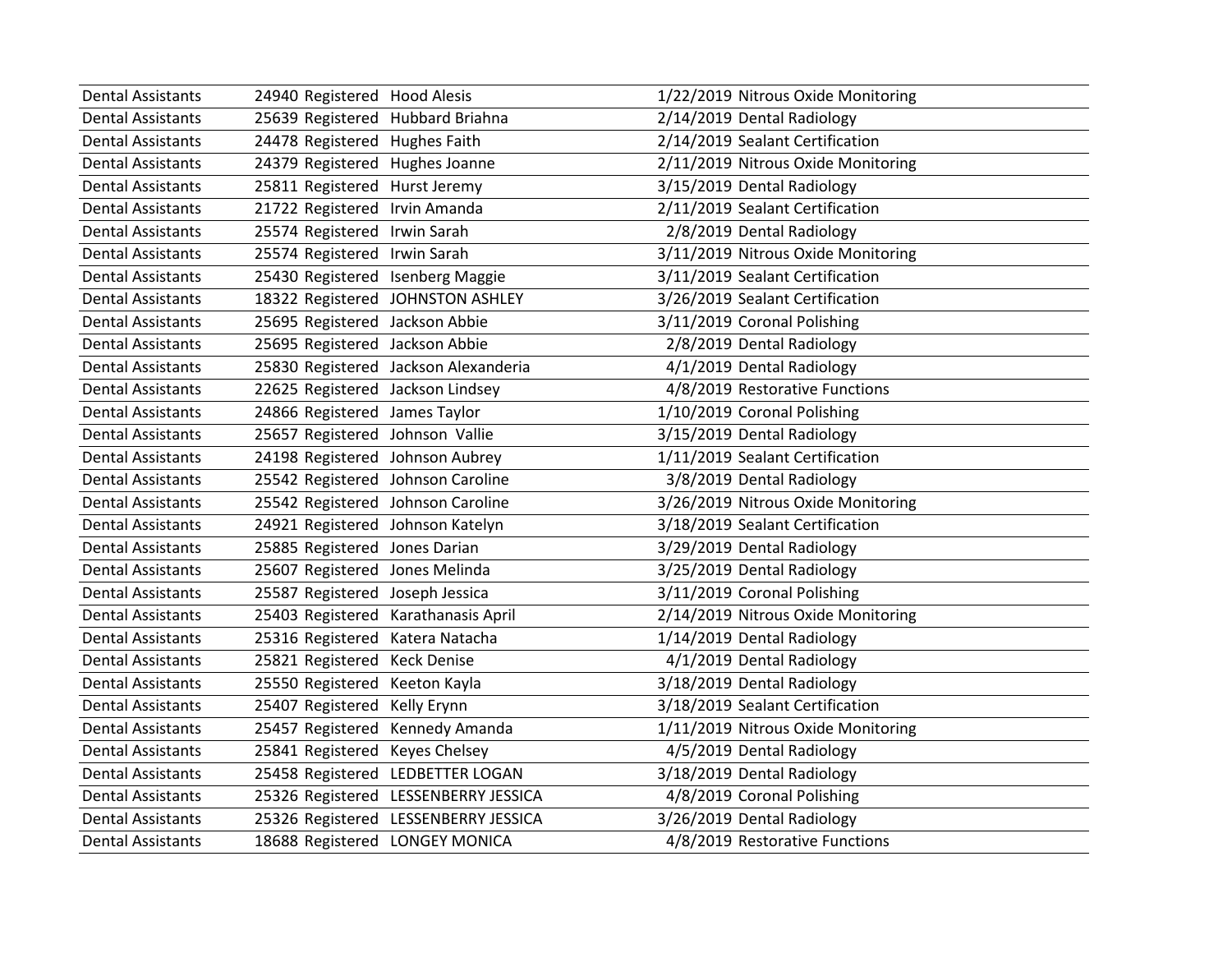| <b>Dental Assistants</b> | 20001 Registered LUBY NICOLE      |                                      | 3/11/2019 Coronal Polishing        |
|--------------------------|-----------------------------------|--------------------------------------|------------------------------------|
| <b>Dental Assistants</b> | 25790 Registered LUTHER SHELBY    |                                      | 3/5/2019 Dental Radiology          |
| <b>Dental Assistants</b> | 25499 Registered LaGrange Lindsey |                                      | 3/18/2019 Nitrous Oxide Monitoring |
| <b>Dental Assistants</b> |                                   | 25761 Registered LaTourrette Amber   | 4/1/2019 Dental Radiology          |
| <b>Dental Assistants</b> | 23601 Registered Lachino Kayla    |                                      | 1/22/2019 Sealant Certification    |
| <b>Dental Assistants</b> | 23113 Registered Lamb Allie       |                                      | 1/11/2019 Nitrous Oxide Monitoring |
| <b>Dental Assistants</b> |                                   | 25611 Registered Lawmann Lawrenda    | 1/22/2019 Dental Radiology         |
| <b>Dental Assistants</b> |                                   | 25870 Registered Lawson Janneshia    | 4/9/2019 Dental Radiology          |
| <b>Dental Assistants</b> | 25683 Registered Layola Shajara   |                                      | 2/8/2019 Dental Radiology          |
| <b>Dental Assistants</b> | 25785 Registered Lee Madison      |                                      | 4/1/2019 Dental Radiology          |
| <b>Dental Assistants</b> | 24257 Registered Lindsey Miranda  |                                      | 1/11/2019 Nitrous Oxide Monitoring |
| <b>Dental Assistants</b> | 23323 Registered Livesay Autumn   |                                      | 3/11/2019 Nitrous Oxide Monitoring |
| <b>Dental Assistants</b> |                                   | 24475 Registered Liz Rodriguez Leidy | 4/8/2019 Nitrous Oxide Monitoring  |
| <b>Dental Assistants</b> | 25672 Registered Lomax Sarah      |                                      | 3/4/2019 Dental Radiology          |
| <b>Dental Assistants</b> | 25163 Registered LopezJayo Candi  |                                      | 1/22/2019 Sealant Certification    |
| <b>Dental Assistants</b> | 24023 Registered Loveday Lindsey  |                                      | 1/25/2019 Coronal Polishing        |
| <b>Dental Assistants</b> | 25814 Registered Lucas Dana       |                                      | 4/1/2019 Dental Radiology          |
| <b>Dental Assistants</b> | 22767 Registered Luna Amber       |                                      | 4/8/2019 Sealant Certification     |
| <b>Dental Assistants</b> | 25597 Registered Lynn Hannah      |                                      | 1/10/2019 Dental Radiology         |
| <b>Dental Assistants</b> | 24791 Registered Lyon Kaylee      |                                      | 2/14/2019 Coronal Polishing        |
| <b>Dental Assistants</b> | 25637 Registered MABRY TARA       |                                      | 2/15/2019 Dental Radiology         |
| <b>Dental Assistants</b> | 8391 Registered MALONE APRIL      |                                      | 4/8/2019 Restorative Functions     |
| <b>Dental Assistants</b> |                                   | 25094 Registered MANDRELL ASHLEIGH   | 3/18/2019 Nitrous Oxide Monitoring |
| <b>Dental Assistants</b> |                                   | 20215 Registered MANNING VICTORIA    | 1/10/2019 Coronal Polishing        |
| <b>Dental Assistants</b> |                                   | 20215 Registered MANNING VICTORIA    | 3/11/2019 Nitrous Oxide Monitoring |
| <b>Dental Assistants</b> |                                   | 25359 Registered MARTIN AURYAHNNA    | 1/25/2019 Dental Radiology         |
| <b>Dental Assistants</b> | 15454 Registered MARTIN HEIDI     |                                      | 3/11/2019 Dental Radiology         |
| <b>Dental Assistants</b> | 25582 Registered MARTIN KRISTA    |                                      | 1/14/2019 Dental Radiology         |
| <b>Dental Assistants</b> | 25374 Registered MATTRESS SADE    |                                      | 2/14/2019 Coronal Polishing        |
| Dental Assistants        | 25374 Registered MATTRESS SADE    |                                      | 3/18/2019 Sealant Certification    |
| <b>Dental Assistants</b> | 14278 Registered MCBRIDE HAILEY   |                                      | 3/18/2019 Coronal Polishing        |
| <b>Dental Assistants</b> | 20514 Registered MCCOY GINA       |                                      | 2/11/2019 Sealant Certification    |
| <b>Dental Assistants</b> | 12374 Registered MCNELLY MARY     |                                      | 2/11/2019 Sealant Certification    |
| Dental Assistants        |                                   | 19074 Registered MONTGOMERY GABRIELA | 3/18/2019 Sealant Certification    |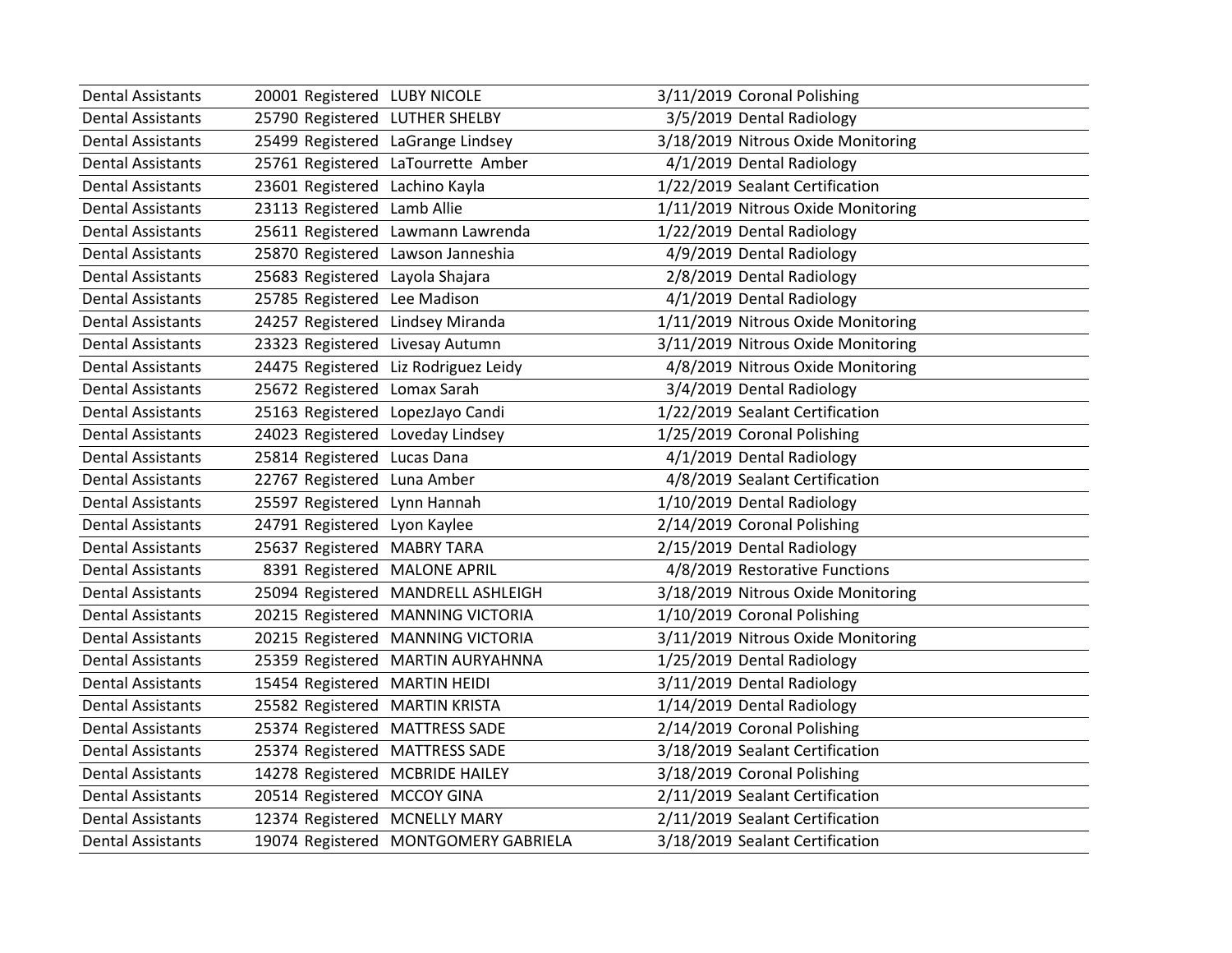| <b>Dental Assistants</b> | 24585 Registered Marquard Tristine |                                        | 3/11/2019 Sealant Certification    |
|--------------------------|------------------------------------|----------------------------------------|------------------------------------|
| <b>Dental Assistants</b> | 25644 Registered Martin Lakeva     |                                        | 3/26/2019 Dental Radiology         |
| <b>Dental Assistants</b> | 25644 Registered Martin Lakeva     |                                        | 2/28/2019 Nitrous Oxide Monitoring |
| <b>Dental Assistants</b> | 25644 Registered Martin Lakeva     |                                        | 2/28/2019 Coronal Polishing        |
| <b>Dental Assistants</b> | 25804 Registered Martinez Katya    |                                        | 3/11/2019 Dental Radiology         |
| <b>Dental Assistants</b> | 25621 Registered Matuszak Bridget  |                                        | 1/23/2019 Dental Radiology         |
| <b>Dental Assistants</b> | 25621 Registered Matuszak Bridget  |                                        | 2/11/2019 Nitrous Oxide Monitoring |
| <b>Dental Assistants</b> | 25621 Registered Matuszak Bridget  |                                        | 1/23/2019 Sealant Certification    |
| <b>Dental Assistants</b> | 25621 Registered Matuszak Bridget  |                                        | 1/23/2019 Coronal Polishing        |
| <b>Dental Assistants</b> | 25205 Registered McCourt Emilee    |                                        | 1/11/2019 Sealant Certification    |
| <b>Dental Assistants</b> | 25248 Registered McCoy Kathryn     |                                        | 1/25/2019 Sealant Certification    |
| <b>Dental Assistants</b> |                                    | 24159 Registered McCullough Angela     | 3/1/2019 Nitrous Oxide Monitoring  |
| <b>Dental Assistants</b> | 21517 Registered McFall Janet      |                                        | 3/18/2019 Nitrous Oxide Monitoring |
| <b>Dental Assistants</b> | 24040 Registered McInturff Misty   |                                        | 3/18/2019 Dental Radiology         |
| <b>Dental Assistants</b> | 24851 Registered Medina Adonica    |                                        | 1/10/2019 Coronal Polishing        |
| <b>Dental Assistants</b> | 25523 Registered Meeks Emilee      |                                        | 1/25/2019 Coronal Polishing        |
| <b>Dental Assistants</b> | 25523 Registered Meeks Emilee      |                                        | 3/26/2019 Dental Radiology         |
| <b>Dental Assistants</b> | 25617 Registered Messamore Shayla  |                                        | 1/25/2019 Dental Radiology         |
| <b>Dental Assistants</b> | 25480 Registered Metz Tanya        |                                        | 1/14/2019 Dental Radiology         |
| <b>Dental Assistants</b> | 24019 Registered Miller Gabrielle  |                                        | 3/8/2019 Coronal Polishing         |
| <b>Dental Assistants</b> | 24878 Registered Miller Stephanie  |                                        | 1/22/2019 Nitrous Oxide Monitoring |
| <b>Dental Assistants</b> | 25677 Registered Mithani Gulzar    |                                        | 3/4/2019 Dental Radiology          |
| <b>Dental Assistants</b> |                                    | 25714 Registered Mohammed Riyam        | 3/18/2019 Dental Radiology         |
| <b>Dental Assistants</b> |                                    | 24934 Registered Montes De Oca Elise   | 3/18/2019 Coronal Polishing        |
| <b>Dental Assistants</b> |                                    | 24934 Registered Montes De Oca Elise   | 3/18/2019 Nitrous Oxide Monitoring |
| <b>Dental Assistants</b> |                                    | 24568 Registered Montgomery Katlyn     | 3/8/2019 Coronal Polishing         |
| <b>Dental Assistants</b> |                                    | 25308 Registered Montgomery Raven      | 1/22/2019 Dental Radiology         |
| <b>Dental Assistants</b> | 25889 Registered Moore Keioshsha   |                                        | 3/29/2019 Dental Radiology         |
| <b>Dental Assistants</b> |                                    | 25638 Registered Morgan Alexandria     | 2/14/2019 Dental Radiology         |
| <b>Dental Assistants</b> | 22079 Registered Morgunova Anna    |                                        | 3/1/2019 Sealant Certification     |
| <b>Dental Assistants</b> | 25517 Registered Morris Chelsey    |                                        | 3/26/2019 Coronal Polishing        |
| <b>Dental Assistants</b> | 25613 Registered Morris Terri      |                                        | 1/22/2019 Dental Radiology         |
| <b>Dental Assistants</b> | 25741 Registered Mowery Meranda    |                                        | 3/18/2019 Dental Radiology         |
| <b>Dental Assistants</b> |                                    | 25549 Registered Munoz Perez Alexandra | 3/1/2019 Nitrous Oxide Monitoring  |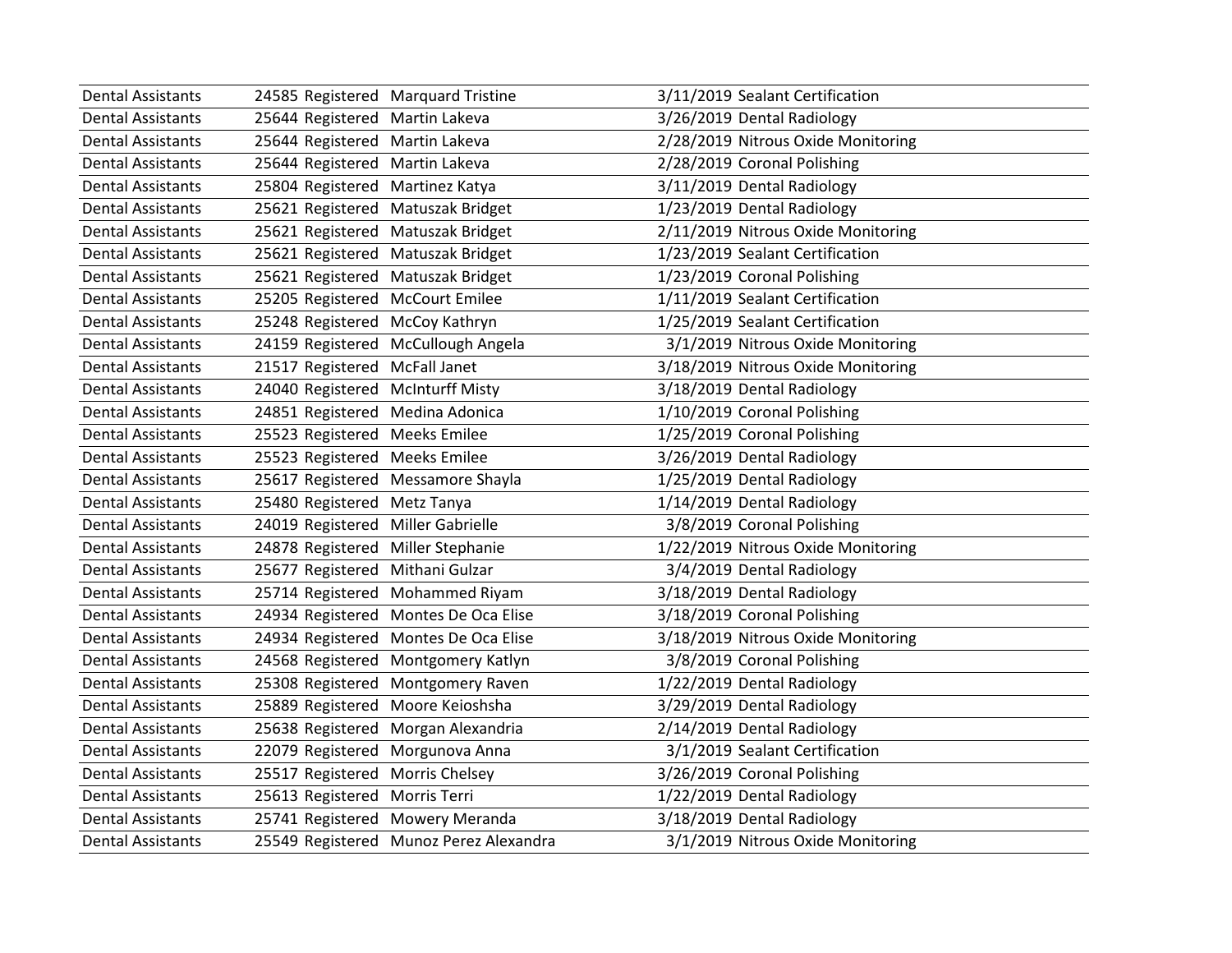| <b>Dental Assistants</b> | 25250 Registered Murray Tracie      |                                        | 1/10/2019 Coronal Polishing        |
|--------------------------|-------------------------------------|----------------------------------------|------------------------------------|
| <b>Dental Assistants</b> |                                     | 25827 Registered NORTON COURTNIE       | 4/1/2019 Dental Radiology          |
| <b>Dental Assistants</b> | 19860 Registered Nall Haley         |                                        | 2/11/2019 Dental Radiology         |
| <b>Dental Assistants</b> | 25489 On Probatio Nava Alexis       |                                        | 4/8/2019 Dental Radiology          |
| <b>Dental Assistants</b> | 25622 Registered Nelson Amanda      |                                        | 1/22/2019 Dental Radiology         |
| <b>Dental Assistants</b> | 24186 Registered Nguyen Duylinh     |                                        | 1/25/2019 Dental Radiology         |
| <b>Dental Assistants</b> | 24186 Registered Nguyen Duylinh     |                                        | 2/8/2019 Coronal Polishing         |
| <b>Dental Assistants</b> | 24186 Registered Nguyen Duylinh     |                                        | 1/25/2019 Nitrous Oxide Monitoring |
| <b>Dental Assistants</b> | 25869 Registered Nuckols Haley      |                                        | 4/1/2019 Dental Radiology          |
| <b>Dental Assistants</b> | 22598 Registered O'Kelley Kathryn   |                                        | 3/1/2019 Nitrous Oxide Monitoring  |
| <b>Dental Assistants</b> | 24556 Registered O'Quinn Morgan     |                                        | 1/23/2019 Dental Radiology         |
| <b>Dental Assistants</b> | 25720 Registered OCHOA KIARA        |                                        | 3/26/2019 Dental Radiology         |
| <b>Dental Assistants</b> |                                     | 25235 Registered ORTEGA ZARATE MISTICA | 2/11/2019 Sealant Certification    |
| <b>Dental Assistants</b> | 25544 Registered OTTEM DESARAE      |                                        | 1/14/2019 Dental Radiology         |
| <b>Dental Assistants</b> | 25721 Registered Ochoa Josara       |                                        | 3/26/2019 Dental Radiology         |
| <b>Dental Assistants</b> | 24690 Registered Officer Sharita    |                                        | 1/22/2019 Dental Radiology         |
| <b>Dental Assistants</b> | 25727 Registered Orloff Kelly       |                                        | 4/1/2019 Dental Radiology          |
| <b>Dental Assistants</b> |                                     | 25001 Registered Ortiz-Powell Charleen | 2/11/2019 Nitrous Oxide Monitoring |
| <b>Dental Assistants</b> |                                     | 25818 Registered PATTERSON VANNAN      | 4/1/2019 Dental Radiology          |
| <b>Dental Assistants</b> | 25361 Registered PAULSEN AMBER      |                                        | 3/4/2019 Dental Radiology          |
| <b>Dental Assistants</b> |                                     | 17874 Registered PHINNESSEE MELCHONDRA | 2/14/2019 Sealant Certification    |
| <b>Dental Assistants</b> |                                     | 10778 Registered PICKENS DYWANICA      | 4/8/2019 Restorative Functions     |
| <b>Dental Assistants</b> | 25129 Registered PROFFITT SABRINA   |                                        | 1/10/2019 Nitrous Oxide Monitoring |
| <b>Dental Assistants</b> | 25129 Registered PROFFITT SABRINA   |                                        | 1/10/2019 Dental Radiology         |
| <b>Dental Assistants</b> | 25027 Registered Page Alexis        |                                        | 3/18/2019 Dental Radiology         |
| <b>Dental Assistants</b> | 25027 Registered                    | Page Alexis                            | 3/1/2019 Nitrous Oxide Monitoring  |
| <b>Dental Assistants</b> | 25820 Registered                    | Painter Bethany                        | 4/1/2019 Dental Radiology          |
| <b>Dental Assistants</b> | 25538 Registered Palmer Zion        |                                        | 3/8/2019 Dental Radiology          |
| <b>Dental Assistants</b> | 21169 Registered Patterson Brittany |                                        | 4/8/2019 Restorative Functions     |
| <b>Dental Assistants</b> | 24318 Registered Patterson Jessica  |                                        | 2/8/2019 Nitrous Oxide Monitoring  |
| <b>Dental Assistants</b> | 24318 Registered Patterson Jessica  |                                        | 2/8/2019 Coronal Polishing         |
| <b>Dental Assistants</b> | 25774 Registered Payne Lindsey      |                                        | 4/1/2019 Dental Radiology          |
| <b>Dental Assistants</b> | 25479 Registered Peacock Autumn     |                                        | 4/8/2019 Nitrous Oxide Monitoring  |
| Dental Assistants        | 7765 Registered Perkins Stefanie    |                                        | 4/8/2019 Restorative Functions     |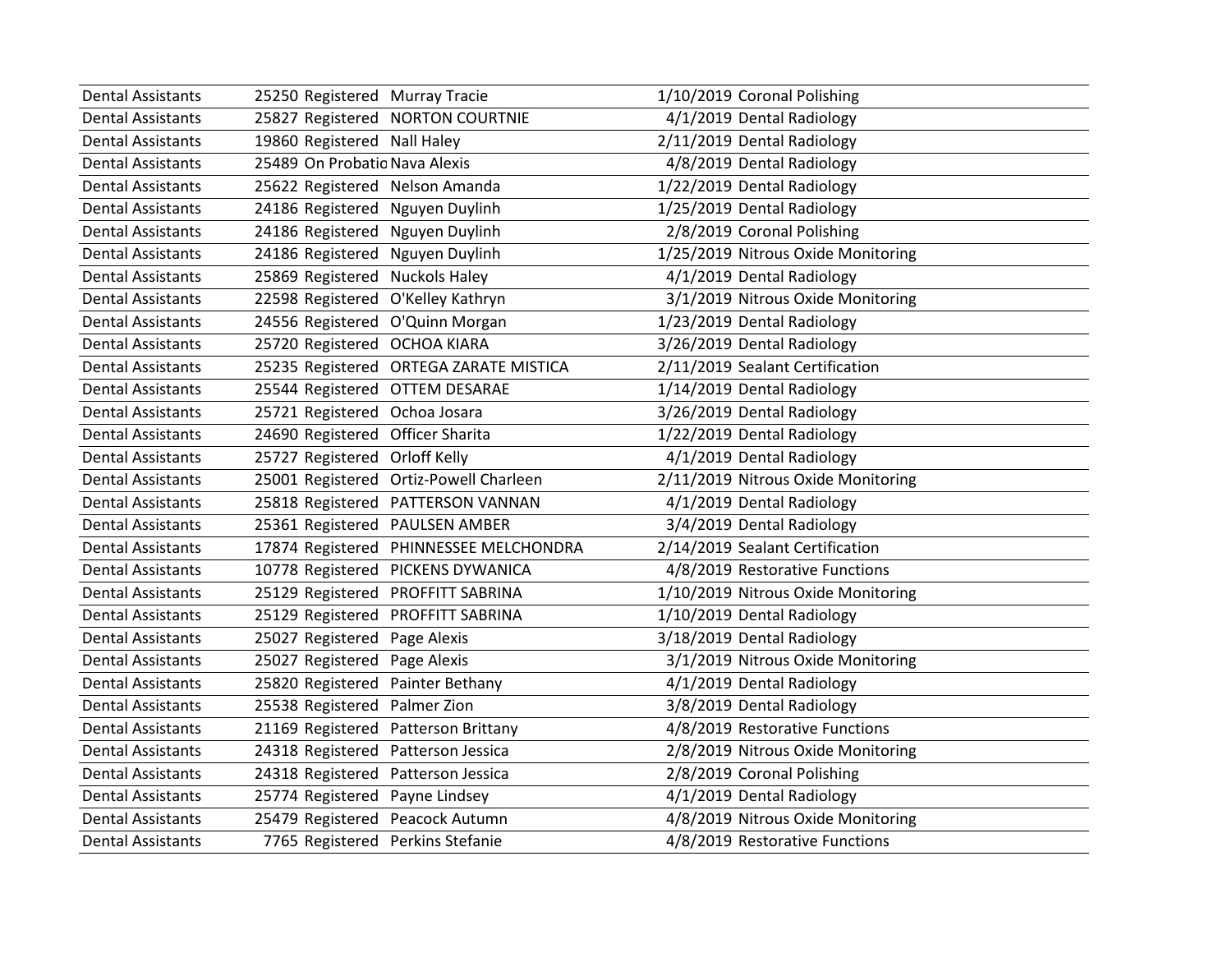| <b>Dental Assistants</b> | 25312 Registered Phillips Anna   |                                       | 2/28/2019 Coronal Polishing        |
|--------------------------|----------------------------------|---------------------------------------|------------------------------------|
| <b>Dental Assistants</b> | 25312 Registered                 | <b>Phillips Anna</b>                  | 2/11/2019 Dental Radiology         |
| <b>Dental Assistants</b> | 25449 Registered                 | Phomma Halie                          | 4/1/2019 Sealant Certification     |
| <b>Dental Assistants</b> | 25675 Registered                 | Pierce Adrian                         | 1/25/2019 Dental Radiology         |
| <b>Dental Assistants</b> | 25810 Registered                 | Potter Tammy                          | 3/15/2019 Dental Radiology         |
| <b>Dental Assistants</b> | 25765 Registered                 | Proctor Gracie                        | 4/1/2019 Dental Radiology          |
| <b>Dental Assistants</b> | 25539 Registered                 | Pugh Octavia                          | 3/1/2019 Dental Radiology          |
| <b>Dental Assistants</b> | 25539 Registered                 | Pugh Octavia                          | 3/1/2019 Nitrous Oxide Monitoring  |
| <b>Dental Assistants</b> | 24480 Registered Queen Emily     |                                       | 3/1/2019 Sealant Certification     |
| <b>Dental Assistants</b> | 19571 Registered REEVES DANIELLE |                                       | 3/1/2019 Nitrous Oxide Monitoring  |
| <b>Dental Assistants</b> | 25325 Registered REEVES DESTINY  |                                       | 3/26/2019 Dental Radiology         |
| <b>Dental Assistants</b> | 25325 Registered                 | <b>REEVES DESTINY</b>                 | 4/8/2019 Coronal Polishing         |
| <b>Dental Assistants</b> | 25513 Registered                 | RICHARDSON SAVANNAH                   | 3/4/2019 Dental Radiology          |
| <b>Dental Assistants</b> | 25018 Registered ROBERTS LAURA   |                                       | 3/11/2019 Dental Radiology         |
| <b>Dental Assistants</b> | 25018 Registered                 | <b>ROBERTS LAURA</b>                  | 3/11/2019 Nitrous Oxide Monitoring |
| <b>Dental Assistants</b> | 10645 Registered                 | <b>ROBINSON DONNA</b>                 | 4/8/2019 Sealant Certification     |
| <b>Dental Assistants</b> | 25686 Registered                 | <b>ROSA ANALISE</b>                   | 3/15/2019 Dental Radiology         |
| <b>Dental Assistants</b> | 24358 Registered                 | Rainey Shaina                         | 1/22/2019 Nitrous Oxide Monitoring |
| <b>Dental Assistants</b> | 25770 Registered                 | Ramirez Ashley                        | 4/1/2019 Dental Radiology          |
| <b>Dental Assistants</b> | 24747 Registered                 | Ramirez Stephanie                     | 3/1/2019 Sealant Certification     |
| <b>Dental Assistants</b> | 25744 Registered                 | Ramsey Reagan                         | 3/18/2019 Dental Radiology         |
| <b>Dental Assistants</b> | 23988 Registered                 | Randles Camryn                        | 2/14/2019 Coronal Polishing        |
| <b>Dental Assistants</b> | 25507 Registered                 | Ream Laura-Ashley                     | 3/18/2019 Dental Radiology         |
| <b>Dental Assistants</b> | 25819 Registered                 | Reed Kimberly                         | 4/1/2019 Dental Radiology          |
| <b>Dental Assistants</b> | 25679 Registered                 | Reinhardt Malissa                     | 2/8/2019 Dental Radiology          |
| <b>Dental Assistants</b> | 24547 Registered                 | <b>Relford Brittney</b>               | 4/8/2019 Nitrous Oxide Monitoring  |
| <b>Dental Assistants</b> | 25722 Registered                 | Richert Savannah                      | 2/14/2019 Dental Radiology         |
| <b>Dental Assistants</b> | 24317 Registered                 | Riddle Victoria                       | 2/8/2019 Dental Radiology          |
| <b>Dental Assistants</b> | 24317 Registered Riddle Victoria |                                       | 2/8/2019 Coronal Polishing         |
| <b>Dental Assistants</b> | 24317 Registered                 | Riddle Victoria                       | 2/8/2019 Nitrous Oxide Monitoring  |
| <b>Dental Assistants</b> | 25865 Registered                 | Riley Shakeema                        | 4/8/2019 Dental Radiology          |
| <b>Dental Assistants</b> | 24046 Registered                 | <b>Roark Brittany</b>                 | 2/14/2019 Coronal Polishing        |
| <b>Dental Assistants</b> | 25626 Registered Roberson Rachel |                                       | 3/18/2019 Nitrous Oxide Monitoring |
| Dental Assistants        |                                  | 25402 Registered Rodriguez Lara Pedro | 1/22/2019 Dental Radiology         |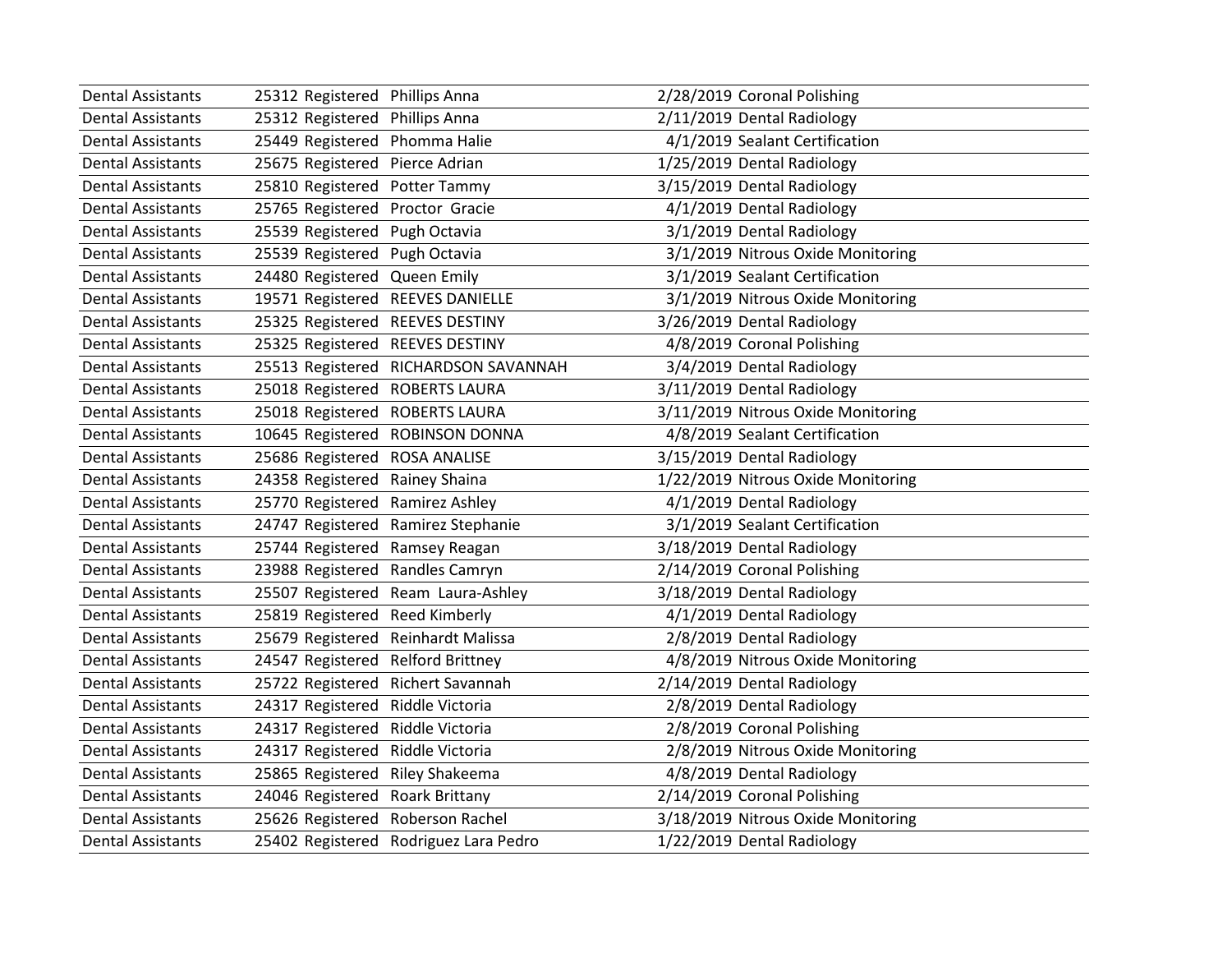| <b>Dental Assistants</b> | 25568 Registered Rodriguez Brenda  |                                           | 4/8/2019 Dental Radiology          |
|--------------------------|------------------------------------|-------------------------------------------|------------------------------------|
| <b>Dental Assistants</b> | 25769 Registered Rogers Kayley     |                                           | 4/1/2019 Dental Radiology          |
| <b>Dental Assistants</b> |                                    | 25877 Registered Rojas Armenteros Karolyn | 3/25/2019 Dental Radiology         |
| <b>Dental Assistants</b> |                                    | 25877 Registered Rojas Armenteros Karolyn | 3/25/2019 Nitrous Oxide Monitoring |
| <b>Dental Assistants</b> | 22965 Registered Rojas Deyci       |                                           | 3/1/2019 Nitrous Oxide Monitoring  |
| <b>Dental Assistants</b> | 24140 Registered                   | Roland Jacquelyn                          | 4/8/2019 Coronal Polishing         |
| <b>Dental Assistants</b> | 25252 Registered                   | Ross Miranda                              | 2/14/2019 Nitrous Oxide Monitoring |
| <b>Dental Assistants</b> | 25252 Registered                   | Ross Miranda                              | 4/8/2019 Coronal Polishing         |
| <b>Dental Assistants</b> | 25252 Registered Ross Miranda      |                                           | 3/1/2019 Sealant Certification     |
| <b>Dental Assistants</b> | 24032 Registered Rowley Andrea     |                                           | 1/11/2019 Nitrous Oxide Monitoring |
| <b>Dental Assistants</b> | 25674 Registered Roybal Brittany   |                                           | 1/25/2019 Dental Radiology         |
| <b>Dental Assistants</b> | 21089 Registered Rush Joanna       |                                           | 1/22/2019 Dental Radiology         |
| <b>Dental Assistants</b> | 6777 Registered SAFFELL CAROL      |                                           | 3/18/2019 Nitrous Oxide Monitoring |
| Dental Assistants        | 14463 Registered SAINT SHERRY      |                                           | 3/1/2019 Sealant Certification     |
| <b>Dental Assistants</b> | 24535 Registered SALAZAR JOYCE     |                                           | 3/18/2019 Sealant Certification    |
| <b>Dental Assistants</b> | 24535 Registered SALAZAR JOYCE     |                                           | 3/12/2019 Coronal Polishing        |
| <b>Dental Assistants</b> | 24535 Registered SALAZAR JOYCE     |                                           | 3/12/2019 Nitrous Oxide Monitoring |
| <b>Dental Assistants</b> | 19311 Registered SALLIS STACEY     |                                           | 4/8/2019 Nitrous Oxide Monitoring  |
| <b>Dental Assistants</b> |                                    | 18533 Registered SANDERS DARCEY           | 3/26/2019 Dental Radiology         |
| <b>Dental Assistants</b> | 25817 Registered SATTY HANNAH      |                                           | 4/1/2019 Dental Radiology          |
| <b>Dental Assistants</b> | 25469 Registered SELPH MORGAN      |                                           | 1/14/2019 Dental Radiology         |
| <b>Dental Assistants</b> | 13923 Registered SHELL LORI        |                                           | 4/8/2019 Restorative Functions     |
| <b>Dental Assistants</b> |                                    | 11974 Registered STANLEY BRANDY           | 1/25/2019 Coronal Polishing        |
| <b>Dental Assistants</b> | 11336 Registered STERLING HAIDY    |                                           | 4/8/2019 Coronal Polishing         |
| <b>Dental Assistants</b> |                                    | 25793 Registered STEWART JATAVIA          | 3/11/2019 Dental Radiology         |
| <b>Dental Assistants</b> |                                    | 5617 Registered STRAUCH LAURIE            | 1/22/2019 Nitrous Oxide Monitoring |
| <b>Dental Assistants</b> |                                    | 10291 Registered STRICKLAND MELISSA       | 1/11/2019 Nitrous Oxide Monitoring |
| <b>Dental Assistants</b> |                                    | 20252 Registered SUMERALL ANGELA          | 3/11/2019 Nitrous Oxide Monitoring |
| <b>Dental Assistants</b> |                                    | 24181 Registered Sanders Dy'Shieka        | 1/25/2019 Coronal Polishing        |
| <b>Dental Assistants</b> |                                    | 24181 Registered Sanders Dy'Shieka        | 1/25/2019 Dental Radiology         |
| <b>Dental Assistants</b> | 25918 Registered Scharkley Kaitlin |                                           | 3/29/2019 Dental Radiology         |
| <b>Dental Assistants</b> | 25921 Registered Schultz Emily     |                                           | 3/29/2019 Nitrous Oxide Monitoring |
| <b>Dental Assistants</b> | 25921 Registered Schultz Emily     |                                           | 3/29/2019 Dental Radiology         |
| Dental Assistants        | 25733 Registered Schutt Ashley     |                                           | 3/26/2019 Dental Radiology         |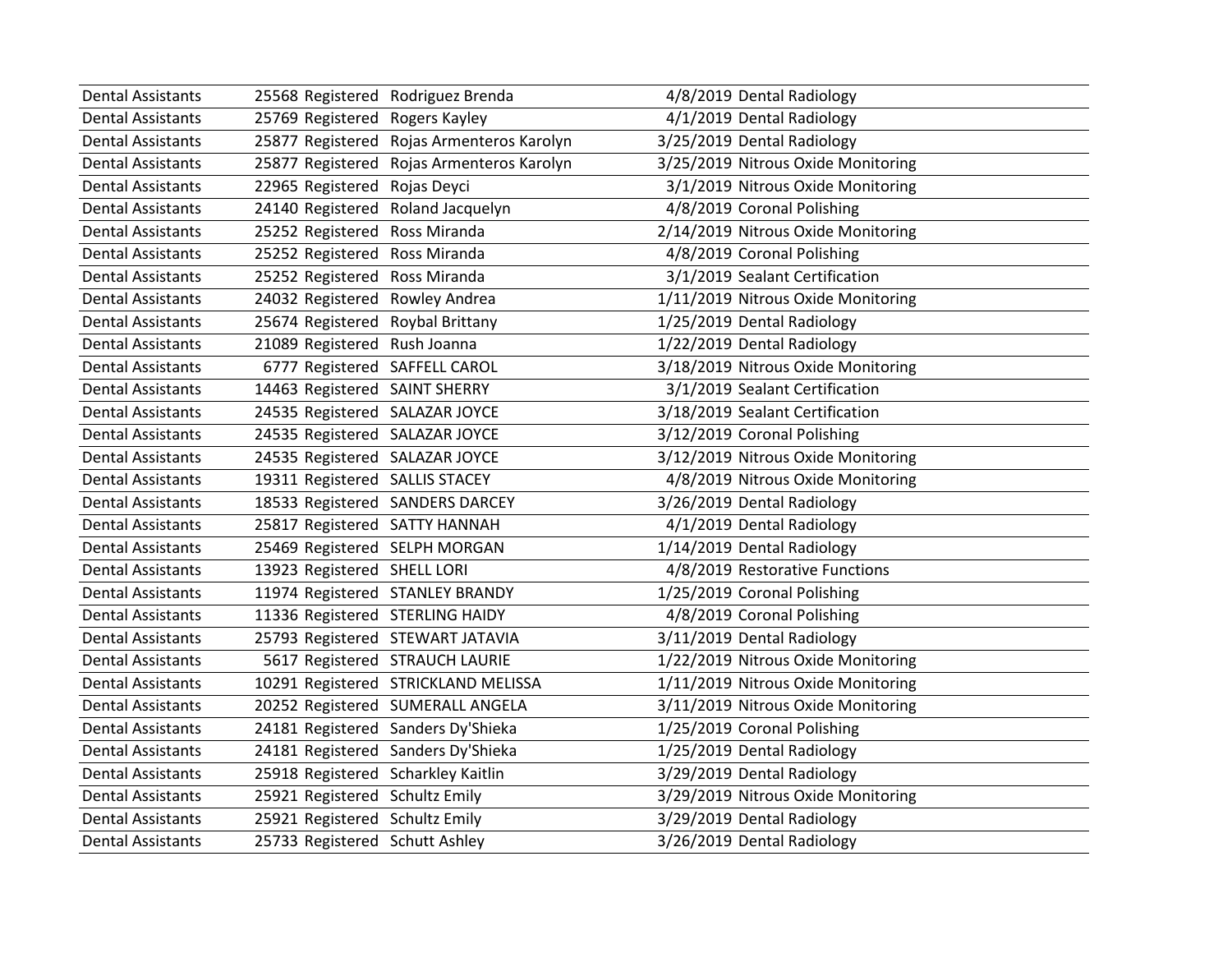| <b>Dental Assistants</b> | 25179 Registered Scott Crystal      |                                   | 3/11/2019 Nitrous Oxide Monitoring |
|--------------------------|-------------------------------------|-----------------------------------|------------------------------------|
| <b>Dental Assistants</b> | 25150 Registered Scott Kierra       |                                   | 1/22/2019 Nitrous Oxide Monitoring |
| <b>Dental Assistants</b> | 25719 Registered Selvidge Shelby    |                                   | 3/18/2019 Dental Radiology         |
| <b>Dental Assistants</b> | 25740 Registered Sharp Brana        |                                   | 3/18/2019 Dental Radiology         |
| <b>Dental Assistants</b> | 25724 Registered Shelton Cassie     |                                   | 3/26/2019 Coronal Polishing        |
| <b>Dental Assistants</b> | 21027 Registered Sherron Ashlee     |                                   | 4/8/2019 Restorative Functions     |
| <b>Dental Assistants</b> | 25862 Registered Sicola Rachel      |                                   | 3/25/2019 Dental Radiology         |
| <b>Dental Assistants</b> | 24833 Registered Simons Alyssa      |                                   | 1/25/2019 Nitrous Oxide Monitoring |
| <b>Dental Assistants</b> | 25082 Registered Skorupa Micaela    |                                   | 2/11/2019 Sealant Certification    |
| <b>Dental Assistants</b> | 25799 Registered Smith Kelley       |                                   | 3/18/2019 Dental Radiology         |
| <b>Dental Assistants</b> | 21639 Registered Snead Emma         |                                   | 2/11/2019 Sealant Certification    |
| <b>Dental Assistants</b> | 25054 Registered Speck Taylor       |                                   | 2/28/2019 Coronal Polishing        |
| <b>Dental Assistants</b> | 25054 Registered Speck Taylor       |                                   | 2/11/2019 Dental Radiology         |
| <b>Dental Assistants</b> | 23876 Registered Spradlin Shelby    |                                   | 3/26/2019 Nitrous Oxide Monitoring |
| <b>Dental Assistants</b> |                                     | 25778 Registered Steadman Cassidy | 3/18/2019 Dental Radiology         |
| <b>Dental Assistants</b> | 25271 Registered Steinman nicole    |                                   | 4/9/2019 Coronal Polishing         |
| <b>Dental Assistants</b> | 25271 Registered Steinman nicole    |                                   | 4/9/2019 Sealant Certification     |
| <b>Dental Assistants</b> | 25271 Registered Steinman nicole    |                                   | 4/9/2019 Dental Radiology          |
| <b>Dental Assistants</b> | 25299 Registered Stevens Crystal    |                                   | 3/18/2019 Coronal Polishing        |
| <b>Dental Assistants</b> | 25048 Registered Stevens Eva        |                                   | 2/14/2019 Sealant Certification    |
| <b>Dental Assistants</b> | 23700 Registered Stewart Aleesha    |                                   | 2/14/2019 Coronal Polishing        |
| <b>Dental Assistants</b> | 23700 Registered Stewart Aleesha    |                                   | 3/26/2019 Sealant Certification    |
| <b>Dental Assistants</b> | 22180 Registered Stewart Baylee     |                                   | 1/28/2019 Sealant Certification    |
| <b>Dental Assistants</b> | 23271 Registered Stout McKinsey     |                                   | 3/26/2019 Nitrous Oxide Monitoring |
| <b>Dental Assistants</b> | 25037 Registered Stringfield Olivia |                                   | 3/1/2019 Sealant Certification     |
| <b>Dental Assistants</b> | 24133 Registered Sumo Parikhan      |                                   | 2/28/2019 Nitrous Oxide Monitoring |
| <b>Dental Assistants</b> | 24133 Registered Sumo Parikhan      |                                   | 2/28/2019 Coronal Polishing        |
| <b>Dental Assistants</b> | 25624 Registered Suta Brittany      |                                   | 3/18/2019 Dental Radiology         |
| <b>Dental Assistants</b> | 25902 Registered Sutton Deanna      |                                   | 4/8/2019 Dental Radiology          |
| <b>Dental Assistants</b> | 23249 Registered Swetland Gordon    |                                   | 1/22/2019 Nitrous Oxide Monitoring |
| <b>Dental Assistants</b> | 6543 Registered TATE TAMMY          |                                   | 4/8/2019 Restorative Functions     |
| <b>Dental Assistants</b> | 25348 Registered TAYLOR ALLISON     |                                   | 4/8/2019 Sealant Certification     |
| <b>Dental Assistants</b> | 25348 Registered TAYLOR ALLISON     |                                   | 4/8/2019 Coronal Polishing         |
| Dental Assistants        | 20755 Registered TEAGUE LAUREN      |                                   | 3/11/2019 Nitrous Oxide Monitoring |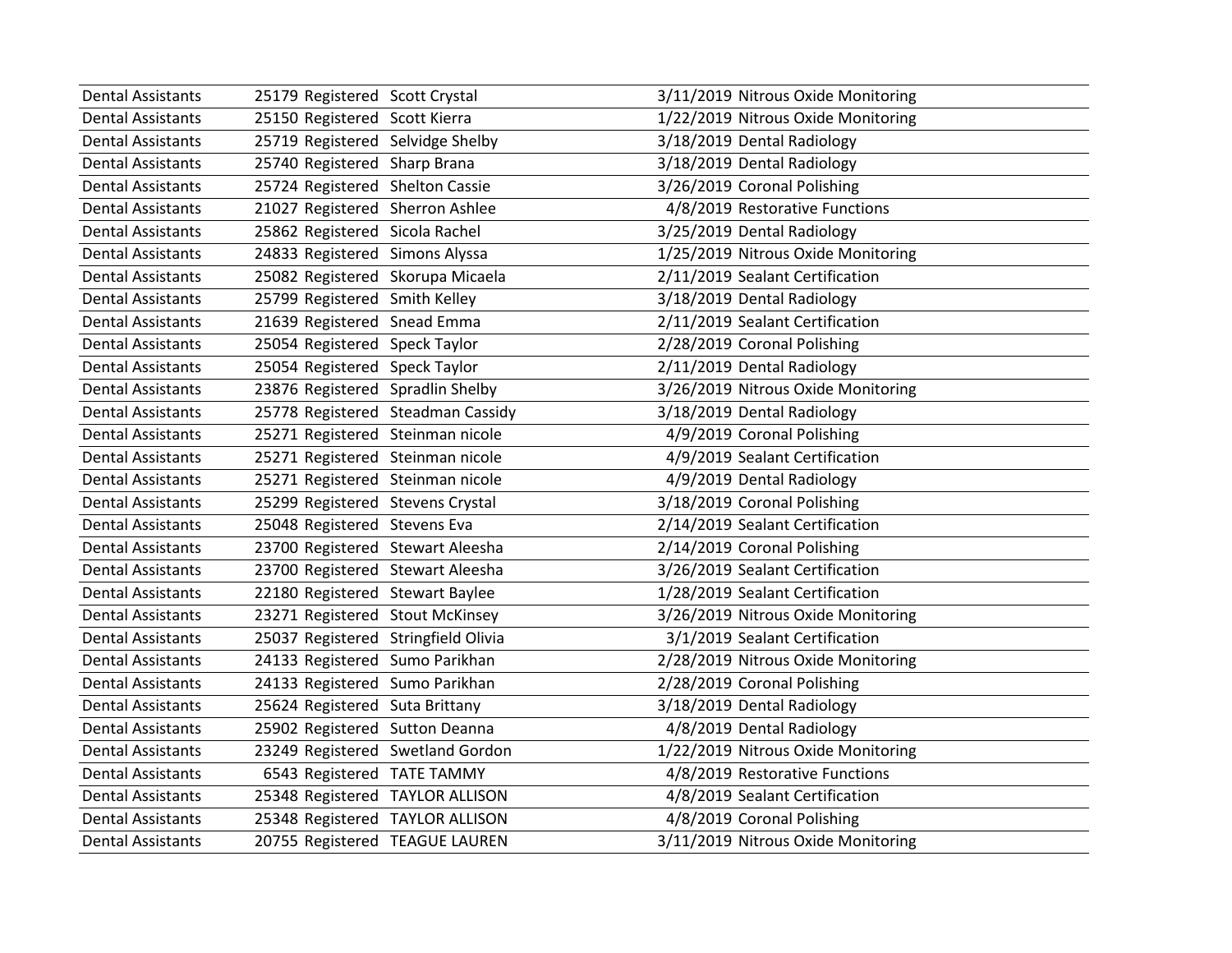| <b>Dental Assistants</b> | 16381 Registered TIPTON ASHLEY              | 3/1/2019 Sealant Certification     |
|--------------------------|---------------------------------------------|------------------------------------|
| <b>Dental Assistants</b> | 19859 Registered TURNER LAKESENY            | 2/28/2019 Coronal Polishing        |
| <b>Dental Assistants</b> | 23593 Registered Tabor Jada                 | 2/11/2019 Nitrous Oxide Monitoring |
| <b>Dental Assistants</b> | 25653 Registered Tate O'laysha              | 3/26/2019 Dental Radiology         |
| <b>Dental Assistants</b> | 25451 Registered Taylor JoBeth              | 1/10/2019 Coronal Polishing        |
| <b>Dental Assistants</b> | 25451 Registered Taylor JoBeth              | 1/10/2019 Nitrous Oxide Monitoring |
| <b>Dental Assistants</b> | 25777 Registered Taylor Emily               | 4/1/2019 Dental Radiology          |
| <b>Dental Assistants</b> | 25654 Registered Taylor Michelle            | 3/8/2019 Nitrous Oxide Monitoring  |
| <b>Dental Assistants</b> | 25381 Registered Teran Darlene              | 2/14/2019 Nitrous Oxide Monitoring |
| <b>Dental Assistants</b> | 25775 Registered Thomas Haley               | 3/18/2019 Dental Radiology         |
| <b>Dental Assistants</b> | 25130 Registered Thomas Lily                | 3/11/2019 Nitrous Oxide Monitoring |
| <b>Dental Assistants</b> | 21829 Registered Thompson Donnesha          | 3/4/2019 Dental Radiology          |
| <b>Dental Assistants</b> | 25747 Registered Threatt Kayla              | 3/8/2019 Dental Radiology          |
| <b>Dental Assistants</b> | 25900 Registered Tittle Lauren              | 3/29/2019 Dental Radiology         |
| <b>Dental Assistants</b> | 25623 Registered Todd Daisha                | 2/14/2019 Dental Radiology         |
| <b>Dental Assistants</b> | 24200 Registered Tullos Capri               | 2/14/2019 Dental Radiology         |
| <b>Dental Assistants</b> | 23177 Registered Tunstall Jequasia          | 1/22/2019 Sealant Certification    |
| <b>Dental Assistants</b> | 25849 Registered Turner Hannah              | 3/19/2019 Dental Radiology         |
| <b>Dental Assistants</b> | 25547 Registered Upton Taylor               | 3/8/2019 Dental Radiology          |
| <b>Dental Assistants</b> | 14304 Registered VALENTINE-THOMPSON JESSICA | 2/11/2019 Sealant Certification    |
| <b>Dental Assistants</b> | 19932 Registered VINSON SARAH               | 4/8/2019 Restorative Functions     |
| <b>Dental Assistants</b> | 24771 Registered Vernon Ashton              | 3/18/2019 Sealant Certification    |
| <b>Dental Assistants</b> | 25283 Registered Vine Elizabeth             | 4/5/2019 Dental Radiology          |
| <b>Dental Assistants</b> | 25779 Registered Vogel Alina                | 3/18/2019 Dental Radiology         |
| <b>Dental Assistants</b> | 20433 Registered WALDEN SHANIA              | 4/8/2019 Nitrous Oxide Monitoring  |
| <b>Dental Assistants</b> | 25797 Registered WALKER TIFFANY             | 3/11/2019 Dental Radiology         |
| <b>Dental Assistants</b> | 18649 Registered WASHINGTON AUDREA          | 3/4/2019 Dental Radiology          |
| <b>Dental Assistants</b> | 25135 Registered WIEBERG LESLIE             | 3/18/2019 Dental Radiology         |
| <b>Dental Assistants</b> | 18502 Registered WIGGINS KENDRA             | 1/25/2019 Sealant Certification    |
| <b>Dental Assistants</b> | 18502 Registered WIGGINS KENDRA             | 1/22/2019 Nitrous Oxide Monitoring |
| <b>Dental Assistants</b> | 25073 Registered WILLIS SHAYLA              | 2/8/2019 Coronal Polishing         |
| <b>Dental Assistants</b> | 25787 Registered Walker Tricia              | 3/12/2019 Dental Radiology         |
| <b>Dental Assistants</b> | 25223 Registered Walters Tiffany            | 3/1/2019 Sealant Certification     |
| Dental Assistants        | 25510 Registered Ward Caitlin               | 1/28/2019 Dental Radiology         |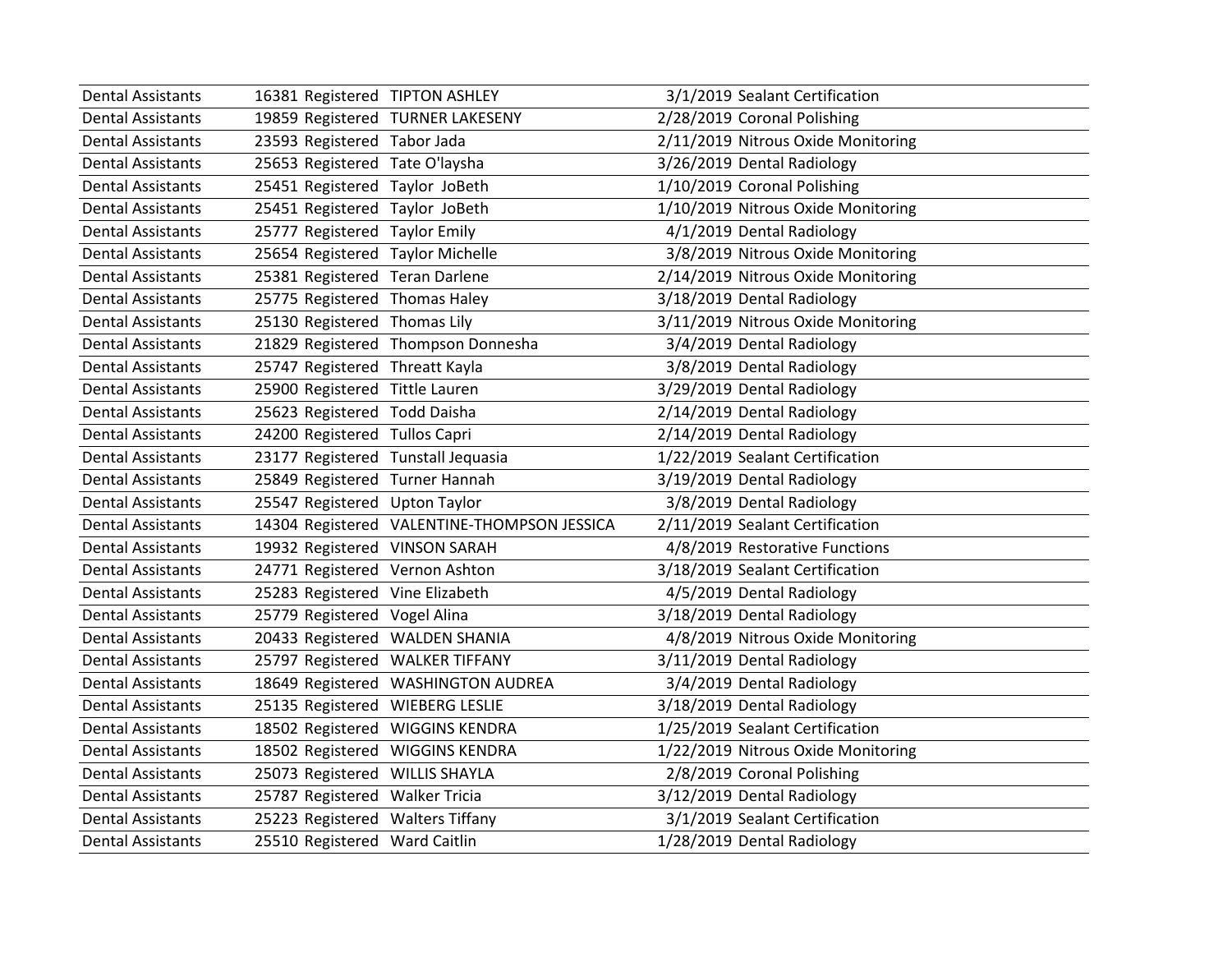| <b>Dental Assistants</b> | 25516 Registered Ward Crystal     |                                     | 1/28/2019 Dental Radiology         |
|--------------------------|-----------------------------------|-------------------------------------|------------------------------------|
| <b>Dental Assistants</b> | 21078 Registered Waters Angela    |                                     | 3/8/2019 Nitrous Oxide Monitoring  |
| <b>Dental Assistants</b> | 25008 Registered Weir Ashley      |                                     | 3/1/2019 Sealant Certification     |
| <b>Dental Assistants</b> |                                   | 25760 Registered Wenrick Stephanie  | 4/1/2019 Dental Radiology          |
| <b>Dental Assistants</b> | 20156 Registered West Ashton      |                                     | 4/8/2019 Restorative Functions     |
| <b>Dental Assistants</b> | 24685 Registered West Macy        |                                     | 3/1/2019 Nitrous Oxide Monitoring  |
| <b>Dental Assistants</b> | 25493 Registered White Emari      |                                     | 3/11/2019 Dental Radiology         |
| <b>Dental Assistants</b> | 25493 Registered White Emari      |                                     | 3/11/2019 Nitrous Oxide Monitoring |
| <b>Dental Assistants</b> | 25913 Registered White Fredrick   |                                     | 4/8/2019 Dental Radiology          |
| <b>Dental Assistants</b> | 25007 Registered White Lisa       |                                     | 4/8/2019 Nitrous Oxide Monitoring  |
| <b>Dental Assistants</b> | 25297 Registered Wiggins Sherry   |                                     | 3/8/2019 Nitrous Oxide Monitoring  |
| <b>Dental Assistants</b> | 25297 Registered Wiggins Sherry   |                                     | 3/8/2019 Dental Radiology          |
| <b>Dental Assistants</b> | 23950 Registered Wilber Summer    |                                     | 1/25/2019 Nitrous Oxide Monitoring |
| <b>Dental Assistants</b> |                                   | 25388 Registered Wilkinson Morgen   | 1/11/2019 Nitrous Oxide Monitoring |
| <b>Dental Assistants</b> | 23791 Registered Williams Anna    |                                     | 3/11/2019 Nitrous Oxide Monitoring |
| <b>Dental Assistants</b> | 25822 Registered Williams Chelsea |                                     | 4/1/2019 Dental Radiology          |
| <b>Dental Assistants</b> | 25450 Registered Willis Ashley    |                                     | 3/26/2019 Sealant Certification    |
| <b>Dental Assistants</b> |                                   | 25824 Registered Willoughby Chelsea | 4/1/2019 Dental Radiology          |
| <b>Dental Assistants</b> | 25399 Registered Wilson Shannon   |                                     | 2/11/2019 Dental Radiology         |
| <b>Dental Assistants</b> | 25881 Registered Wilson Taylor    |                                     | 3/22/2019 Dental Radiology         |
| <b>Dental Assistants</b> | 25548 Registered Winter Andrea    |                                     | 3/8/2019 Dental Radiology          |
| <b>Dental Assistants</b> | 21737 Registered Wiseley Lauren   |                                     | 4/8/2019 Restorative Functions     |
| <b>Dental Assistants</b> | 22949 Registered Witt Taylor      |                                     | 3/1/2019 Nitrous Oxide Monitoring  |
| <b>Dental Assistants</b> | 22949 Registered Witt Taylor      |                                     | 4/1/2019 Coronal Polishing         |
| <b>Dental Assistants</b> | 23957 Registered Woodard Cartia   |                                     | 1/25/2019 Sealant Certification    |
| <b>Dental Assistants</b> | 25766 Registered Worthy Ashley    |                                     | 4/1/2019 Dental Radiology          |
| <b>Dental Assistants</b> | 25413 Registered Wray Grace       |                                     | 2/28/2019 Coronal Polishing        |
| <b>Dental Assistants</b> | 25812 Registered atkinson lacey   |                                     | 3/25/2019 Dental Radiology         |
| <b>Dental Assistants</b> | 25692 Registered hernandez eva    |                                     | 3/15/2019 Dental Radiology         |
| <b>Dental Assistants</b> | 25896 Registered phillips alyssa  |                                     | 3/29/2019 Dental Radiology         |
| <b>Dental Assistants</b> | 25232 Registered rayford frank    |                                     | 3/4/2019 Dental Radiology          |
| <b>Dental Assistants</b> | 25495 Registered west danielle    |                                     | 4/9/2019 Dental Radiology          |
| Dental Assistants        | 25859 Registered williams brandy  |                                     | 3/29/2019 Dental Radiology         |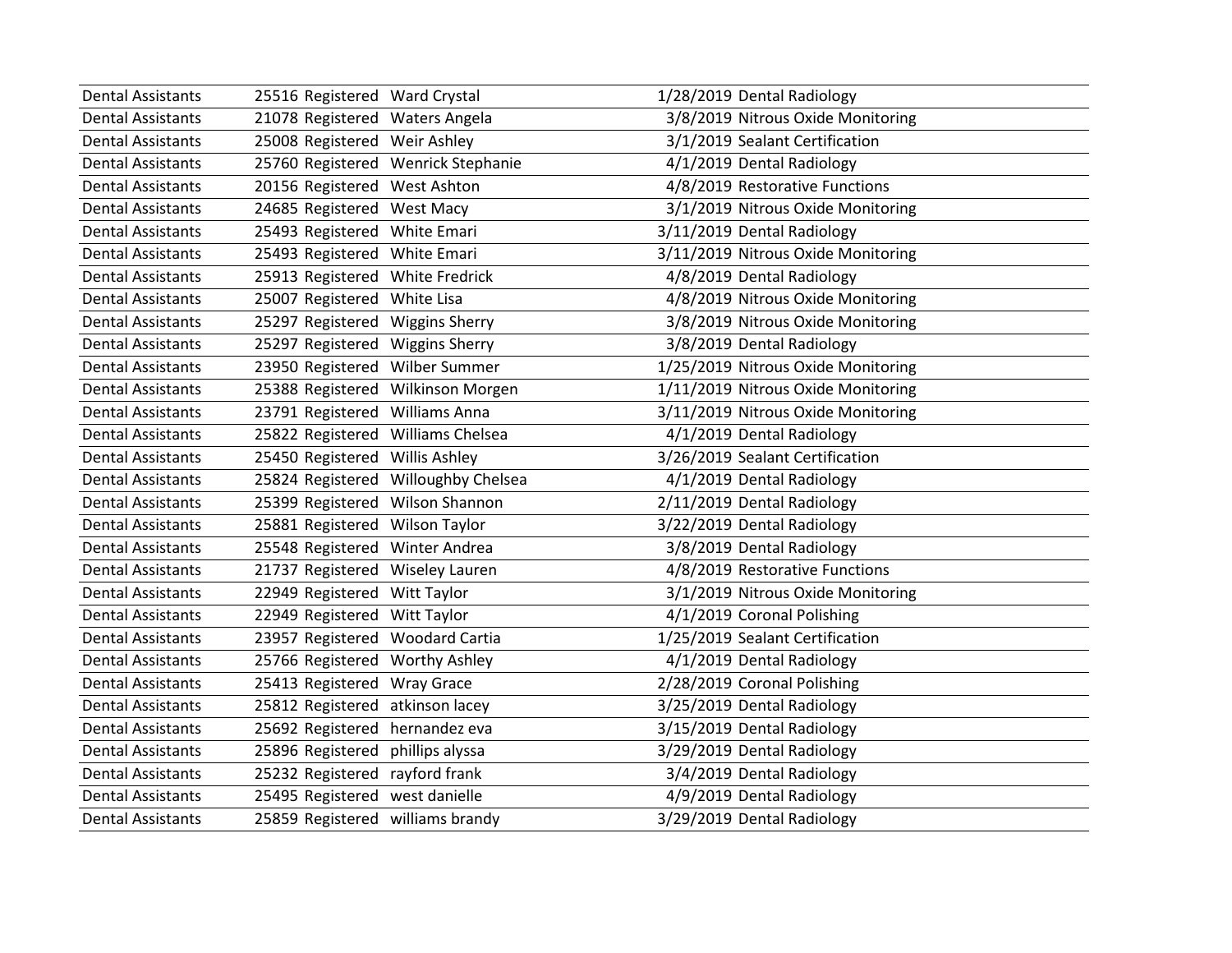Board Status Change Detailed Listing Report **January 9 - April 9, 2019** January 9 - April 9, 2019

License

|                      |            | <b>Status</b>    |                        |                         |             |                                   |                     |           |                    | Rank                  |
|----------------------|------------|------------------|------------------------|-------------------------|-------------|-----------------------------------|---------------------|-----------|--------------------|-----------------------|
|                      |            | Effective        | <b>Current License</b> | <b>Previous License</b> | License     |                                   |                     |           | License            | Effective             |
| Profession           |            | Rank Date        | <b>Status</b>          | <b>Status</b>           | Number Name |                                   | City                | State     | <b>Expiry Date</b> | Date                  |
| Dentist              | <b>DS</b>  | 4/7/2019 Expired |                        | Licensed                |             | 10329 Bleibel Mohammed Ahmed      | Germantown          | <b>TN</b> | 1/31/2019          | 6/20/2016             |
| Dentist              | <b>DS</b>  | 3/7/2019 Expired |                        | Licensed                |             | 9158 Eltzroth Eric Lee            | Chico               | CA        | 12/31/2018         | 9/27/2010             |
| Dentist              | <b>DS</b>  | 3/7/2019 Expired |                        | Licensed                |             | 10499 Fagin Heather Ann           | Nashville           | <b>TN</b> | 12/31/2018         | 6/30/2017             |
| Dentist              | <b>DS</b>  | 3/7/2019 Expired |                        | Licensed                |             | 10579 Foltz Steven William Dr.    | Chattanooga         | <b>TN</b> | 12/31/2018         | 6/30/2017             |
| Dentist              | <b>DS</b>  | 3/7/2019 Expired |                        | Licensed                |             | 7445 Halpern Leslie R.            | Nashville           | <b>TN</b> | 12/31/2018         | 2/4/1998              |
| Dentist              | <b>DS</b>  | 2/7/2019 Expired |                        | Licensed                |             | 10111 Johns Andrew Harding        | Cookeville          | <b>TN</b> | 11/30/2018         | 6/18/2015             |
| Dentist              | <b>DS</b>  | 2/7/2019 Expired |                        | Licensed                |             | 9876 Kang Sophia Minjung          | Ooltewah            | <b>TN</b> | 11/30/2018         | 6/13/2014             |
| Dentist              | <b>DS</b>  | 4/7/2019 Expired |                        | Licensed                |             | 9138 Lee Diane Eun Kyoung         | <b>Blue Ridge</b>   | GA        |                    | 1/31/2019 11/18/2010  |
| Dentist              | <b>DS</b>  | 3/7/2019 Expired |                        | Licensed                |             | 10652 Little William Reynolds Dr. | Jonesboro           | <b>AR</b> |                    | 12/31/2018 11/28/2017 |
| Dentist              | <b>DS</b>  | 3/7/2019 Expired |                        | Licensed                |             | 10164 Lodhi Hafsa                 | Memphis             | <b>TN</b> | 12/31/2018         | 10/1/2015             |
| Dentist              | <b>DS</b>  | 2/7/2019 Expired |                        | Licensed                |             | 4248 Mann James H JR              | Maryville           | <b>TN</b> | 11/30/2018         | 8/9/1983              |
| Dentist              | <b>DS</b>  | 4/7/2019 Expired |                        | Licensed                |             | 1880 Martin Gerald T              | Shelbyville         | TN        | 1/31/2019          | 1/1/1967              |
| Dentist              | <b>DS</b>  | 4/7/2019 Expired |                        | Licensed                |             | 10594 Mimms Jake Ryan             | Germantown          | <b>TN</b> | 1/31/2019          | 6/30/2017             |
| Dentist              | <b>DS</b>  | 3/7/2019 Expired |                        | Licensed                |             | 9835 Mukarakate Fadzanai Bessy    | Altoona             | IL.       | 12/31/2018         | 5/16/2014             |
| Dentist              | <b>DS</b>  | 2/7/2019 Expired |                        | Licensed                |             | 10372 Pradhan Manisha Shrestha    | Clinton             | <b>MS</b> |                    | 11/30/2018 10/17/2016 |
| Dentist              | <b>DS</b>  | 4/7/2019 Expired |                        | Licensed                |             | 4544 Robertson Kenneth R JR       | Brentwood           | <b>TN</b> | 1/31/2019          | 7/30/1985             |
| Dentist              | <b>DS</b>  | 2/7/2019 Expired |                        | Licensed                |             | 2780 Stelzman James S             | Morristown          | <b>TN</b> | 11/30/2018         | 1/1/1972              |
| Dentist              | <b>DS</b>  | 3/7/2019 Expired |                        | Licensed                |             | 1576 Taylor Floyd R               | Madison             | <b>TN</b> | 12/31/2018         | 1/1/1963              |
| Dentist              | <b>DS</b>  | 2/7/2019 Expired |                        | Licensed                |             | 10330 Waloshin Nathan Donald      | Knoxville           | <b>TN</b> | 11/30/2018         | 8/12/2016             |
| Dentist              | <b>DS</b>  | 2/7/2019 Expired |                        | Licensed                |             | 7226 White Gerald G.              | Mobile              | AL        | 11/30/2018         | 3/22/1996             |
| Dentist              | <b>DS</b>  | 2/7/2019 Expired |                        | Licensed                |             | 10420 Zahid Usman                 | Amherst             | MA        | 11/30/2018         | 1/13/2017             |
| Dentist              | <b>IPB</b> | 3/7/2019 Expired |                        | Licensed                |             | 9570 Turner Robert Walter         | Memphis             | <b>TN</b> | 12/31/2018         | 10/5/2012             |
| Dentist              | VL         | 4/7/2019 Expired |                        | Licensed                |             | 1811 Wohlwend James H             | Morristown          | <b>TN</b> | 1/31/2019          | 4/7/2019              |
| Dental Hygienists DH |            | 4/7/2019 Expired |                        | Licensed                |             | 7897 Acevedo Jose Guadalupe       | Dalton              | GA        | 1/31/2019          | 6/18/2013             |
| Dental Hygienists DH |            | 2/7/2019 Expired |                        | Licensed                |             | 4982 Ansary Narwan                | Knoxville           | <b>TN</b> | 11/30/2018         | 7/19/1999             |
| Dental Hygienists DH |            | 2/7/2019 Expired |                        | Licensed                |             | 6651 Artikhovich Natalia          | Fairview            | <b>TN</b> | 11/30/2018         | 2/1/2008              |
| Dental Hygienists DH |            | 3/7/2019 Expired |                        | Licensed                |             | 1314 Atkins Claire Elaine         | <b>Memphis</b>      | <b>TN</b> |                    | 12/31/2018 12/16/1974 |
| Dental Hygienists DH |            | 4/7/2019 Expired |                        | Licensed                |             | 3208 Baird Jennifer L             | <b>Piney Flats</b>  | <b>TN</b> | 1/31/2019          | 6/23/1988             |
| Dental Hygienists DH |            | 3/7/2019 Expired |                        | Licensed                |             | 7312 Baker-Monk Mitchi Ellen      | <b>West Chester</b> | <b>OH</b> | 12/31/2018         | 4/15/2011             |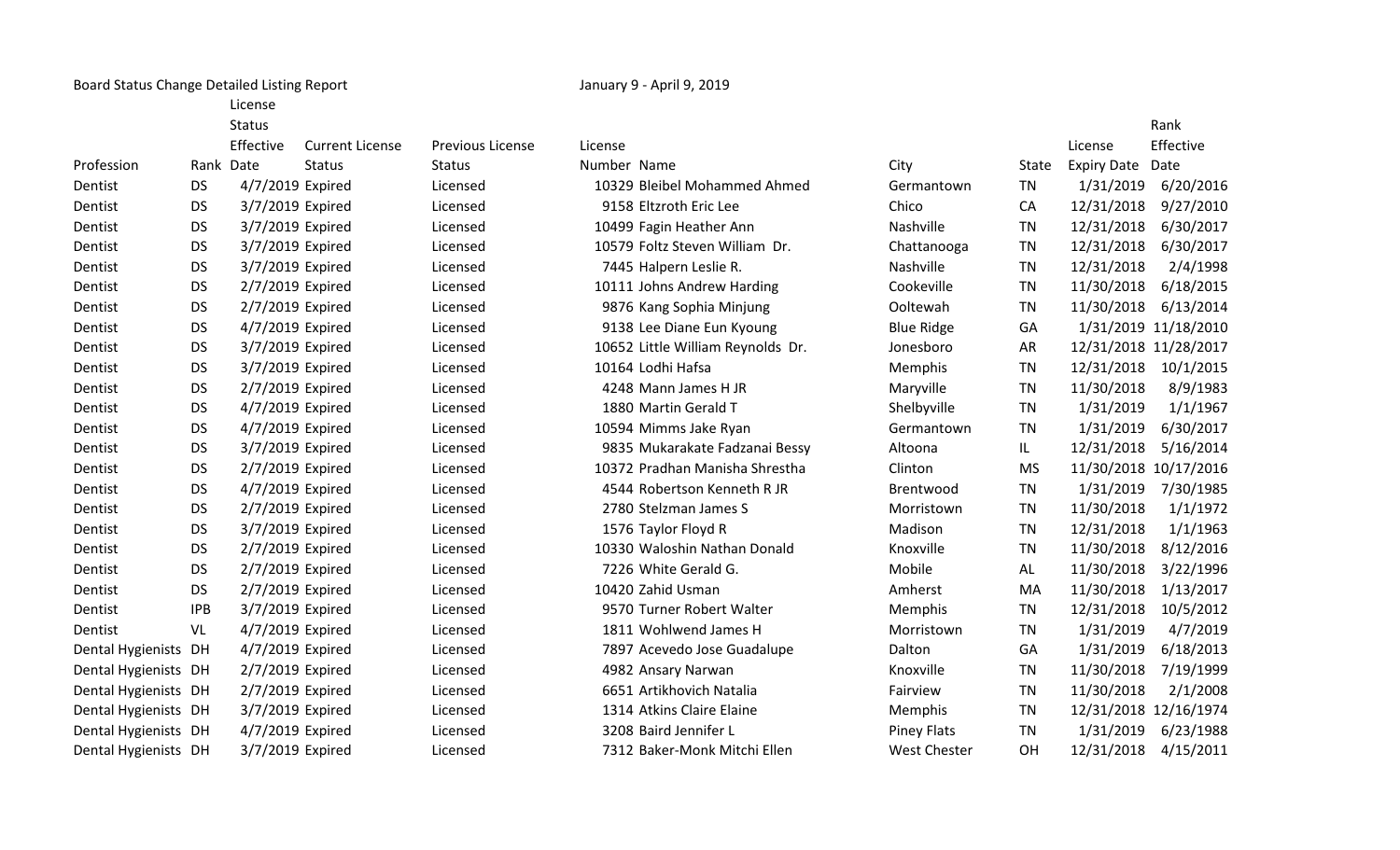| Dental Hygienists DH | 3/7/2019 Expired | Licensed | 8805 Barnett Megan Kayla      | Taft                | <b>TN</b> | 7/6/2016<br>12/31/2018  |
|----------------------|------------------|----------|-------------------------------|---------------------|-----------|-------------------------|
| Dental Hygienists DH | 3/7/2019 Expired | Licensed | 2698 Brewer Carol G           | Mooresburg          | TN        | 12/31/2018<br>2/10/1984 |
| Dental Hygienists DH | 4/7/2019 Expired | Licensed | 3429 Britton Leslie D         | Greeneville         | TN        | 1/31/2019<br>4/17/1990  |
| Dental Hygienists DH | 3/7/2019 Expired | Licensed | 7712 Bryson Shamika Shanta    | Lamar               | <b>MS</b> | 12/31/2018<br>7/10/2012 |
| Dental Hygienists DH | 2/7/2019 Expired | Licensed | 7282 Campbell Lisa Williams   | <b>Blowing Rock</b> | <b>NC</b> | 11/30/2018 11/18/2010   |
| Dental Hygienists DH | 4/7/2019 Expired | Licensed | 2082 Caviness Susanne Ashton  | Falkner             | <b>MS</b> | 1/31/2019<br>1/24/1977  |
| Dental Hygienists DH | 2/7/2019 Expired | Licensed | 8634 Curtis Whitney Daree     | Trumann             | <b>AR</b> | 11/30/2018<br>2/25/2016 |
| Dental Hygienists DH | 2/7/2019 Expired | Licensed | 9028 Dewey Theodora Louise    | Murfreesboro        | <b>TN</b> | 11/30/2018<br>5/12/2017 |
| Dental Hygienists DH | 2/7/2019 Expired | Licensed | 5059 Enfinger Michael A       | Jackson             | TN        | 11/30/2018<br>4/18/2000 |
| Dental Hygienists DH | 3/7/2019 Expired | Licensed | 7805 Fitch Savannah Jade      | Olive Branch        | <b>MS</b> | 12/31/2018<br>11/8/2012 |
| Dental Hygienists DH | 3/7/2019 Expired | Licensed | 4427 Freeman Amanda D.        | Hendersonville      | <b>TN</b> | 12/31/2018<br>8/9/1996  |
| Dental Hygienists DH | 3/7/2019 Expired | Licensed | 6083 Frye Elizabeth Lynn      | Powell              | <b>TN</b> | 6/22/2012<br>12/31/2018 |
| Dental Hygienists DH | 4/7/2019 Expired | Licensed | 8939 Goehringer Debra Mae     | Antioch             | TN        | 10/4/2016<br>1/31/2019  |
| Dental Hygienists DH | 2/7/2019 Expired | Licensed | 6521 Hargrove Elizabeth Marie | Columbia            | <b>TN</b> | 11/30/2018<br>6/29/2007 |
| Dental Hygienists DH | 4/7/2019 Expired | Licensed | 8347 Holstein Ana Maria       | Charlotte           | <b>NC</b> | 1/31/2019 10/16/2014    |
| Dental Hygienists DH | 3/7/2019 Expired | Licensed | 7371 Huffman Tabatha Fox      | Knoxville           | <b>TN</b> | 12/31/2018<br>6/24/2011 |
| Dental Hygienists DH | 4/7/2019 Expired | Licensed | 7835 Irvin Aimee Cathrine     | White House         | <b>TN</b> | 1/31/2019<br>2/4/2013   |
| Dental Hygienists DH | 2/7/2019 Expired | Licensed | 3787 Isaac Irma Lou           | Oak Ridge           | <b>TN</b> | 11/30/2018 12/10/1992   |
| Dental Hygienists DH | 2/7/2019 Expired | Licensed | 9033 Isom Jennifer Lorraine   | Knoxville           | <b>TN</b> | 11/30/2018<br>6/5/2017  |
| Dental Hygienists DH | 4/7/2019 Expired | Licensed | 8075 Jones Eren Dansby        | Chattanooga         | <b>TN</b> | 1/31/2019 11/21/2013    |
| Dental Hygienists DH | 4/7/2019 Expired | Licensed | 8642 Julch Holly Delana       | Denver              | CO        | 1/15/2016<br>1/31/2019  |
| Dental Hygienists DH | 2/7/2019 Expired | Licensed | 8728 Louk Jennifer Lee        | Spotsylvania        | VA        | 11/30/2018<br>7/6/2016  |
| Dental Hygienists DH | 2/7/2019 Expired | Licensed | 3135 Lowrance Anna Maria      | Soddy Daisy         | TN        | 11/30/2018<br>8/14/1987 |
| Dental Hygienists DH | 4/7/2019 Expired | Licensed | 9024 Mulford Morgan Denai     | <b>KS City</b>      | <b>KS</b> | 1/31/2019<br>4/24/2017  |
| Dental Hygienists DH | 3/7/2019 Expired | Licensed | 7274 Oppenhuizen Krista Sue   | Leander             | <b>TX</b> | 12/31/2018 10/22/2010   |
| Dental Hygienists DH | 4/7/2019 Expired | Licensed | 8160 Parker Allie Jordan      | Harrisburg          | <b>AR</b> | 1/31/2019<br>6/10/2014  |
| Dental Hygienists DH | 3/7/2019 Expired | Licensed | 555 Proctor Claudia K         | Memphis             | <b>TN</b> | 12/31/2018<br>1/1/1975  |
| Dental Hygienists DH | 2/7/2019 Expired | Licensed | 8016 Quarles Amanda Suzanne   | Peyton              | CO        | 11/30/2018<br>8/22/2013 |
| Dental Hygienists DH | 4/7/2019 Expired | Licensed | 8929 Reed Holly Ashton        | Pocahontas          | AR        | 1/31/2019 11/21/2016    |
| Dental Hygienists DH | 4/7/2019 Expired | Licensed | 7041 Roark Anya Carson        | <b>Bristol</b>      | <b>TN</b> | 1/31/2019 10/23/2009    |
| Dental Hygienists DH | 3/7/2019 Expired | Licensed | 8325 Rodriguez Jay            | Belmont             | <b>MS</b> | 12/31/2018<br>9/11/2014 |
| Dental Hygienists DH | 4/7/2019 Expired | Licensed | 3818 Roeder Cheryl M          | Humboldt            | <b>TN</b> | 1/31/2019<br>6/28/1993  |
| Dental Hygienists DH | 3/7/2019 Expired | Licensed | 4557 Sallies Alicia D.        | Columbia            | <b>TN</b> | 12/31/2018<br>6/10/1997 |
| Dental Hygienists DH | 2/7/2019 Expired | Licensed | 9140 Scott Kendall Nicole     | Lutts               | <b>TN</b> | 11/30/2018<br>7/14/2017 |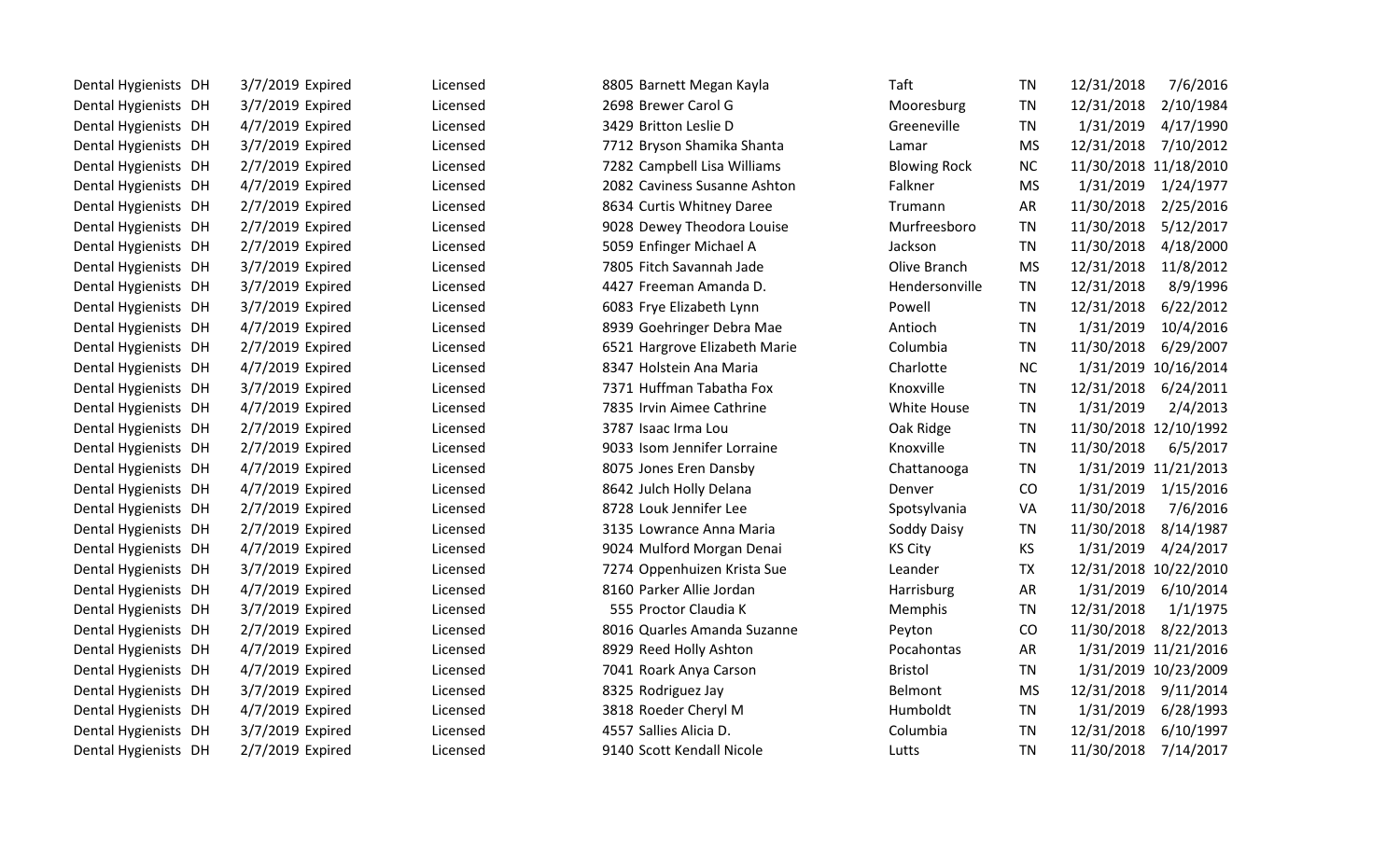| Dental Hygienists DH | 2/7/2019 Expired | Licensed   | 7451 Seabrook Anna Katherine    | Jackson              | <b>TN</b> | 7/29/2011<br>11/30/2018 |
|----------------------|------------------|------------|---------------------------------|----------------------|-----------|-------------------------|
| Dental Hygienists DH | 3/7/2019 Expired | Licensed   | 8825 Stringer Summer R          | Louisville           | KY        | 8/12/2016<br>12/31/2018 |
| Dental Hygienists DH | 3/7/2019 Expired | Licensed   | 8945 Wilson Stephanie Elizabeth | Southside            | <b>TN</b> | 12/31/2018 11/10/2016   |
| Dental Assistants DA | 4/7/2019 Expired | Registered | 12149 Adams Anhi                | Munford              | TN        | 1/31/2019<br>4/27/2007  |
| Dental Assistants DA | 3/7/2019 Expired | Registered | 20260 Afable Leia Muzette       | Nashville            | <b>TN</b> | 12/31/2018<br>5/18/2015 |
| Dental Assistants DA | 2/7/2019 Expired | Registered | 23670 Ajitsankarddas Pooja      | Collierville         | <b>TN</b> | 11/30/2018<br>8/11/2017 |
| Dental Assistants DA | 4/7/2019 Expired | Registered | 21836 Akula Mounika             | Memphis              | <b>TN</b> | 1/31/2019<br>4/8/2016   |
| Dental Assistants DA | 2/7/2019 Expired | Registered | 17945 Albert Heather Rose       | Maryville            | <b>TN</b> | 11/30/2018 11/30/2012   |
| Dental Assistants DA | 3/7/2019 Expired | Registered | 24011 Alkhafaji Deniya          | Memphis              | <b>TN</b> | 12/31/2018 11/17/2017   |
| Dental Assistants DA | 4/7/2019 Expired | Registered | 22525 Allen Sarah E.            | Jonesboro            | <b>AR</b> | 1/31/2019<br>9/19/2016  |
| Dental Assistants DA | 4/7/2019 Expired | Registered | 16693 Anderson Jennifer Neal    | White House          | <b>TN</b> | 1/31/2019 10/21/2011    |
| Dental Assistants DA | 4/7/2019 Expired | Registered | 9570 Anderson Mary Vivian       | Lenoir City          | <b>TN</b> | 1/31/2019 12/11/2015    |
| Dental Assistants DA | 3/7/2019 Expired | Registered | 9626 Arnold Amanda Jane Mrs.    | Murfreesboro         | <b>TN</b> | 12/31/2018<br>2/4/2003  |
| Dental Assistants DA | 2/7/2019 Expired | Registered | 8690 Ayers Marcella Elizabeth   | Church Hill          | TN        | 11/30/2018 10/30/2001   |
| Dental Assistants DA | 3/7/2019 Expired | Registered | 13189 Bacon Shauna Charmene     | Killen               | AL        | 12/31/2018<br>7/25/2008 |
| Dental Assistants DA | 2/7/2019 Expired | Registered | 5343 Barnes Cindy A             | Prospect             | <b>TN</b> | 11/30/2018<br>9/7/1993  |
| Dental Assistants DA | 3/7/2019 Expired | Registered | 4169 Beck Jamie L               | Whitwell             | <b>TN</b> | 12/31/2018 10/17/1991   |
| Dental Assistants DA | 3/7/2019 Expired | Registered | 8748 Bennett Kathleen Marie     | Dandridge            | <b>TN</b> | 12/31/2018<br>8/31/2005 |
| Dental Assistants DA | 4/7/2019 Expired | Registered | 24256 Blake Allison             | <b>Ashland City</b>  | <b>TN</b> | 1/31/2019<br>1/19/2018  |
| Dental Assistants DA | 2/7/2019 Expired | Registered | 22330 Blalock Abby Nicole       | Westpoint            | <b>TN</b> | 11/30/2018<br>9/16/2016 |
| Dental Assistants DA | 2/7/2019 Expired | Registered | 22123 Boguskie Christine Lynn   | White House          | <b>TN</b> | 11/30/2018<br>8/31/2017 |
| Dental Assistants DA | 4/7/2019 Expired | Registered | 22199 Bohannon Lesslie Danielle | <b>Rock Spring</b>   | GA        | 1/31/2019<br>7/21/2016  |
| Dental Assistants DA | 3/7/2019 Expired | Registered | 11521 Bond Kay Hopson           | Franklin             | <b>TN</b> | 12/31/2018 12/14/2006   |
| Dental Assistants DA | 3/7/2019 Expired | Registered | 15529 Bowling Mary Fulford      | Florence             | AL        | 12/31/2018<br>10/8/2010 |
| Dental Assistants DA | 2/7/2019 Expired | Registered | 22801 Bowsher Jennifer Lynne    | Loudon               | <b>TN</b> | 11/30/2018<br>2/23/2017 |
| Dental Assistants DA | 2/7/2019 Expired | Registered | 12668 Boyd Shirley A.           | Nashville            | <b>TN</b> | 11/30/2018<br>1/24/2017 |
| Dental Assistants DA | 2/7/2019 Expired | Registered | 3735 Boyle Amy R                | <b>Holly Springs</b> | <b>MS</b> | 11/30/2018 11/29/1990   |
| Dental Assistants DA | 2/7/2019 Expired | Registered | 21945 Bradford Lindsay Am       | Fayetteville         | <b>TN</b> | 11/30/2018<br>8/22/2016 |
| Dental Assistants DA | 3/7/2019 Expired | Registered | 16603 Branch Melea Paige        | Clarksville          | <b>TN</b> | 12/31/2018<br>9/9/2011  |
| Dental Assistants DA | 4/7/2019 Expired | Registered | 17962 Brandon Lisa Ann          | Antioch              | <b>TN</b> | 12/6/2012<br>1/31/2019  |
| Dental Assistants DA | 3/7/2019 Expired | Registered | 22237 Brantley Stanasha D.      | Madison              | <b>TN</b> | 12/31/2018<br>3/17/2017 |
| Dental Assistants DA | 2/7/2019 Expired | Registered | 23565 Brewster Shavana Maceeba  | Memphis              | <b>TN</b> | 7/17/2017<br>11/30/2018 |
| Dental Assistants DA | 3/7/2019 Expired | Registered | 13756 Bromley Lydia L.          | <b>Bartlett</b>      | <b>TN</b> | 12/31/2018<br>2/13/2009 |
| Dental Assistants DA | 3/7/2019 Expired | Registered | 14371 Brooks Tiffanie Cordelia  | Nashville            | TN        | 12/31/2018<br>10/2/2009 |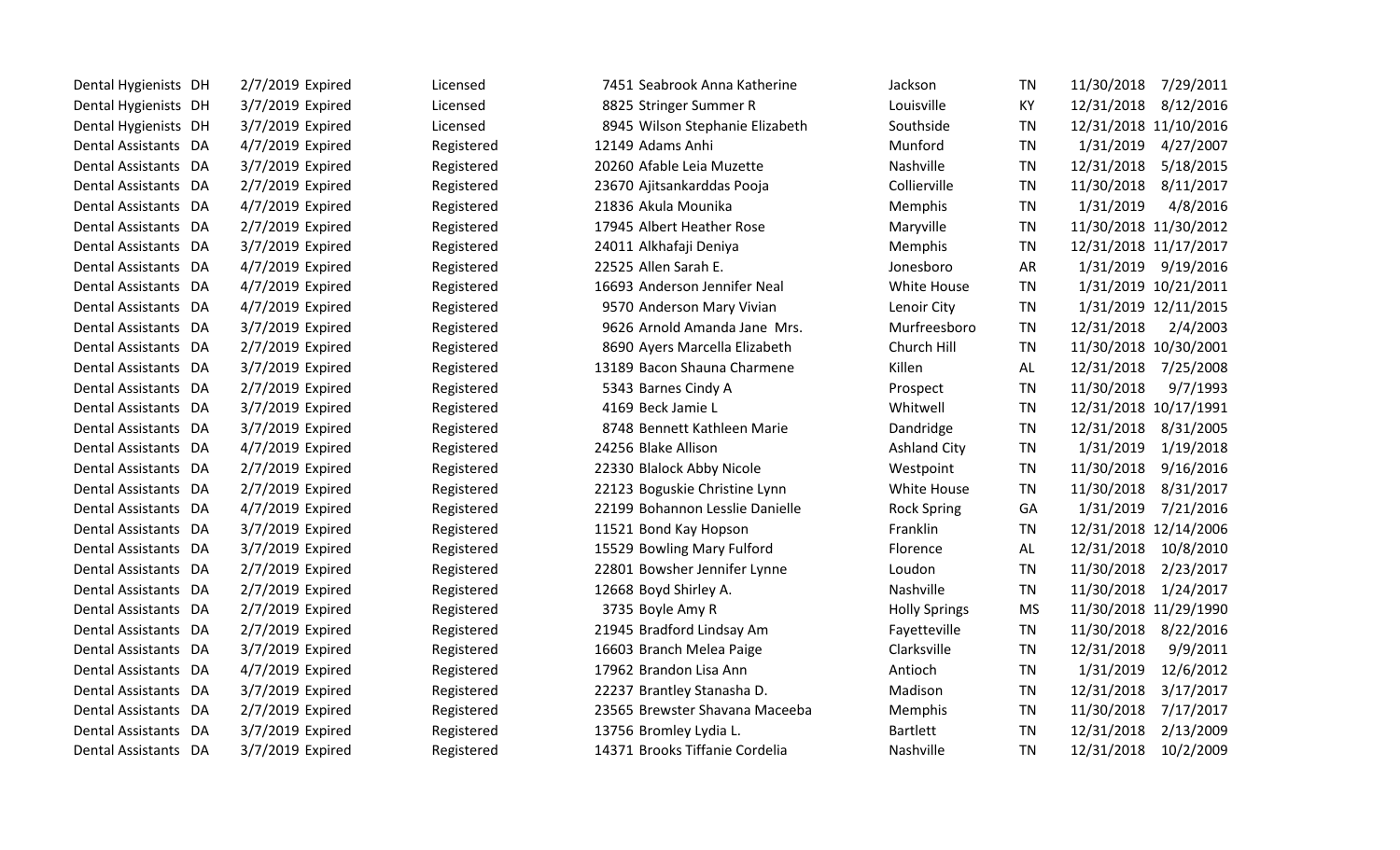| Dental Assistants DA | 3/7/2019 Expired | Registered | 21163 Brown Alton Corwin        | Memphis              | TN        | 12/31/2018 10/19/2015   |
|----------------------|------------------|------------|---------------------------------|----------------------|-----------|-------------------------|
| Dental Assistants DA | 4/7/2019 Expired | Registered | 13486 Brown Pamela Rene         | Nashville            | TN        | 1/31/2019 10/24/2008    |
| Dental Assistants DA | 3/7/2019 Expired | Registered | 19246 Brownbridge Ashley        | Murfreesboro         | <b>TN</b> | 12/31/2018 1/17/2014    |
| Dental Assistants DA | 3/7/2019 Expired | Registered | 3246 Burns Kristy R             | Chickamauga          | GA        | 12/31/2018<br>10/4/1989 |
| Dental Assistants DA | 4/7/2019 Expired | Registered | 17827 Byrd Madisyn Lynn         | Hermitage            | <b>TN</b> | 1/31/2019<br>5/7/2015   |
| Dental Assistants DA | 4/7/2019 Expired | Registered | 24080 Cantrell Kareena Victoria | Mcminnville          | TN        | 1/31/2019<br>1/11/2018  |
| Dental Assistants DA | 3/7/2019 Expired | Registered | 10993 Cashion Mary Beth         | Mulberry             | <b>TN</b> | 12/31/2018 11/15/2005   |
| Dental Assistants DA | 2/7/2019 Expired | Registered | 22319 Caughron Kiefer           | Maryville            | <b>TN</b> | 11/30/2018<br>1/13/2017 |
| Dental Assistants DA | 2/7/2019 Expired | Registered | 17255 Cawthron Lola Christine   | Shelbyville          | <b>TN</b> | 11/30/2018<br>5/11/2012 |
| Dental Assistants DA | 4/7/2019 Expired | Registered | 16729 Chambers Krystle          | Gallatin             | <b>TN</b> | 1/31/2019<br>1/12/2012  |
| Dental Assistants DA | 3/7/2019 Expired | Registered | 13213 Charpie Paul Landon       | Jonesborough         | TN        | 7/18/2008<br>12/31/2018 |
| Dental Assistants DA | 2/7/2019 Expired | Registered | 21717 Chatham Allie Jane        | White House          | TN        | 11/30/2018<br>4/25/2016 |
| Dental Assistants DA | 4/7/2019 Expired | Registered | 10648 Clark Lashebia            | Memphis              | <b>TN</b> | 1/31/2019<br>3/4/2005   |
| Dental Assistants DA | 2/7/2019 Expired | Registered | 19459 Cockrell Amy Nicole       | Powell               | <b>TN</b> | 3/27/2014<br>11/30/2018 |
| Dental Assistants DA | 2/7/2019 Expired | Registered | 19000 Coffey Brittany Nicole    | Washburn             | <b>TN</b> | 11/30/2018 11/26/2013   |
| Dental Assistants DA | 4/7/2019 Expired | Registered | 22497 Coffey Kristy Leigh       | Morristown           | TN        | 1/31/2019<br>9/2/2016   |
| Dental Assistants DA | 2/7/2019 Expired | Registered | 23632 Cole Trashawn D.          | Memphis              | <b>TN</b> | 11/30/2018<br>8/1/2017  |
| Dental Assistants DA | 2/7/2019 Expired | Registered | 12581 Cook Carol Lynn           | Mary Esther          | FL.       | 11/30/2018<br>1/7/2008  |
| Dental Assistants DA | 2/7/2019 Expired | Registered | 9548 Cooke Shawneeque Dianne    | Apison               | <b>TN</b> | 11/30/2018 12/15/2003   |
| Dental Assistants DA | 4/7/2019 Expired | Registered | 22424 Copeland Emma Jean        | Monroe               | <b>TN</b> | 1/31/2019<br>9/19/2016  |
| Dental Assistants DA | 4/7/2019 Expired | Registered | 14396 Cotton Tiffany Michelle   | Chattanooga          | TN        | 1/31/2019 12/11/2017    |
| Dental Assistants DA | 4/7/2019 Expired | Registered | 22064 Cox Victoria Nichole      | <b>Byhalia</b>       | <b>MS</b> | 1/31/2019<br>7/5/2016   |
| Dental Assistants DA | 2/7/2019 Expired | Registered | 18800 Crawford Morgan Suzanne   | Smyrna               | <b>TN</b> | 1/13/2017<br>11/30/2018 |
| Dental Assistants DA | 3/7/2019 Expired | Registered | 22221 Cullens April Shuntell    | Southaven            | <b>MS</b> | 12/31/2018<br>7/5/2016  |
| Dental Assistants DA | 3/7/2019 Expired | Registered | 21099 Curro Teresa Marie        | Jonesboro            | <b>TN</b> | 9/18/2015<br>12/31/2018 |
| Dental Assistants DA | 2/7/2019 Expired | Registered | 17047 Davis Charlene Rose       | Clarksville          | TN        | 11/30/2018<br>6/9/2016  |
| Dental Assistants DA | 4/7/2019 Expired | Registered | 23459 Davis Dylan Ray           | <b>Big Sandy</b>     | <b>TN</b> | 1/31/2019<br>6/13/2017  |
| Dental Assistants DA | 3/7/2019 Expired | Registered | 22778 Davis Jaclyn Dana         | Smithville           | <b>TN</b> | 12/31/2018<br>8/25/2017 |
| Dental Assistants DA | 2/7/2019 Expired | Registered | 17767 Davis Lia Paige           | <b>College Grove</b> | <b>TN</b> | 11/30/2018<br>9/20/2012 |
| Dental Assistants DA | 4/7/2019 Expired | Registered | 3977 Day Michelle L.            | Hernando             | MS.       | 1/31/2019<br>6/20/1991  |
| Dental Assistants DA | 4/7/2019 Expired | Registered | 11378 Deeds Robin Suzanne       | Clarksville          | TN        | 1/31/2019 10/27/2006    |
| Dental Assistants DA | 2/7/2019 Expired | Registered | 1918 Deveaux Susan Lorraine     | Knoxville            | <b>TN</b> | 11/30/2018<br>9/1/1976  |
| Dental Assistants DA | 4/7/2019 Expired | Registered | 15178 Donnell Amber Diane       | Nashville            | TN        | 1/31/2019<br>7/21/2011  |
| Dental Assistants DA | 2/7/2019 Expired | Registered | 23526 Dowdy Lakeitha Renee      | Memphis              | <b>TN</b> | 11/30/2018 7/25/2017    |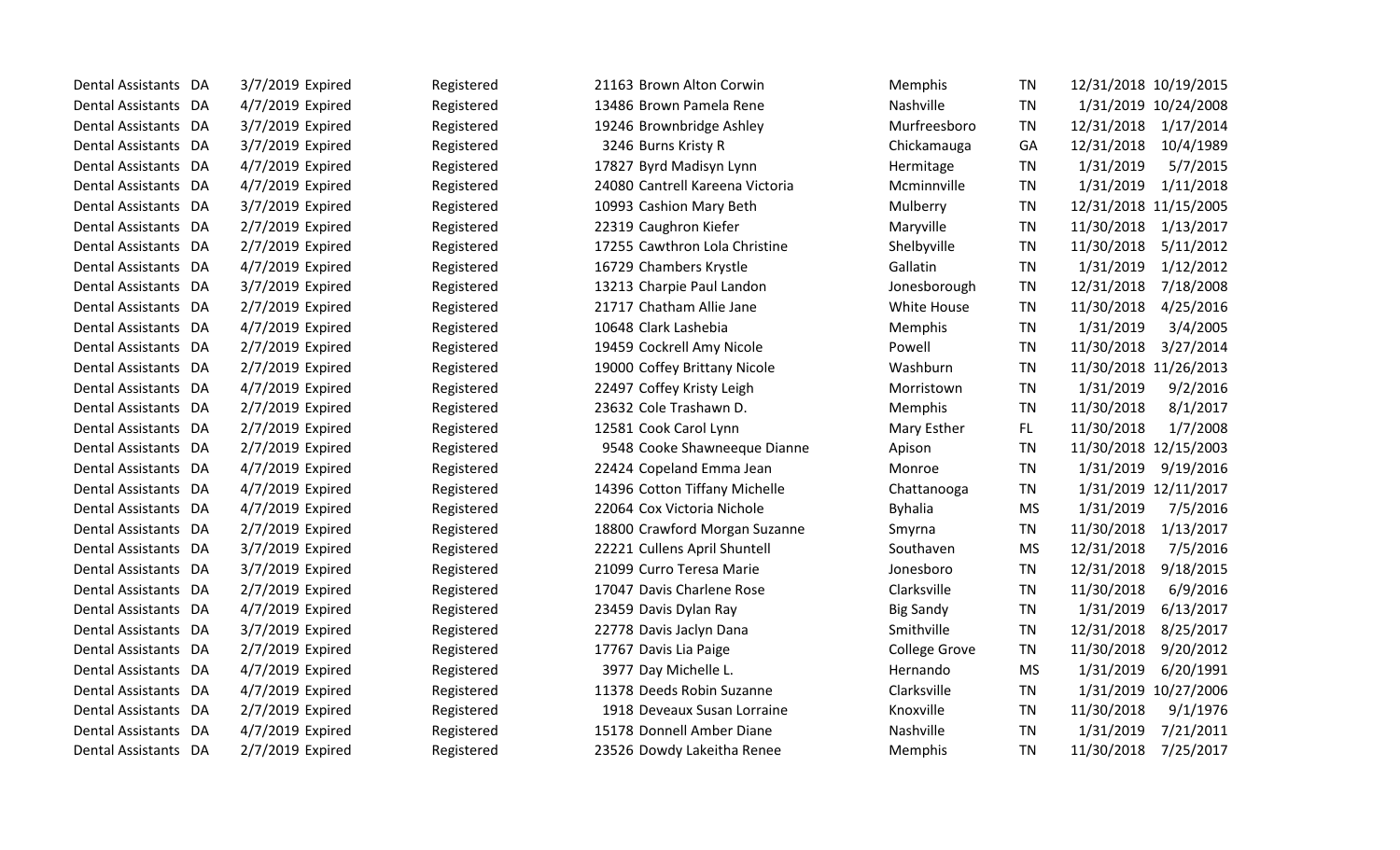| Dental Assistants DA | 2/7/2019 Expired | Registered | 7200 Downs Angela D.            | Hernando          | <b>MS</b> | 11/30/2018<br>10/8/1997 |
|----------------------|------------------|------------|---------------------------------|-------------------|-----------|-------------------------|
| Dental Assistants DA | 3/7/2019 Expired | Registered | 22336 Draper Charity Lenaye     | Memphis           | TN        | 8/29/2016<br>12/31/2018 |
| Dental Assistants DA | 2/7/2019 Expired | Registered | 22531 Dunn Kadell Nicole        | Crandall          | GA        | 9/19/2016<br>11/30/2018 |
| Dental Assistants DA | 3/7/2019 Expired | Registered | 15321 Durham Savannah Michelle  | Gallatin          | TN        | 12/31/2018<br>8/20/2010 |
| Dental Assistants DA | 2/7/2019 Expired | Registered | 11514 Dye Debra Kay             | Shelbyville       | <b>TN</b> | 11/30/2018 11/30/2006   |
| Dental Assistants DA | 2/7/2019 Expired | Registered | 11761 Ezell Beth Marie          | Brentwood         | TN        | 11/30/2018<br>3/12/2007 |
| Dental Assistants DA | 2/7/2019 Expired | Registered | 15283 Fansler Malissa Jeannine  | <b>Weber City</b> | VA        | 11/30/2018<br>9/23/2010 |
| Dental Assistants DA | 4/7/2019 Expired | Registered | 6939 Fields Ronda Louise        | Alcoa             | TN        | 1/31/2019<br>2/17/1999  |
| Dental Assistants DA | 2/7/2019 Expired | Registered | 23966 Flowers Paige S ms        | <b>Batesville</b> | <b>MS</b> | 11/30/2018 10/27/2017   |
| Dental Assistants DA | 3/7/2019 Expired | Registered | 19551 Frady Regina Lynn         | Murfreesboro      | TN        | 12/31/2018<br>4/20/2015 |
| Dental Assistants DA | 2/7/2019 Expired | Registered | 23099 Fricke Angelica Nicole    | Lebanon           | TN        | 11/30/2018<br>5/16/2017 |
| Dental Assistants DA | 3/7/2019 Expired | Registered | 20896 Frye Taneeka Donyale      | Antioch           | TN        | 12/31/2018<br>3/7/2017  |
| Dental Assistants DA | 2/7/2019 Expired | Registered | 21348 Gammel India Star         | Murfreesboro      | TN        | 11/30/2018 10/17/2016   |
| Dental Assistants DA | 4/7/2019 Expired | Registered | 9382 Garrison Lisa Lynn         | Gainesboro        | TN        | 1/31/2019<br>7/11/2003  |
| Dental Assistants DA | 3/7/2019 Expired | Registered | 8078 Gentry Beverly Joy         | Cookeville        | <b>TN</b> | 12/31/2018<br>9/14/1999 |
| Dental Assistants DA | 3/7/2019 Expired | Registered | 456 Gentry Brenda G             | Johnson City      | <b>TN</b> | 12/31/2018<br>10/4/1970 |
| Dental Assistants DA | 3/7/2019 Expired | Registered | 6345 Gibson Cheryl R.           | Portage           | IN        | 12/31/2018<br>1/30/1996 |
| Dental Assistants DA | 2/7/2019 Expired | Registered | 18090 Gibson Makenzi Brooke     | Dowelltown        | <b>TN</b> | 11/30/2018<br>8/31/2017 |
| Dental Assistants DA | 2/7/2019 Expired | Registered | 13505 Gilliam Shannice Treannie | Mason             | <b>TN</b> | 11/30/2018<br>10/6/2008 |
| Dental Assistants DA | 3/7/2019 Expired | Registered | 22554 Glass Bianca Danielle     | Memphis           | <b>TN</b> | 12/31/2018 12/15/2016   |
| Dental Assistants DA | 4/7/2019 Expired | Registered | 22685 Glass Daysha T.           | Covington         | <b>TN</b> | 1/31/2019<br>2/13/2017  |
| Dental Assistants DA | 3/7/2019 Expired | Registered | 22585 Goodloe Montrell Franklin | Antioch           | <b>TN</b> | 12/31/2018 11/22/2016   |
| Dental Assistants DA | 3/7/2019 Expired | Registered | 18616 Goss Kaleb Riley          | Crossville        | TN        | 12/31/2018<br>6/12/2015 |
| Dental Assistants DA | 4/7/2019 Expired | Registered | 21126 Hall Allie Chea           | Lebanon           | VA        | 1/31/2019<br>9/6/2016   |
| Dental Assistants DA | 4/7/2019 Expired | Registered | 18273 Hamby Carolyn Deloris     | Saltville         | VA        | 1/31/2019<br>5/10/2013  |
| Dental Assistants DA | 4/7/2019 Expired | Registered | 22779 Harmon Tiffany Leeann     | Johnson City      | <b>TN</b> | 1/31/2019 12/16/2016    |
| Dental Assistants DA | 3/7/2019 Expired | Registered | 22976 Harris Brittany Rena      | Charleston        | <b>MS</b> | 12/31/2018<br>4/24/2017 |
| Dental Assistants DA | 4/7/2019 Expired | Registered | 17121 Harris Kaitelyn Cheyenne  | Franklin          | <b>TN</b> | 4/5/2012<br>1/31/2019   |
| Dental Assistants DA | 3/7/2019 Expired | Registered | 22543 Harris Kelly Summer       | Mooresburg        | TN        | 12/31/2018<br>9/26/2016 |
| Dental Assistants DA | 3/7/2019 Expired | Registered | 22230 Harris Tirra Leshea       | Madison           | <b>TN</b> | 12/31/2018 11/10/2016   |
| Dental Assistants DA | 4/7/2019 Expired | Registered | 14693 Harvey Dorothy M          | Hixson            | <b>TN</b> | 1/31/2019<br>2/5/2010   |
| Dental Assistants DA | 4/7/2019 Expired | Registered | 23770 Hassan Noor Khaled        | Knoxviile         | <b>TN</b> | 1/31/2019<br>9/11/2017  |
| Dental Assistants DA | 2/7/2019 Expired | Registered | 6795 Hauldren Cathy W.          | Kingsport         | <b>TN</b> | 11/30/2018<br>6/7/1996  |
| Dental Assistants DA | 4/7/2019 Expired | Registered | 17545 Herendon Brittany Nicole  | Mount Juliet      | <b>TN</b> | 1/31/2019<br>8/24/2012  |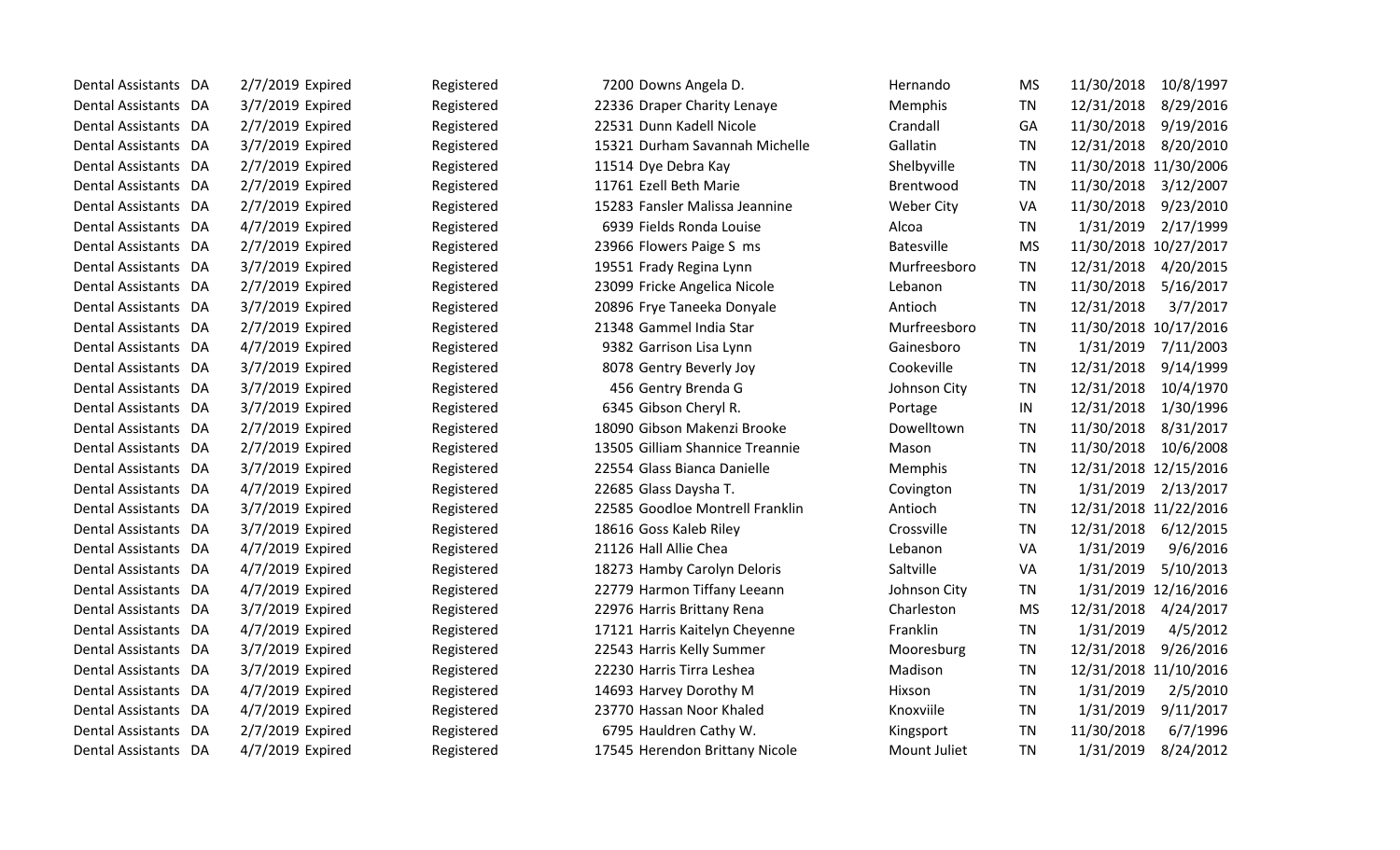| Dental Assistants DA     |    | 3/7/2019 Expired | Registered | 21202 Hicks Brittney Nicole            | Darden                   | <b>TN</b> | 12/31/2018            | 12/2/2015            |
|--------------------------|----|------------------|------------|----------------------------------------|--------------------------|-----------|-----------------------|----------------------|
| Dental Assistants DA     |    | 3/7/2019 Expired | Registered | 21351 High Candice Priscilla           | Munford                  | <b>TN</b> | 12/31/2018 10/17/2016 |                      |
| Dental Assistants DA     |    | 3/7/2019 Expired | Registered | 11718 Hildreth Amanda Jill             | Clarksville              | <b>TN</b> | 12/31/2018 11/30/2006 |                      |
| Dental Assistants DA     |    | 3/7/2019 Expired | Registered | 23906 Hill Kristen Simone              | Memphis                  | <b>TN</b> | 12/31/2018 12/11/2017 |                      |
| <b>Dental Assistants</b> | DA | 4/7/2019 Expired | Registered | 17511 Hillard Stephanie Jo             | Murfreesboro             | <b>TN</b> | 1/31/2019             | 11/6/2015            |
| <b>Dental Assistants</b> | DA | 3/7/2019 Expired | Registered | 23621 Hinders Tonya L                  | Soddy Daisy              | <b>TN</b> | 12/31/2018            | 8/11/2017            |
| Dental Assistants DA     |    | 4/7/2019 Expired | Registered | 24144 Holsclaw-Sommers Christian Faith | Elizabethton             | <b>TN</b> |                       | 1/31/2019 12/11/2017 |
| Dental Assistants DA     |    | 4/7/2019 Expired | Registered | 8935 Horsley Cynthia K.                | Hendersonville           | <b>TN</b> | 1/31/2019             | 1/18/2002            |
| Dental Assistants DA     |    | 3/7/2019 Expired | Registered | 20214 Huber Lacy Smith                 | Murfreesboro             | <b>TN</b> | 12/31/2018 12/11/2014 |                      |
| <b>Dental Assistants</b> | DA | 2/7/2019 Expired | Registered | 16577 Hudalla Richard Alan             | Hendersonville           | <b>TN</b> | 11/30/2018            | 9/1/2011             |
| Dental Assistants DA     |    | 4/7/2019 Expired | Registered | 20208 Huss Kristin Michelle            | Mount Juliet             | <b>TN</b> | 1/31/2019             | 10/3/2014            |
| Dental Assistants DA     |    | 2/7/2019 Expired | Registered | 21975 Hutcheson Whitney Morgan         | Memphis                  | <b>TN</b> | 11/30/2018            | 5/23/2016            |
| Dental Assistants DA     |    | 2/7/2019 Expired | Registered | 20539 Hutsell April Dawn               | Greenback                | <b>TN</b> | 11/30/2018            | 9/3/2015             |
| Dental Assistants DA     |    | 4/7/2019 Expired | Registered | 23138 Irby Lakreshia Nicole            | Memphis                  | TN        | 1/31/2019             | 4/21/2017            |
| <b>Dental Assistants</b> | DA | 3/7/2019 Expired | Registered | 11003 Jenkins Kimberly M               | <b>Spring Hill</b>       | <b>TN</b> | 12/31/2018            | 9/19/2005            |
| Dental Assistants        | DA | 4/7/2019 Expired | Registered | 23455 Jennings Chelsea T.Z.            | Murfreesboro             | <b>TN</b> | 1/31/2019             | 7/11/2017            |
| Dental Assistants DA     |    | 3/7/2019 Expired | Registered | 22553 Jeter Kalyn Rebecca              | Hampton                  | VA        | 12/31/2018 12/15/2016 |                      |
| Dental Assistants DA     |    | 4/7/2019 Expired | Registered | 3489 Johnson Sheila C                  | <b>Thompsons Station</b> | TN        | 1/31/2019             | 7/9/1990             |
| Dental Assistants DA     |    | 3/7/2019 Expired | Registered | 22359 Jones Ciara Michelle             | Waynesboro               | TN        | 12/31/2018            | 7/21/2016            |
| <b>Dental Assistants</b> | DA | 3/7/2019 Expired | Registered | 20125 Jones Courtney Marie             | <b>Muscle Shoals</b>     | AL        | 12/31/2018            | 9/18/2014            |
| Dental Assistants DA     |    | 4/7/2019 Expired | Registered | 23252 Jones Essence Lekayla            | Murfreesboro             | TN        | 1/31/2019             | 4/28/2017            |
| Dental Assistants DA     |    | 2/7/2019 Expired | Registered | 17584 Jordan Trudy Leigh               | Hernando                 | <b>MS</b> | 11/30/2018            | 8/1/2012             |
| Dental Assistants DA     |    | 2/7/2019 Expired | Registered | 11645 Kahl-Hayman Brandy R             | Orlinda                  | <b>TN</b> | 11/30/2018            | 8/22/2006            |
| Dental Assistants DA     |    | 2/7/2019 Expired | Registered | 11961 Kamm Tiffany Rae                 | Lebanon                  | <b>TN</b> | 11/30/2018            | 11/9/2007            |
| Dental Assistants DA     |    | 4/7/2019 Expired | Registered | 13892 Kendall Sharrika D.              | Memphis                  | <b>TN</b> | 1/31/2019             | 4/24/2009            |
| Dental Assistants DA     |    | 3/7/2019 Expired | Registered | 12366 Kirstein Christina Rachel        | Soddy Daisy              | <b>TN</b> | 12/31/2018            | 8/10/2007            |
| Dental Assistants DA     |    | 4/7/2019 Expired | Registered | 19117 Landon Angie Marie               | Nashville                | <b>TN</b> | 1/31/2019             | 12/5/2013            |
| Dental Assistants DA     |    | 2/7/2019 Expired | Registered | 22573 Latham Krista Leigh              | Knoxville                | <b>TN</b> | 11/30/2018            | 12/5/2016            |
| Dental Assistants DA     |    | 4/7/2019 Expired | Registered | 885 Lawson Karen B                     | Kingsport                | <b>TN</b> | 1/31/2019             | 2/8/1973             |
| <b>Dental Assistants</b> | DA | 4/7/2019 Expired | Registered | 16964 Lester Marisa Lachelle           | Cordova                  | <b>TN</b> | 1/31/2019             | 2/9/2012             |
| Dental Assistants DA     |    | 3/7/2019 Expired | Registered | 22178 Little Elizabeth Danyale         | Manchester               | <b>TN</b> | 12/31/2018            | 8/1/2016             |
| Dental Assistants DA     |    | 4/7/2019 Expired | Registered | 22198 Lockhart Cari                    | Hixson                   | TN        | 1/31/2019             | 1/27/2017            |
| Dental Assistants DA     |    | 3/7/2019 Expired | Registered | 1205 Longmars Phyllis                  | Jacksboro                | <b>TN</b> | 12/31/2018            | 8/30/1983            |
| Dental Assistants DA     |    | 2/7/2019 Expired | Registered | 21524 Love Katelyn Marie               | Alcoa                    | <b>TN</b> | 11/30/2018 10/19/2015 |                      |
|                          |    |                  |            |                                        |                          |           |                       |                      |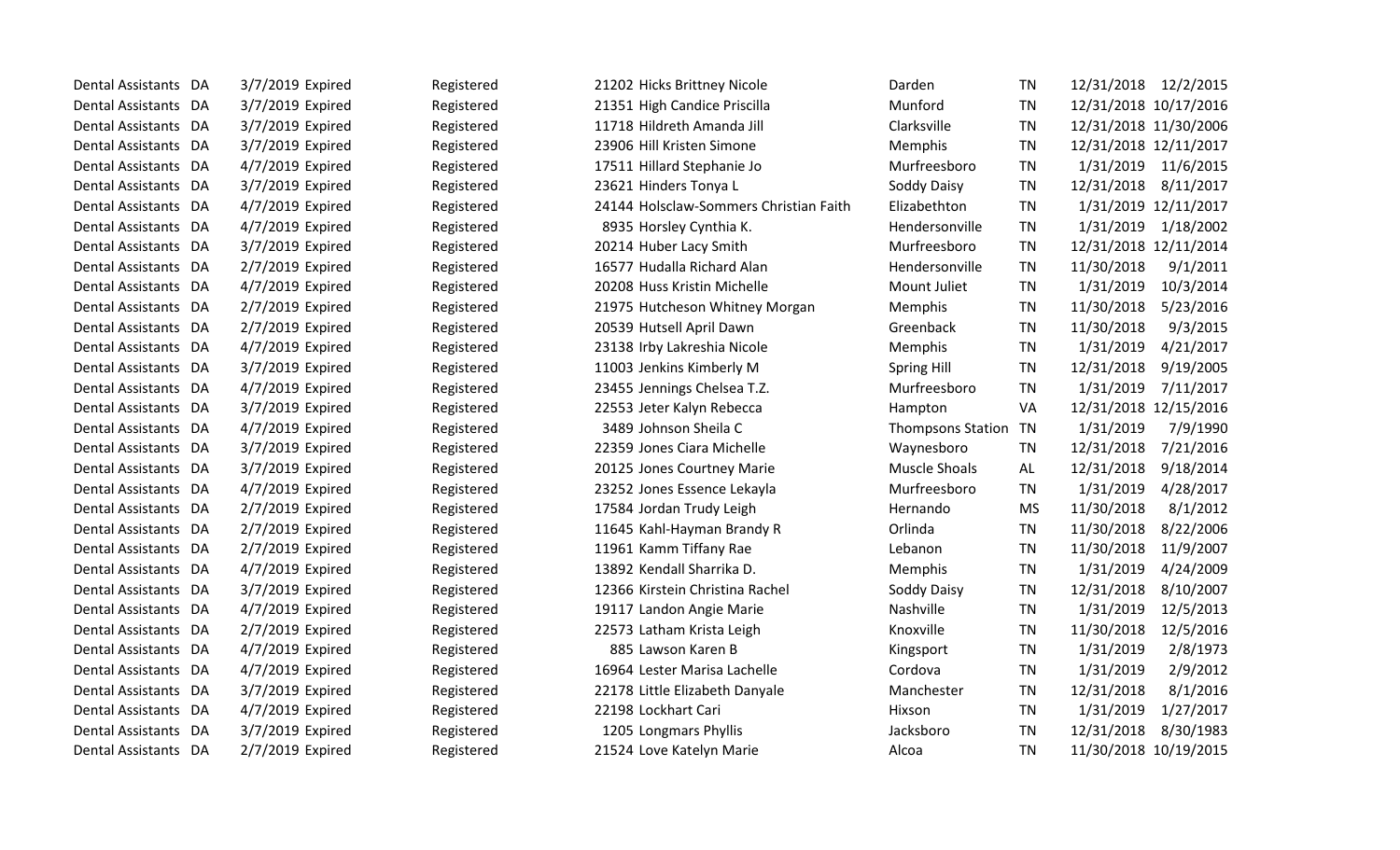| Dental Assistants DA | 2/7/2019 Expired | Registered | 13152 Loya Yesenia               | Olive Branch            | <b>MS</b> | 11/30/2018<br>6/16/2008 |
|----------------------|------------------|------------|----------------------------------|-------------------------|-----------|-------------------------|
| Dental Assistants DA | 4/7/2019 Expired | Registered | 6970 Luna Maria I.               | Clarksville             | TN        | 1/31/2019<br>5/23/2000  |
| Dental Assistants DA | 4/7/2019 Expired | Registered | 6509 Lyles Windy C               | Olive Branch            | <b>MS</b> | 1/31/2019 10/18/1996    |
| Dental Assistants DA | 3/7/2019 Expired | Registered | 20162 Mancuso Danielle Jeannette | Murfreesboro            | <b>TN</b> | 12/31/2018<br>9/18/2014 |
| Dental Assistants DA | 2/7/2019 Expired | Registered | 18305 Mathis Ashley Marie        | Memphis                 | TN        | 11/30/2018<br>4/18/2013 |
| Dental Assistants DA | 3/7/2019 Expired | Registered | 9452 Mauldin Natalie Nicole      | Hendersonville          | <b>TN</b> | 6/13/2005<br>12/31/2018 |
| Dental Assistants DA | 4/7/2019 Expired | Registered | 23179 Mcdonald Reaghan Adrianna  | Walls                   | <b>MS</b> | 1/31/2019<br>6/23/2017  |
| Dental Assistants DA | 4/7/2019 Expired | Registered | 22872 Mcgowan Catherine          | Nashville               | <b>TN</b> | 1/31/2019<br>1/30/2017  |
| Dental Assistants DA | 4/7/2019 Expired | Registered | 21936 Mckinney Rachael Carmen    | <b>Union City</b>       | TN        | 1/31/2019<br>4/1/2016   |
| Dental Assistants DA | 4/7/2019 Expired | Registered | 23846 Mcknight Tabetha           | Murfreesboro            | <b>TN</b> | 10/2/2017<br>1/31/2019  |
| Dental Assistants DA | 3/7/2019 Expired | Registered | 6205 Mcmurray Catherine G.       | <b>Brentwood</b>        | TN        | 12/31/2018<br>5/31/1995 |
| Dental Assistants DA | 3/7/2019 Expired | Registered | 12619 Meadows Amy Warner         | Murfreesboro            | <b>TN</b> | 12/31/2018<br>2/8/2008  |
| Dental Assistants DA | 3/7/2019 Expired | Registered | 18812 Mejia Juan Carlos          | Gallatin                | <b>TN</b> | 12/31/2018<br>9/6/2013  |
| Dental Assistants DA | 4/7/2019 Expired | Registered | 12894 Menees Jodie H.            | Murray                  | KY        | 4/7/2008<br>1/31/2019   |
| Dental Assistants DA | 3/7/2019 Expired | Registered | 23841 Merrell Kathryn            | <b>Thompson Station</b> | <b>TN</b> | 9/25/2017<br>12/31/2018 |
| Dental Assistants DA | 4/7/2019 Expired | Registered | 22732 Miles Brianna Zola-Frances | Oak Ridge               | <b>TN</b> | 1/31/2019 11/22/2016    |
| Dental Assistants DA | 2/7/2019 Expired | Registered | 22930 Miller Erin K.             | Goodlettsvlle           | <b>TN</b> | 11/30/2018<br>1/27/2017 |
| Dental Assistants DA | 4/7/2019 Expired | Registered | 22621 Miller Jennifer Lee        | Chatsworth              | GA        | 1/31/2019 10/17/2016    |
| Dental Assistants DA | 3/7/2019 Expired | Registered | 12442 Milton Mary Alisa          | Clarksville             | <b>TN</b> | 9/21/2007<br>12/31/2018 |
| Dental Assistants DA | 3/7/2019 Expired | Registered | 12563 Montano Heather Marie      | Winchester              | <b>TN</b> | 12/31/2018<br>1/31/2008 |
| Dental Assistants DA | 2/7/2019 Expired | Registered | 14289 Morris Rhonda Denise       | Memphis                 | TN        | 11/30/2018<br>8/21/2009 |
| Dental Assistants DA | 3/7/2019 Expired | Registered | 21982 Moser Amber Nicole         | Sweetwater              | TN        | 12/31/2018<br>5/9/2016  |
| Dental Assistants DA | 2/7/2019 Expired | Registered | 22891 Mullins Melisa Dawn        | Castlewood              | VA        | 5/19/2017<br>11/30/2018 |
| Dental Assistants DA | 2/7/2019 Expired | Registered | 20581 Nabaa Wallesha R.          | Murfreesboro            | TN        | 11/30/2018<br>5/29/2015 |
| Dental Assistants DA | 2/7/2019 Expired | Registered | 22644 Nation Savannah Nicole     | Greenbrier              | <b>TN</b> | 11/30/2018<br>12/2/2016 |
| Dental Assistants DA | 3/7/2019 Expired | Registered | 8537 Neary Jamie Beth            | Nr                      | TN        | 12/31/2018 10/26/2000   |
| Dental Assistants DA | 3/7/2019 Expired | Registered | 13661 Nelson Chelsea Renee       | Woodbury                | <b>TN</b> | 12/31/2018 12/15/2008   |
| Dental Assistants DA | 2/7/2019 Expired | Registered | 21809 Newson Terrion T.          | Coldwater               | <b>MS</b> | 11/30/2018<br>5/9/2016  |
| Dental Assistants DA | 3/7/2019 Expired | Registered | 21971 Noble Diana Carol          | <b>St Matthews</b>      | <b>SC</b> | 12/31/2018<br>1/27/2017 |
| Dental Assistants DA | 4/7/2019 Expired | Registered | 23729 Noel Jerricka Lajay Ms.    | Memphis                 | <b>TN</b> | 1/31/2019<br>8/31/2017  |
| Dental Assistants DA | 4/7/2019 Expired | Registered | 21619 Norman Carey Nicole        | Walls                   | <b>MS</b> | 1/31/2019<br>4/7/2017   |
| Dental Assistants DA | 4/7/2019 Expired | Registered | 20976 Northern Lakeya Yalithia   | Madison                 | TN        | 5/3/2016<br>1/31/2019   |
| Dental Assistants DA | 3/7/2019 Expired | Registered | 13077 Owens Lisa Marie           | Santa Fe                | <b>TN</b> | 12/31/2018<br>6/19/2008 |
| Dental Assistants DA | 4/7/2019 Expired | Registered | 22376 Parker Brandy Lynn         | <b>Big Rock</b>         | TN        | 1/31/2019 10/17/2016    |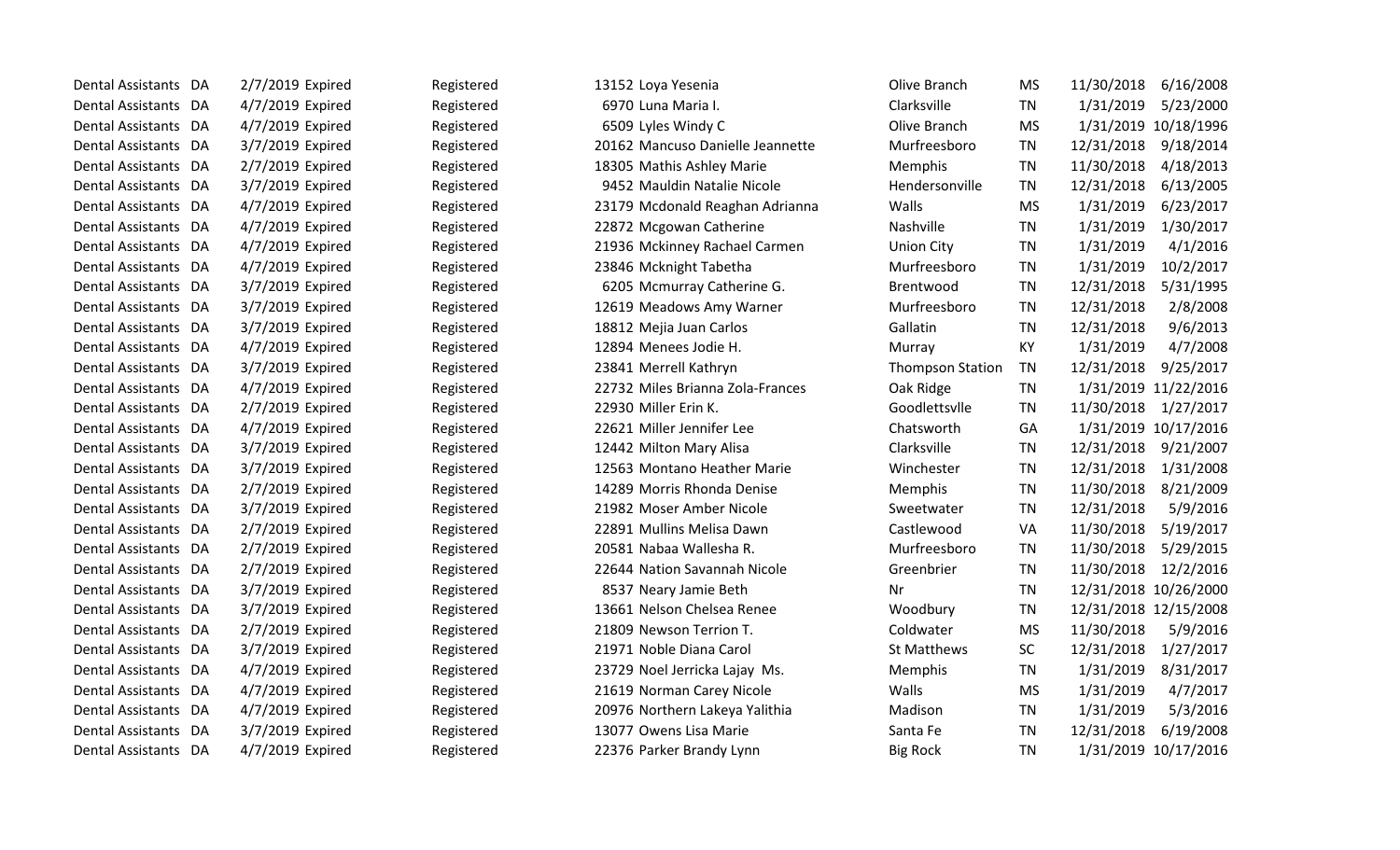| Dental Assistants DA | 4/7/2019 Expired | Registered | 20751 Parks Elizabeth Danielle    | Nashville            | TN        | 1/31/2019<br>4/30/2015  |
|----------------------|------------------|------------|-----------------------------------|----------------------|-----------|-------------------------|
| Dental Assistants DA | 3/7/2019 Expired | Registered | 23128 Payton Allyson Daye         | Newbern              | TN        | 12/31/2018<br>8/14/2017 |
| Dental Assistants DA | 4/7/2019 Expired | Registered | 9421 Pennington Beverly Helen     | Kingsport            | <b>TN</b> | 1/31/2019<br>4/13/2005  |
| Dental Assistants DA | 3/7/2019 Expired | Registered | 703 Perry Patsy                   | Kingsport            | TN        | 12/31/2018<br>4/28/1978 |
| Dental Assistants DA | 2/7/2019 Expired | Registered | 3128 Phillips Doreen J            | Woodbury             | <b>TN</b> | 11/30/2018<br>7/11/1989 |
| Dental Assistants DA | 3/7/2019 Expired | Registered | 20601 Phillips Tricia Marie       | <b>Pleasant View</b> | <b>TN</b> | 12/31/2018<br>3/7/2017  |
| Dental Assistants DA | 2/7/2019 Expired | Registered | 20787 Philpot Rachel Nicole       | Decherd              | <b>TN</b> | 4/24/2015<br>11/30/2018 |
| Dental Assistants DA | 3/7/2019 Expired | Registered | 14681 Ponziani Christina Lee      | Cleveland            | <b>TN</b> | 12/31/2018<br>1/21/2010 |
| Dental Assistants DA | 3/7/2019 Expired | Registered | 20931 Posey Brittany Lee          | Culleoka             | <b>TN</b> | 12/31/2018 11/21/2016   |
| Dental Assistants DA | 3/7/2019 Expired | Registered | 21382 Pounders Staci Marie        | Nesbit               | <b>MS</b> | 12/31/2018<br>9/29/2017 |
| Dental Assistants DA | 3/7/2019 Expired | Registered | 21743 Powell Courtney             | Oak Grove            | KY        | 2/22/2016<br>12/31/2018 |
| Dental Assistants DA | 3/7/2019 Expired | Registered | 20333 Presgraves Amber Marie      | Dickson              | TN        | 12/31/2018 11/24/2014   |
| Dental Assistants DA | 4/7/2019 Expired | Registered | 21675 Pullen Aubrey Marie         | Columbia             | <b>TN</b> | 1/31/2019<br>1/8/2016   |
| Dental Assistants DA | 4/7/2019 Expired | Registered | 21591 Rader Megan Elizabeth       | Mosheim              | <b>TN</b> | 1/31/2019 11/20/2015    |
| Dental Assistants DA | 2/7/2019 Expired | Registered | 12754 Ragland Tammy Annette       | Richmond Hill        | GA        | 11/30/2018<br>3/20/2008 |
| Dental Assistants DA | 4/7/2019 Expired | Registered | 20984 Rasouli Fereshteh           | Nashville            | <b>TN</b> | 1/31/2019<br>8/14/2015  |
| Dental Assistants DA | 2/7/2019 Expired | Registered | 2946 Rawls Joyce E                | Nashville            | <b>TN</b> | 11/30/2018<br>2/17/1989 |
| Dental Assistants DA | 2/7/2019 Expired | Registered | 22790 Redden Hannah Michelle      | Southaven            | <b>MS</b> | 11/30/2018<br>2/14/2017 |
| Dental Assistants DA | 4/7/2019 Expired | Registered | 129 Reed Sharon K                 | Oak Ridge            | <b>TN</b> | 1/31/2019<br>3/3/1989   |
| Dental Assistants DA | 4/7/2019 Expired | Registered | 23930 Reynolds Mirsada Rasim mrs. | Maryville            | <b>TN</b> | 1/31/2019 10/20/2017    |
| Dental Assistants DA | 4/7/2019 Expired | Registered | 22800 Richardson Mary Elizabeth   | Lebanon              | <b>TN</b> | 1/31/2019 12/16/2016    |
| Dental Assistants DA | 4/7/2019 Expired | Registered | 22674 Roark Samantha Elizabeth    | Clarksville          | <b>TN</b> | 11/8/2016<br>1/31/2019  |
| Dental Assistants DA | 4/7/2019 Expired | Registered | 6517 Russell Donna K              | Nashville            | TN        | 6/4/1996<br>1/31/2019   |
| Dental Assistants DA | 2/7/2019 Expired | Registered | 23395 Sablan Joan Manglona        | Memphis              | <b>TN</b> | 11/30/2018<br>6/2/2017  |
| Dental Assistants DA | 2/7/2019 Expired | Registered | 21284 Sales Myesha Rhea'On        | Antioch              | TN        | 11/30/2018<br>4/7/2016  |
| Dental Assistants DA | 2/7/2019 Expired | Registered | 23169 Sandoval Michelle Lee       | Hendersonville       | <b>TN</b> | 4/3/2017<br>11/30/2018  |
| Dental Assistants DA | 4/7/2019 Expired | Registered | 22114 Scott Latasha N. Mrs.       | Lebanon              | <b>TN</b> | 1/31/2019<br>5/31/2016  |
| Dental Assistants DA | 4/7/2019 Expired | Registered | 23903 Sheldon Ruth                | Seymour              | <b>TN</b> | 1/31/2019 10/12/2017    |
| Dental Assistants DA | 3/7/2019 Expired | Registered | 5756 Shults Sharon K.             | Newport              | TN        | 12/31/2018<br>5/31/1994 |
| Dental Assistants DA | 2/7/2019 Expired | Registered | 17504 Smith Kolowa Antionette     | Nashville            | <b>TN</b> | 11/30/2018 10/15/2012   |
| Dental Assistants DA | 2/7/2019 Expired | Registered | 22539 Solorio-Hernandez Maritza   | Arlington            | <b>TN</b> | 11/30/2018 11/22/2016   |
| Dental Assistants DA | 4/7/2019 Expired | Registered | 19372 Spann Ashley F.             | Columbia             | TN        | 1/31/2019<br>3/17/2017  |
| Dental Assistants DA | 2/7/2019 Expired | Registered | 20326 Stafford Rikkie Lee         | <b>Fort Campbell</b> | KY        | 11/30/2018<br>8/14/2015 |
| Dental Assistants DA | 3/7/2019 Expired | Registered | 21364 Staggs Rachel Nicole        | Centerville          | <b>TN</b> | 12/31/2018<br>9/18/2015 |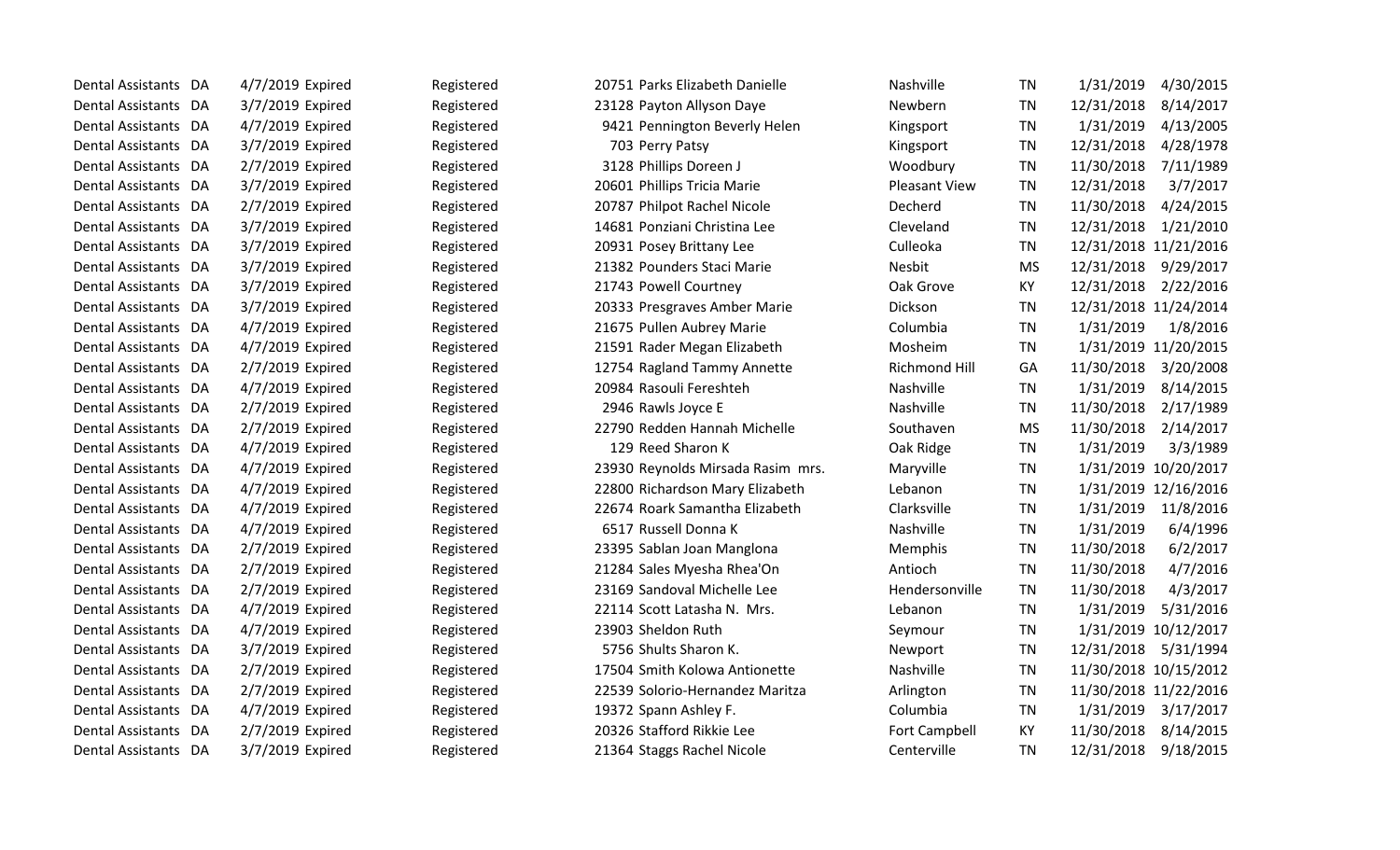| Dental Assistants DA | 2/7/2019 Expired | Registered | 22936 Sturm Sydney N.           | Franklin            | TN        | 11/30/2018<br>2/13/2017 |
|----------------------|------------------|------------|---------------------------------|---------------------|-----------|-------------------------|
| Dental Assistants DA | 4/7/2019 Expired | Registered | 23522 Swint Kayleigh Brooke     | <b>Oliver Spgs</b>  | <b>TN</b> | 1/31/2019<br>6/16/2017  |
| Dental Assistants DA | 4/7/2019 Expired | Registered | 3676 Taylor Allison R           | Rossville           | GA        | 1/31/2019 10/22/1990    |
| Dental Assistants DA | 2/7/2019 Expired | Registered | 20068 Taylor Chantara Denae'    | Gallatin            | <b>TN</b> | 11/30/2018 8/27/2014    |
| Dental Assistants DA | 3/7/2019 Expired | Registered | 16940 Taylor Jessica Evette     | Memphis             | <b>TN</b> | 12/31/2018<br>2/24/2012 |
| Dental Assistants DA | 4/7/2019 Expired | Registered | 23263 Teaff Casey Lynnette      | Shelbyville         | <b>TN</b> | 5/12/2017<br>1/31/2019  |
| Dental Assistants DA | 3/7/2019 Expired | Registered | 23178 Thomas Brittany Nicole    | Walls               | <b>MS</b> | 12/31/2018<br>4/3/2017  |
| Dental Assistants DA | 4/7/2019 Expired | Registered | 24142 Tocknell Caitlin Rose     | Clarksville         | <b>TN</b> | 1/31/2019<br>1/29/2018  |
| Dental Assistants DA | 4/7/2019 Expired | Registered | 21211 Trimble Natasha Nichole   | Cordova             | <b>TN</b> | 1/31/2019<br>7/25/2017  |
| Dental Assistants DA | 3/7/2019 Expired | Registered | 18089 Tucker Michelle Lee       | <b>Bell Buckle</b>  | <b>TN</b> | 12/31/2018<br>2/4/2013  |
| Dental Assistants DA | 2/7/2019 Expired | Registered | 13921 Turner Kasondra Marie     | White House         | TN        | 11/30/2018<br>4/24/2009 |
| Dental Assistants DA | 4/7/2019 Expired | Registered | 15836 Upton Vanessa Mercedes    | Clarksville         | <b>TN</b> | 1/31/2019<br>6/17/2011  |
| Dental Assistants DA | 4/7/2019 Expired | Registered | 20676 Utley Brielea Shea        | <b>Ashland City</b> | TN        | 1/31/2019<br>3/19/2015  |
| Dental Assistants DA | 2/7/2019 Expired | Registered | 23136 Valadez Vianey Gutierrez  | Ooltewah            | <b>TN</b> | 11/30/2018<br>5/15/2017 |
| Dental Assistants DA | 2/7/2019 Expired | Registered | 23245 Vinson Lana Faye          | Lawrenceburg        | <b>TN</b> | 11/30/2018<br>4/28/2017 |
| Dental Assistants DA | 3/7/2019 Expired | Registered | 22640 Vongkhamphra Sarah Toukta | Murfreesboro        | <b>TN</b> | 12/31/2018<br>7/11/2017 |
| Dental Assistants DA | 4/7/2019 Expired | Registered | 19545 Wade Riona Janae'         | St.Louis            | <b>MO</b> | 1/31/2019<br>9/20/2016  |
| Dental Assistants DA | 3/7/2019 Expired | Registered | 16969 Walker Shelby Lynne       | Smyrna              | <b>TN</b> | 12/31/2018 10/17/2016   |
| Dental Assistants DA | 4/7/2019 Expired | Registered | 22490 Watson Stephen Devon      | Nashville           | <b>TN</b> | 1/31/2019 10/17/2016    |
| Dental Assistants DA | 2/7/2019 Expired | Registered | 21821 Webb Nakinah Nasha'       | Memphis             | <b>TN</b> | 11/30/2018<br>5/9/2016  |
| Dental Assistants DA | 3/7/2019 Expired | Registered | 13013 Webb Tammy Lynn           | Clarksville         | <b>TN</b> | 12/31/2018<br>7/18/2008 |
| Dental Assistants DA | 2/7/2019 Expired | Registered | 22727 Webster April Woods       | Memphis             | <b>TN</b> | 11/30/2018 12/16/2016   |
| Dental Assistants DA | 3/7/2019 Expired | Registered | 2346 Wendt Brenda M             | Columbia            | TN        | 12/31/2018<br>7/8/1987  |
| Dental Assistants DA | 2/7/2019 Expired | Registered | 12239 Wheeler Crystal Nicole    | Lebanon             | TN        | 11/30/2018<br>8/24/2007 |
| Dental Assistants DA | 4/7/2019 Expired | Registered | 17980 Whipp Angela Johnson      | Cookeville          | <b>TN</b> | 1/31/2019 12/14/2012    |
| Dental Assistants DA | 2/7/2019 Expired | Registered | 23701 White Carlotta Ms.        | Cordova             | <b>TN</b> | 11/30/2018<br>8/21/2017 |
| Dental Assistants DA | 4/7/2019 Expired | Registered | 5641 White Vivian F.            | Chattanooga         | <b>TN</b> | 1/31/2019<br>4/6/2005   |
| Dental Assistants DA | 2/7/2019 Expired | Registered | 9902 Whitson Jennifer A.        | Shelbyville         | <b>TN</b> | 11/30/2018<br>8/5/2003  |
| Dental Assistants DA | 3/7/2019 Expired | Registered | 22513 Williams Brittany Kay     | New Market          | <b>TN</b> | 12/31/2018<br>9/19/2016 |
| Dental Assistants DA | 3/7/2019 Expired | Registered | 2771 Williams Sonia             | Kingsport           | <b>TN</b> | 12/31/2018<br>4/28/1988 |
| Dental Assistants DA | 4/7/2019 Expired | Registered | 15519 Wilson Kimberly Michelle  | Knoxville           | <b>TN</b> | 1/31/2019<br>10/1/2010  |
| Dental Assistants DA | 3/7/2019 Expired | Registered | 22988 Wilson Krystal Latoy      | Columbia            | TN        | 12/31/2018<br>4/21/2017 |
| Dental Assistants DA | 4/7/2019 Expired | Registered | 22483 Wilson Tiffany Nicole     | Stantonville        | <b>TN</b> | 1/31/2019<br>5/16/2017  |
| Dental Assistants DA | 3/7/2019 Expired | Registered | 22328 Winding Starkeisha Lashun | Memphis             | <b>TN</b> | 12/31/2018<br>7/6/2016  |